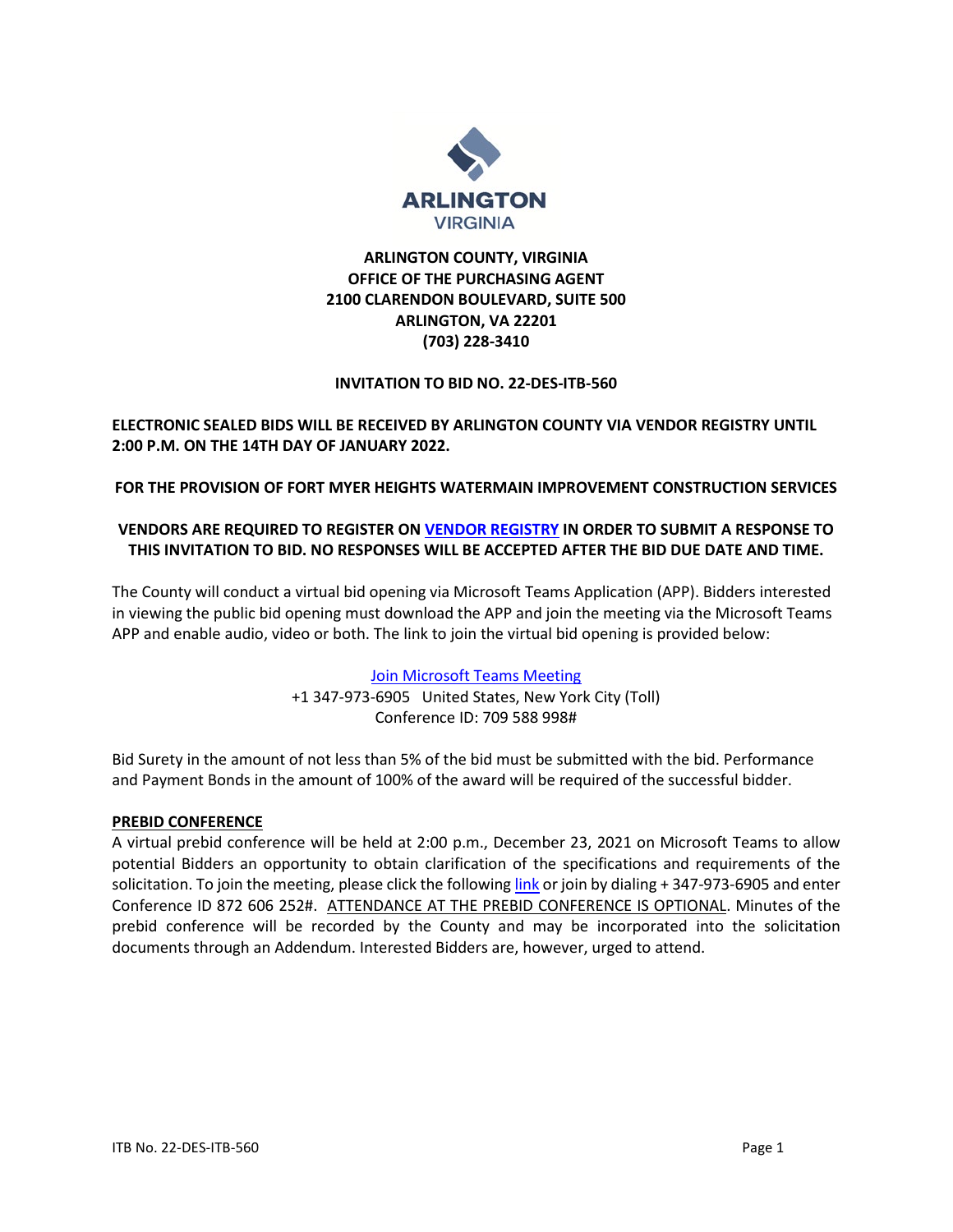#### NOTICE: ANY BIDDER ORGANIZED AS A STOCK OR NONSTOCK CORPORATION, LIMITED LIABILITY COMPANY, BUSINESS TRUST, OR LIMITED PARTNERSHIP OR REGISTERED AS A LIMITED LIABILITY PARTNERSHIP MUST BE AUTHORIZED TO TRANSACT BUSINESS IN THE COMMONWEALTH OF VIRGINIA PRIOR TO SUBMITTING A BID (REFER TO AUTHORITY TO TRANSACT BUSINESS SECTION IN THE SOLICITATION FOR FURTHER INFORMATION)

Arlington County reserves the right to reject any and all bids, cancel this solicitation, and to waive any informalities or irregularities in procedure. A bidder's submission of a bid indicates acceptance of these terms.

> Arlington County, Virginia Office of the Purchasing Agent

Sy Gezachew Procurement Officer [sgezachew@arlingtonva.us](mailto:sgezachew@arlingtonva.us)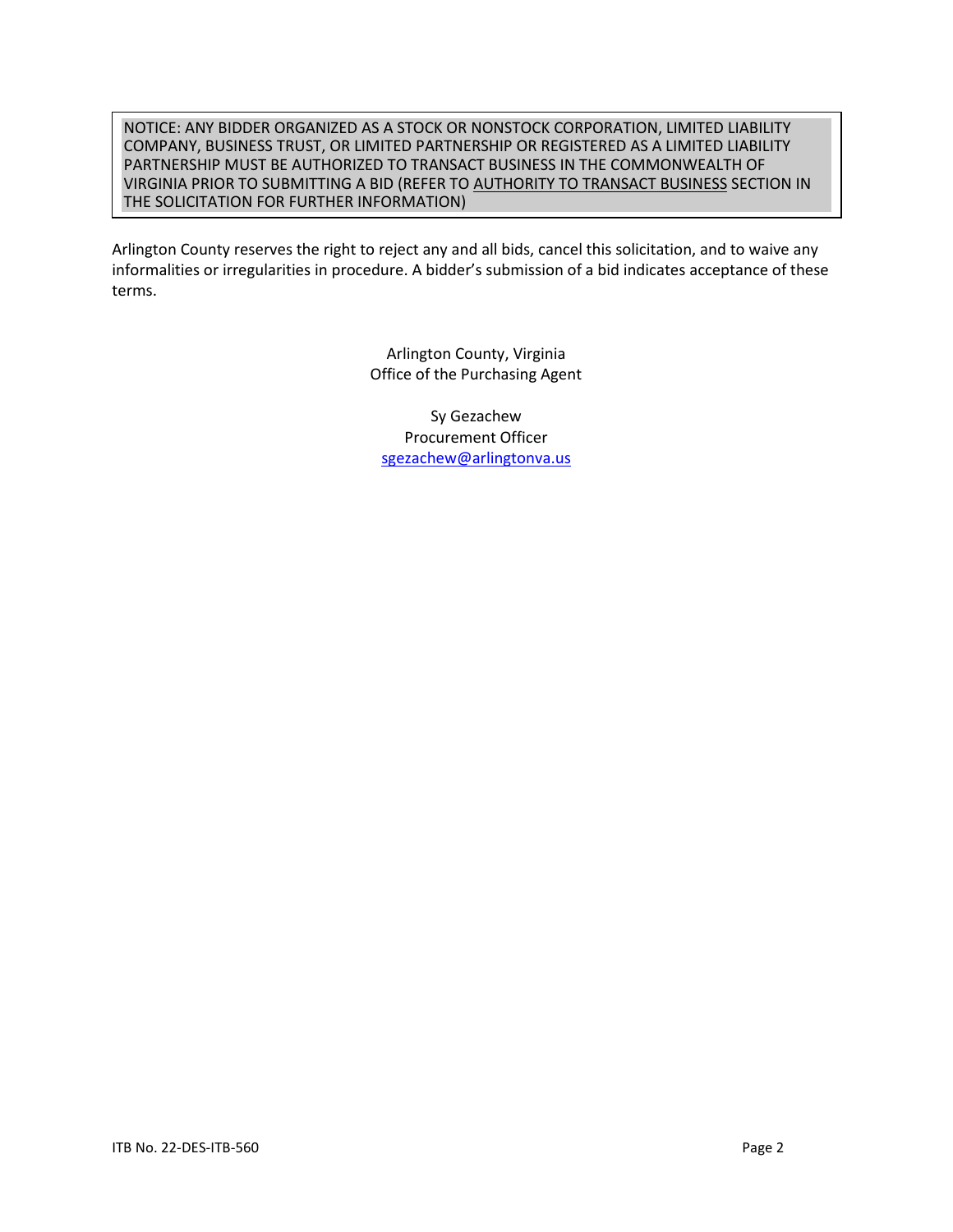# **TABLE OF CONTENTS**

| $\mathbf{I}$ . |                                                                           |
|----------------|---------------------------------------------------------------------------|
| II.            |                                                                           |
| III.           |                                                                           |
| IV.            |                                                                           |
| VII.           |                                                                           |
|                | <b>BID FORM</b>                                                           |
|                | <b>INSURANCE CHECKLIST</b>                                                |
|                | ATTACHMENT A - PRICING SHEET                                              |
|                | ATACHMENT B - CONSTRUCTION DRAWINGS                                       |
|                | ATTACHMENT C - CONSTRUCTION STANDARDS AND SPECIFICATIONS                  |
|                | ATTACHMENT D - SPECIAL CONDITIONS                                         |
|                | ATTACHMENT E - LDA PERMIT                                                 |
|                | ATTACHMENT F - NOVA SPECIAL PROVISIONS FOR PAVEMENT OPEN CUT              |
|                | ATTACHMENT G - VDOT LANE CLOSURE GUIDELINES                               |
|                | ATTACHMENT H - VDOT LAND USE PERMIT                                       |
|                | ATTACHMENT I - ARLINGTON COUNTY MATERIALS TESTING SPECIFICATION REFERENCE |
|                | <b>ATTACHMENT J - TEST HOLE REPORTS</b>                                   |
|                | ATTACHMENT K - RFI FORM TEMPLATE                                          |
|                | ATTACHMENT L - LIST OF STATE AND FEDERAL ROADS IN ARLINGTON COUNTY, VA    |
|                | ATTACHMENT M - CHANGE ORDER FORM TEMPLATE                                 |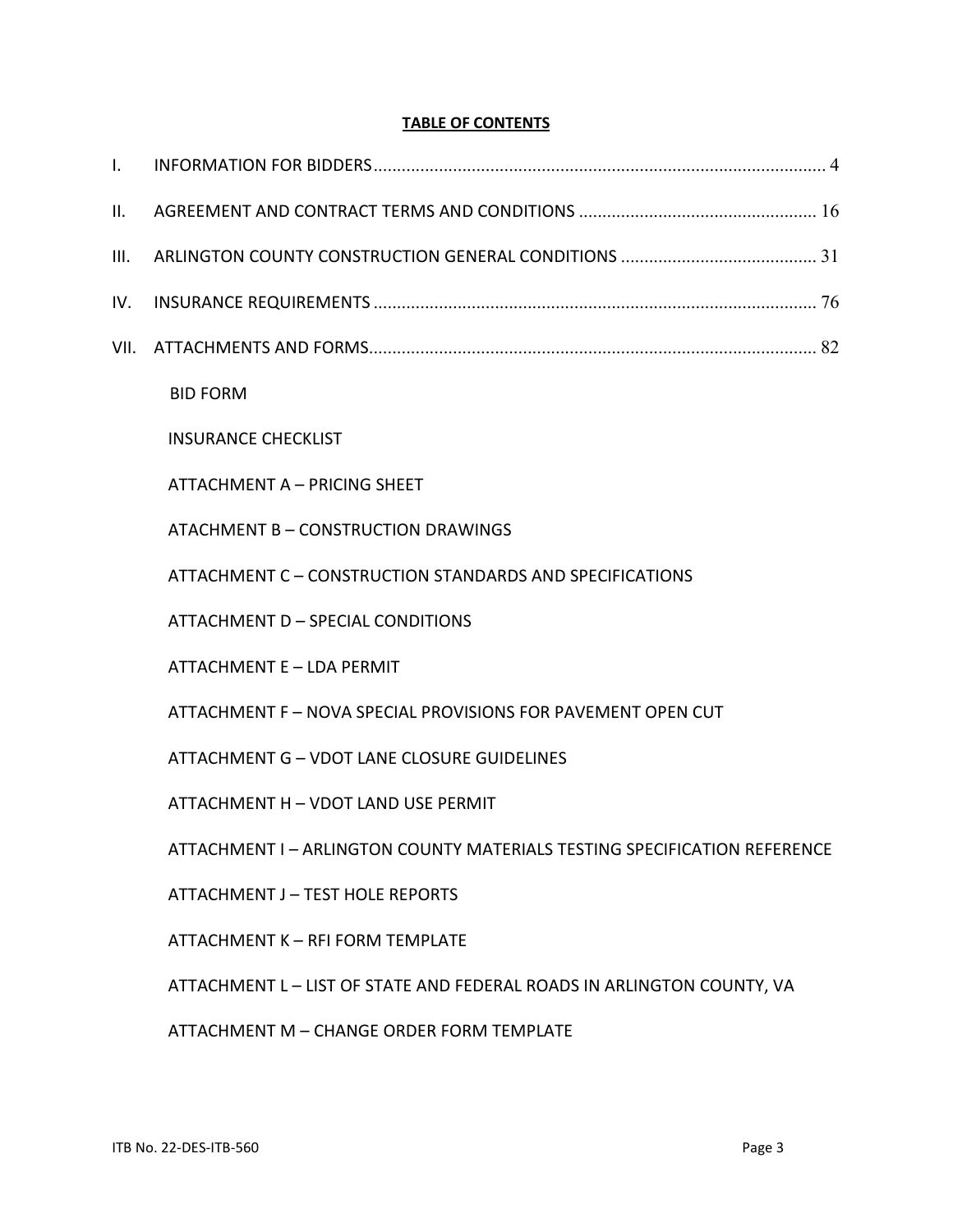# **I. INFORMATION FOR BIDDERS**

## <span id="page-3-0"></span>**1. QUESTIONS AND ADDENDA**

BIDDERS MUST BE REGISTERED IN VENDOR REGISTRY TO SUBMIT A QUESTION FOR THIS INVITATION TO BID.

All communications relating to this solicitation must be submitted online using Vendor Registry. For a question to be considered, the question must be entered in the Question Section of the **ITB No**. 22-DES-ITB-560. Prior to the award of a contract resulting from this solicitation, bidders are prohibited from contacting any County staff other than those assigned to the Office of the Purchasing Agent.

## **QUESTIONS REGARDING THE ORIGINAL SOLICITATION MUST BE SUBMITTED BY DECEMBER 30, 2021 AT 5:00 PM EASTERN TIME TO BE CONSIDERED FOR AN ADDENDUM. ALL QUESTIONS RECEIVED BY THE QUESTION DEADLINE WILL BE RESPONDED TO WITHIN VENDOR REGISTRY AND POSTED FOR ALL BIDDERS. THE SYSTEM WILL NOT ACCEPT ANY QUESTIONS AFTER THIS DATE AND TIME.**

If any questions or responses require revisions to this solicitation, such revisions will be by formal Addendum only. Bidders are cautioned not to rely on any written, electronic, or oral representations made by any County representative or other person, including the County's technical contact, that appear to change any portion of the solicitation unless the change is ratified by a written Addendum to this solicitation issued by the Office of the Purchasing Agent.

## **2. INTEREST IN MORE THAN ONE BID AND COLLUSION**

Reasonable grounds for believing that a Bidder is interested in more than one bid for a solicitation, including both as a Bidder and as a subcontractor for another Bidder, or that collusion exists between two or more Bidders, will result in rejection of all affected bids. However, an individual or entity acting only as a subcontractor may be included as a subcontractor on bids of two or more different Bidders. Bidders rejected under the above provision will also be disqualified if they respond to a re-solicitation for the same work.

# **3. TRADE SECRETS OR PROPRIETARY INFORMATION**

Trade secrets or proprietary information that a bidder or contractor submits in connection with a procurement transaction may be exempted from public disclosure under the Virginia Freedom of Information Act ("VFOIA"). However, the bidder or contractor must invoke VFOIA protection clearly and in writing on the Bid Form for County review. The Bid Form must include at least the following: (1) the data or other materials sought to be protected and (2) specific reasons why the material is confidential or proprietary. It is the bidder's sole responsibility to defend such exemptions if challenged in a court of competent jurisdiction.

# **4. DEBARMENT STATUS**

The Bidder must indicate on the Bid Form whether it or any of its principals is currently debarred from submitting bids to the County or to any other state or political subdivision and whether the Bidder is an agent of any person or entity that is currently debarred from submitting bids to the County or to any other state or political subdivision. An affirmative response may be considered grounds for rejection of the bid.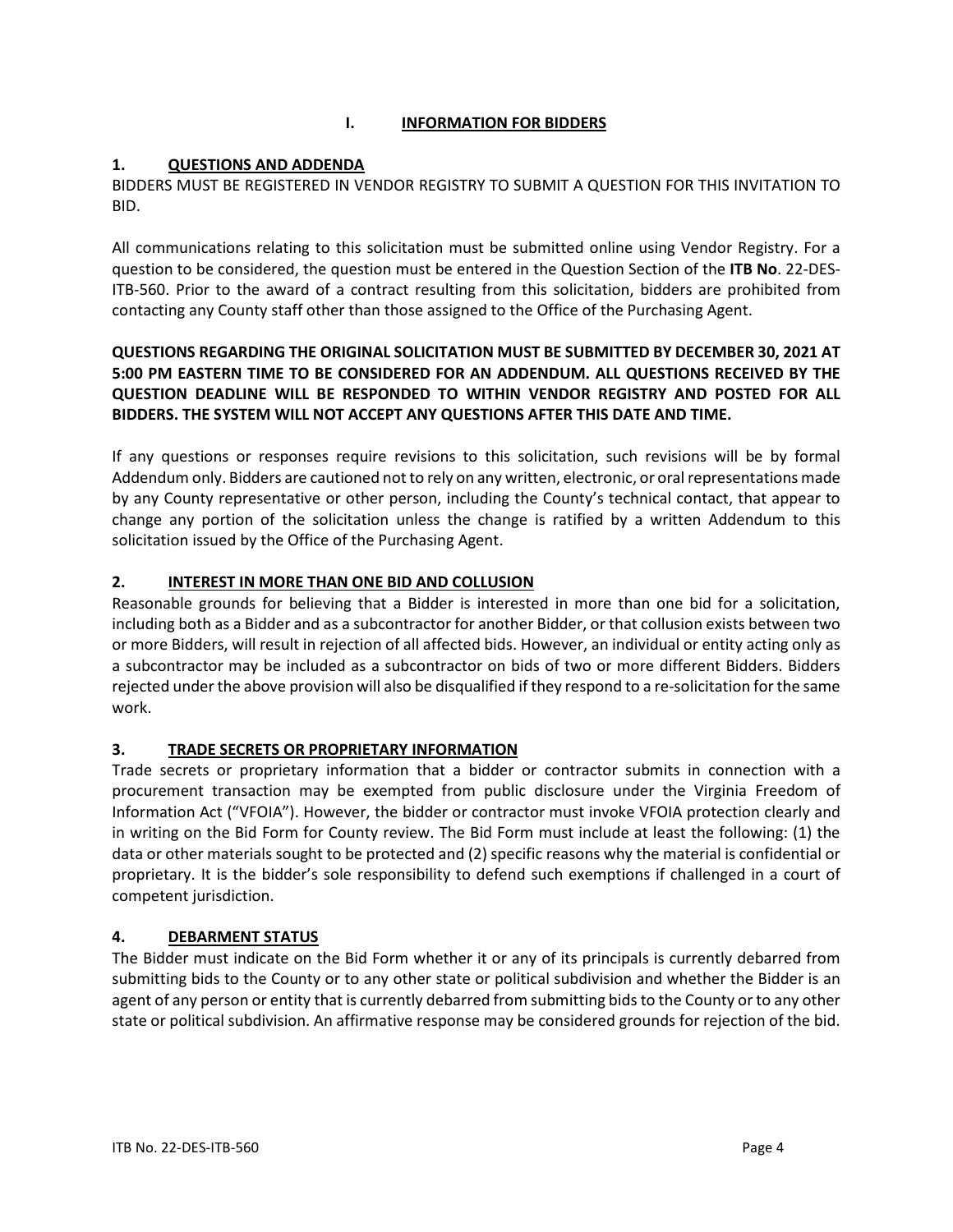## **5. AUTHORITY TO TRANSACT BUSINESS**

Any Bidder organized as a stock or nonstock corporation, limited liability company, business trust, or limited partnership or registered as a registered limited liability partnership must be authorized to transact business in the Commonwealth of Virginia as a domestic or foreign business entity if so required by Title 13.1 or Title 50 of the Code of Virginia, or as otherwise required by law. The proper and full legal name of the entity and the identification number issued to the Bidder by the Virginia State Corporation Commission must be included on the Bid Form. Any Bidder that is not required to be authorized to transact business in the Commonwealth must include in its bid a statement describing why the Bidder is not required to be so authorized. The County may require a Bidder to provide documentation that 1) clearly identifies the complete name and legal form of the entity and 2) establishes that the entity is authorized by the State Corporation Commission to transact business in the Commonwealth of Virginia. Failure of a Bidder to provide such documentation will be a ground for rejection of the bid or cancellation of any award. For further information refer to the Commonwealth of Virginia State Corporation Commission website at: [www.scc.virginia.gov.](http://www.scc.virginia.gov/)

# **6. ARLINGTON COUNTY BUSINESS LICENSES**

The successful Bidder must comply with the provisions of Chapter 11 ("Licenses") of the Arlington County Code, if applicable. For information on the provisions of that Chapter and its applicability to this solicitation, contact the Arlington County Business License Division, Office of the Commissioner of the Revenue, at 2100 Clarendon Blvd., Suite 200, Arlington, Virginia, 22201, tel. (703) 228-3060, or e-mail [business@arlingtonva.us.](mailto:business@arlingtonva.us)

# **7. COVID-19 VACCINATION POLICY FOR CONTRACTORS**

Due to the ongoing COVID-19 pandemic, the County has taken various steps to protect the welfare, health, safety, and comfort of the workforce and public at large. As part of these steps, the County has implemented various requirements with respect to health and safety including policies with respect to social distancing, the use of face-coverings and vaccine mandates. To protect the County's workforce and the public at large, all employees and subcontractors of the Contractor who are assigned to this Contract, should be fully vaccinated against COVID-19. Any contractor employee or subcontractor who is not fully vaccinated should follow a weekly testing protocol as established by the Contractor, unless exempt pursuant to a valid reasonable accommodation under state or federal law. By submitting a bid, the Bidder certifies that it will comply with this provision and will ensure that its subcontractors, if any, do so as well.

## **8. VIRGINIA CONTRACTOR LICENSE**

For all work that is classified as being performed by "Contractors" as defined by the Virginia State Board for Contractors, a Class A, B, or C License is required.

If a contract for performing or managing construction, removal, repair or improvements is for \$120,000 or more, or if the total value of all such construction, removal, repair, or improvements undertaken by the bidder within any twelve-month period is \$750,000 or more, the bidder is required under Title 54.1, Chapter 11, Code of Virginia, as amended, to be licensed as a "CLASS A CONTRACTOR."

If a contract for performing or managing construction, removal, repair or improvements is for \$10,000 or more, but less than \$120,000, or if the total value of all such construction, removal, repair, or improvements undertaken by the bidder within any twelve-month period is \$150,000 or more, but less than \$750,000, the bidder is required under Title 54.1, Chapter 11, Code of Virginia, as amended, to be licensed as a "CLASS B CONTRACTOR."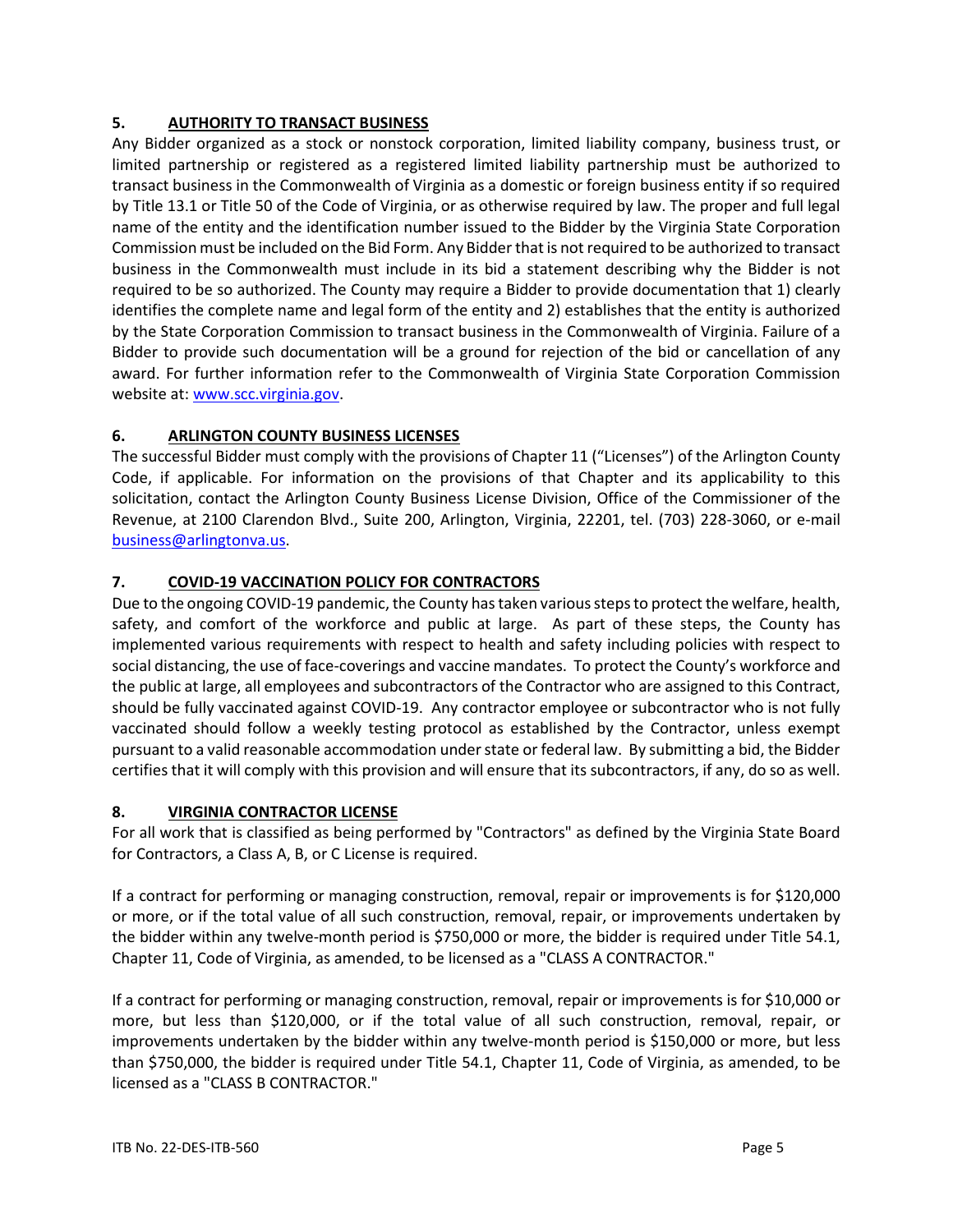If a contract for performing construction, removal, repair or improvements is for \$1,000 or more, but no more than \$10,000 or if the total value of all such construction, removal, repair, or improvements undertaken by the bidder within any twelve-month period is less than \$150,000, the bidder is required under Title 54.1, Chapter 11, Code of Virginia, as amended, to be licensed as a "CLASS C CONTRACTOR." Class C contractors shall not include electrical, plumbing, and heating, ventilation and air conditioning contractors.

For further information, contact the State Board for Contractors, 2 South Ninth Street, Richmond, VA 23219, (804) 367-8511.

# **9. ESTIMATED QUANTITIES/NON-EXCLUSIVITY OF CONTRACTOR**

The contract that will result from this solicitation will not obligate the County to purchase a specific quantity of items or services during the Contract Term. Any quantities that are included in the contract documents are the present expectations the County for the period of the contract, and the County is under no obligation to buy that, or any, amount as a result of having provided this estimate or of having had any normal or otherwise measurable requirement in the past. The County may require more goods and/or services than the estimated annual amount, and any such additional quantities will not give rise to any claim for compensation other than at the unit prices and/or rates specified in the contract.

The items or services covered by this contract may be or become available under other County contract(s), and the County may determine that it is in its best interest to procure the items or services through such other contract(s). The County does not guarantee that the selected contractor will be the exclusive provider of the goods or services covered by the resulting contract.

# **10. BID FORM SUBMISSION**

The submitted Bid Form must be signed and fully executed. The Bid Form must be submitted electronically via Vendor Registry no later than the date and time specified in this solicitation. The Vendor Registry system will not accept bids after the close date and time. The County will not accept emailed or faxed bid

The Bidder name on the electronic bid submittal shall be the same as the Contractor/Vendor name as the registration in Vendor Registry for the upload to be considered a valid bid. ONLY ELECTRONIC SUBMISSION IS ALLOWED, NO BID SUBMITTED OTHER THAN A VENDOR REGISTRY ELECTRONIC UPLOAD WILL BE ACCEPTED. **Arlington County is not responsible for late submissions, missed Addendums, or questions not submitted before the end date and time.**

Timely submission is solely the responsibility of the Bidder. The Vendor Registry System will not accept applications after the publicly posted date and time. A bid may be rejected if the Bid Form is not signed in the designated space by a person authorized to legally bind the Bidder.

Modification of or additions to the Bid Form may be cause for rejection of the bid; however, Arlington County reserves the right to decide, in its sole discretion, whether to reject such a bid as nonresponsive. As a precondition to bid acceptance, Arlington County may request the bidder to withdraw or modify any such modifications or additions, if it does not affect quality, quantity, price, or delivery.

Bids and all documents uploaded/submitted to Arlington County by an Bidder become the property of the County upon receipt.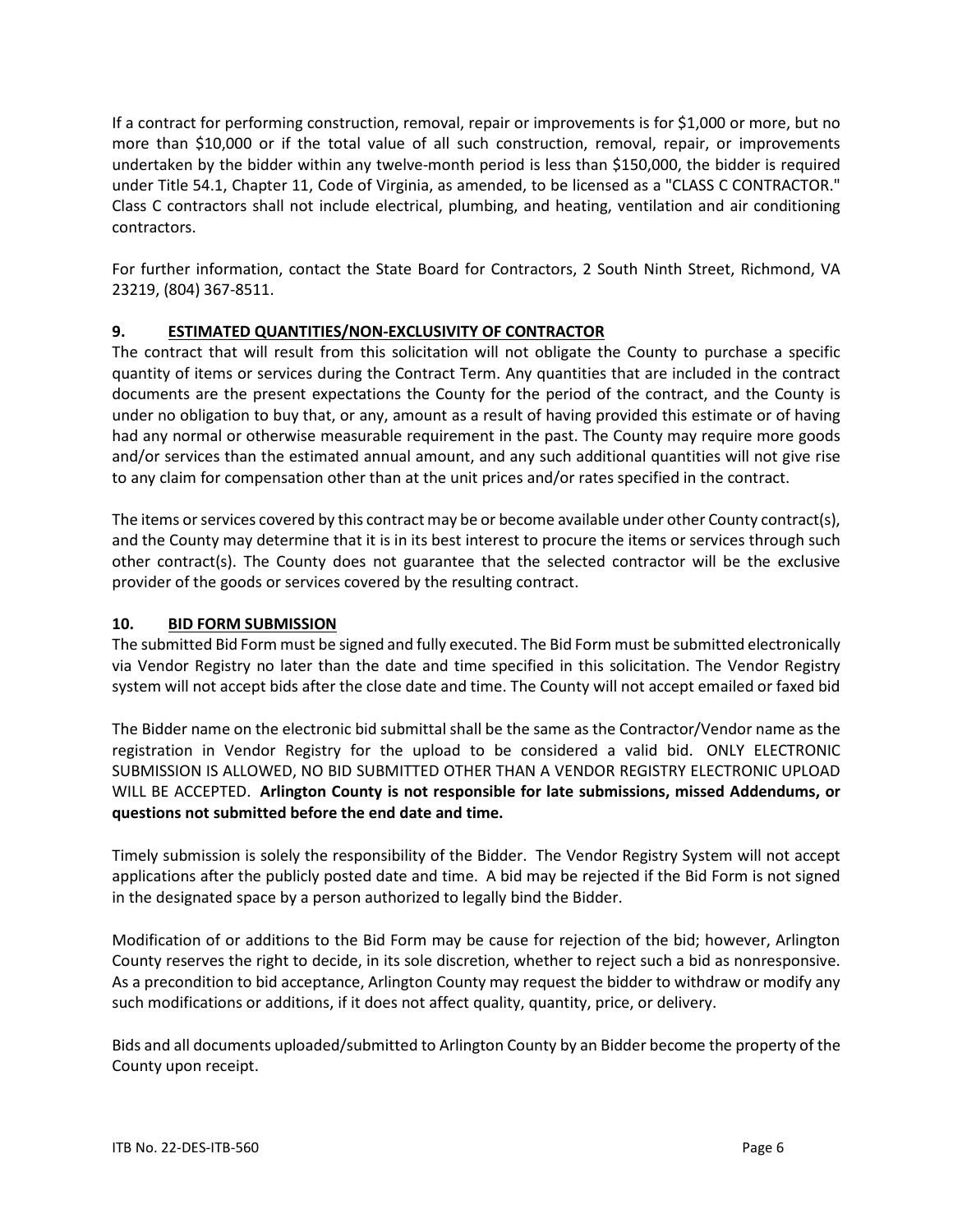## **11. BIDDER CERTIFICATION**

Submission of a signed Bid Form is certification by the respective bidder that it is registered with the Virginia State Corporation Commission (SCC), if applicable, it is the legal entity authorized to enter into an agreement with the County, and that it will accept any award made to it as a result of the submission. Entry of a Bidder's SCC number may be required at Vendor Registration.

## **12. ERRORS IN EXTENSION**

If the unit price and the extension price differ, the unit price will prevail.

## **13. EXCEPTIONS**

Conditional or qualified bids containing exceptions, unless specifically allowed in the solicitation, are subject to rejection in whole or in part as nonresponsive.

## **14. NONCONFORMING TERMS AND CONDITIONS**

If a bid contains alternate terms and conditions that do not conform to the terms and conditions in this solicitation, the bid will be subject to rejection for nonresponsiveness. The County reserves the right to permit a bidder to withdraw nonconforming terms and conditions from its bid prior to the County's determination of nonresponsiveness.

## **15. BIDDERS' RESPONSIBILITY TO INVESTIGATE**

Before submitting a bid, each bidder must make all investigations necessary to ascertain all conditions and requirements affecting the full performance of the contract and to verify any representations made by the County upon which the bidder will rely. No pleas of ignorance of such conditions and requirements will relieve the successful bidder from its obligation to comply in every detail with all provisions and requirements of the contract or will be accepted as a basis for any claim for any monetary consideration on the part of the successful bidder.

## **16. SITE INVESTIGATION AND CONDITIONS AFFECTING THE WORK**

Each bidder is responsible for ascertaining the nature and locations of the Work of the solicitation, and for investigating the general and local conditions and factors which can affect the work or its cost, including but not limited to:

- a. conditions bearing upon transportation, disposal, handling, and storage of materials;
- b. the availability of labor, water, electric power, and roads;
- c. uncertainties of weather, river stage, tides, or similar physical conditions at the site;
- d. the conformation and conditions of the ground; and
- e. the character of equipment and facilities needed before and during work performance.

Each bidder is responsible for investigating the character, quality, and quantity of surface and subsurface materials or obstacles to be encountered insofar as this information is reasonably ascertainable from an inspection of the site, including all exploratory work publicly or otherwise available, as well as from the drawings and specifications made a part of this solicitation.

The locations of existing utilities, including underground utilities, which may affect the work are indicated on the drawings or in the specifications insofar as their existence and location were known at the time of preparation of the drawings. However, nothing in these drawings or specifications shall be construed as a guarantee that such utilities are in the location indicated or that they actually exist, or that other utilities are not within the area of operations. The bidder shall make all necessary investigations to determine the existence and locations of such utilities.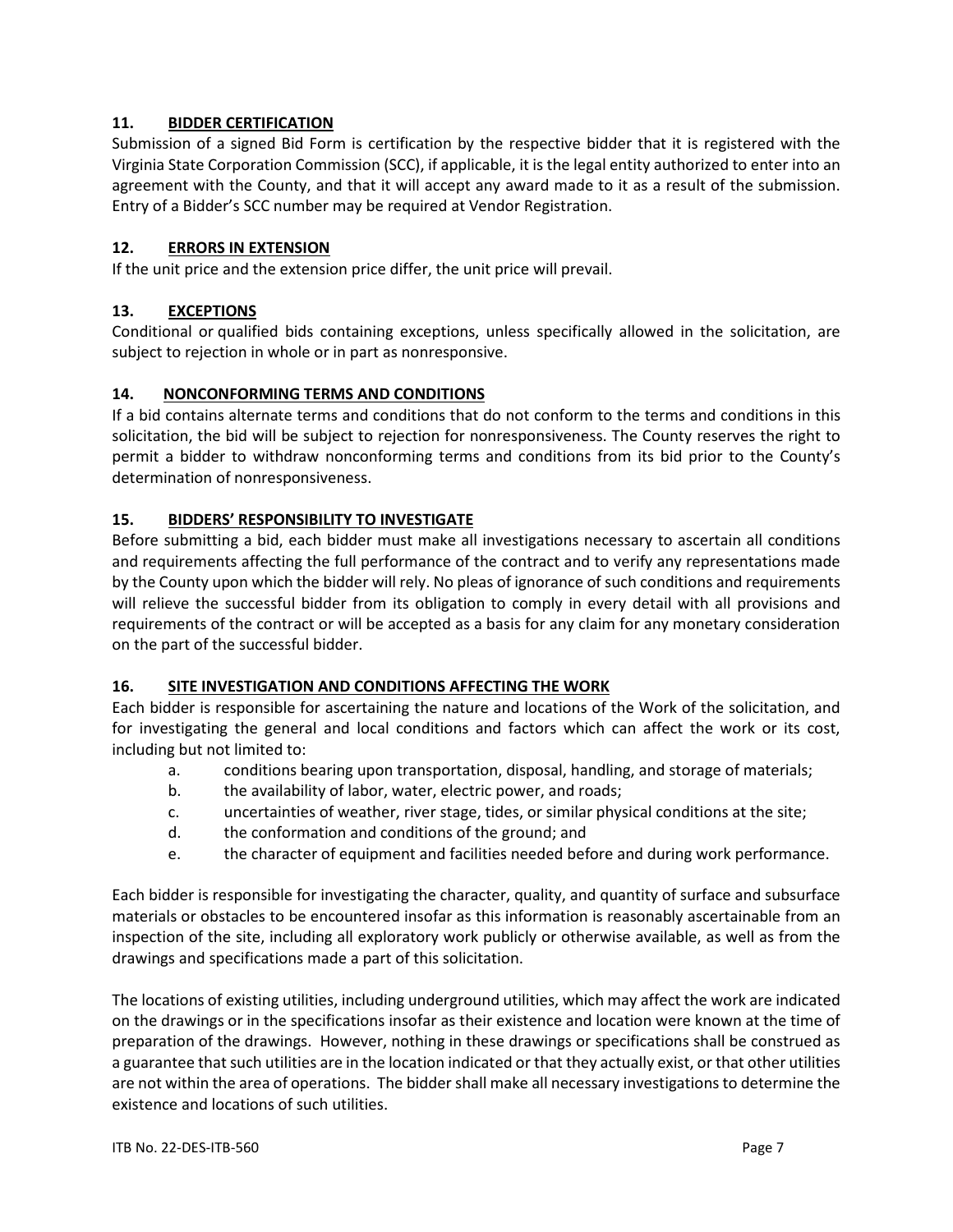The County assumes no responsibility for any conclusions or interpretations made by the bidder based on the information made available by the County. The County assumes no responsibility for any understanding reached or representation made concerning conditions which could affect the work by any of its officers or agents before the execution of the contract, unless that understanding, or representation is expressly stated in the Contract.

## **17. INCOMPLETE DOCUMENTS**

Each bidder is responsible for having determined the accuracy and/or completeness of the solicitation documents upon which it relied in making its bid, and has an affirmative obligation to notify the Arlington County Purchasing Agent immediately upon discovery of an apparent or suspected inaccuracy, error in, or omission of any pages, drawings, sections, or addenda whose omission from the documents was apparent from a reference or page numbering or other indication in the solicitation documents.

If a bidder downloads an electronic version of the solicitation documents, that potential bidder is responsible for determining the accuracy and/or completeness of the electronic documents and ensuring that the electronic documents used in preparing the bid are the most current version of solicitation documents issued by the County.

If the successful bidder proceeds with any activity that may be affected by an inaccuracy, error in, or omission in the solicitation documents of which it is aware but has not notified the Arlington County Purchasing Agent, the bidder hereby agrees to perform any activity described in the missing or incomplete documents at bidder's sole expense and at no additional cost to Arlington County.

## **18. ERRONEOUS OR INFEASIBLE REQUIREMENTS**

Each bidder is responsible for having determined the feasibility of the work required and shall notify the County Purchasing Agent immediately upon discovery of any apparent erroneous, contradictory, incomplete, or infeasible requirements or directions contained in the Solicitation Documents. If a bidder fails to notify the County of such conditions immediately upon discovery, the bidder assumes all responsibility for any and all work required to satisfy the contract requirements at no additional cost to the County and within the Time for Completion.

## **19. QUALIFICATION OF BIDDERS**

In order to be considered responsible and responsive Bidders shall have the experience described below, and provide the supporting documentation as instructed.

## COMPANY QUALIFICATIONS:

Bidders shall have five (5) years of experience conducting public works infrastructure and street improvement projects. The experience shall be work of similar size and scope, construction, reconstruction, and maintenance. The Bidder's obtained project experience shall consist of the following:

- State and County streets
- Curbs and gutters
- State and County Bridges
- Sidewalks and walkways
- Storm sewer pipes and inlets
- Wet Utilities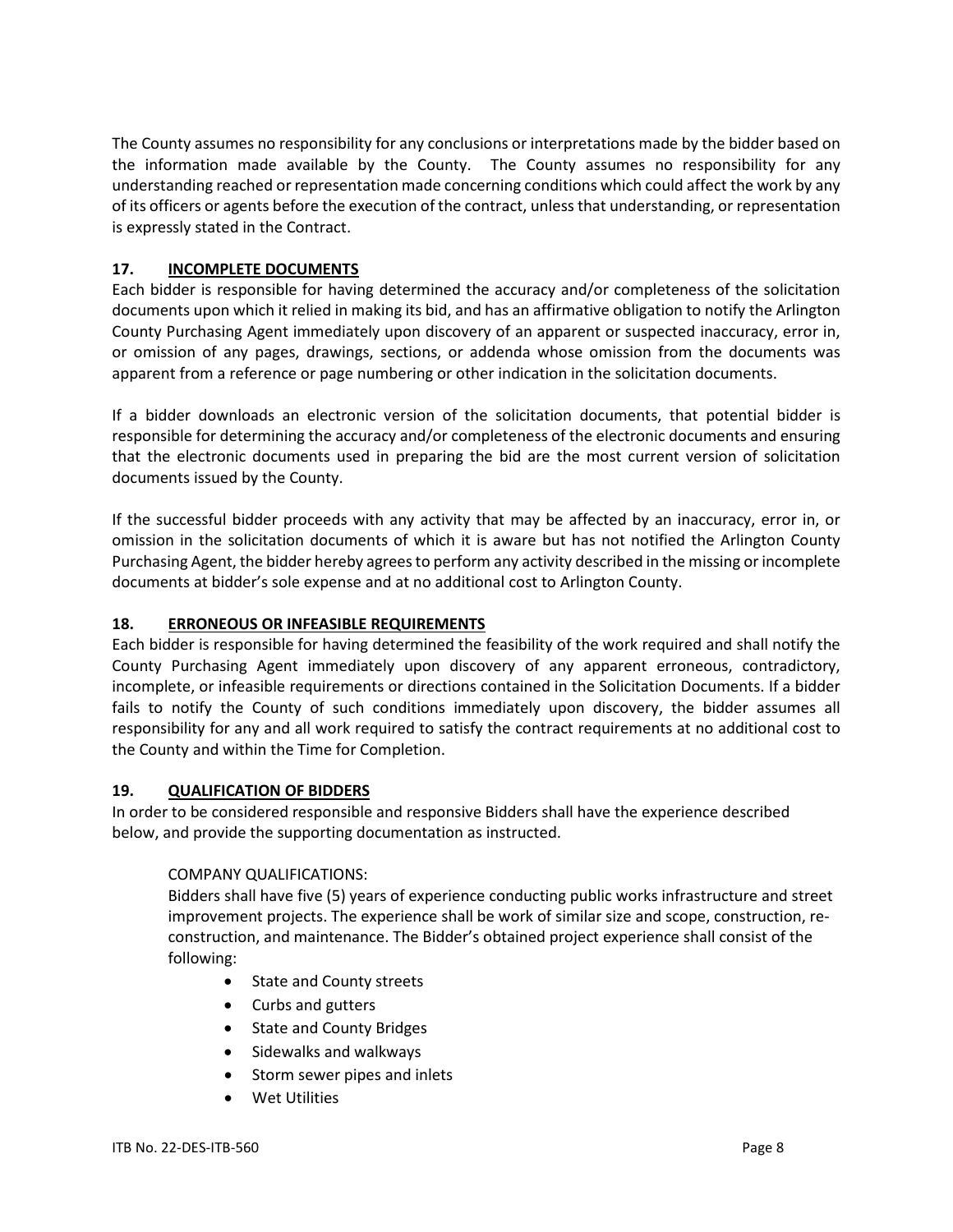- Pavement markings and signage
- Electrical conduits
- Streetscapes and related site work

Bidder shall provide a complete list of projects completed within the last five (5) years for Bidder qualification verification. Failure to qualify according to the foregoing requirements will result in bid rejection by the Arlington County Purchasing Office. The County will randomly contact at least five (5) of the references provided.

For each project, Bidders shall list the following information:

- Project Name
- Project description and Bidder's scope of work within the project
- Project manager's name, telephone number and email address
- Work start date, scheduled completion, and actual completion date
- Initial contract cost and final contract cost

The experience of the contractor owner(s) may be imputed to a newly formed company/Contractor provided the Contractor owner(s) has/have at least five (5) years of demonstrated experience of reliability and meets the criteria set forth herein.

#### STAFFING QUALIFICATIONS:

The Site Supervisor listed under the staffing qualifications must have at least five (5) years of experience in overseeing projects of similar type and size.

## Site Supervisor:

The Contractor shall have a qualified and experienced site supervisor who can clearly communicate technical matters on-site at all times when construction activity is occurring or when the site is not in a secure state.

## Safety Project Officer:

The Contractor shall have at least one (1) employee certified by VDOT in Advanced Work Zone Traffic Control on-site at all times that work is occurring and be responsible for the following:

- Placement, maintenance, and removal of work zone traffic control devices,
- **E** Compliance with permit requirements and conditions, approved plans and specifications, the Virginia Work Area Protection Manual, and the Manual of Uniform Traffic Control Devices.

The flagger shall be certified in accordance with the VDOT Flagger Certification Program, the American Traffic Safety Services Association Flagger Certification Program or any other VDOT approved flagger program. The flagger shall have his/her certification card with them at all times while performing flagging activities.

## OSHA Certified Employee(s)

The Contractor shall have at least one (1) employee certified in OSHA 10 on-site at all times that work is occurring. The employee shall have served as a Project Safety Officer on at least three (3) prior projects. If the contractor has multiple employees with these requirements, the Contractor shall clearly identify which employee shall serve as the Project Safety Officer.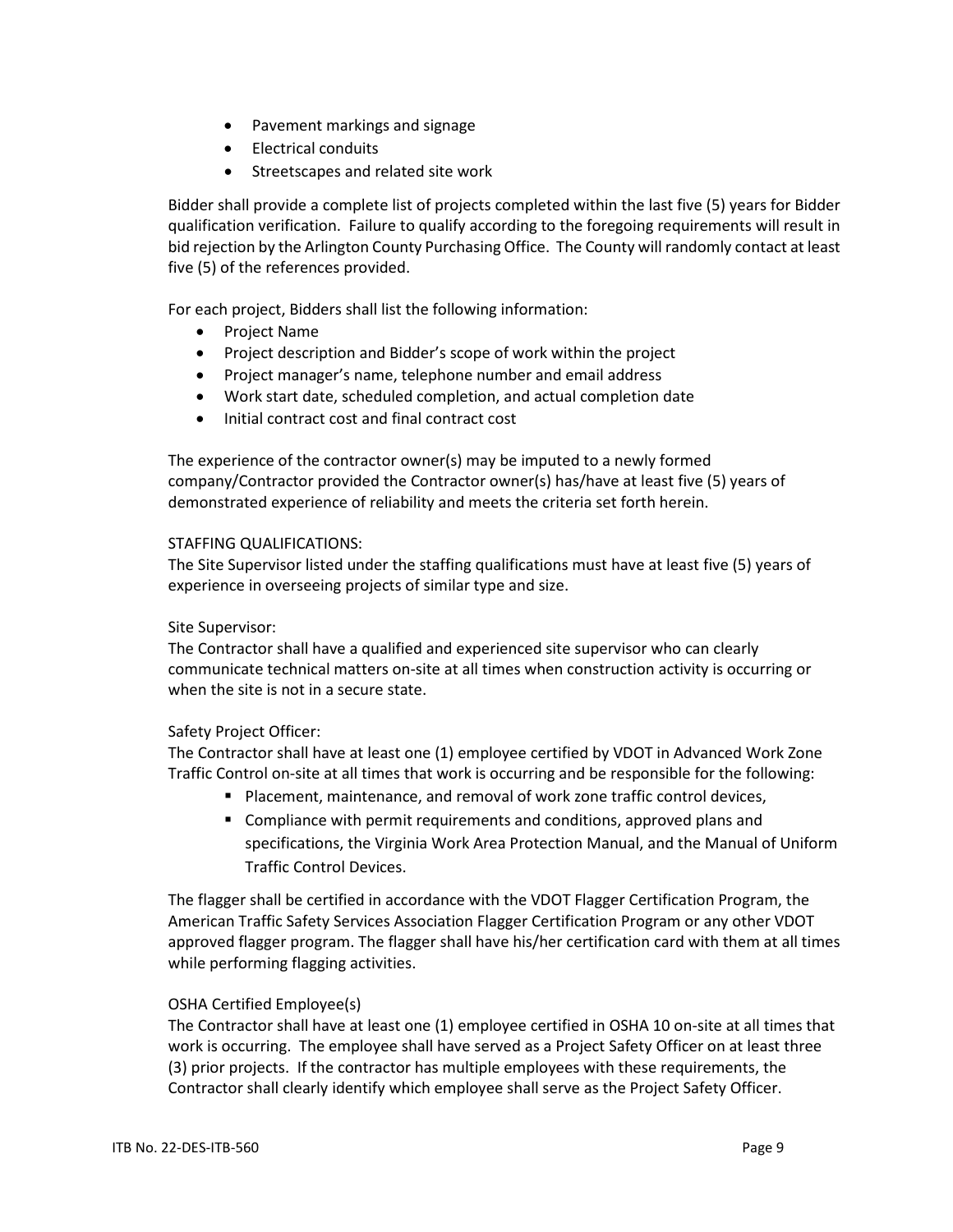Environmental Project Officer:

The Contractor shall have at least one (1) employee that has successfully completed the VDOT Erosion & Sediment Control Contractor Certification training. The contractor employee shall be on-site during all land disturbance activities. The Contractor shall be responsible for ensuring compliance with all applicable local, State, and Federal erosion and sediment control regulations and permits during land disturbance activities.

Bidder shall submit resumes of the proposed Site Supervisor with its bid submission. Bidder must also submit certification of VDOT Flagger Certification Program, the American Traffic Safety Service Association Flagger Certification Program or any other VDOT approved flagger program of the Safety Project Officer(s) with its bid submission. Bidder must also submit certification of VDOT Erosion & Sediment Control Contractor Certification training and the OSHA 10 Certification with its bid submission.

In addition, the Purchasing Agent may require a bidder to demonstrate that it has the necessary facilities, ability, and financial resources to comply with the contract and furnish the service, material or goods specified herein in a satisfactory manner before the award of any contract. A bidder may also be required to provide past history and references. Failure to qualify according to the foregoing requirements will result in bid rejection.

## **20. ALTERNATE BID**

Bidders who have other items they wish to offer in lieu of, or in addition to, what is required by this solicitation shall submit a separate bid clearly marked "ALTERNATE BID". Alternate bids will be automatically deemed nonresponsive.

# **21. INFORMALITIES**

The County reserves the right to waive minor defects or variations from the exact requirements of the solicitation in a bid insofar as those defects or variations do not affect the price, quality, quantity, or delivery schedule of the services being procured. If insufficient information is submitted for Arlington County to properly evaluate a bid or a bidder; the County may request such additional information after bid opening, provided that the information requested does not change the price, quality, quantity, or delivery schedule for the services being procured.

## **22. USE OF BRAND NAMES/ "OR EQUIVALENT" BIDS**

Unless identified as a "No Equivalent" item in the solicitation, the name of a certain brand, make or manufacturer does not restrict bidders to that specific brand, make or manufacturer. The use of the brand, make or manufacturer's identification is intended to convey the general type, style, character, and quality of the article described. When a brand name is specified and followed by the phrase "or approved equal," the brand name product may be substituted if a suitable equivalent considering quality, workmanship, economy of operation, and suitability for the intended us, is accepted by the County Purchasing Agent.

The County may accept any equivalent item(s) that it considers suitable for the intended use.

For those items not identified as "No Equivalent", and followed by the phrase "or approved equal," the County has established the following procedure for determining the equivalency of a particular item:

Bidder Submission of Proposed Equivalent Item(s):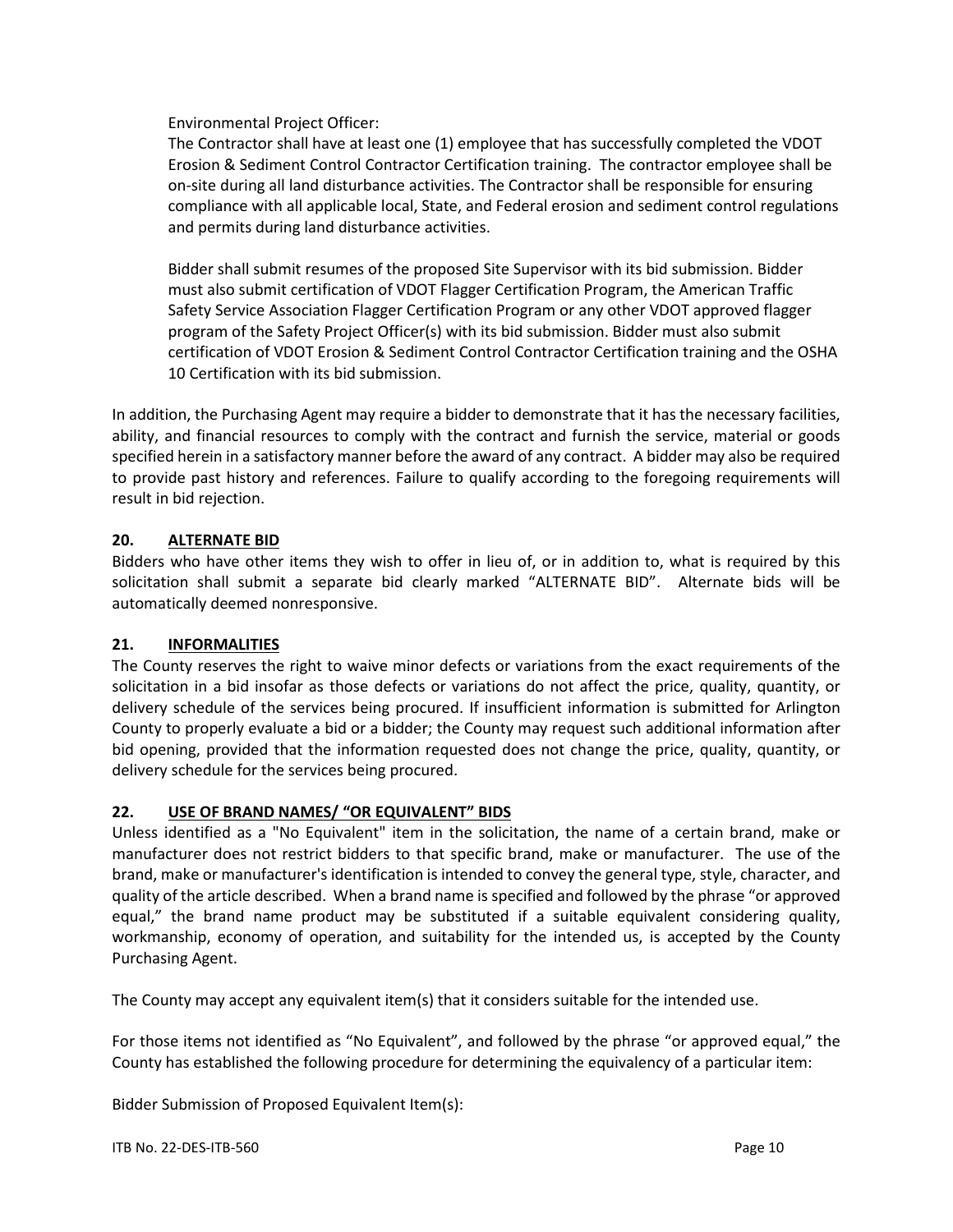- 1) Bidder shall submit to the County its proposed item(s) for determination of their equivalency to the Brand Name(s) specified.
- 2) Each proposed item must be described on a separate page, indicating the appropriate specification section number, product or fabrication or installation method to be replaced, and specifics of the proposed item. Attach any technical information, photographs, brochures and the relevant data listed below that supports the proposed item and will permit the County to fairly determine acceptability of the item proposed:
	- a. Reasons why the specified product cannot be provided, if applicable.
	- b. Coordination information, including a list of changes or modifications needed to other parts of the Work that will be necessary to accommodate proposed substitution.
	- c. Detailed comparison of significant qualities of proposed substitution with those of the product specified.
	- d. Product Data, including drawings and descriptions of products and fabrication and installation procedures.
	- e. Samples, where applicable or requested.
	- f. List of similar installations for completed projects with project names and addresses and names and addresses of Architects and owners, if requested.
	- g. Material test reports from a qualified testing agency indicating and interpreting test results for compliance with requirements indicated.
	- h. Statement of impact on the construction schedule. If specified product or method of construction cannot be provided within the Contract Time, include letter from manufacturer, on manufacturer's letterhead, stating lack of availability or delays in delivery.
	- i. Cost information.
	- j. Contractor's certification that proposed substitution complies with requirements in the Contract Documents and is appropriate for applications indicated.
- 3) The County will consider factors provided in the project technical specifications, such as relative costs, equivalency of features, serviceability, and the design of the item proposed.
- 4) All pages of the submission shall be marked with the name, address and contact information of the bidder, and sent via email to the Office of the Purchasing Agent to arrive prior to the question deadline established in Section I., paragraph I. ADDITIONAL INFORMATION. E-mail transmittals will be accepted at [sgezachew@arlingtonva.us.](mailto:sgezachew@arlingtonva.us)

County Review of Proposed Equivalent Item(s):

- 1) Approved item(s) will be added to the solicitation, in the form of an Addendum to the solicitation, and forwarded to all bidders of record.
- 2) Bidders whose item(s) have not been approved will be so advised in writing simultaneously with the issuance of the Addendum.

## **23. NEW MATERIAL**

Unless otherwise provided for in this solicitation, all goods, materials, supplies, or components offered to the County under this bid solicitation must be new, not used or reconditioned, and are not of such age or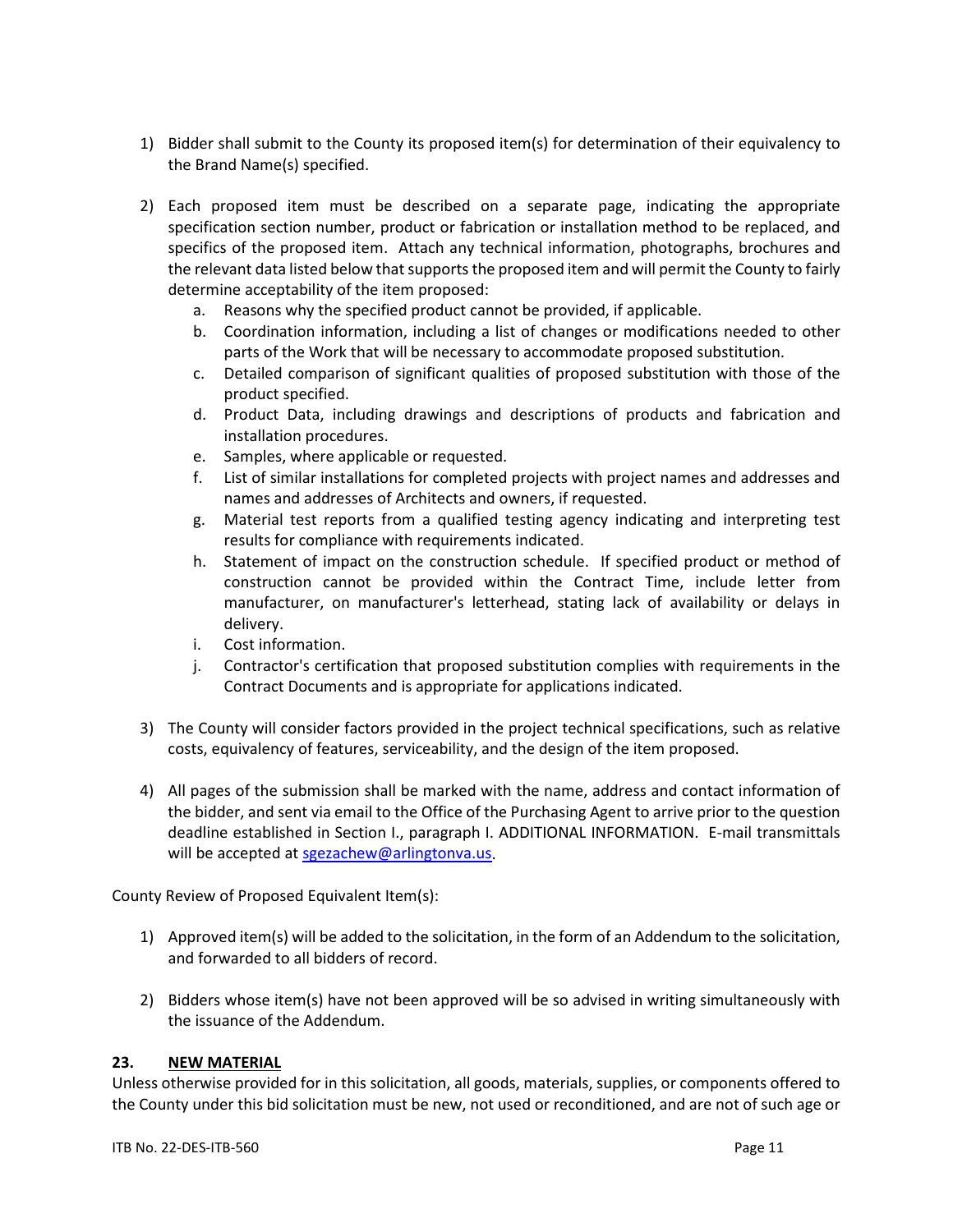so deteriorated as to impair their usefulness or safety and that the goods, materials, supplies, or components offered are current production models of the respective manufacturer. If a bidder believes that furnishing used or reconditioned goods, materials, supplies or components will be in the County's interest, the bidder shall notify the County Purchasing Agent in writing no later than fifteen (15) calendar days prior to the date set for opening of bids. The notice shall include the reasons for the request and any benefits which may accrue to the County if the Purchasing Agent authorizes the bidding of used or reconditioned goods, materials, supplies or components.

## **24. BID WITHDRAWAL PRIOR TO BID OPENING**

The Bidder may withdraw a bid from Vendor Registry before the opening date and time. It is the sole responsibility of the Bidder to remove and/or resubmit a bid before the bid deadline.

## **25. WITHDRAWAL OF BID FROM CONSIDERATION AFTER BID OPENING**

After the opening of a bid, a bidder may withdraw its bid from consideration if the price of the bid is substantially lower than other bids due solely to a mistake therein, provided the bid is submitted in good faith, the mistake is a clerical mistake as opposed to a judgment mistake, and is actually due to an unintentional arithmetic error or an unintentional omission of a quantity of work, labor or material made directly in the compilation of the bid, which unintentional error or unintentional omission can be clearly shown by objective evidence drawn from inspection of original work papers, documents and materials used in the preparation of the bid sought to be withdrawn. No partial withdrawals of bids will be permitted after the time and date set for the bid opening. The bidder must give an electronic written notice to the Arlington County Purchasing Agent of a claim of right to withdraw a bid and provide all work papers, documents and other materials used in the preparation of the bid sought to be withdrawn, within two (2) business days after the date of bid opening. A bid may also be withdrawn if the County fails to award or issue a notice of intent to award the bid within ninety (90) days after the date fixed for opening bids.

## **26. METHOD OF AWARD**

The County will award to the lowest responsive and responsible bidder. The lowest bidder will be determined by the bidder who provides the lowest project total on Attachment A – Pricing Sheet.

# **27. NOTICE OF DECISION TO AWARD**

When the County has made a decision to award a contract(s), the County will post a Notice of Award or Intent to Award to [Vendor Registry.](https://vrapp.vendorregistry.com/Bids/View/BidsList?BuyerId=a596c7c4-0123-4202-bf15-3583300ee088)

## **28. INSURANCE REQUIREMENTS**

Each bidder must be able to demonstrate proof of the specific coverage requirements and limits applicable to this solicitation. If the bidder is not able to do so, it may propose alternate insurance coverage for consideration by the County. Written requests for consideration of alternate coverage must be received by the County Purchasing Agent at least 10 working days prior to bid due date. If the County permits alternate coverage, an amendment to the Insurance Checklist will be issued prior to the time and date set for receipt of bids.

## **29. SURETY REQUIRED**

Companies who wish to implement digital signatures during the COVID-19 public health emergency may do so, along with a SURETY BOND SEAL ADDENDUM which contains an electronic corporate seal and states the following: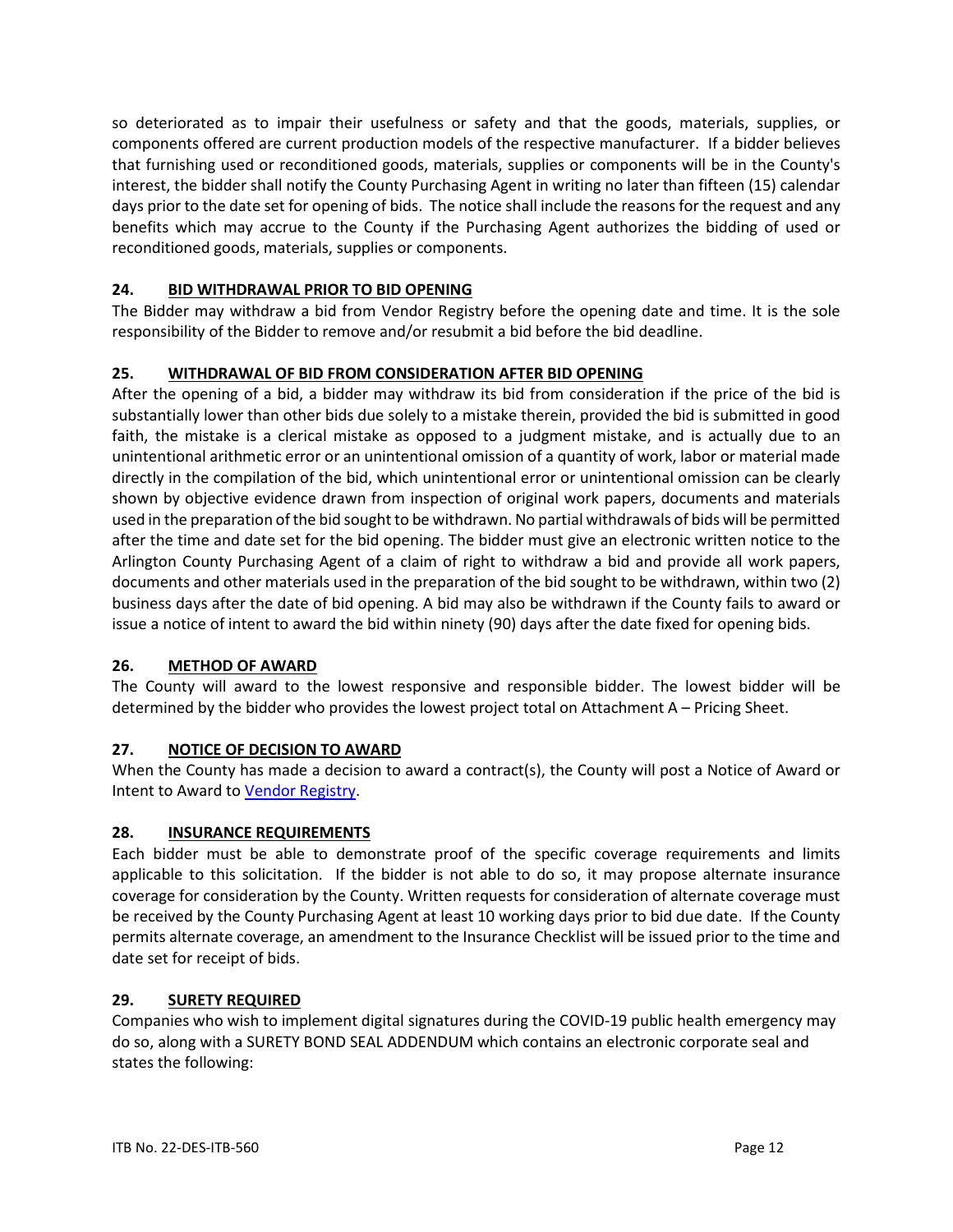"Due to logistical issues associated with the use of traditional seals during this COVID-19 pandemic, [Surety Company] has authorized its Attorney-in-Fact to affix [Surety Company's] corporate seal to any bond executed on behalf of [Surety Company] by any such Attorney-in-Fact by attaching this Addendum to said bond.

To the extent this Addendum is attached to a bond that is executed on behalf of [Surety Company] by its Attorney-in-Facts, [Surety Company\ hereby agrees that the seal below shall be deemed affixed to said bond to the same extent as if its raised corporate seal was physically affixed to the face of the bond."

A. BID SURETY:

A fully completed and properly executed original Bid Bond, cashier's check, certified check, money order, or cash escrow in the amount of 5% of the amount of the bid made payable to the Treasurer of Arlington County shall accompany each bid. The Bid Surety will be retained until after the award to the successful bidder. The Bid Surety of the successful bidder will be retained until completion of the Contract or the posting of a Performance Bond, whichever occurs sooner. A bid submitted without a proper bid surety will be rejected.

# B. FAILURE TO EXECUTE:

The failure of a bidder to accept an award and file acceptable Performance and Payment Bonds within ten (10) days after award notice will cause cancellation of the award and the forfeiture of the Bid Surety to the County.

# C. PERFORMANCE SURETY:

A fully completed and properly executed original Performance Bond in the amount of 100% of the amount of the bid will be required of the successful bidder to ensure satisfactory completion of the work. The bond shall be a corporate surety bond issued by a surety company authorized to do business in the Commonwealth of Virginia and acceptable to the County. Where applicable, the Performance Bond shall be renewable annually in the original amount through the completion of the Contract, including all warranty and guarantee periods.

# D. PAYMENT BOND:

A fully completed and properly executed original Payment Bond in the amount of 100% of the amount of the bid, will be required of the successful bidder to ensure payment of all persons who have and fulfill contracts for the Contractor for performing labor, providing equipment, or providing material in the performance of the work provided for in the Contract. The Bond shall be a corporate surety bond issued by a surety company authorized to do business in the Commonwealth of Virginia and acceptable to the County. Where applicable, the Payment Bond shall be renewable annually in the original amount for the duration of the Contract.

# **30. EXECUTION OF CONTRACT**

Within three days after the Contract is presented to the successful Bidder for signature, the Contractor must submit to the County Purchasing Agent the original of the executed Agreement. Within ten days the Contractor must submit executed performance and payment bonds and required certificate of insurance. Failure to do so shall constitute a default, and the County may award the Contract to the next lowest responsive and responsible bidder or solicit new bids. The County may then charge against the Contractor the difference between the amount of the Contract award and the amount for which a Contract is subsequently executed, up to the total amount of the Contractor's bid security.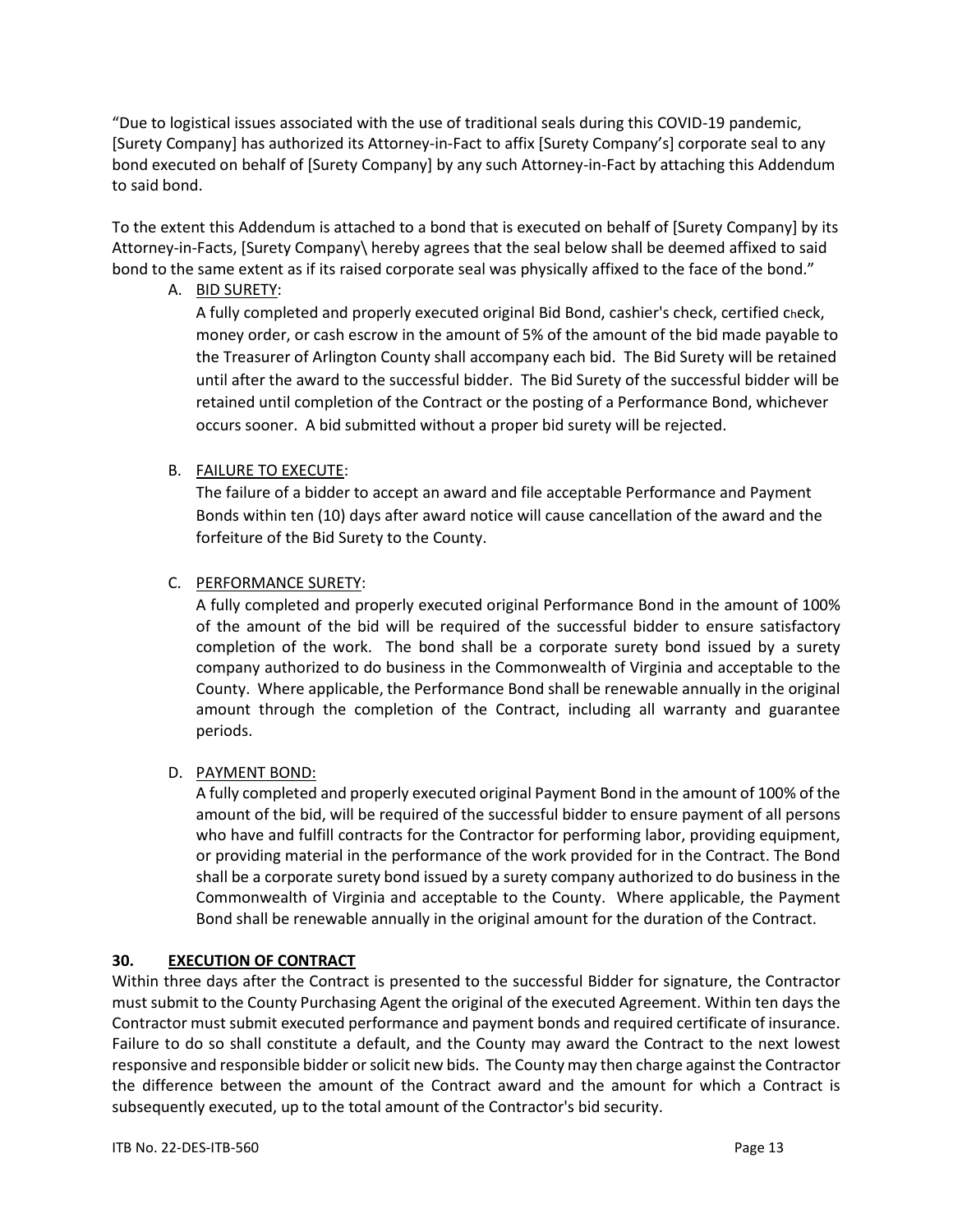## **31. EXPENSES INCURRED IN PREPARING BID**

All expenses related to a bid are the sole responsibility of the bidder.

## **32. NEGOTIATIONS WITH LOWEST RESPONSIVE AND RESPONSIBLE BIDDER**

If the bid by the lowest responsive and responsible bidder exceeds available funds, the County reserves the right to negotiate with the apparent low bidder to obtain an acceptable price. Negotiations with the apparent low bidder may involve discussions of reduction of quantity, quality, or other cost saving mechanisms. The final negotiated contract shall be subject to final approval of the County, in its sole discretion.

## **33. ELECTRONIC SIGNATURE**

If awarded, the Bidder may be required to accept an agreement and sign electronically through the County's e-signature solution, DocuSign.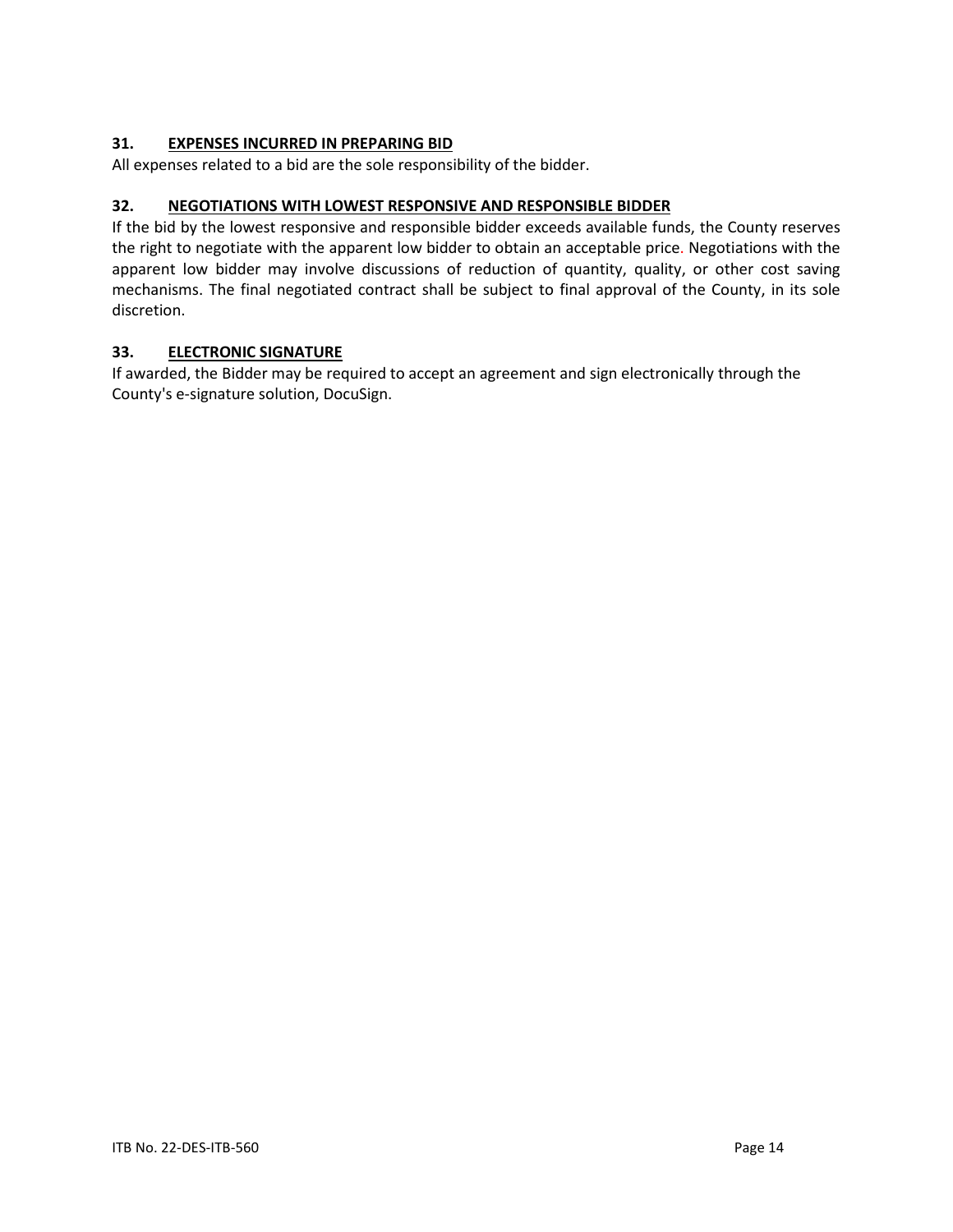FOLLOWING THIS PAGE IS THE AGREEMENT THAT WILL BE ENTERED INTO BETWEEN THE COUNTY AND THE CONTRACTOR. THE AGREEMENT IS PART OF THIS SOLICITATION. THIS AGREEMENT IS SUBJECT TO REVIEW BY THE COUNTY ATTORNEY PRIOR TO BEING SUBMITTED FOR CONTRACTOR'S SIGNATURE.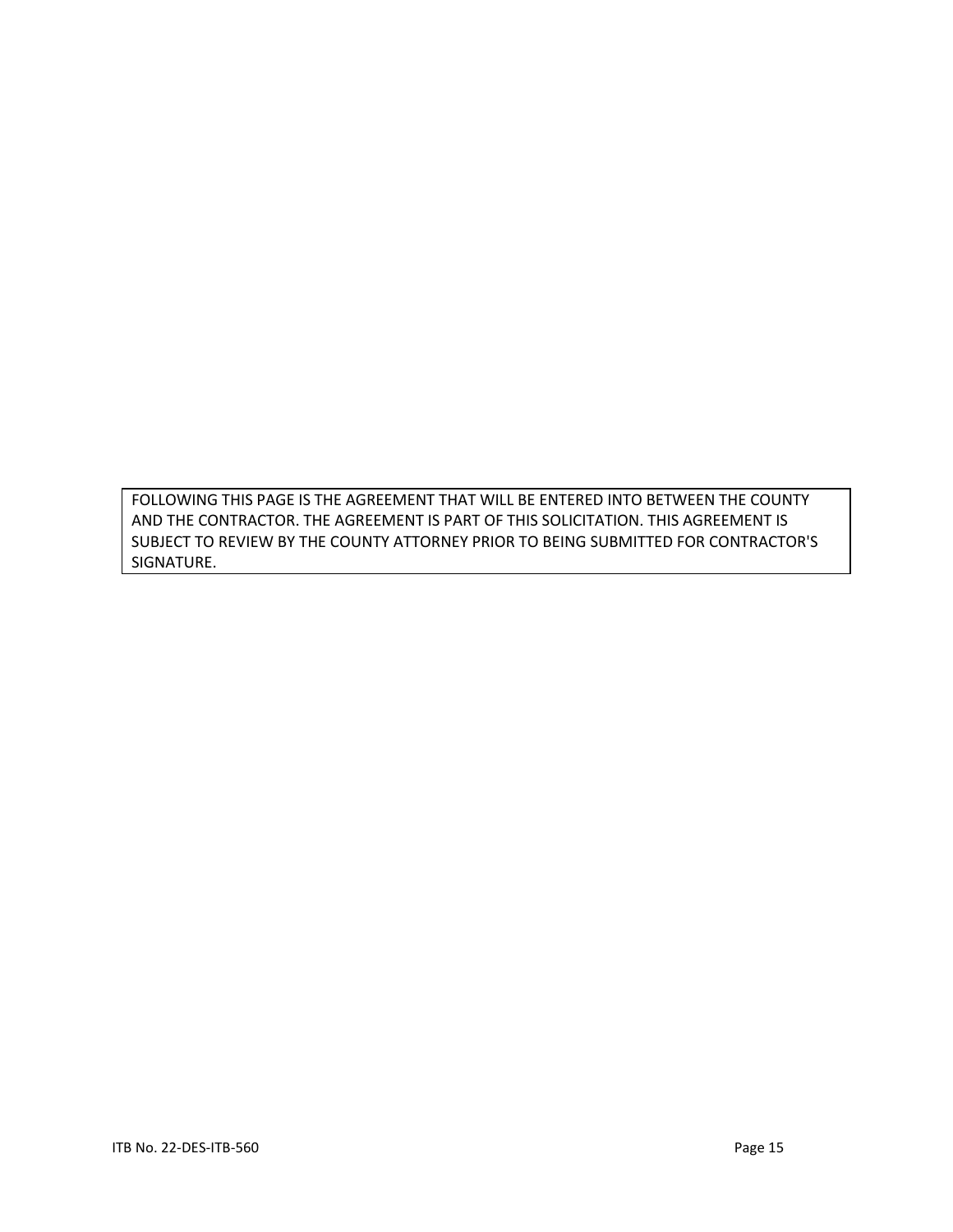#### <span id="page-15-0"></span>**II. AGREEMENT AND CONTRACT TERMS AND CONDITIONS**



# **ARLINGTON COUNTY, VIRGINIA OFFICE OF THE PURCHASING AGENT SUITE 500, 2100 CLARENDON BOULEVARD ARLINGTON, VA 22201**

#### **AGREEMENT NO. 22-DES-ITB-560**

THIS AGREEMENT is made, on\_\_\_\_\_\_\_\_\_\_\_\_\_\_\_\_\_\_, between \_\_\_\_*Contractor's name\_\_\_*,

*Contractor's address* ("Contractor") a *name of state* \_\_\_\_\_\_ *type of entity*  authorized to do business in the Commonwealth of Virginia, and the County Board of Arlington County, Virginia ("County"). The County and the Contractor, for the consideration hereinafter specified, agree as follows:

## **1. CONTRACT DOCUMENTS**

The Contract Documents consist of:

- Agreement No. 22-DES-ITB-560, and all modifications properly incorporated into the Agreement
- Exhibit A Arlington County Invitation to Bid No. 22-DES-ITB-560, including DES General Conditions, Special Conditions, and Supplementary Specifications
- Exhibit B Specifications, Drawings and Construction Notes
- Exhibit C Price Bid of Contractor
- Exhibit D VDOT Lane Closure Guidelines
- Exhibit E VDOT Permit
- Exhibit F Arlington County materials testing Specification Reference
- Exhibit G RFI Form Template
- Exhibit H Test Holes Reports
- Exhibit I List of State and Federal Roads in Arlington County
- Exhibit J LDA Permit
- Exhibit K Special Provisions for Pavement Open Cut

Where the terms and provisions of this Agreement vary from the terms and provisions of the other Contract Documents, the terms and provisions of this Agreement will prevail over the other Contract Documents, and the remaining Contract Documents will be complementary to each other. If there are any conflicts, the most stringent terms or provisions will prevail.

The Contract Documents set forth the entire agreement between the County and the Contractor. The County and the Contractor agree that no representative or agent of either party has made any representation or promise with respect to the parties' agreement that is not contained in the Contract Documents. The Contract Documents may be referred to below as the "Contract" or the "Agreement".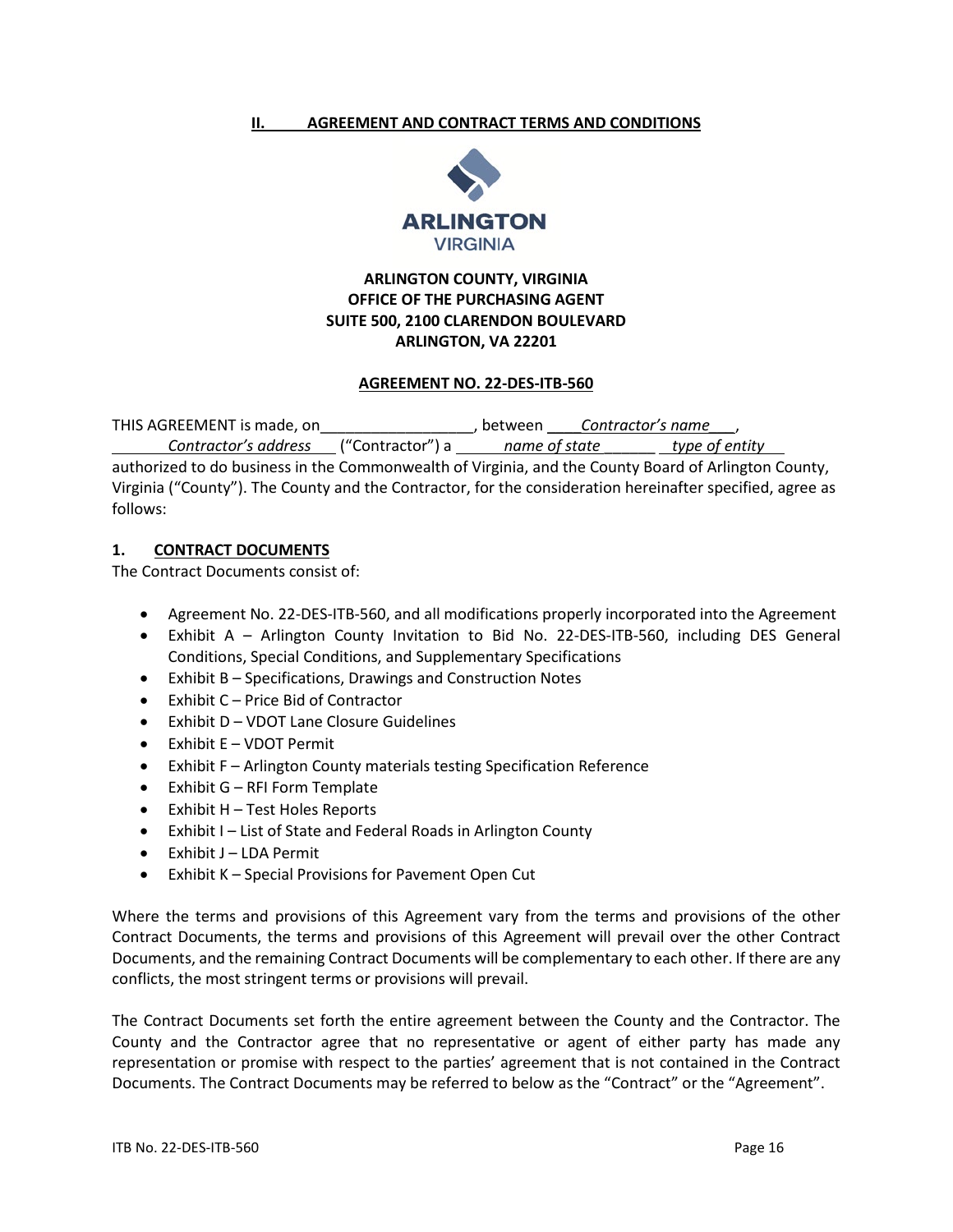## **2. SCOPE OF WORK**

The Contractor will furnish all labor, materials, and equipment for the construction of Fort Myer Heights Watermain Improvement Project (the "Project") and all other work shown, described, and required by the Contract Documents (hereinafter "the Work").

The Work shall be performed according to the standards established by the Contract Documents read together as a single specification. It shall be the Contractor's responsibility, at solely the Contractor's cost, to provide sufficient services to fulfill the purposes of the Work. Nothing in the Contract Documents shall be construed to limit the Contractor's responsibility to manage the details and execution of its Work.

## **3. PROJECT OFFICER**

The performance of the Contractor is subject to the review and approval of the County Project Officer identified in Section 53, Notices, unless the Contractor is otherwise notified in writing.

The County has authorized the consultant identified below to act as the County representative for specific purposes to perform specified duties and responsibilities, and to have the rights and authorities as assigned in connection with completion of the Work in accordance with the Contract Documents until such time as the County may notify the Contractor otherwise:

Volkert, Inc. 6225 Brandon Avenue, Suite 540 Springfield, VA 22150

The County will notify the Contractor after contract award of the specific roles and responsibilities of the Consultant(s).

## **4. TIME FOR COMPLETION**

Work under this Agreement shall achieve Substantial Completion no later than two hundred forty-three (243) consecutive calendar days after the commencement date given in a Notice to Proceed provided by the County to the Contractor, subject to any modifications made as provided for in the Contract Documents. This two hundred forty-three (243) day period shall be the Period of Performance for Substantial Completion. No Work shall be deemed Substantially Complete until it meets the requirements of Substantial Completion set forth in the General Conditions. Final Completion of the Work shall be completed no later than thirty (30) calendar days after the date of acceptance of Substantial Completion by the County Project Officer. Work will not reach Final Completion until it meets the requirements set forth in the General Conditions.

Unless otherwise provided, no claims for early completion are allowed.

## **5. CONTRACT AMOUNT**

The County will pay the Contractor in accordance with the terms of the Progress Payments and Retainage and Payment Terms sections below and at the prices shown in Exhibit C, but not more than \$\_ for the Contractor's completion of the Work as required by the Contract Documents provided the Work is performed to the satisfaction of and is accepted by the Project Officer. The Contractor will complete the Work for the total amount specified in this section ("Contract Amount") unless such amount is modified as provided in this Agreement. The Contract Amount includes all of the Contractor's costs and fees (profit) and is inclusive of all anticipated or known site conditions, anticipated or known materials, labor, and equipment costs, or any other costs which should reasonably have been expected by the Contract Documents.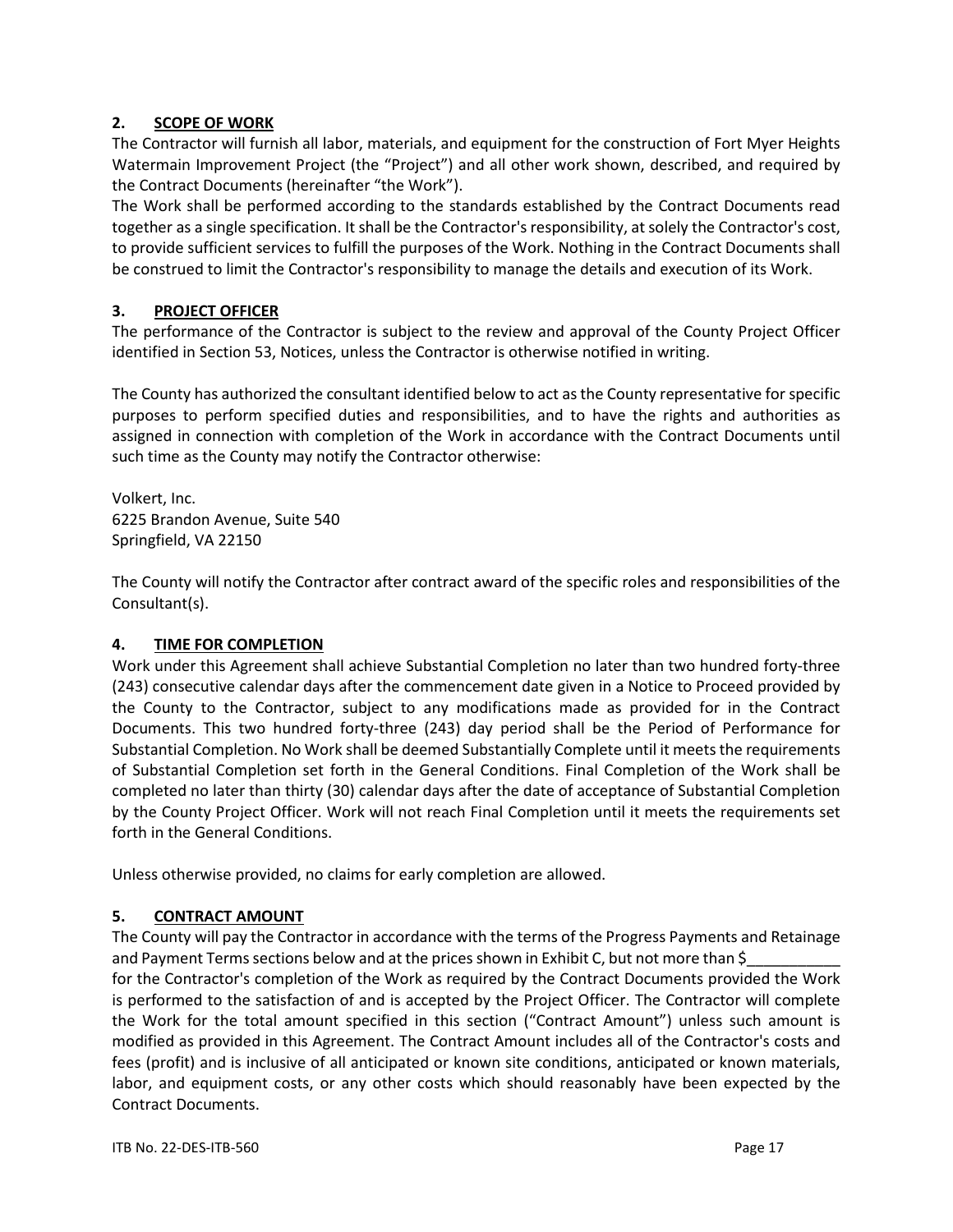# **6. PROGRESS PAYMENTS AND RETAINAGE**

The County will make monthly progress payments to the Contractor upon written application by the Contractor, on the basis of a written estimate of the work performed during the preceding calendar month as approved by the Project Officer. However, 5% of each progress payment will be retained by the County until Final Completion and acceptance of all Work covered by the Agreement.

All material and work covered by partial payments will become the property solely of the County at the time the partial payment is made. However, the Contractor will have the sole responsibility, care and custody for all materials and work upon which payments have been made until Substantial Completion. When calculating payment for materials on-site, the County shall not pay for materials which are not scheduled for incorporation into the Work within sixty (60) days from the date of application for payment.

## **7. PAYMENT TERMS**

The Contractor must submit invoices to the County's Project Officer, who will either approve the invoice or require corrections. The County will pay the Contractor 45 days after approval of an invoice for completed work which is reasonable and allocable to the Contract. The number of the County Purchase Order pursuant to work has been performed must appear on all invoices.

## **8. PAYMENT OF SUBCONTRACTORS**

The Contractor is obligated to take one of the two following actions within seven days after receipt of payment by the County for work performed by any subcontractor under this Contract:

- a. Pay the subcontractor for the proportionate share of the total payment received from the County attributable to the work performed by the subcontractor under this Contract; or
- b. Notify the County and the subcontractor, in writing, of the Contractor's intention to withhold all or a part of the subcontractor's payment with the reason for nonpayment.

The Contractor is obligated to pay interest to the subcontractor on all amounts owed by the Contractor to the subcontractor that remain unpaid after seven days following receipt by the Contractor of payment from the County for work performed by the subcontractor under this Contract, except for amounts withheld as allowed in subsection b., above. Unless otherwise provided under the terms of this Contract, interest will accrue at the rate of 1% per month.

The Contractor must include in each of its subcontracts, if any are permitted, a provision requiring each subcontractor to include or otherwise be subject to the same payment and interest requirements with respect to each lower-tier subcontractor.

The Contractor's obligation to pay an interest charge to a subcontractor pursuant to this section may not be construed to be an obligation of the County. A Contract modification may not be made for the purpose of providing reimbursement for such interest charge. A cost reimbursement claim may not include any amount for reimbursement for such interest charge.

## **9. RELEASE AND REQUEST FOR FINAL PAYMENT**

In order to receive final payment upon Final Completion of the Project and before Final Acceptance, the Contractor must submit to the Project Officer a signed original notarized copy of the Arlington County Release and Request for Final Payment form per the General Conditions.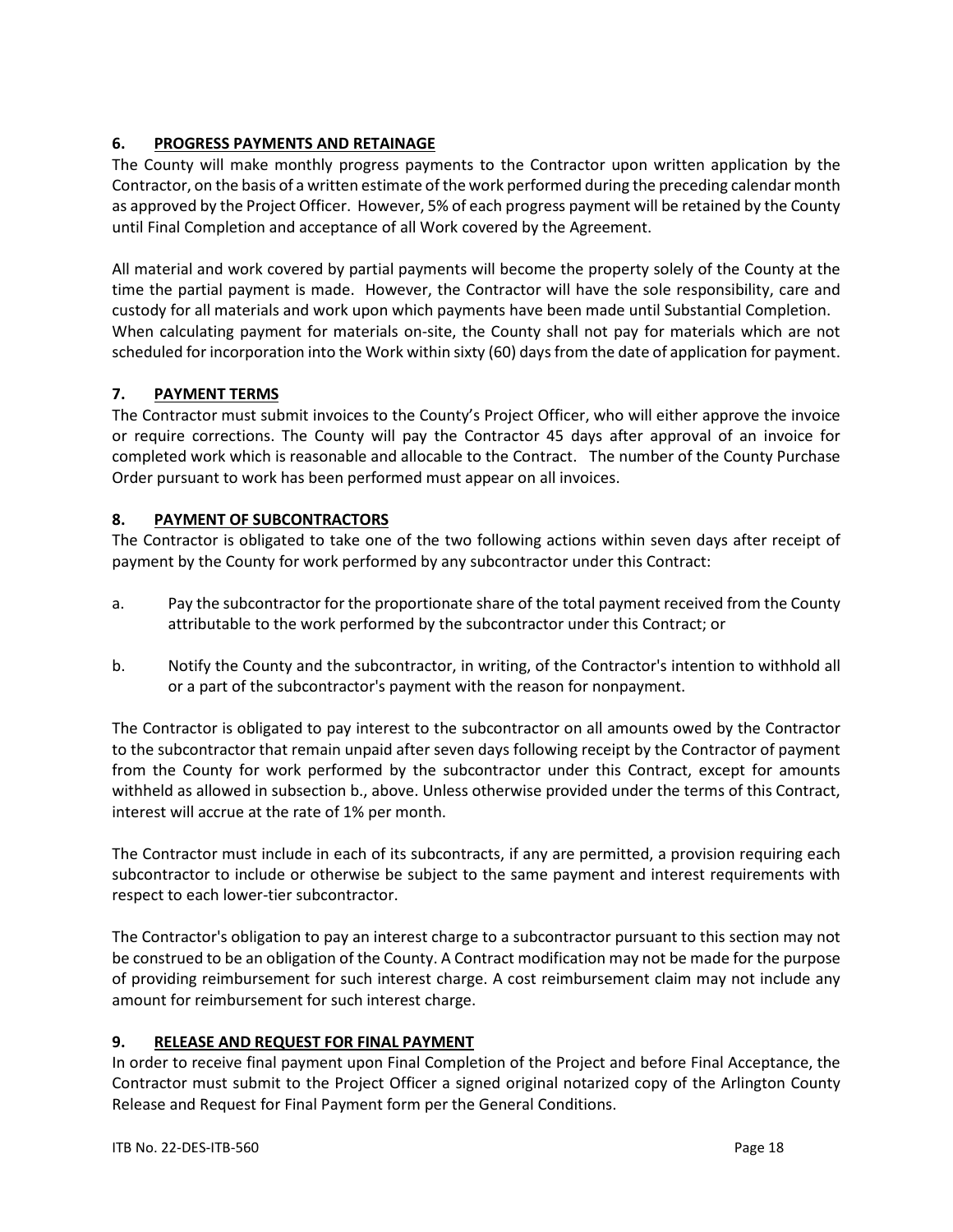## **10. LIQUIDATED DAMAGES**

Time is of the essence under this Contract. The Work must be completed within the Time for Completion. The County and the Contractor agree that damages for failure to achieve Substantial Completion of the Work by the date specified under Time for Completion are not susceptible to exact determination but that \$1,758.00 per calendar day is in proportion to the actual loss that the County would suffer from such delay. Therefore, the Contractor will pay the County as liquidated damages \$1,758.00 per day for each and every day beyond the time for Substantial Completion that the County determines Substantial Completion has not achieved. The County and the Contractor also agree that damages for failure to achieve Final Completion of the Work by the date specified under Time for Completion are not susceptible to exact determination but that \$1,758.00 per calendar day is in proportion to the actual loss the County would suffer from such delay. Therefore, the Contractor will pay the County as liquidated damages \$1,758.00 per day for each and every day beyond the time for Final Completion until Final Completion is achieved.

The County will be entitled to deduct liquidated damages against any sums owed by the County to the Contractor under this Contract. The Contractor hereby waives any defense as to the validity of any liquidated damages on grounds that such liquidated damages are void as penalties or are not reasonably related to actual damages.

## **11. PERFORMANCE OF WORK BY THE CONTRACTOR**

The Contractor shall perform on site, and with its own organization, at least seventy-five percent (75%) of the total work in place to be performed under the Contract. Prior to award, the Contractor must demonstrate to the Project Officer's satisfaction that both of these standards will be met during contract performance. Labor and work to be counted when determining whether the Contractor has met the self-performance requirement shall not include any work that the Contractor performs under the supervision of a subcontractor.

The self-performance percentage may be reduced by an Amendment to the Contract, if during performance of the Work, the Contractor requests a reduction and the Project Officer determines that the reduction would be to the advantage of the County.

## **12. NON-APPROPRIATION**

All payments by the County to the Contractor pursuant to this Contract are subject to the availability of an annual appropriation for this purpose by the County Board of Arlington County, Virginia ("Board"). In the event that the Board does not appropriate funds for the goods or services provided under this Contract, the County will terminate the Contract, without termination charge or other liability to the County, on the last day of the fiscal year or when the previous appropriation has been spent, whichever occurs first.

## **13. ESTIMATED QUANTITIES/NON-EXCLUSIVITY OF CONTRACTOR**

This Contract does not obligate the County to purchase a specific quantity of items or services during Contract Term. Any quantities that are included in the Contract Documents are the present expectations of the County for the period of the Contract; and the County is under no obligation to buy that or any amount as a result of having provided this estimate or of having had any normal or otherwise measurable requirement in the past. The County may require more goods and/or services than the estimated annual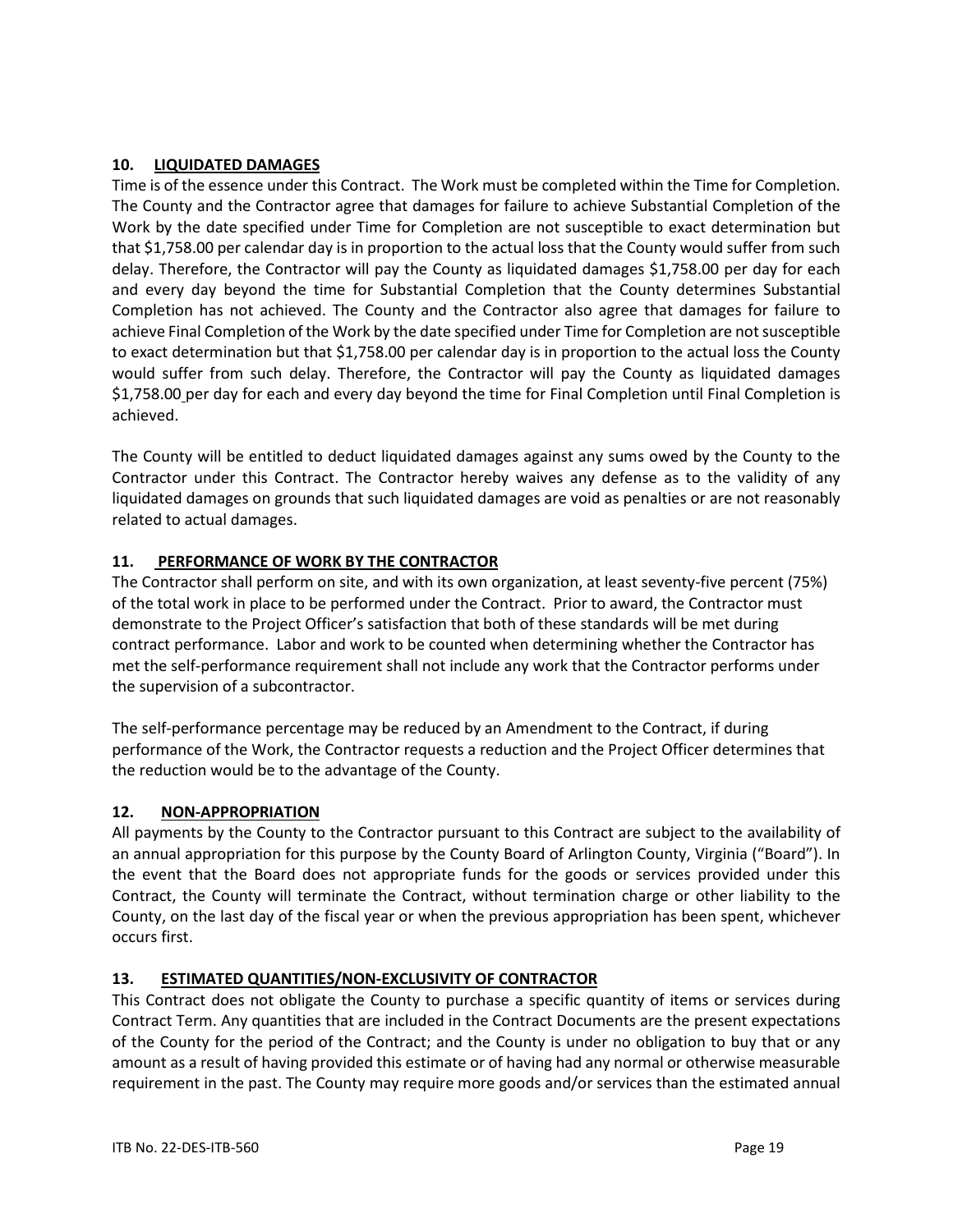quantities, and any such additional quantities will not give rise to any claim for compensation other than at the unit prices and/or rates in the Contract.

The County does not guarantee that the Contractor will be the exclusive provider of the goods or services covered by this Contract. The items or services covered by this Contract may be or become available under other County contract(s), and the County may determine that it is in its best interest to procure the items or services through those contract(s).

## **14. COUNTY PURCHASE ORDER REQUIREMENT**

County purchases are authorized only if the County issues a Purchase Order in advance of the transaction, indicating that the ordering County agency has sufficient funds available to pay for the purchase. If the Contractor provides goods or services without a signed County Purchase Order, it does so at its own risk and expense. The County will not be liable for payment for any purchases made by its employees that are not authorized by the County Purchasing Agent.

## **15. LIEN**

It is expressly agreed that after any payment has been made by the County either to the Contractor for work done, or labor or material supplied under the Contract, the County will have a lien upon all material delivered to the site either by the Contractor, or for the Contractor, which is to be used in the performance of the Contract.

## **16. VALUE ENGINEERING PROPOSAL (VE)**

Unless otherwise provided, the Contractor may submit to the County a written VE for modifying the plans, specifications, or other requirements of the Agreement covering the work (Contract) for the purpose of reducing the total cost of the Contract without reducing the design capacity or quality of the finished product. If the VEP is accepted by the County, the net savings will be equally divided by the County and the Contractor.

Each VEP shall result in a net savings over the Contract cost without impairing essential functions and characteristics of the item(s) or of any other part of the project, including, but not limited to, service life, reliability, economy of operation, ease of maintenance, aesthetics, and safety. At least the following information shall be submitted with each VE:

- (a) a statement that the proposal is submitted as a VE;
- (b) a statement concerning the basis for the VE, benefits to the County, and an itemization of the Contract items and requirements affected by the VE;
- (c) a detailed estimate of the cost under the existing Contract and under the VE;
- (d) proposed specifications and recommendations as to the manner in which the VE changes are to be accomplished; and
- (e) a statement as to the time by which a Contract Amendment adopting the VE must be issued so as to obtain the maximum cost-effectiveness.

The County will process the VE in the same manner as prescribed for any other proposal that would necessitate issuance of an Amendment. The County may accept a VE in whole or part by issuing an Amendment that will identify the VE on which it is based. The County will not be liable to the Contractor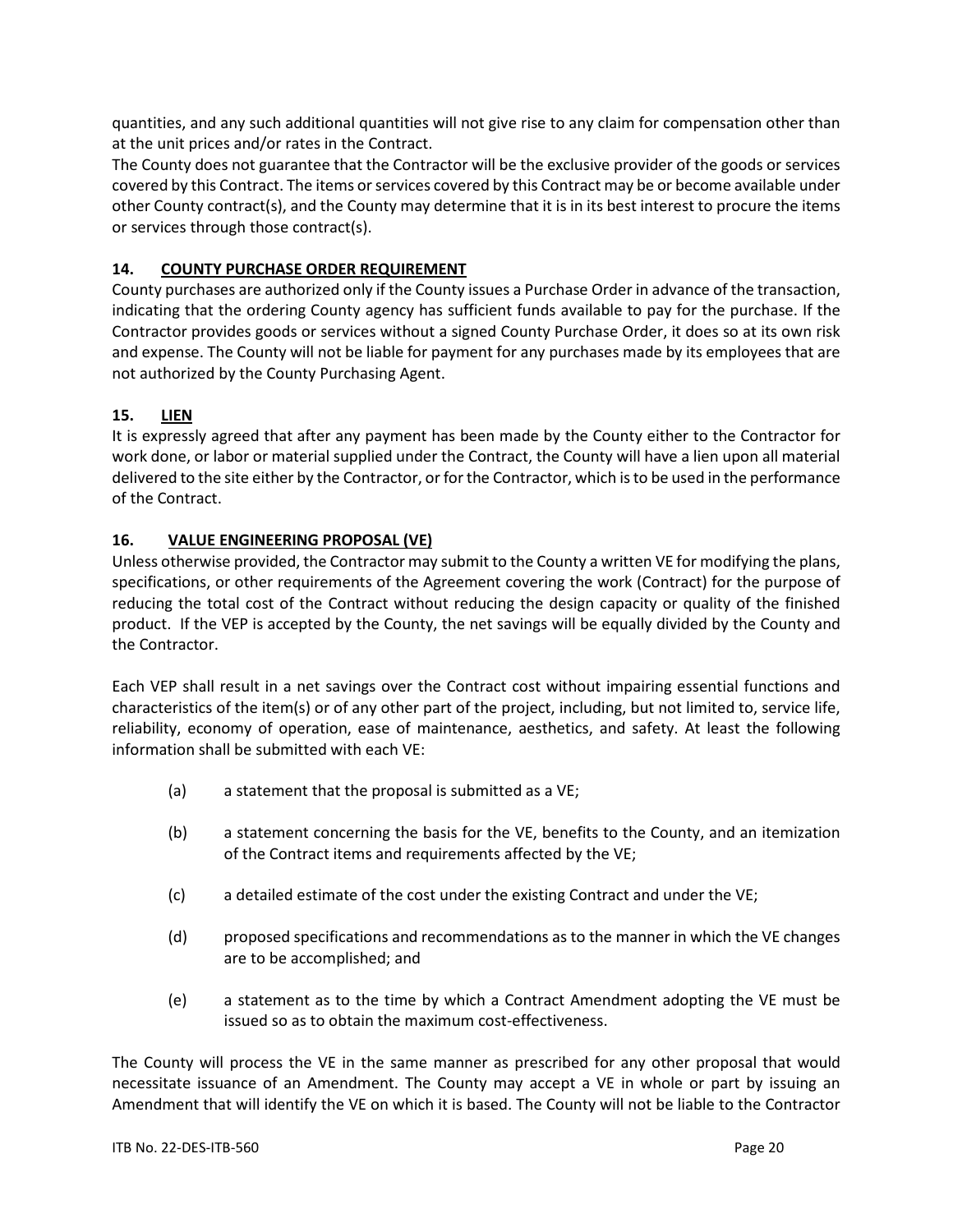for failure to accept or act on any VE submitted pursuant to these requirements or for delays in the work attributable to any VE. Until a VE is put into effect by an Amendment, the Contractor shall remain obligated to the terms and conditions of the existing Agreement. If an executed Amendment has not been issued by the date on which the Contractor's proposal specifies that a decision should be made or such other date as the Contractor may subsequently have specified in writing, the VE shall be deemed rejected.

The Amendment effecting the necessary modification of the Contract will establish the net savings agreed on, provide for adjustment of the contract prices, and indicate the net savings. The Contractor shall absorb all costs incurred in preparing a VE. Reasonably incurred costs for reviewing and administering a VE will be borne by the County. The County may establish any reasonable conditions it deems appropriate for consideration, approval, and implementation of the VE. The Contractor's 50 percent share of the net savings shall constitute full compensation to it, including by way of illustration and not limitation compensation for time, for effecting all changes pursuant to the Amendment.

Unless specifically provided for in the Amendment authorizing the VE, acceptance of the VE and performance of the work thereunder will not change the Contract Term limit.

The County may adopt a VE for general use in contracts administered by the County if it determines that the VE is suitable for application to other contracts. A VE identical with or similar to a previously submitted VE will be eligible for consideration and compensation under these provisions if it has not been previously adopted for general application to other contracts administered by the County. When a VE is adopted for general use, compensation pursuant to these requirements will be applied only to those awarded contracts for which the VE was submitted prior to the date of adoption of the VE.

If a VEP is based on or is similar to a change in the plans, specifications, or special provisions adopted by the County prior to submission of the VE, as determined by the County, the County will not accept the VE.

The County will be the sole judge of the acceptability of a VE. The requirements herein apply to each VE initiated, developed, and identified as such by the Contractor at the time of its submission to the County. However, nothing herein shall be construed as requiring the County to consider or approve a VE, and the decision to enter into an Amendment to the contract to accommodate a VE shall be in the County's sole discretion.

Subject to the provisions contained herein, the County, or any other public agency with the County's permission, shall have the right to use all or part of an accepted VE without obligation or compensation of any kind to the Contractor.

If a VE is accepted by the County, any provisions herein that pertain to the adjustment of contract unit prices attributable to alterations of contract quantities will not apply to the items adjusted or deleted as a result of putting the VE into effect by an Amendment.

# **17. EMPLOYMENT DISCRIMINATION BY CONTRACTOR PROHIBITED**

During the performance of its work pursuant to this Contract:

A. The Contractor will not discriminate against any employee or applicant for employment because of race, religion, color, sex, sexual orientation, gender identity, national origin, age, disability or on any other basis prohibited by state law. The Contractor agrees to post in conspicuous places, available to employees and applicants for employment, notices setting forth the provisions of this nondiscrimination clause.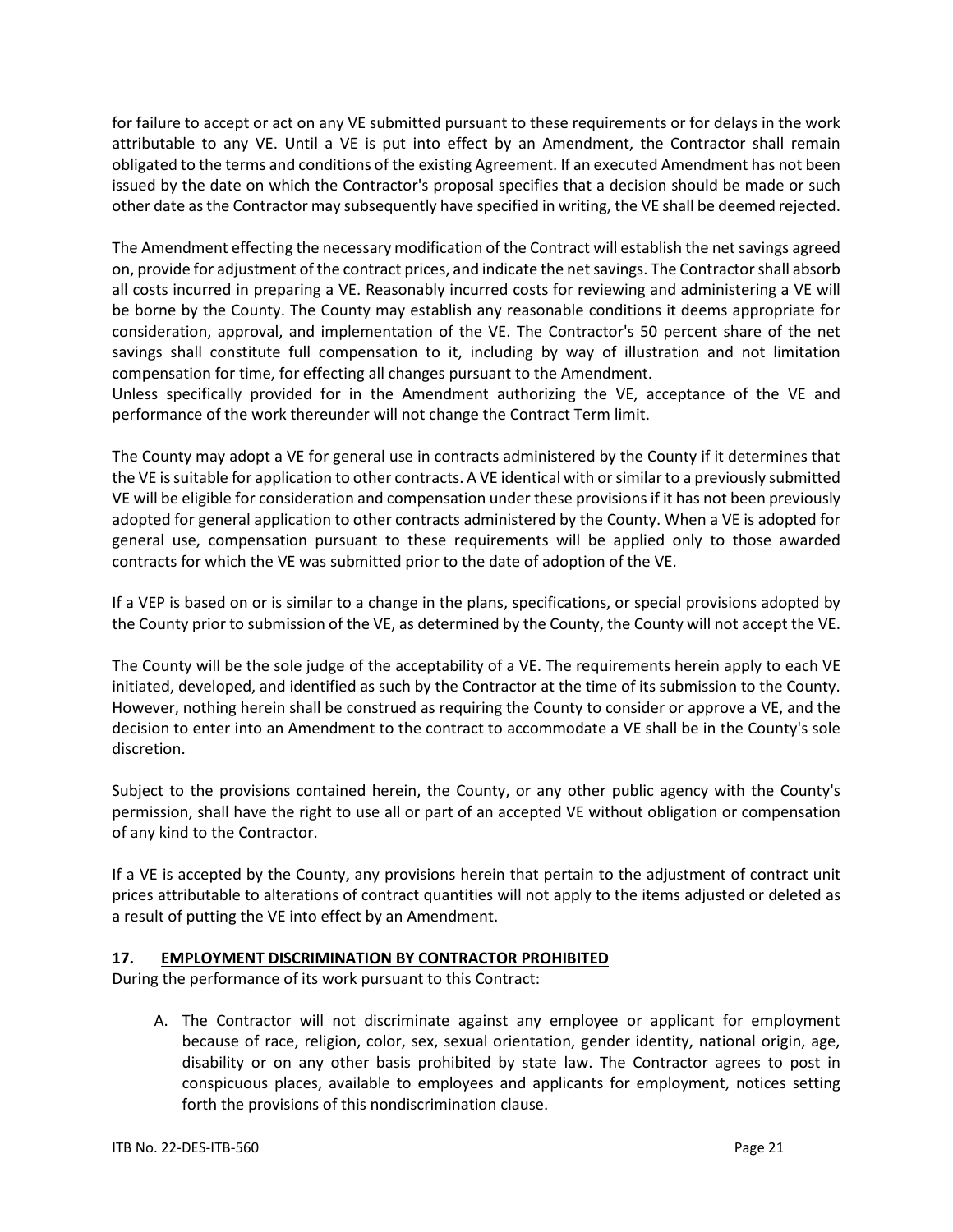- B. Notices, advertisements and solicitations placed in accordance with federal law, rule or regulation will be deemed sufficient for meeting the requirements of this section.
- C. The Contractor will state in all solicitations or advertisements for employees that it places or causes to be placed that such Contractor is an Equal Opportunity Employer.
- D. The Contractor will comply with the provisions of the Americans with Disabilities Act of 1990 ("ADA"), which prohibits discrimination against individuals with disabilities in employment and mandates that disabled individuals be provided access to publicly and privately provided services and activities.
- E. The Contractor must include the provisions of the foregoing paragraphs in every subcontract or purchase order of more than \$10,000.00 relating to this Contract so that the provisions will be binding upon each subcontractor or vendor.

# **18. EMPLOYMENT OF UNAUTHORIZED ALIENS PROHIBITED**

In accordance with §2.2-4311.1 of the Code of Virginia, as amended, the Contractor must not during the performance of this Contract knowingly employ an unauthorized alien, as that term is defined in the federal Immigration Reform and Control Act of 1986.

## **19. DRUG-FREE WORKPLACE TO BE MAINTAINED BY CONTRACTOR**

During the performance of this Contract, the Contractor must: (i) provide a drug-free workplace for its employees; (ii) post in conspicuous places, available to employees and applicants for employment, a statement notifying employees that the unlawful manufacture, sale, distribution, dispensation, possession, or use of a controlled substance or marijuana is prohibited in the Contractor's workplace and specifying the actions that will be taken against employees for violating such prohibition; (iii) state in all solicitations or advertisements for employees placed by or on behalf of the Contractor that the Contractor maintains a drug-free workplace; and (iv) include the provisions of the foregoing clauses in every subcontract or purchase order of more than \$10,000.00 relating to this Contract so that the provisions will be binding upon each subcontractor or vendor.

For the purposes of this section, "workplace" means the site(s) for the performance of the work required by this Contract.

## **20. \*SEXUAL HARASSMENT POLICY**

If the Contractor employs more than five employees, the Contractor shall (i) provide annual training on the Contractor's sexual harassment policy to all supervisors and employees providing services in the Commonwealth, except such supervisors or employees that are required to complete sexual harassment training provided by the Department of Human Resource Management, and (ii) post the Contractor's sexual harassment policy in (a) a conspicuous public place in each building located in the Commonwealth that the Contractor owns or leases for business purposes and (b) the Contractor's employee handbook.

## **21. COVID-19 VACCINATION POLICY FOR CONTRACTORS**

Due to the ongoing COVID-19 pandemic, the County has taken various steps to protect the welfare, health, safety, and comfort of the workforce and public at large. As part of these steps, the County has implemented various requirements with respect to health and safety including policies with respect to social distancing, the use of face-coverings and vaccine mandates. To protect the County's workforce and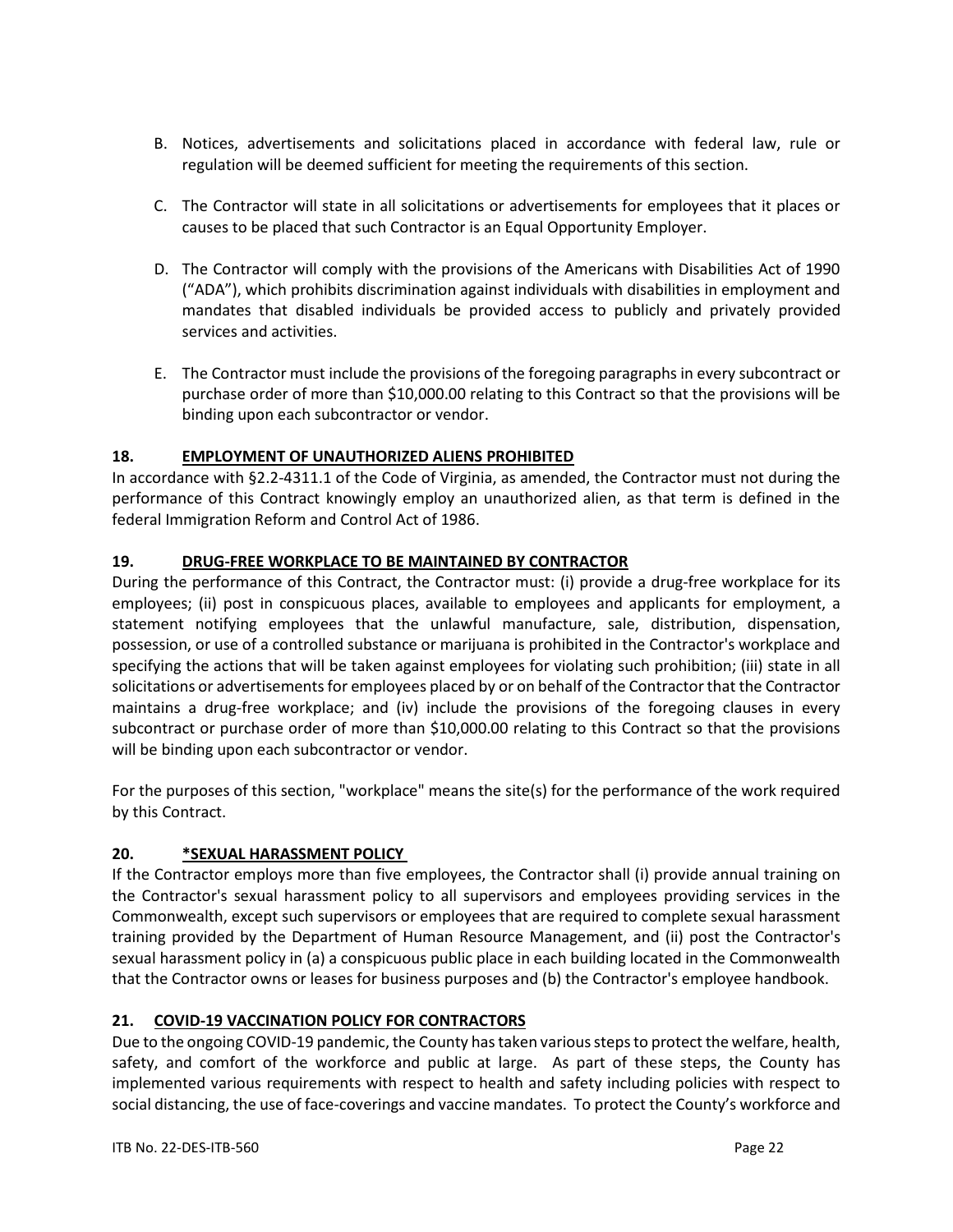the public at large, all employees and subcontractors of the Contractor who are assigned to this Contract, should be fully vaccinated against COVID-19. Any contractor employee or subcontractor who is not fully vaccinated should be following a weekly testing protocol as established by the Contractor, unless exempt pursuant to a valid reasonable accommodation under state or federal law.

# **22. PROJECT STAFF**

The County has the right to reasonably reject staff or subcontractors whom the Contractor assigns to the Project. The Contractor must then provide replacement staff or subcontractors satisfactory to the County in a timely manner and at no additional cost to the County. The day-to-day supervision and control of the Contractor's employees and its subcontractors is the sole responsibility of the Contractor.

# **23. FAILURE TO DELIVER**

If the Contractor fails to deliver goods or services in accordance with the Contract terms and conditions, the County, after notice to the Contractor, may procure the goods or services from other sources and hold the Contractor responsible for any resulting additional purchase and administrative costs. The County shall be entitled to offset such costs against any sums owed by the County to the Contractor. However, if public necessity requires the use of nonconforming materials or supplies, they may be accepted at a reduction in price to be determined solely by the County.

# **24. UNSATISFACTORY WORK**

If any of the work done, or material, goods, or equipment provided by the Contractor, is unsatisfactory to the County the Contractor must, upon notice from the County, immediately remove at the Contractor's expense such unsatisfactory work, material, goods, or equipment and replace the same with work, material, goods, or equipment satisfactory to the County. If the Contractor fails to do so after fifteen (15) days the County shall have the right to remove or replace the rejected work, material, goods, or equipment at the expense of the Contractor and offset the expense and administrative costs against any sums owed to the Contractor. This provision applies during the Contract term and during any warranty or guarantee period. At the Project Officer's discretion, rather than correction or replacement of the work, an appropriate adjustment to the Contract Amount may be made.

# **25. TERMINATION**

The County may terminate this Contract at any time as follows: (1) for cause, if, as determined by the County, the Contractor is in breach or default or has failed to perform the Work satisfactorily; or (2) for the convenience of the County.

Upon receipt of a notice of termination, the Contractor must not place any further orders or subcontracts for materials, services or facilities; must terminate all vendors and subcontracts, except as are necessary for the completion of any portion of the Work that the County did not terminate; and must immediately deliver all documents related to the terminated Work to the County.

Any purchases that the Contractor makes after the notice of termination will be the sole responsibility of the Contractor, unless the County has approved the purchases in writing as necessary for completion of any portion of the Work that the County did not terminate.

If any court of competent jurisdiction finds a termination for cause by the County to be improper, then the termination will be deemed a termination for convenience.

# A. TERMINATION FOR CAUSE, INCLUDING BREACH AND DEFAULT; CURE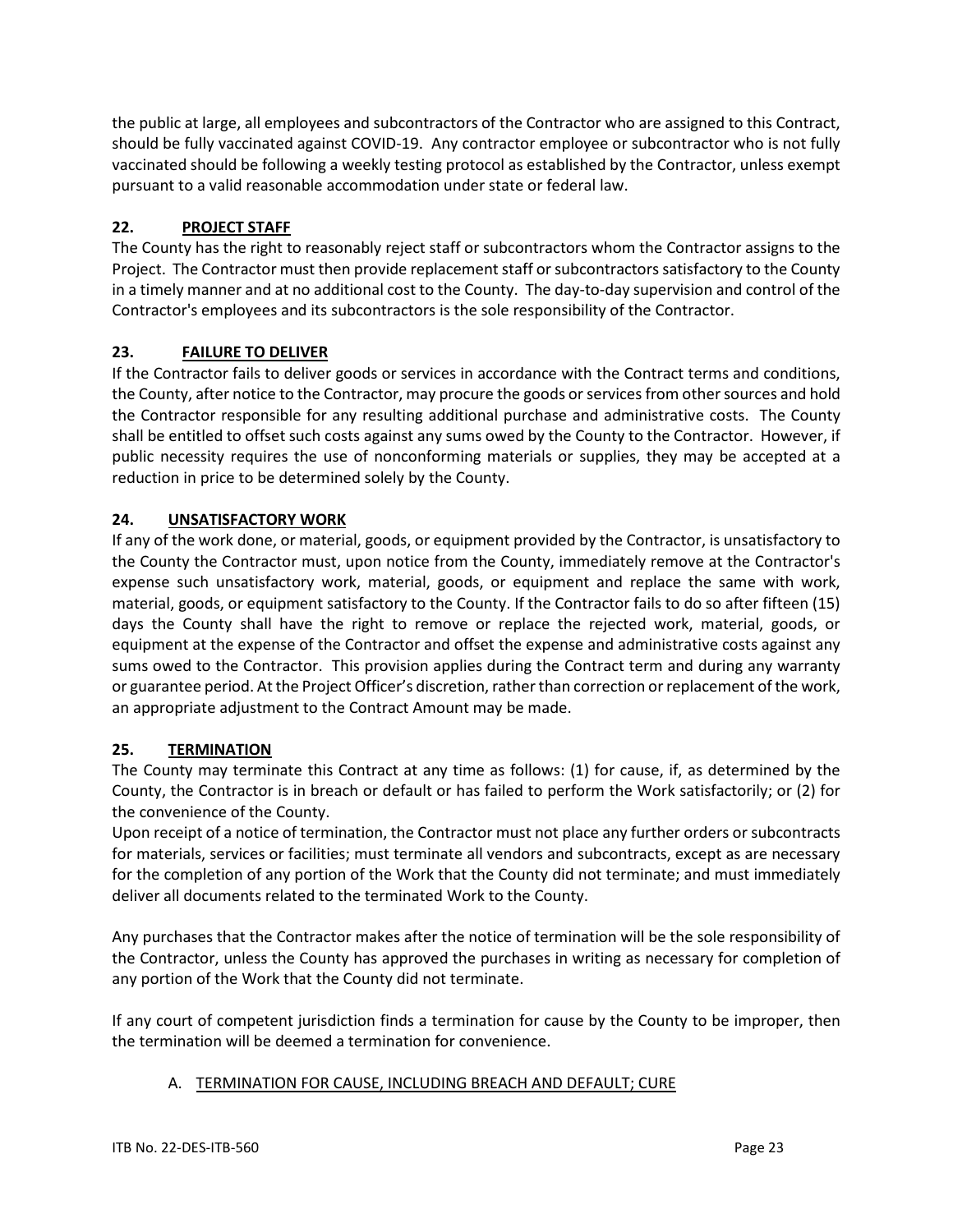1. Termination for Unsatisfactory Performance. If the County determines that the Contractor has failed to perform satisfactorily, then the County will give the Contractor written notice of such failure(s) and the opportunity to cure them within 15 days or any other period specified by the County ("Cure Period"). If the Contractor fails to cure within the Cure Period, the County may terminate the Contract for failure to provide satisfactory performance by providing written notice with a termination date. Upon such termination, the Contractor may apply for compensation for Contract services that the County previously accepted ("Termination Costs"), unless payment is otherwise barred by the Contract. The Contractor must submit any request for Termination Costs, with all supporting documentation, to the County Project Officer within 30 days after the expiration of the Cure Period. The County may accept or reject the request for Termination Costs, in whole or in part, and may notify the Contractor of its decision within a reasonable time.

In the event of termination by the County for failure to perform satisfactorily, the Contractor must continue to provide its services as previously scheduled through the termination date, and the County must continue to pay all fees and charges incurred through the termination date.

2. Termination for Breach or Default. If the County terminates the Contract for default or breach of any Contract provision or condition, then the termination will be immediate after notice of termination to the Contractor (unless the County provides for an opportunity to cure), and the Contractor will not be permitted to seek Termination Costs.

Upon any termination pursuant to this section, the Contractor will be liable to the County for costs that the County must expend to complete the Work, including costs resulting from any related delays and from unsatisfactory or non-compliant work performed by the Contractor or its subcontractors. The County will deduct such costs from any amount due to the Contractor; or if the County does not owe the Contractor, the Contractor must promptly pay the costs within 15 days of a demand by the County. This section does not limit the County's recovery of any other damages to which it is entitled by law.

Except as otherwise directed by the County, the Contractor must stop work on the date of receipt the notice of the termination.

## B. TERMINATION FOR THE CONVENIENCE OF THE COUNTY

The County may terminate this Contract in whole or in part whenever the Purchasing Agent determines that termination is in the County's best interest. The County will give the Contractor at least 15 days' notice in writing. The notice must specify the extent to which the Contract is terminated and the effective termination date. The Contractor will be entitled to Termination Costs, as defined above, plus any other reasonable amounts that the parties might negotiate; but no amount will be allowed for anticipatory profits.

Except as otherwise directed by the County, the Contractor must stop work on the date of receipt of the notice of the termination.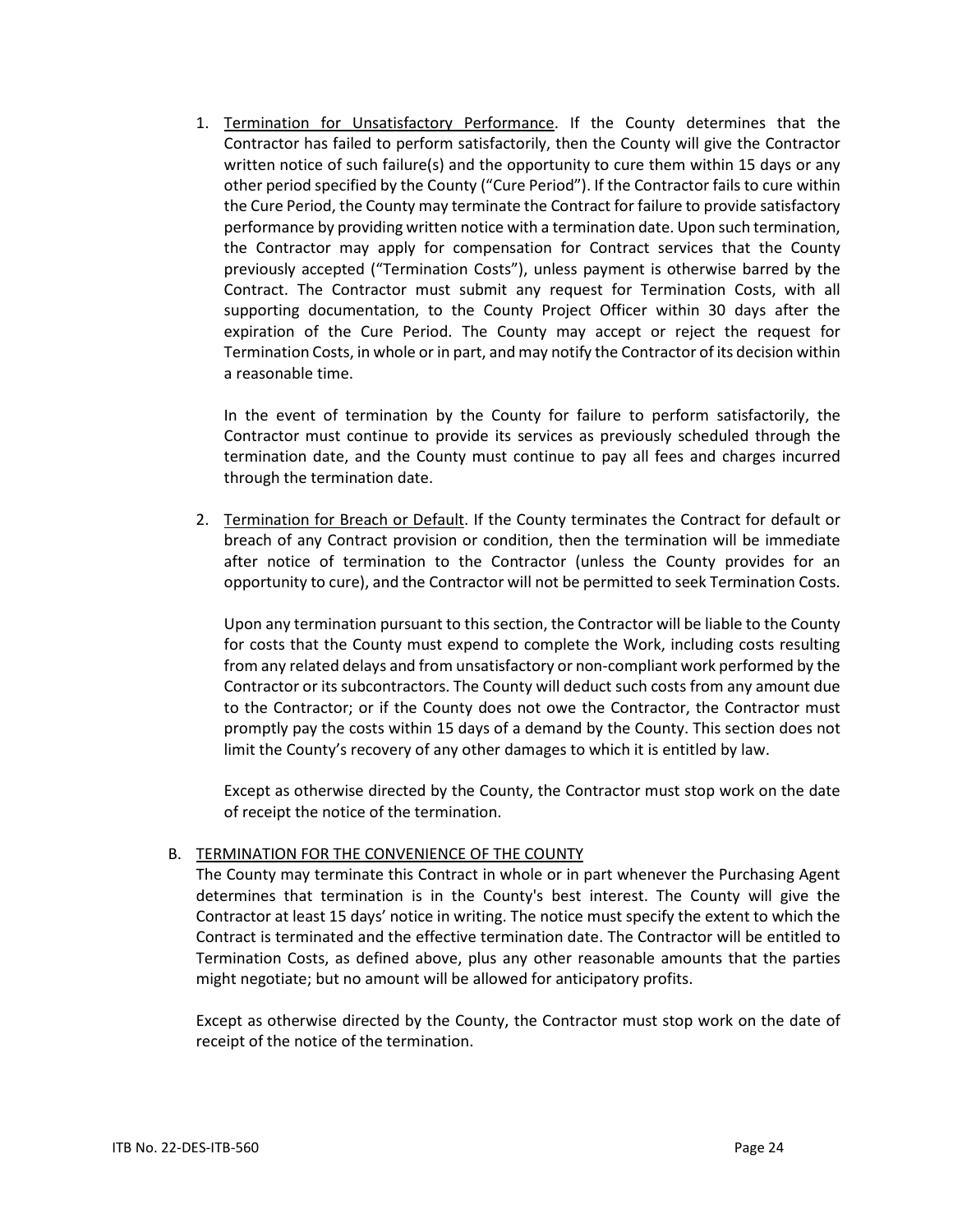## **26. INDEMNIFICATION**

The Contractor covenants for itself, its employees and its subcontractors to save, defend, hold harmless and indemnify the County and all of its elected and appointed officials, officers, current and former employees, agents, departments, agencies, boards and commissions (collectively the "County Indemnitees") from and against any and all claims made by third parties for any and all losses, damages, injuries, fines, penalties, costs (including court costs and attorneys' fees), charges, liability, demands or exposure resulting from, arising out of or in any way connected with the Contractor's acts or omissions, including the acts or omissions of its employees, vendors, delivery drivers and/or subcontractors, in performance or nonperformance of the Contract. This duty to save, defend, hold harmless and indemnify will survive the termination of this Contract. If the Contractor fails or refuses to fulfill its obligations contained in this section, the Contractor must reimburse the County for any and all resulting payments and expenses, including reasonable attorneys' fees*.* The Contractor must pay such expenses upon demand by the County, and failure to do so may result in the County withholding such amounts from any payments to the Contractor under this Contract.

## **27. INTELLECTUAL PROPERTY INDEMNIFICATION**

The Contractor warrants and guarantees that in providing services under this Contract neither the Contractor nor any subcontractor is infringing on the intellectual property rights (including, but not limited to, copyright, patent, mask and trademark) of third parties.

If the Contractor or any of its employees or subcontractors uses any design, device, work or material that is covered by patent or copyright, it is understood that the Contract Amountincludes all royalties, licensing fees, and any other costs arising from such use in connection with the Work under this Contract.

The Contractor covenants for itself, its employees and its subcontractors to save, defend, hold harmless, and indemnify the County Indemnitees, as defined above, from and against any and all claims, losses, damages, injuries, fines, penalties, costs (including court costs and attorneys' fees), charges, liability or exposure for infringement of or on account of any trademark, copyright, patented or unpatented invention, process or article manufactured or used in the performance of this Contract. This duty to save, defend, hold harmless and indemnify will survive the termination of this Contract. If the Contractor fails or refuses to fulfill its obligations contained in this section, the Contractor must reimburse the County for any and all resulting payments and expenses, including reasonable attorneys' fees*.* The Contractor must pay such expenses upon demand by the County, and failure to do so may result in the County withholding such amounts from any payments to the Contractor under this Contract.

## **28. COPYRIGHT**

By this Contract, the Contractor irrevocably transfers, assigns, sets over and conveys to the County all rights, title and interest, including the sole exclusive and complete copyright interest, in any and all copyrightable works created pursuant to this Contract. The Contractor will execute any documents that the County requests to formalize such transfer or assignment.

The rights granted to the County by this section are irrevocable and may not be rescinded or modified, including in connection with or as a result of the termination of or a dispute concerning this Contract.

The Contractor may not use subcontractors or third parties to develop or provide input into any copyrightable materials produced pursuant to this Contract without the County's advance written approval and unless the Contractor includes this Copyright provision in any contract or agreement with such subcontractors or third parties related to this Contract.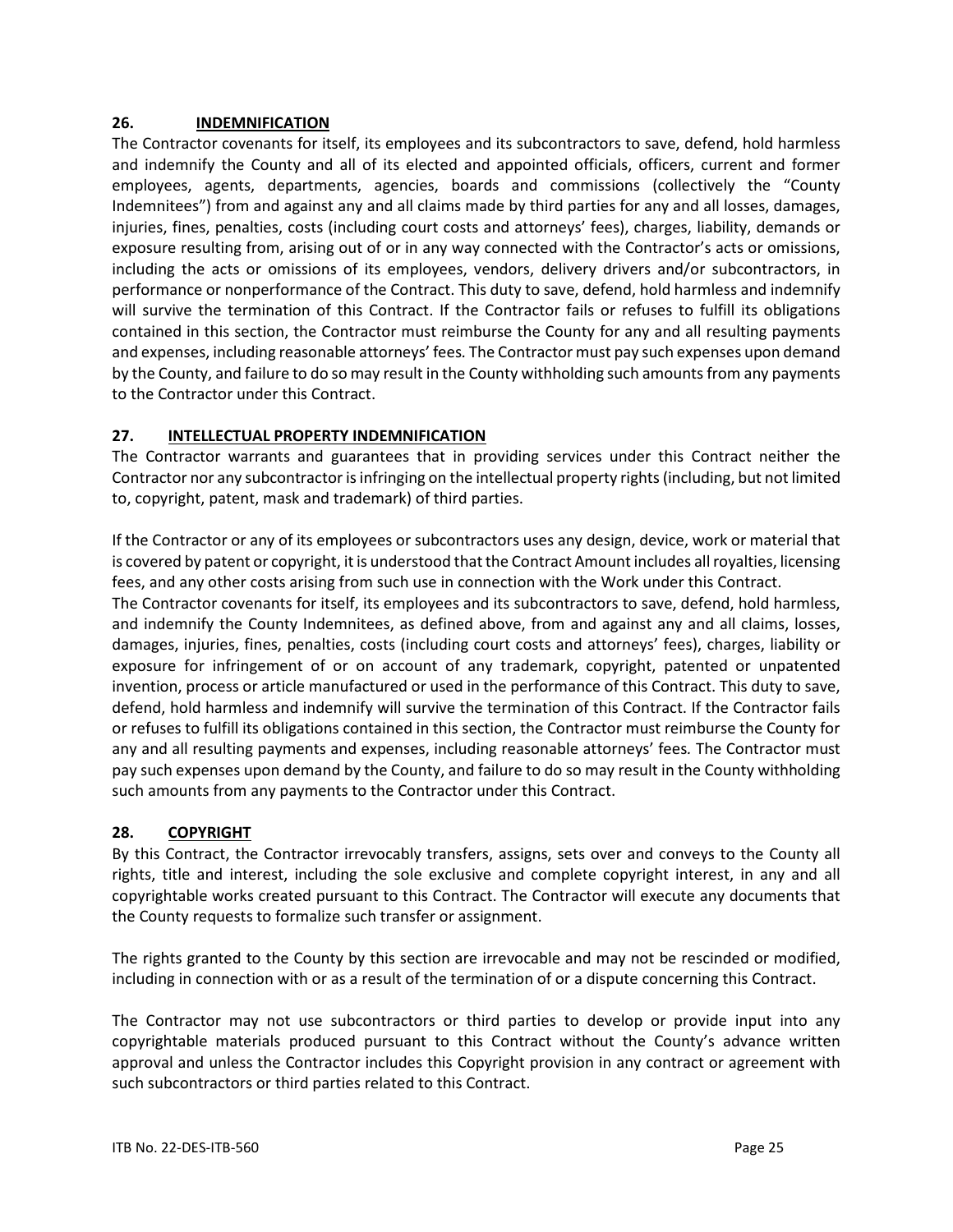## **29. OWNERSHIP AND RETURN OF RECORDS**

This Contract does not confer on the Contractor any ownership rights or rights to use or disclose the County's data or inputs.

All drawings, specifications, blueprints, data, information, findings, memoranda, correspondence, documents or records of any type, whether written, oral or electronic, and all documents generated by the Contractor or its subcontractors as a result of this Contract (collectively "Records") are the exclusive property of the County and must be provided or returned to the County upon completion, termination, or cancellation of this Contract. The Contractor will not use or willingly cause or allow such materials to be used for any purpose other than performance of this Contract without the written consent of the County.

The Records are confidential, and the Contractor will neither release the Records nor share their contents. The Contractor will refer all inquiries regarding the status of any Record to the Project Officer or to his or her designee. At the County's request, the Contractor will deliver all Records, including hard copies of electronic records, to the Project Officer and will destroy all electronic Records.

The Contractor agrees to include the provisions of this section as part of any contract or agreement related to this Contract into which it enters with subcontractors or other third parties.

The provisions of this section will survive any termination or cancellation of this Contract.

## **30. CONFIDENTIAL INFORMATION**

The Contractor and its employees, agents and subcontractors will hold as confidential all County information obtained under this Contract. Confidential information includes, but is not limited to, nonpublic personal information; personal health information (PHI); social security numbers; addresses; dates of birth; other contact information or medical information about a person; and information pertaining to products, operations, systems, customers, prospective customers, techniques, intentions, processes, plans and expertise. The Contractor must take reasonable measures to ensure that all of its employees, agents and subcontractors are informed of and abide by this requirement.

## **31. ETHICS IN PUBLIC CONTRACTING**

This Contract incorporates by reference Article 9 of the Arlington County Purchasing Resolution, as well as all state and federal laws related to ethics, conflicts of interest or bribery, including the State and Local Government Conflict of Interests Act (Code of Virginia § 2.2-3100 et seq.), the Virginia Governmental Frauds Act (Code of Virginia § 18.2-498.1 et seq.) and Articles 2 and 3 of Chapter 10 of Title 18.2 of the Code of Virginia, as amended (§ 18.2-438 et seq.). The Contractor certifies that its bid was made without collusion or fraud; that it has not offered or received any kickbacks or inducements from any other offeror, supplier, manufacturer or subcontractor; and that it has not conferred on any public employee having official responsibility for this procurement any payment, loan, subscription, advance, deposit of money, services or anything of more than nominal value, present or promised, unless consideration of substantially equal or greater value was exchanged.

# **32. COUNTY EMPLOYEES**

No Arlington County employee may share in any part of this Contract or receive any benefit from the Contract that is not available to the general public.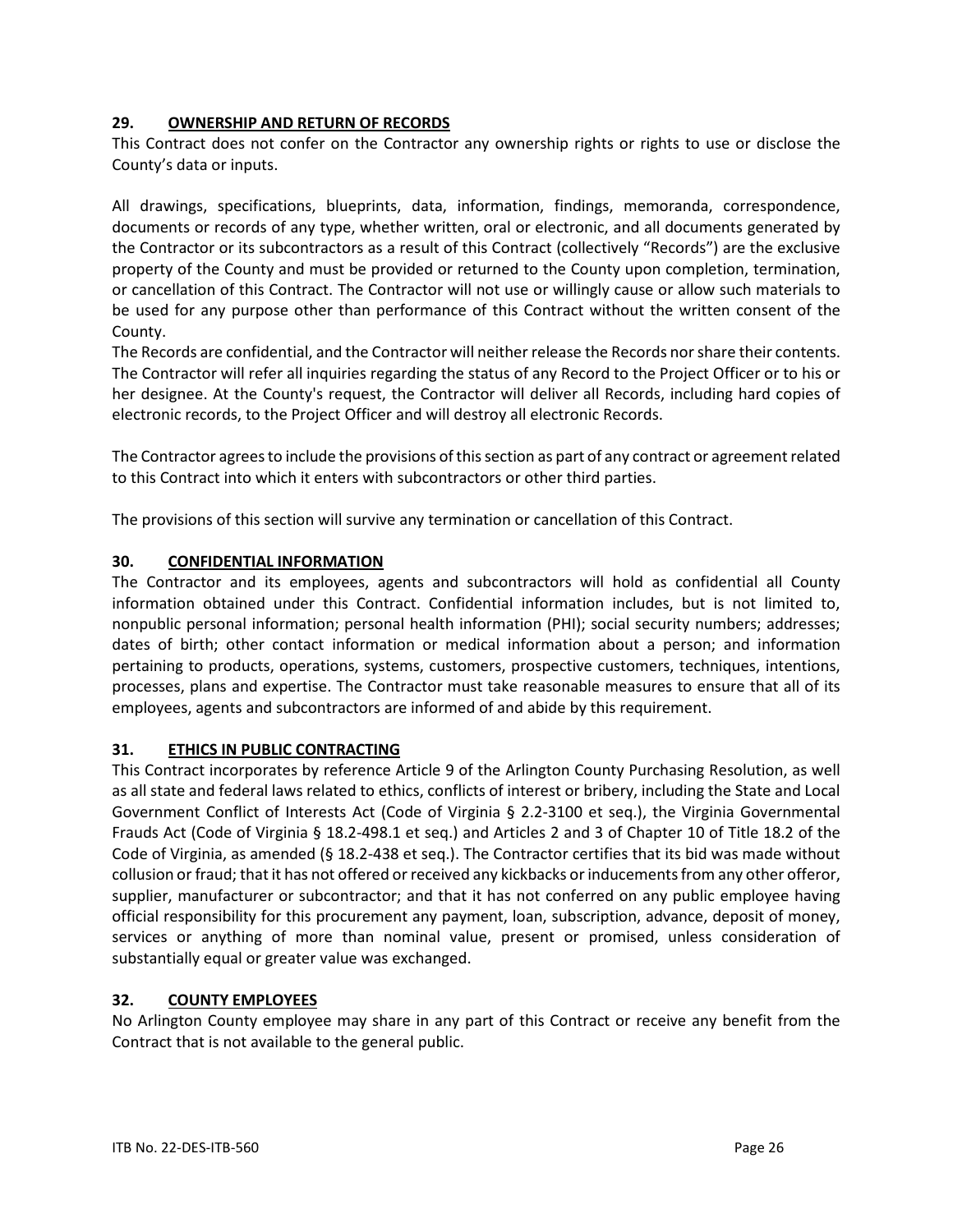## **33. FORCE MAJEURE**

Neither party will be held responsible for failure to perform the duties and responsibilities imposed by this Contract if such failure is due to a fire, riot, rebellion, natural disaster, war, act of terrorism or act of God that is beyond the control of the party and that makes performance impossible or illegal, unless otherwise specified in the Contract.

## **34. AUTHORITY TO TRANSACT BUSINESS**

The Contractor must, pursuant to Code of Virginia § 2.2-4311.2, be and remain authorized to transact business in the Commonwealth of Virginia during the entire term of this Contract. Otherwise, the Contract is voidable at the sole option of and with no expense to the County.

## **35. RELATION TO THE COUNTY**

The Contractor is an independent contractor, and neither the Contractor nor its employees or subcontractors will be considered employees, servants or agents of the County. The County will not be responsible for any negligence or other wrongdoing by the Contractor or its employees, servants or agents. The County will not withhold payments to the Contractor for any federal or state unemployment taxes, federal or state income taxes or Social Security tax or for any other benefits. The County will not provide to the Contractor any insurance coverage or other benefits, including workers' compensation.

## **36. ANTITRUST**

The Contractor conveys, sells, assigns and transfers to the County all rights, title and interest in and to all causes of action under state or federal antitrust laws that the Contractor may have relating to this Contract.

## **37. REPORT STANDARDS**

The Contractor must submit all written reports required by this Contract for advance review in a format approved by the Project Officer. Reports must be accurate and grammatically correct and should not contain spelling errors. The Contractor will bear the cost of correcting grammatical or spelling errors and inaccurate report data and of other revisions that are required to bring the report(s) into compliance with this section.

Whenever possible, proposals must comply with the following guidelines:

- printed double-sided on at least 30% recycled-content and/or tree-free paper
- recyclable and/or easily removable covers or binders made from recycled materials (proposals with glued bindings that meet all other requirements are acceptable)
- avoid use of plastic covers or dividers
- avoid unnecessary attachments or documents or superfluous use of paper (e.g. separate title sheets or chapter dividers)

## **38. AUDIT**

The Contractor must retain all books, records and other documents related to this Contract for at least five years, or such period of time required by the County's funding partner(s), if any, whichever is greater, after the final payment and must allow the County or its authorized agents to examine the documents during this period and during the Contract Term. The Contractor must provide any requested documents to the County for examination within 15 days of the request, at the Contractor's expense. Should the County's examination reveal any overcharging by the Contractor, the Contractor must, within 30 days of County's request, reimburse the County for the overcharges and for the reasonable costs of the County's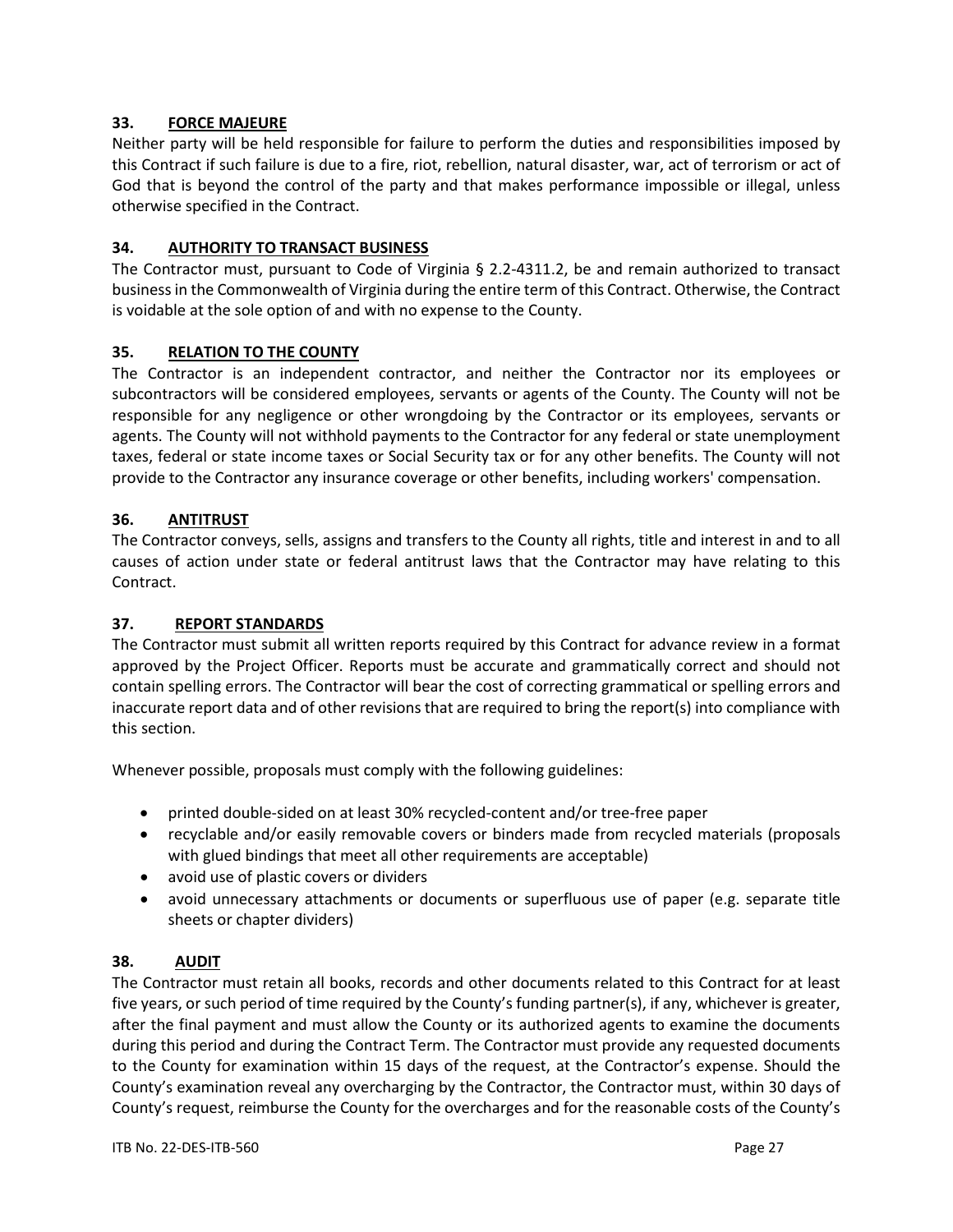examination, including, but not limited to, the services of external audit firm and attorney's fees; or the County may deduct the overcharges and examination costs from any amount that the County owes to the Contractor. If the Contractor wishes to destroy or dispose of any records related to this Contract (including confidential records to which the County does not have ready access) within five years after the final payment, or such period of time required by the County's funding partner(s), if any, whichever is greater, the Contractor must give the County at least 30 days' notice and must not dispose of the documents if the County objects.

The Purchasing Agent may require the Contractor to demonstrate that it has the necessary facilities, ability, and financial resources to comply with the Contract and furnish the service, material or goods specified herein in a satisfactory manner at any time during the term of this Contract.

# **39. ASSIGNMENT**

The Contractor may not assign, transfer, convey or otherwise dispose of any award or any of its rights, obligations or interests under this Contract without the prior written consent of the County.

# **40. AMENDMENTS**

This Contract may not be modified except by written amendment executed by persons duly authorized to bind the Contractor and the County.

# **41. ARLINGTON COUNTY PURCHASING RESOLUTION AND COUNTY POLICIES**

Nothing in this Contract waives any provision of the Arlington County Purchasing Resolution, which is incorporated herein by reference, or any applicable County policy.

# **42. DISPUTE RESOLUTION**

All disputes arising under this Agreement or concerning its interpretation, whether involving law or fact and including but not limited to claims for additional work, compensation or time, and all claims for alleged breach of contract must be submitted in writing to the Project Officer as soon as the basis for the claim arises. In accordance with the Arlington County Purchasing Resolution, claims denied by the Project Officer may be submitted to the County Manager in writing no later than 60 days after the final payment. The time limit for a final written decision by the County Manager is 30 days. Procedures concerning contractual claims, disputes, administrative appeals and protests are contained in the Arlington County Purchasing Resolution. The Contractor must continue to work as scheduled pending a decision of the Project Officer, County Manager, County Board or a court of law.

# **43. APPLICABLE LAW, FORUM, VENUE, AND JURISDICTION**

This Contract is governed in all respects by the laws of the Commonwealth of Virginia; and the jurisdiction, forum and venue for any litigation concerning the Contract or the Work is in the Circuit Court for Arlington County, Virginia, and in no other court.

# **44. ARBITRATION**

No claim arising under or related to this Contract may be subject to arbitration.

# **45. NONEXCLUSIVITY OF REMEDIES**

All remedies available to the County under this Contract are cumulative, and no remedy will be exclusive of any other at law or in equity.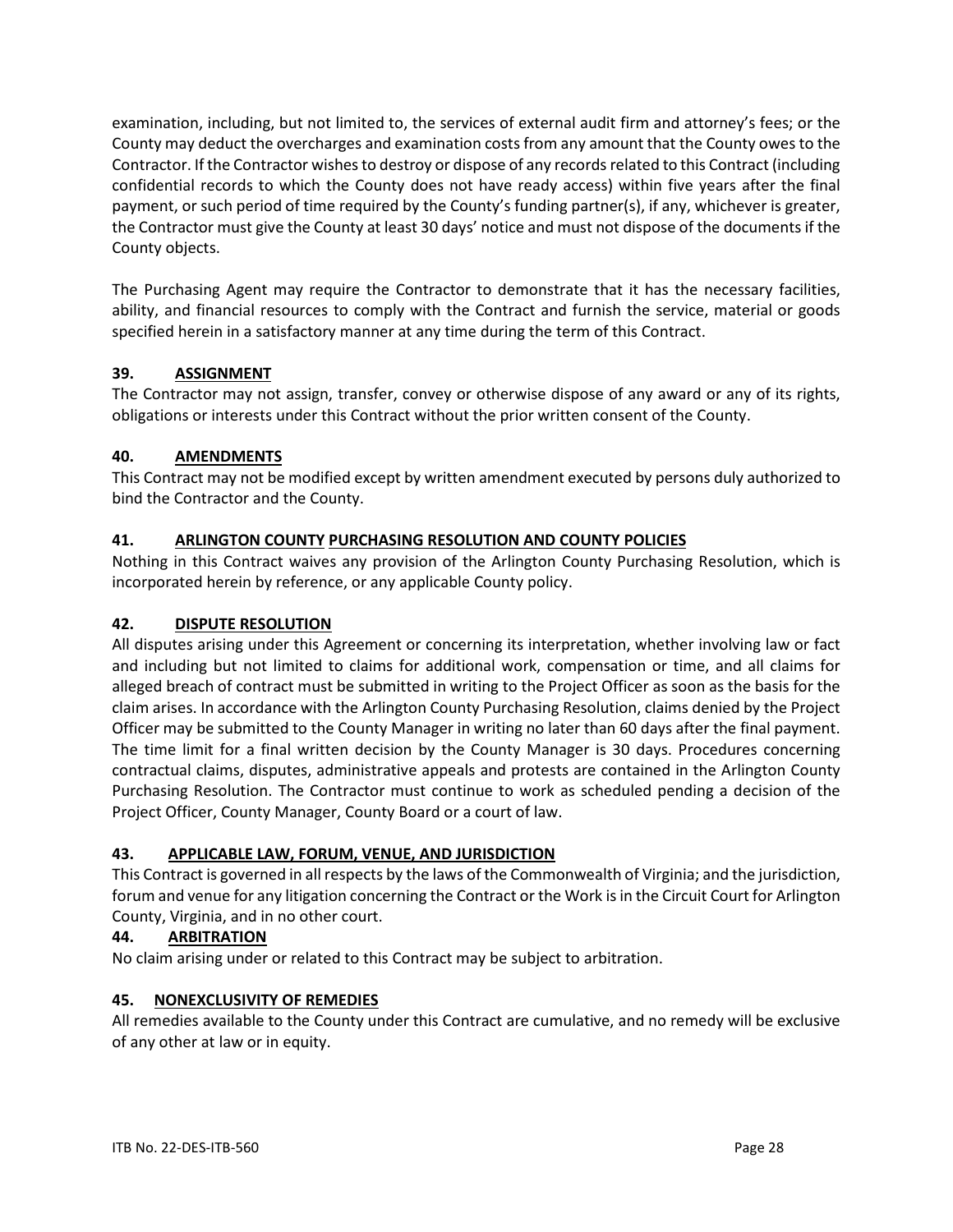#### **46. NO WAIVER**

The failure to exercise a right provided for in this Contract will not be a subsequent waiver of the same right or of any other right.

## **47. SEVERABILITY**

The sections, paragraphs, clauses, sentences, and phrases of this Contract are severable; and if any section, paragraph, clause, sentence or phrase of this Contract is declared invalid by a court of competent jurisdiction, the rest of the Contract will remain in effect.

#### **48. ATTORNEY'S FEES**

In the event that the County prevails in any legal action or proceeding brought by the County to enforce any provision of this Contract, the Contractor will pay the County's reasonable attorney's fees and expenses.

#### **49. SURVIVAL OF TERMS**

In addition to any statement that a specific term or paragraph survives the expiration or termination of this Contract, the following sections also survive: INDEMNIFICATION; INTELLECTUAL PROPERTY INDEMNIFICATION; RELATION TO COUNTY; OWNERSHIP AND RETURN OF RECORDS; AUDIT; COPYRIGHT; DISPUTE RESOLUTION; APPLICABLE LAW AND JURISDICTION; ATTORNEY'S FEES, AND CONFIDENTIAL INFORMATION.

#### **50. HEADINGS**

The section headings in this Contract are inserted only for convenience and do not affect the substance of the Contract or limit the sections' scope.

## **51. AMBIGUITIES**

The parties and their counsel have participated fully in the drafting of this Agreement; and any rule that ambiguities are to be resolved against the drafting party does not apply. The language in this Agreement is to be interpreted as to its plain meaning and not strictly for or against any party.

#### **52. NOTICES**

Unless otherwise provided in writing, all legal notices and other formal communications required by this Contract are deemed to have been given when either (a) delivered in person; (b) delivered by an agent, such as a delivery service; or (c) deposited in the United States mail, postage prepaid, certified or registered and addressed as follows:

## **TO THE CONTRACTOR**:

**TO THE COUNTY**:

\_\_\_\_\_\_, Project Officer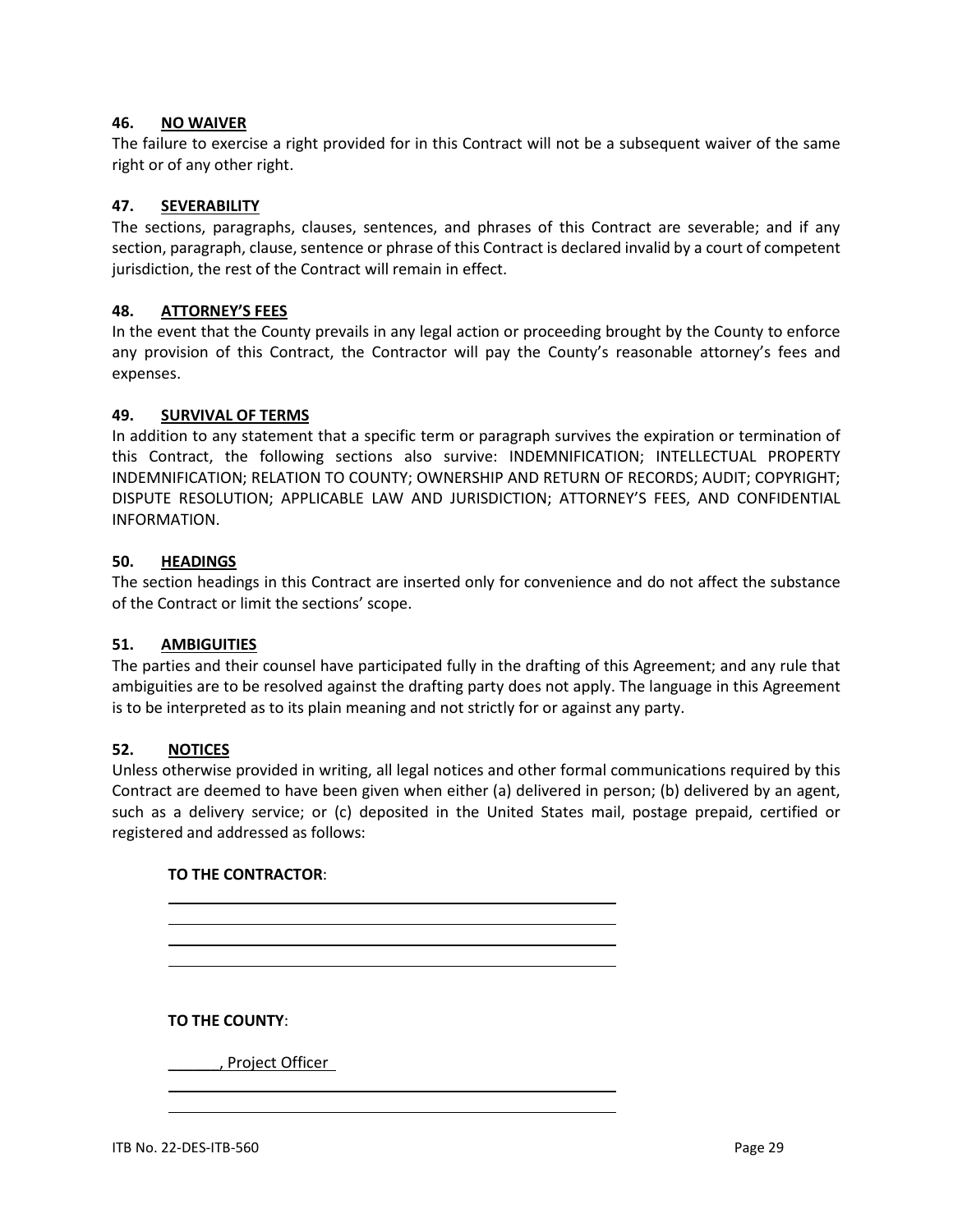AND

Dr. Sharon T. Lewis, LL.M, MPS, VCO, CPPB Purchasing Agent Arlington County, Virginia 2100 Clarendon Boulevard, Suite 500 Arlington, Virginia 22201 Phone: (703) 228-3294 Email: [slewis1@arlingtonva.us](mailto:slewis1@arlingtonva.us)

# **TO COUNTY MANAGER'S OFFICE (FOR PROJECT CLAIMS):**

Mark Schwartz, County Manager Arlington County, Virginia 2100 Clarendon Boulevard, Suite 318 Arlington, Virginia 22201

## **53. NON-DISCRIMINATION NOTICE**

Arlington County does not discriminate against faith-based organizations.

## **54. INSURANCE, PAYMENT AND PERFORMANCE BONDS**

The Contractor shall maintain the required insurance coverage and payment and performance bonds as set forth in the Invitation to Bid through completion of the Contract, including all warranty and guarantee periods.

## **55. MATERIAL CHANGES**

The Contractor shall notify Purchasing Agent within seven days of any material changes in its operation that relate to any matter attested regarding certifications on its bid form.

## **56. COUNTERPARTS**

This Agreement may be executed in one or more counterparts and all of such counterparts shall together constitute one and the same instrument. Original signatures transmitted and received via facsimile or other electronic transmission (e.g., PDF or similar format) are true and valid signatures for all purposes hereunder and shall be effective as delivery of a manually executed original counterpart.

WITNESS these signatures:

| THE COUNTY BOARD OF ARLINGTON<br>COUNTY, VIRGINIA | <b>CONTRACTOR</b>                                                                                                                                 |
|---------------------------------------------------|---------------------------------------------------------------------------------------------------------------------------------------------------|
| AUTHORIZED                                        | AUTHORIZED<br>SIGNATURE:<br><u> 1980 - Jan James, margaret amerikan bizi da bizi da bizi da bizi da bizi da bizi da bizi da bizi da bizi da b</u> |
|                                                   |                                                                                                                                                   |
| title:                                            |                                                                                                                                                   |
| DATE:                                             |                                                                                                                                                   |
|                                                   |                                                                                                                                                   |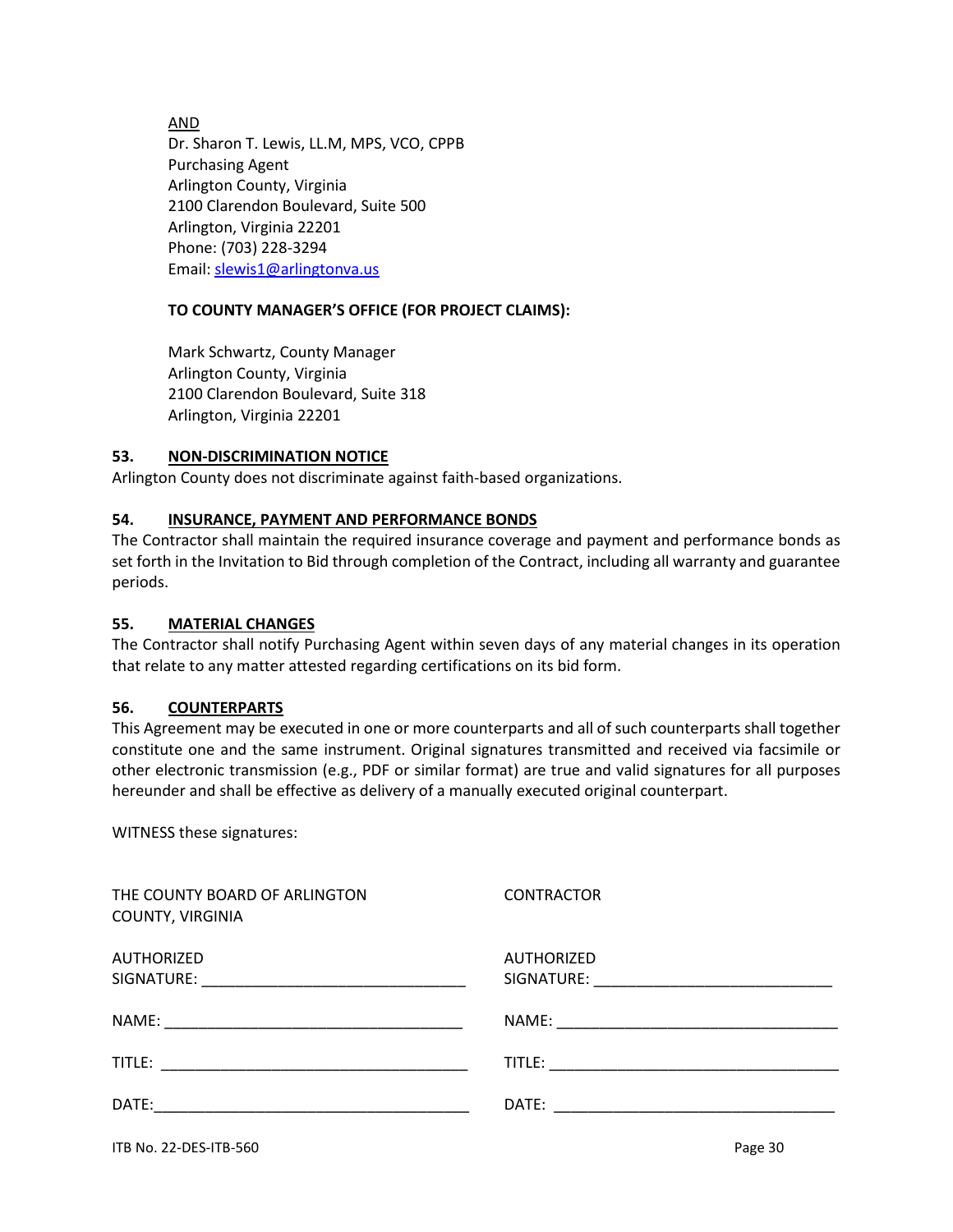# **III. ARLINGTON COUNTY CONSTRUCTION GENERAL CONDITIONS** TABLE OF CONTENTS

<span id="page-30-0"></span>

| А.        |  |
|-----------|--|
|           |  |
| <u>B.</u> |  |
|           |  |
|           |  |
| <u>3.</u> |  |
| <u>4.</u> |  |
| <u>5.</u> |  |
| <u>6.</u> |  |
|           |  |
| 8.        |  |
| <u>و</u>  |  |
| 10.       |  |
| 11.       |  |
| 12.       |  |
| 13.       |  |
| 14.       |  |
| 15.       |  |

| $\mathcal{C}$ .   |     |  |
|-------------------|-----|--|
| 1.                |     |  |
| 2.                |     |  |
|                   |     |  |
| $\frac{3}{4}$     |     |  |
| $\overline{5}$ .  |     |  |
| $\underline{6}$ . |     |  |
| $\overline{Z}$    |     |  |
| 8.                |     |  |
| 9.                |     |  |
|                   | 10. |  |
|                   | 11. |  |
|                   | 12. |  |
|                   | 13. |  |
|                   | 14. |  |
|                   | 15. |  |
|                   | 16. |  |
|                   | 17. |  |
|                   |     |  |
| D.                |     |  |
| 1.                |     |  |
|                   |     |  |
| 3.                |     |  |
| $\underline{4}$ . |     |  |
| 5.                |     |  |
| 6.                |     |  |
| 7.                |     |  |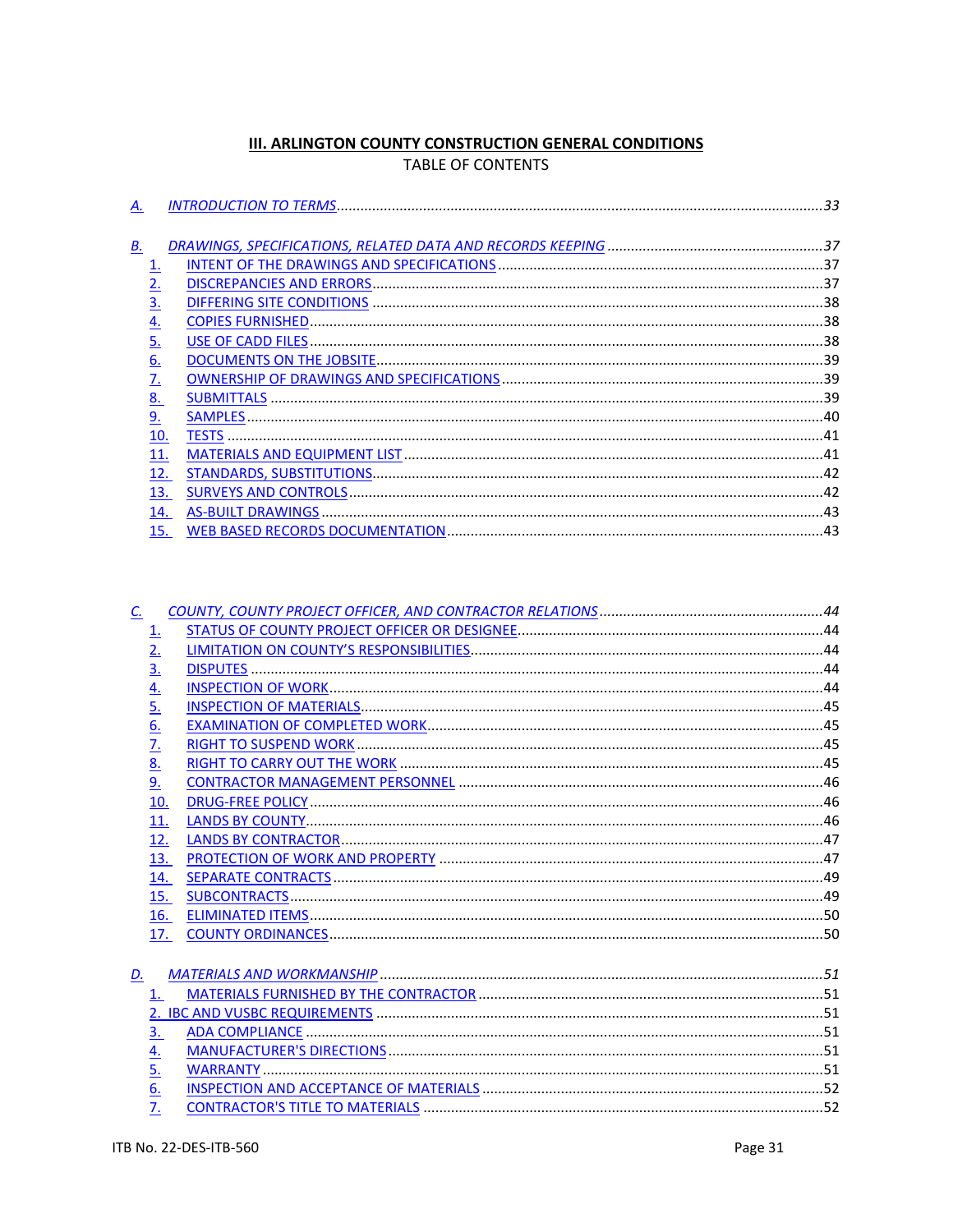| 8.                |  |
|-------------------|--|
| <u>و</u>          |  |
| 10.               |  |
| 11.               |  |
| <u>E.</u>         |  |
| <u>1.</u>         |  |
| 2.                |  |
| $\overline{3}$ .  |  |
|                   |  |
| $\frac{4}{5}$     |  |
| 6.                |  |
| $\overline{Z}$    |  |
| 8.                |  |
| <u>9.</u>         |  |
| <u>10.</u>        |  |
| 11.               |  |
|                   |  |
| <u>F.</u>         |  |
| <u>1.</u>         |  |
| 2.                |  |
| <u>3.</u>         |  |
| $\frac{4}{5}$     |  |
|                   |  |
|                   |  |
| G.                |  |
| 1.                |  |
| 2.                |  |
| $\underline{3}$ . |  |
| <u>4.</u>         |  |
| 5.                |  |
| 6.                |  |
| $\overline{Z}$    |  |
| <u>8.</u>         |  |
| 9.                |  |
| 10.               |  |
|                   |  |
|                   |  |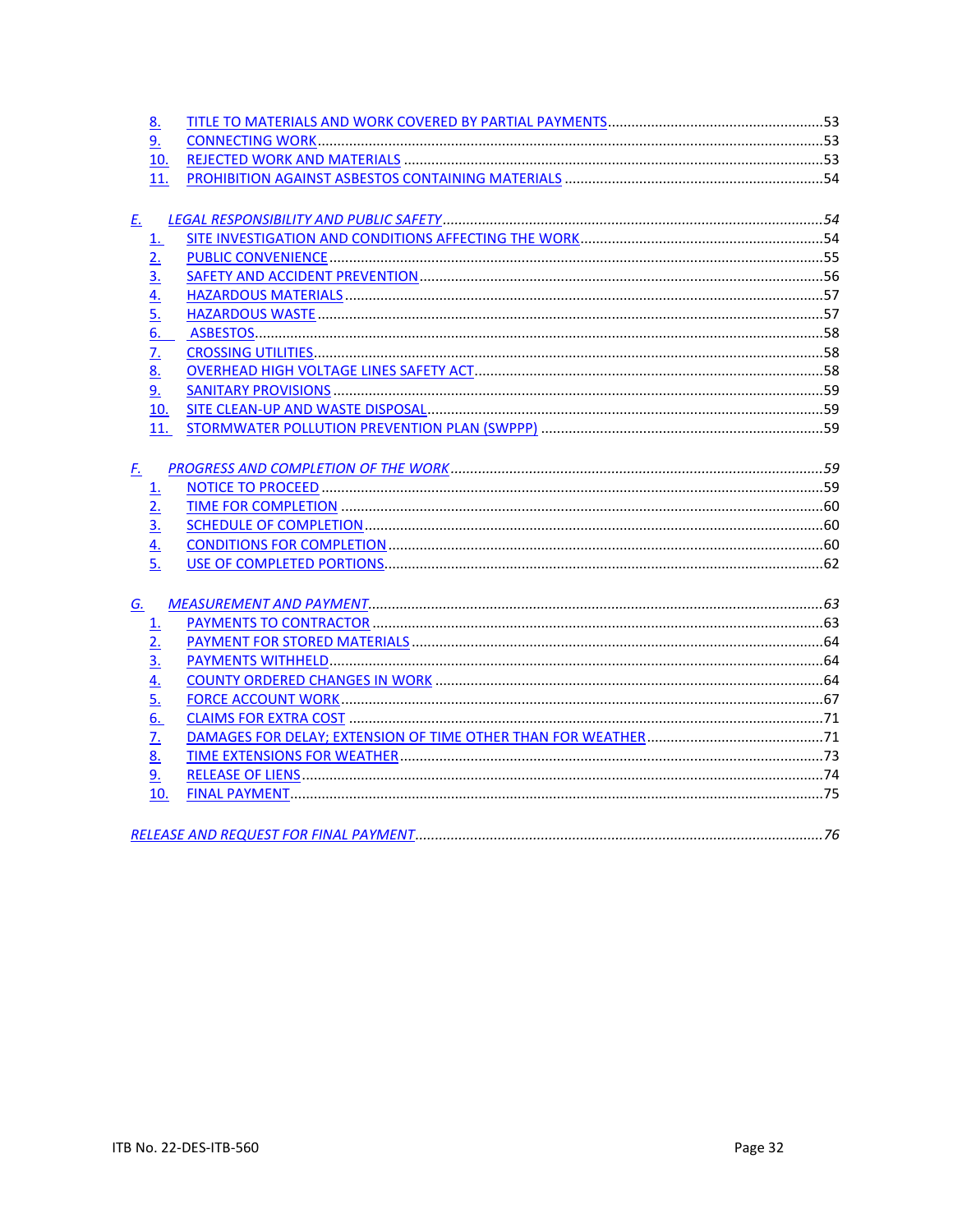# <span id="page-32-0"></span>**A. INTRODUCTION TO TERMS**

- 1) The term "Agreement" means the completed and signed Form of Contract Agreement.
- 2) The term "Award Date" means the date of execution of the Agreement by the Purchasing Agent.
- 3) The term "Business Day" shall refer to any day that the County is open for general business.
- 4) The term "Calendar Day" means any day of twenty-four hours measured from midnight to the next midnight. Included are weekends and holidays. When the term "Day" is used it shall be assumed to refer to a Calendar Day unless otherwise specified.
- 5) The term "Change Order" means a written order to the Contractor, signed by the Project Officer and the Contractor, which authorizes a change in the Work, and/or adjustment to the Contract Amount and/or an adjustment to the Time for Completion. A Change Order once signed by all the parties is incorporated into and becomes part of the Contract.
- 6) The term "Commencement Date" means the date on which the Time for Completion will commence for the Contractor to begin to perform his obligations under the Contract Documents as provided in the Notice to Proceed.
- 7) The term "Construction Change Directive" means a written order issued by the County directing a change in the Work prior to agreement on adjustment, if any, in the Contract Amount or Contract Time, or both.
- 8) The term "Contract Documents" means the Agreement and all the documents and Exhibits and/or Attachments identified therein which shall include the Drawings and the Specifications, and all modifications including amendments and subsequent Change Orders thereto properly incorporated in the Contract.
- 9) The terms "County" and "Contractor" shall mean the respective parties to the Contract. They shall be treated throughout the Contract Documents as though each were of the singular number and masculine gender. Only one Contractor is recognized as a party to this Contract.
- 10) The term "Critical Path Method or CPM" means a step-by-step [project](http://searchcio.techtarget.com/definition/project-management)  [management](http://searchcio.techtarget.com/definition/project-management) technique for process planning that defines critical and noncritical tasks with the goal of preventing time-frame problems and process [bottlenecks.](http://searchenterprisewan.techtarget.com/definition/bottleneck) An activity on the critical path cannot be started until its predecessor activity has been completed.is delayed then the entire project is delayed.
- 11) The term "Delay" means an event or condition that results in a work activity starting or being completed later than originally planned.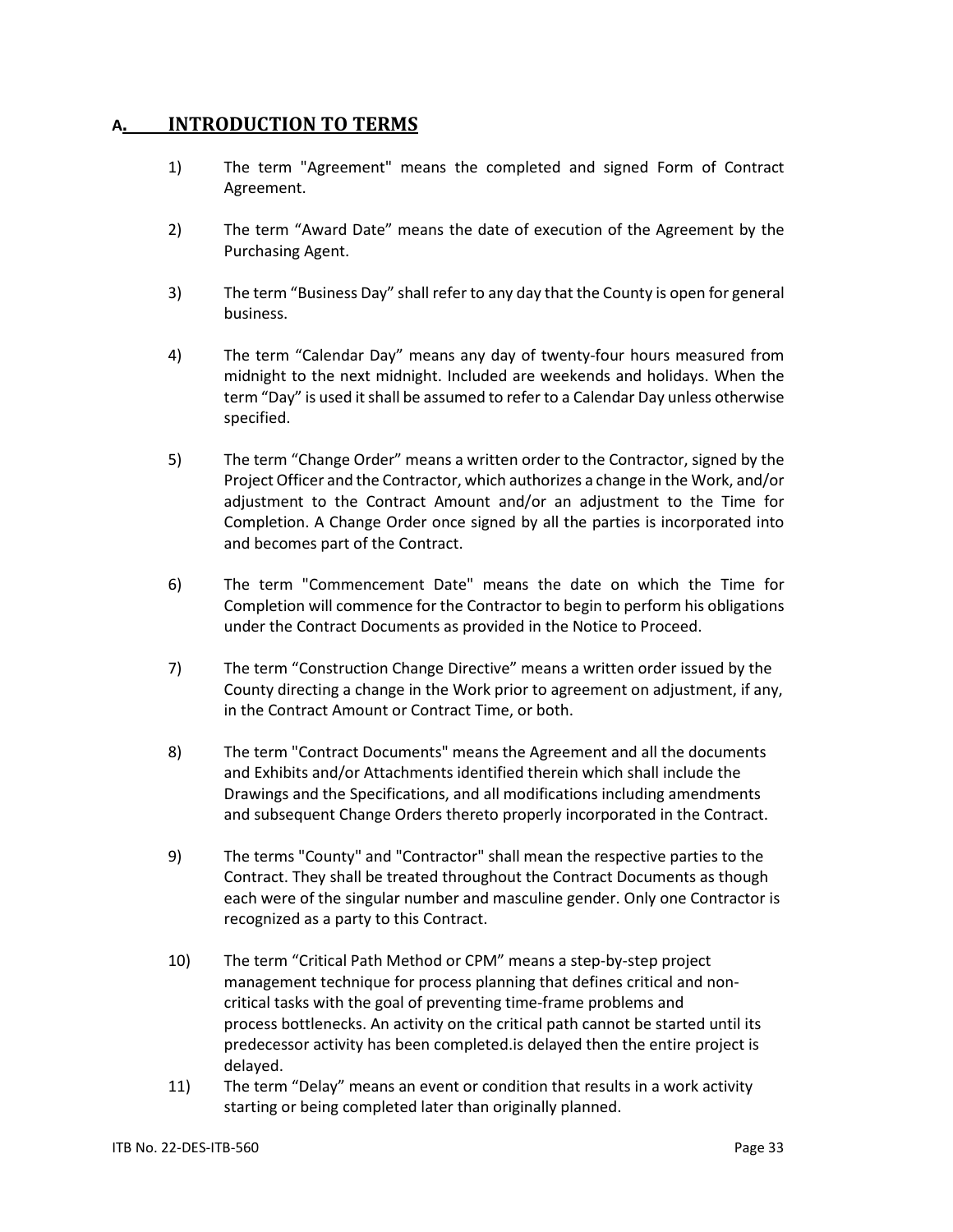- 12) The term "Drawings" means all drawings pertaining to the Contract, including the Contract Drawings and Construction Notes which show and describe the locations, character, dimensions, and details of the Work to be performed under the contract.
- 13) The term "Field Order" is a written order to the Contractor, authorized by the Project Officer, which acknowledges a change in the Work that does not adjust the Contract Amount and does not adjust the Time for Completion.
- 14) The term "Final Acceptance" shall mean the date on which the County issues the final payment for the Work.
- 15) The term "Final Completion" shall mean the condition when the County agrees that all the Work has been fully completed in accordance with the Contract Documents and is acceptable. The date of the Final Completion of the Work under the Contract is the date on which Final Completion is accomplished.
- 16) The term "Float" shall represent the amount of time that a task in a project network or sequence can be delayed without causing a delay to: subsequent tasks ("free Float") or project completion date ("total Float"). Float shall belong to the County and shall be used for the successful completion of the Project within the Time for Completion.
- 17) The term "Limits of Disturbance (LOD)" shall represent the area within which land disturbing activities take place. Land disturbing activities include all actions that expose bare soil during construction.
- 18) The term "Limits of Work (LOW)" shall represent the area within which construction activities take place, including but not limited to the Limits of Disturbance area.
- 19) The term "Notice to Proceed" shall mean a written notice issued by the County to the Contractor stating the Commencement Date. The Notice to Proceed will specify the Time for Completion of the Contract.
- 20) The term "Project" means the entire proposed construction to be executed as stipulated in the Contract Documents
- 21) The term "Project Officer" means the County Project Officer assigned by the Director of the County Department responsible for the project, or the Director's designee. When a designee to act on behalf of the Project Officer is used by the County, the name of the designee and the duties and authority of such designee will be identified in the Contract Documents or in a written notice to the Contractor from the Project Officer responsible for the project. The designee may be a professional architect or engineer or other person employed by the County to perform construction services administration, design services, or project oversight.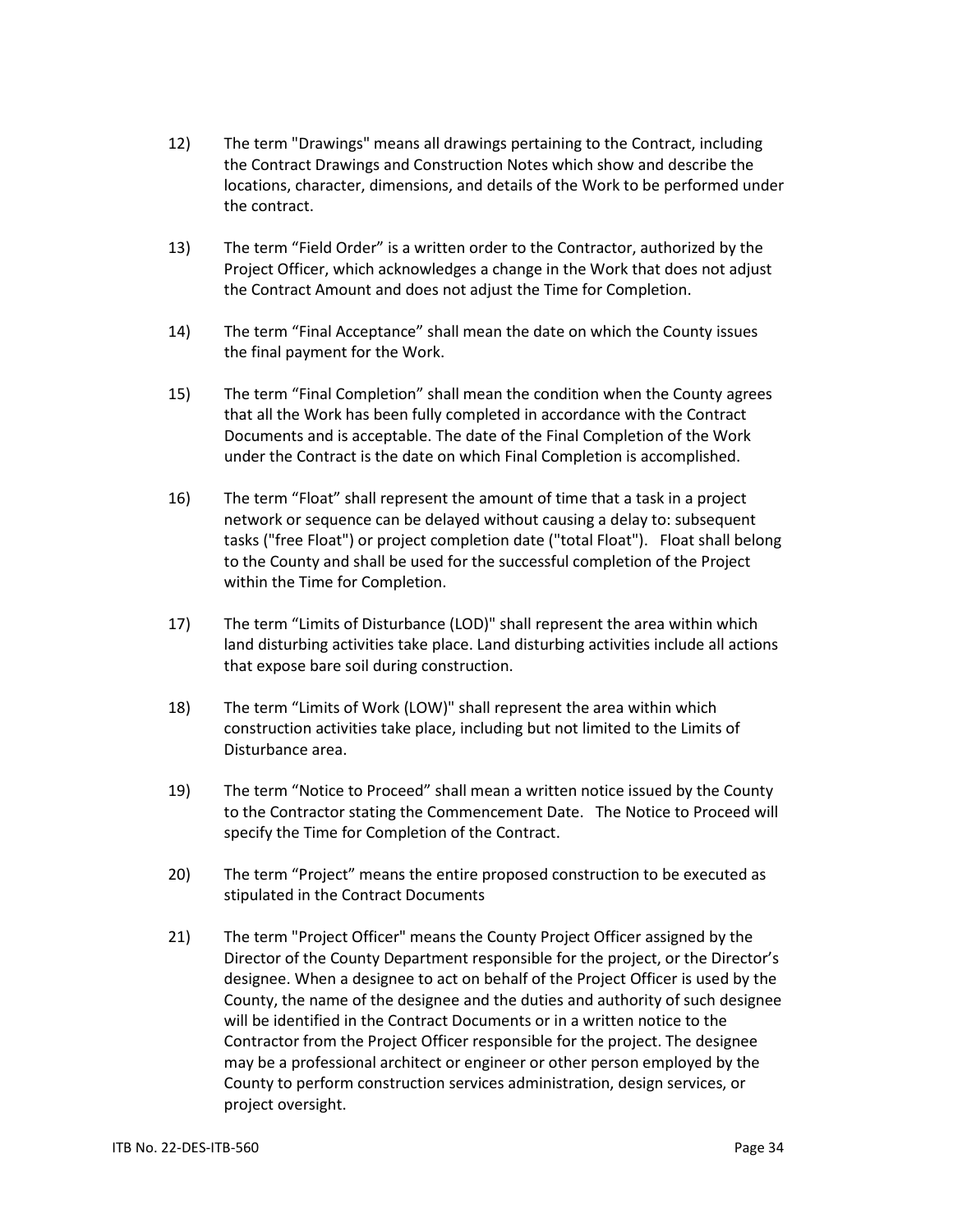- 22) The term "Punch List" means unfinished items of the construction of the Project, which unfinished items of construction are minor or insubstantial details of construction, mechanical adjustment or decoration remaining to be performed, the non-completion of which would not materially affect use of the Project, and which are capable of being completed within the time specified for Final Completion after Substantial Completion has been achieved.
- 23) The term "Request for Information" (RFI) means a request originated by the Contractor requesting clarification or additional information from the Project Officer and/or Architect/Engineer concerning information in the construction documents where the Contractor believes there is insufficient information or a conflict in the documents. RFI's shall be submitted by the Contractor sufficiently in advance of the Work to provide time for assessment and response without delay of the Work. Reponses to RFI's shall not be construed as authorization for a Change Order.
- 24) The term "Schedule of Values" means a listing of the Contractor's total contract value by Construction Specifications Institute (CSI) divisions, including Division 1, Contractor's General Conditions.
- 25) The term "Site" refers to that portion of the property on which the Work is to be performed or which has otherwise been set aside for use by the Contractor.
- 26) The terms "Special Conditions" mean the written statements modifying or supplementing the Technical Specifications or General Conditions for requirements or conditions peculiar to the Contract.
- 27) The term "Specifications" means and shall include the Technical Specifications, the Special Conditions and all written agreements and instructions pertaining to the performance of the Work.
- 28) When used, the term "Stipulated Price Item" means and includes an item of Work, unanticipated or of unknown quantity at the time of issuance of the solicitation for a Bid and determined to be executed, based on the actual field conditions during the progress of Work under the Contract. The Unit Price for the "Stipulated Price Item", as identified in the "Stipulated Price Items" section of the Bid Form, is predetermined by the County as the current reasonably workable rate for the Item inclusive of all necessary labor, equipment, materials, overheads (provision and installation), and the contractor's profit.
- 29) The term "Subcontractor", shall include only those having a direct contract with the Contractor, and it shall include those who furnish material worked to a special design according to the plans and specifications for this Work but shall not include those who merely furnish material not so worked.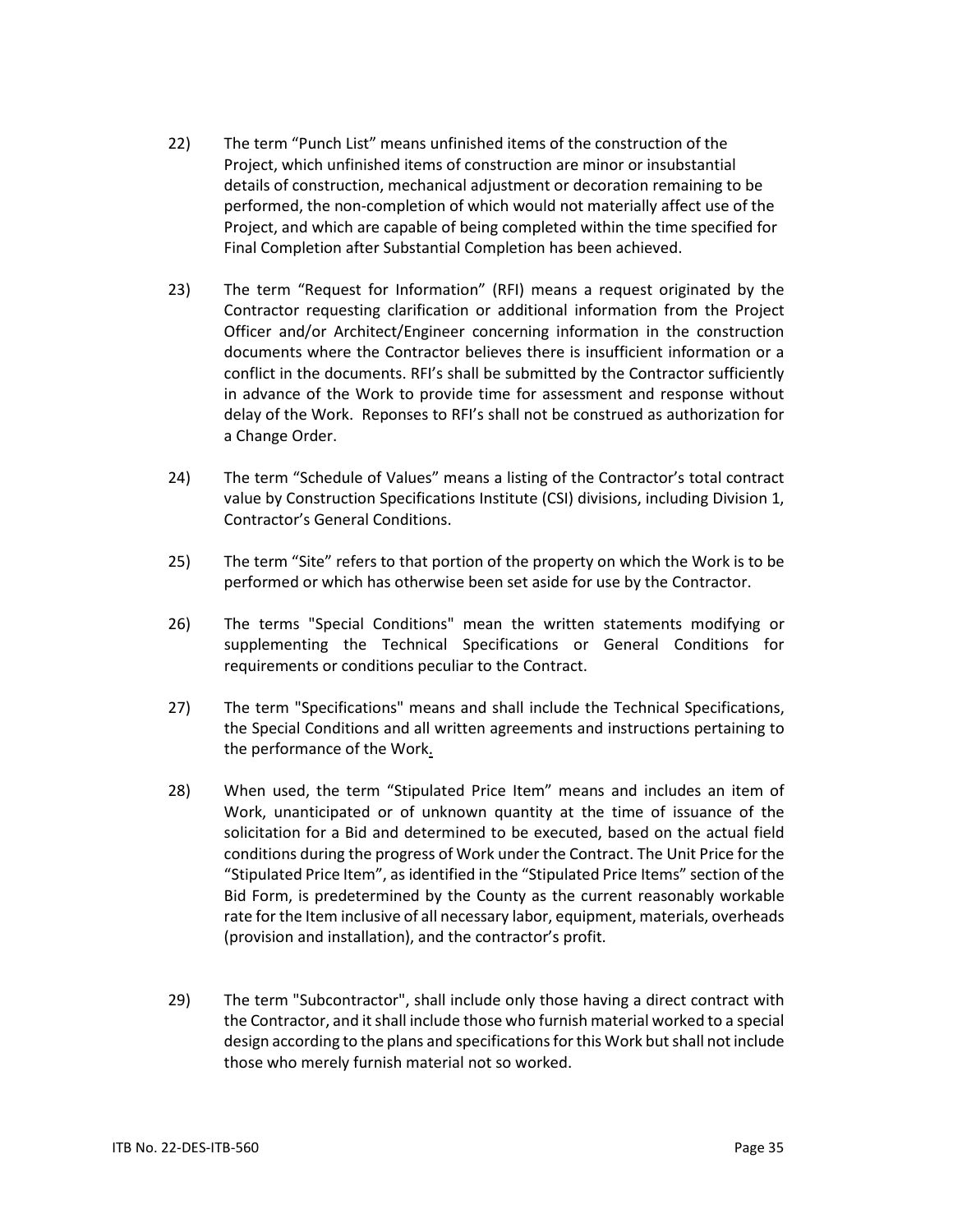- 30) The term "Substantial Completion" shall mean the condition when the County agrees that the Work, or a specific portion thereof, is sufficiently complete, in accordance with the Contract Documents, so that it can be utilized by the County for the purposes for which it was intended. The date of Substantial Completion of the Work under the Contract is the milestone date on which Substantial Completion condition is accomplished.
- 31) The term "Technical Specifications" means that part of the Contract Documents that describe the quality of materials, method of installation, standard of workmanship, and the administrative and procedural requirements for the performance of the Work under the contract.
- 32) The term "Time for Completion" shall mean the time period set forth in the Agreement.
- 33) The term "Work" shall mean the services performed under this Contract including, but not limited to, furnishing labor, and furnishing and installing materials and equipment required to complete the Project specified in the Contract Documents.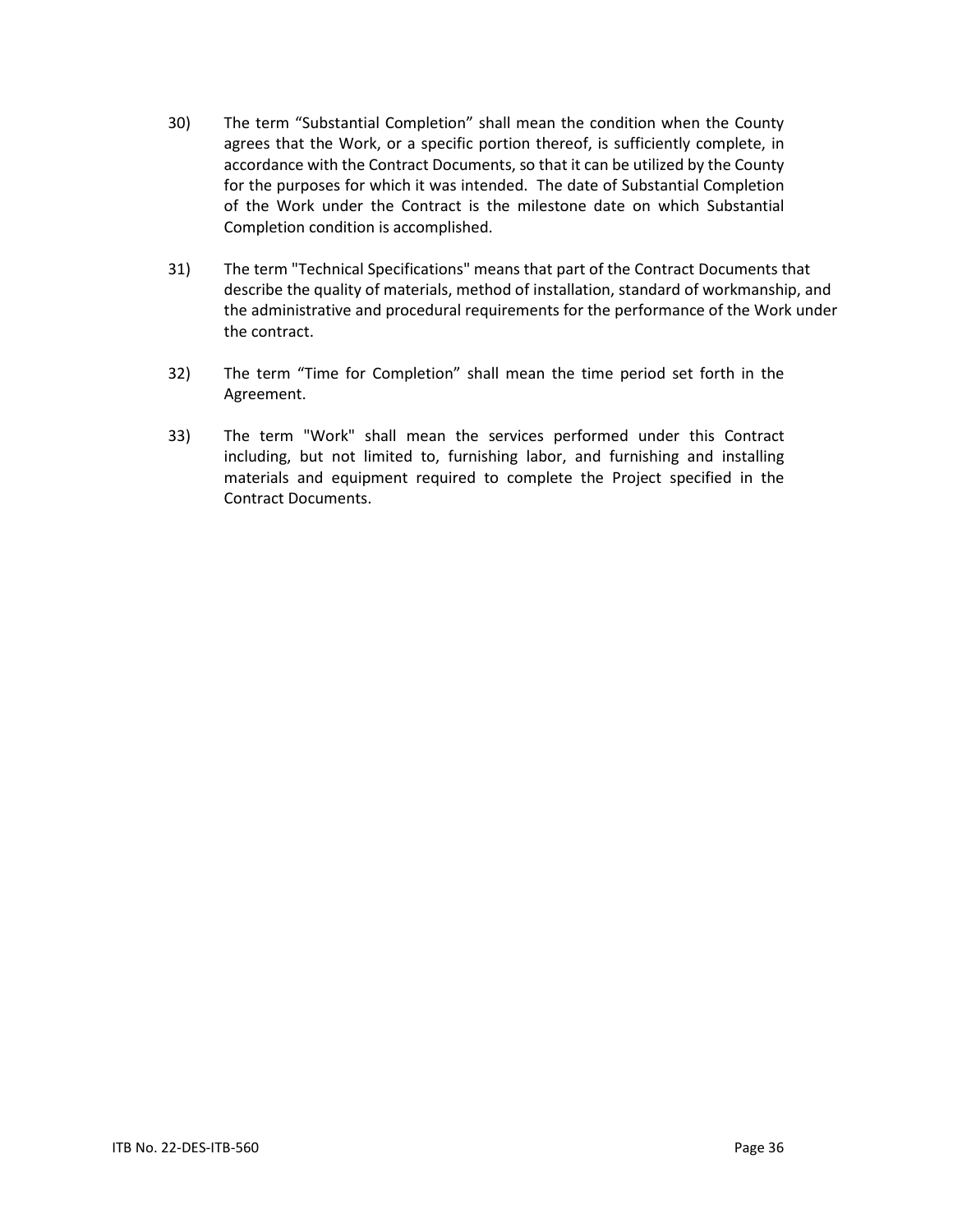#### **B. DRAWINGS, SPECIFICATIONS, RELATED DATA AND RECORDS KEEPING**

#### 1. INTENT OF THE DRAWINGS AND SPECIFICATIONS

- a. It is understood that, except as otherwise specifically stated in the Contract Documents, the Contractor shall provide and pay for all materials, labor, tools, equipment, water, water haulage, light power, transportation, superintendence, temporary construction of all kinds, and other services and facilities of every nature whatsoever that are necessary to execute and deliver the Work, complete and usable within the scope of the Contract with all parts in working order, and all connections properly made.
- b. The general character and scope of the Work are illustrated by the Drawings and listed in the Specifications. Any additional drawings and or other instructions deemed necessary by the Project Officer or designee will be furnished to the Contractor when required for the Work and shall be incorporated into the Contract Documents.
- c. Where "as shown", "as indicated", "as detailed", or words of similar import are used, it shall be understood that direction, requirements, permission, or review of Project Officer or designee is intended unless stated otherwise. As used herein, "provide" shall be understood to mean "provide complete in place", that is, "furnish and install."
- d. Unless otherwise specifically noted, the word "similar" where it occurs in the Drawings, shall be interpreted in its general sense and not as meaning identical, and all details shall be worked out in relation to their locations and their connection with other parts of the Work.
- e. Materials or work described in words which, so applied, have a wellknown technical, construction industry, or trade meaning, shall be held to refer to the recognized technical or trade meaning.
- f. The Contract Documents are complementary, and what is called for by any one document shall be as binding as if called for by all documents. In case of conflicting variance between the Contract Documents, the Order of Precedence stated in the Agreement shall govern. Figured dimensions on the plans shall be used; drawings shall not be scaled.
- g. Unless otherwise specifically noted, construction tolerances shall be to the numerical precision presented in the Contract Drawings.

## 2. DISCREPANCIES AND ERRORS

If the Contractor discovers any discrepancies between the Drawings and Specifications and the site conditions or any errors or omissions in the Drawings or Specifications, the Contractor shall at once, but in no event later than three calendar days after discovery of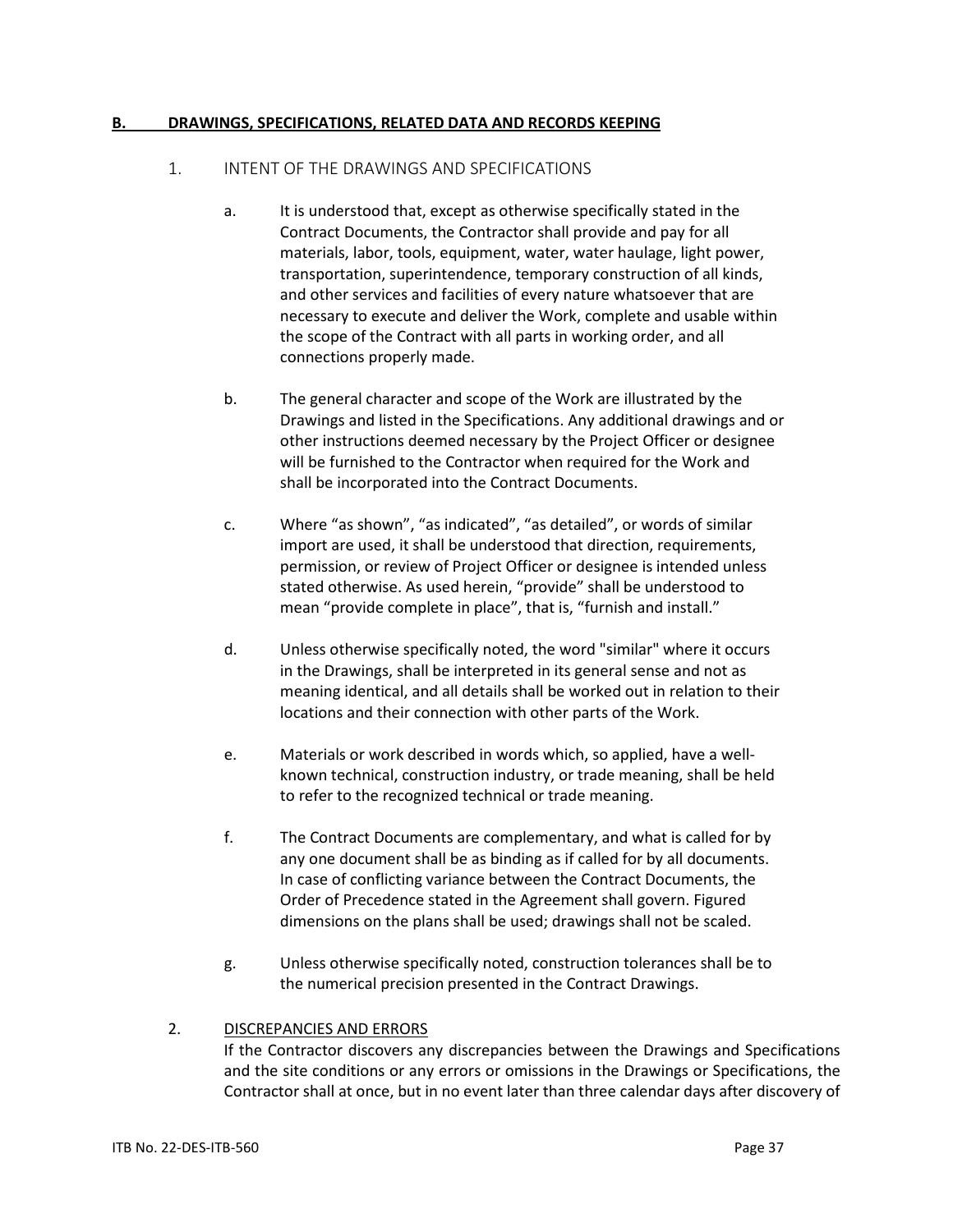the discrepancy or error, report them in writing to the Project Officer or designee. If the Contractor proceeds with any work that may be affected by such discrepancies, errors, or omissions, after their discovery, but before a clarification is provided, such work shall be at the Contractor's risk and expense. Issues affecting critical path activities shall be made known to the Project Officer or designee within one business day after discovery.

## 3. DIFFERING SITE CONDITIONS

The Contractor shall immediately, and before the conditions are further disturbed, give notice to the Project Officer of subsurface or latent physical conditions at the site which differ materially from those indicated in this Contract, or previously unknown physical conditions discovered at the site of an unusual nature and which differ materially from those ordinarily expected to be encountered at the site. Such notice shall be followed by a written notice provided within 48 hours of discovery.

The Project Officer will investigate the site conditions promptly after receiving the notice. If the conditions do materially differ to the extent that an increase or decrease would result in the Contractor's cost of the Work, or the time required for performing any part of the Work under the contract, an equitable adjustment may be made under this clause and the Contract modified in writing accordingly.

No request by the Contractor for an adjustment to the Contract under this clause shall be allowed, unless the Contractor has given the written notice required. If the Contractor proceeds with any work that may be affected by such differing site conditions before giving notice to the Project Officer as set forth herein, such work shall be at the Contractor's sole risk and expense.

No request by the Contractor for an adjustment to the contract for differing site conditions shall be allowed if made after Final Payment under the Contract.

## 4. COPIES FURNISHED

Except as provided for otherwise, copies of the Drawings and Specifications reasonably necessary for the execution of the Work will be furnished to the Contractor. One electronic copy of the Contract Drawings and Specifications will be provided by the Project Officer or designee to the Contractor.

## 5. USE OF CADD FILES

The Contractor may request Electronic CADD files related to the Work or the Project. The CADD files will be provided by the County only if the Contractor completes the Arlington County Electronic CADD Drawing Release Form, which form is then incorporated by reference into this Contract. Use of CADD files is at the Contractor's own risk and in no way alleviates Contractor's responsibility for the Work to conform to the Plans and Specifications.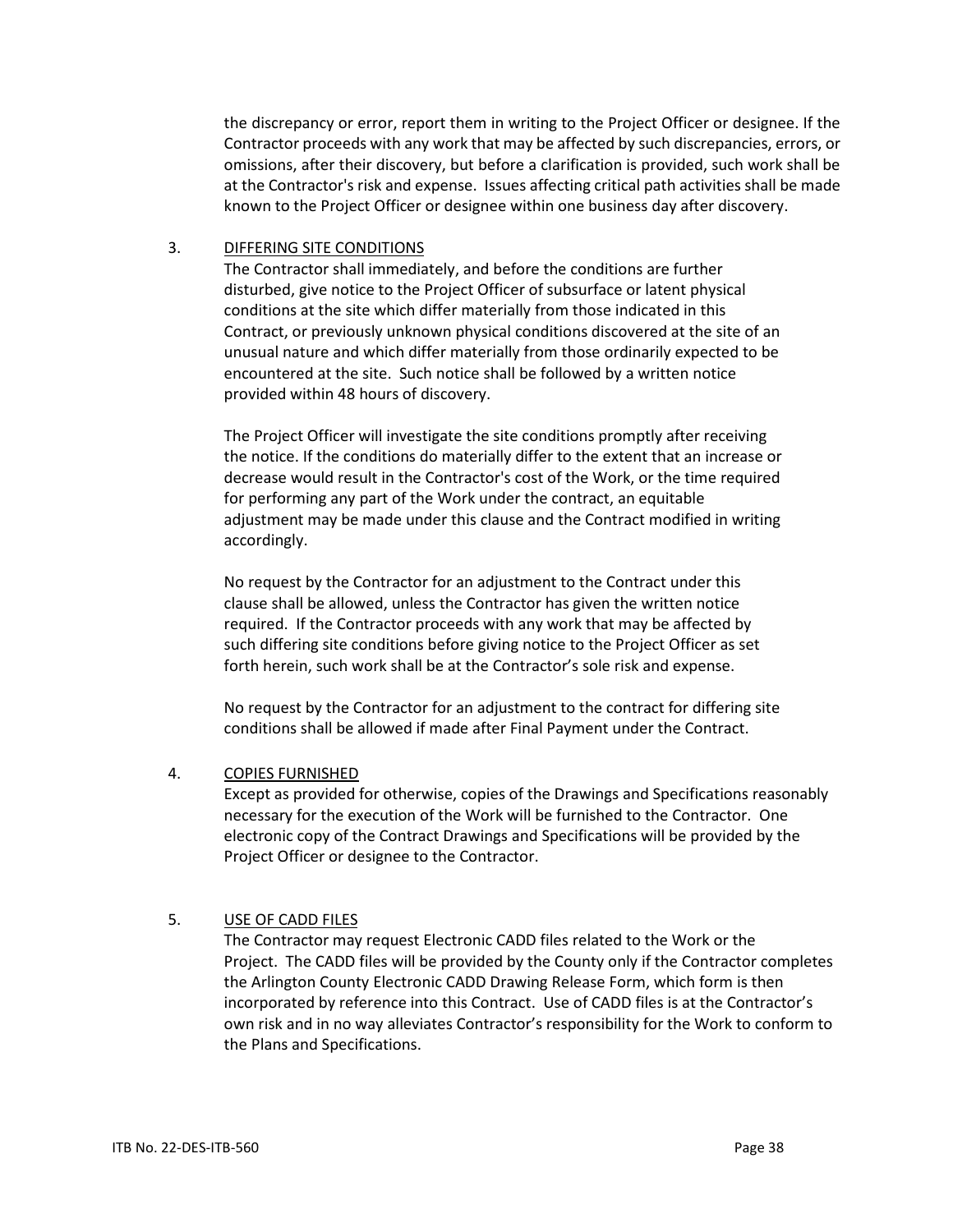# 6. DOCUMENTS ON THE JOBSITE

The Contractor shall keep on the site of the Project a copy of the Drawings and Specifications updated to include all authorized revisions and RFI responses, and shall at all times give the County and its authorized representatives access thereto. The Contractor shall mark up the Drawings on a daily basis in red. The As-Built Drawings shall be submitted to the County at Substantial Completion as the Final As-Built Drawings.

# 7. OWNERSHIP OF DRAWINGS AND SPECIFICATIONS

All Drawings and Specifications and copies thereof furnished by the County are the property of the County and shall not be used on other projects. All copies of the Drawings and Specifications except the signed Contract sets shall be returned to the Project Officer or designee at Final Completion.

# 8. SUBMITTALS

- a. The term "submittals", as used herein, shall include fabrications, erection and setting drawings, manufacturers' standard drawings, schedules, descriptive literature, catalogs, brochures, performance and test data, wiring and control diagrams, and other descriptive data pertaining to the materials and equipment as required to demonstrate compliance with the Contract requirements.
- b. Unless other specified in the Specifications the Contractor shall submit for the review of the Project Officer or designee a listing of all submittals required by the Specifications or requested by the Project Officer or designee within fifteen (15) calendar days after receipt of the Notice to Proceed. This listing shall include due dates for each required submittal, coordinated with the project schedule such that adequate time is allotted for review and potential resubmittals, fabrication and delivery without causing delay. The Contractor bears all risk for delay associated with submittals not received in a timely manner.
- c. Submittals shall be submitted in such number of copies as established in the Specifications. Each submission shall be accompanied by a letter of transmittal, listing the contents of the submission and identifying each item by reference to specification section or drawing. All submittals shall be clearly labeled with the name of the project and such information as may be necessary to enable their complete review by the Project Officer or designee. Catalog plates and other similar material that cannot be so labeled conveniently shall be bound in suitable covers bearing the identifying data.
- d. Submittals shall be accompanied by all required certifications and other such supporting material, and shall be submitted in sequence or groups that all related items can be checked together. When submittals cannot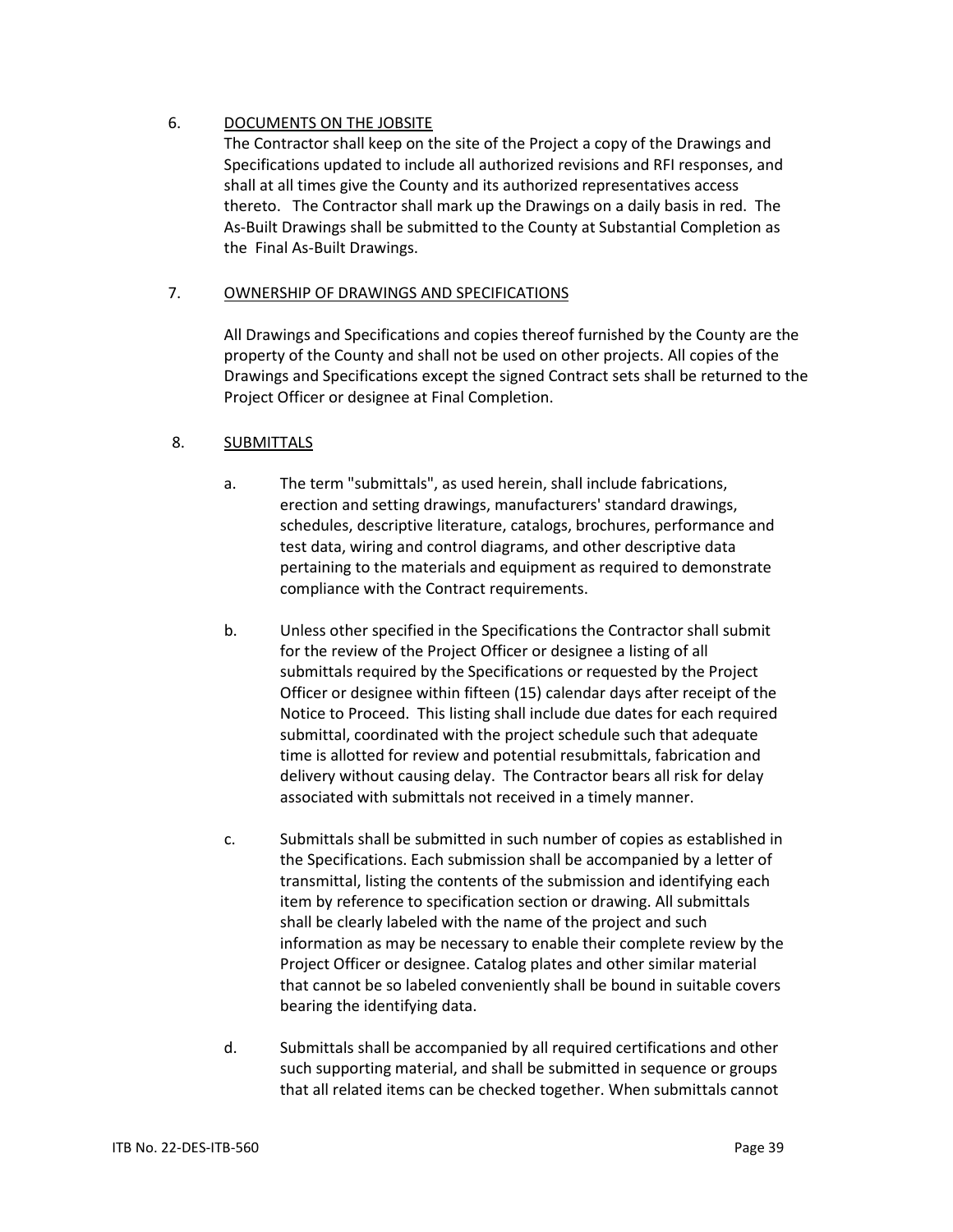be checked because a submission is not complete, or because submittals on related items have not been received by the Project Officer or designee, then such submittals will be returned without action or will be held, not checked, until the missing material is received. Incomplete or defective submittals shall not be considered to have been submitted. Failure to deliver submittals within the specified time will not be grounds for additional time or compensation.

- e. Submittals shall have been reviewed by the Contractor and coordinated with all other related or affected work before they are submitted for review and acceptance and shall bear the Contractor's certification that the Contractor has checked and approved them as complying with all relevant information in the Contract Documents. Submittals submitted without such certification and coordination will be returned to the Contractor without action and will not be considered as a formal submission.
- f. If shop drawings show variations from the Drawings and Specifications because of standard shop practice or other reasons, the Contractor shall make specific mention of such variation in the Contractor's letter of transmittal in order that, if acceptable, suitable action may be taken for proper adjustment; otherwise the Contractor will not be relieved of the responsibility for executing the work in accordance with the Drawings and Specifications even though shop drawings have been accepted.
- g. The Project Officer or designee shall review the shop drawings with reasonable promptness. Review and/or acceptance of shop drawings will be general for conformance with the design concept of the Project and compliance with the information given in the Contract Documents, and will not include quantities, detailed dimensions, nor adjustments of dimensions to actual field conditions. Acceptance shall not be construed as permitting any departure from Contract requirements, as authorization of any increase in price nor as relieving the Contractor of the responsibility for any error in details, dimensions or otherwise that may exist. Review is not intended to relieve the contractor of full responsibility for the accuracy and completeness of the plans and calculations, or for the complete compliance with the contract documents. Contractor is solely responsible for the means and methods of the construction, including temporary items proposed for use.

#### 9. SAMPLES

The Contractor shall submit to the Project Officer or designee, all samples required by the Specifications or requested by the Project Officer or designee. Samples shall be submitted in single units only, unless the Contractor desires additional units for the Contractor's own use. Each sample shall bear a label indicating what the material represented, the name of the producer and the title of the Project. Acceptance of a sample shall be only for conformance with the design concept of the Project and compliance with the information given in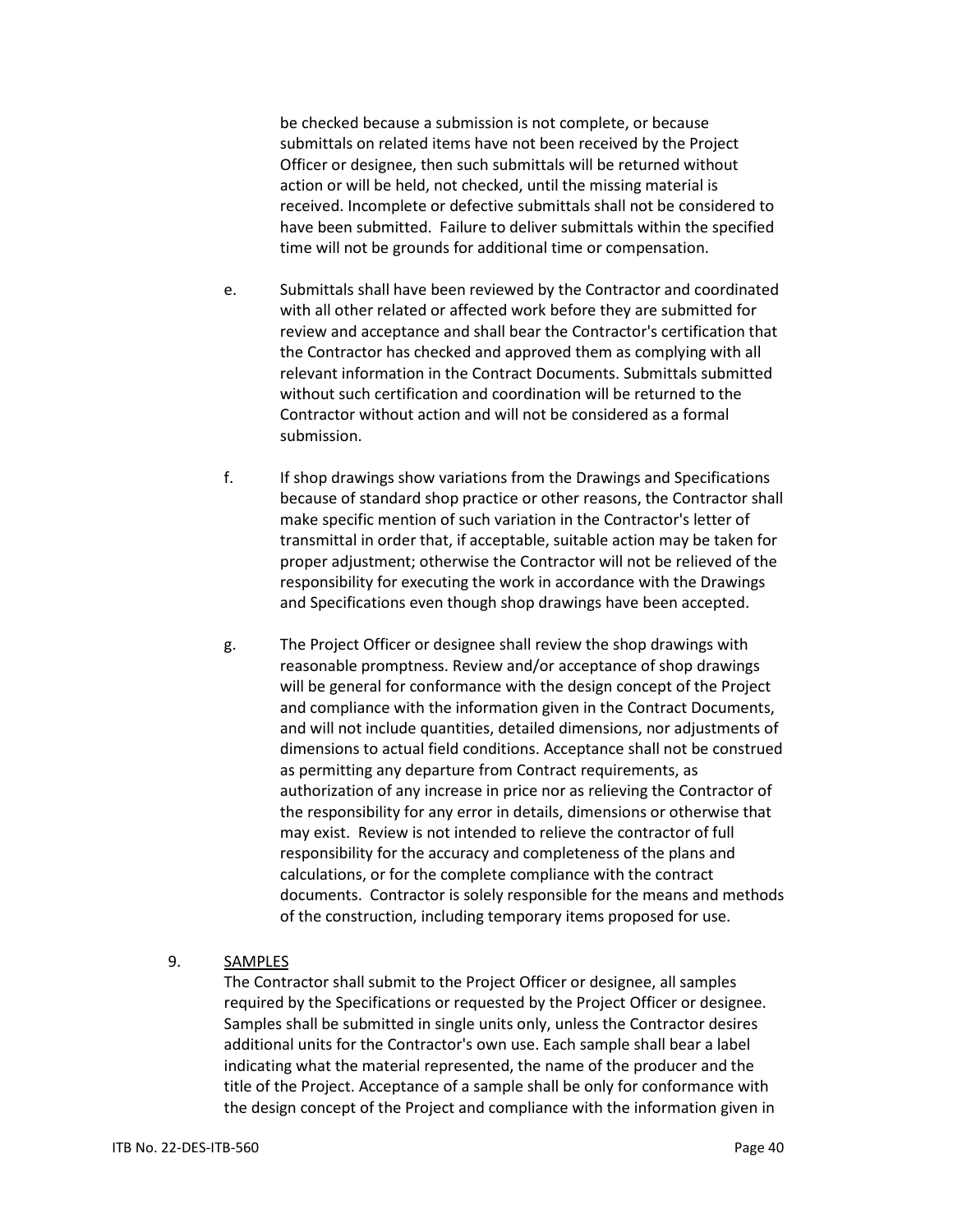the Contract Documents, and only for the characteristics or use named in such acceptance. Such acceptance shall not be construed to change or modify any Contract requirements or the Contract Price. Materials and equipment incorporated in the Work shall match the accepted samples. The Contractor shall be responsible for researching the availability of the specified product in the dimensions and colors specified at no additional cost to the County. Failure of the Contractor to identify specified products that are not commercially produced within the time required for submittal transmittal in order to meet the project schedule shall not be entitled to additional time or compensation.

#### 10. TESTS

Any specified tests of materials and finished articles shall be made by bureaus, laboratories or agencies approved by the Project Officer or designee and the certified reports of such tests shall be submitted to the Project Officer or designee. All tests shall be in compliance with the Specifications. All costs in connection with the testing and test failures shall be borne by the Contractor. Failure of any material to pass the specified tests or any test performed by the Project Officer or designee, will be sufficient cause for refusal to consider, under this Contract, any further materials of the same brand or make of that material. Samples of various materials delivered on the site or in place may be taken by the Project Officer or designee for testing. Samples failing to meet the Contract requirements will automatically void previous acceptance of the items tested. The Contractor will not be compensated for additional time and/or cost incurred in finding an acceptable replacement or the removal and replacement of the defective item.

#### 11. MATERIALS AND EQUIPMENT LIST

- a. Unless otherwise specified in the Specifications, within thirty (30) days of the Commencement Date the Contractor shall submit to the Project Officer or designee a complete list of materials and equipment proposed for use in connection with the Project. Partial lists submitted from time to time will not be considered unless specifically approved by the Project Officer or designee.
- b. After any material or piece of equipment has been approved through submittal process, no change in brand or make will be permitted unless satisfactory written evidence is presented to prove that the manufacturer cannot make scheduled delivery of the accepted material, or that material delivered has been rejected and the substitution of a suitable material is an urgent necessity, or that other conditions have become apparent which indicate that acceptance of such other material is in the best interest of the County. The Contractor is solely responsible for the cost and time required to obtain and install a suitable replacement.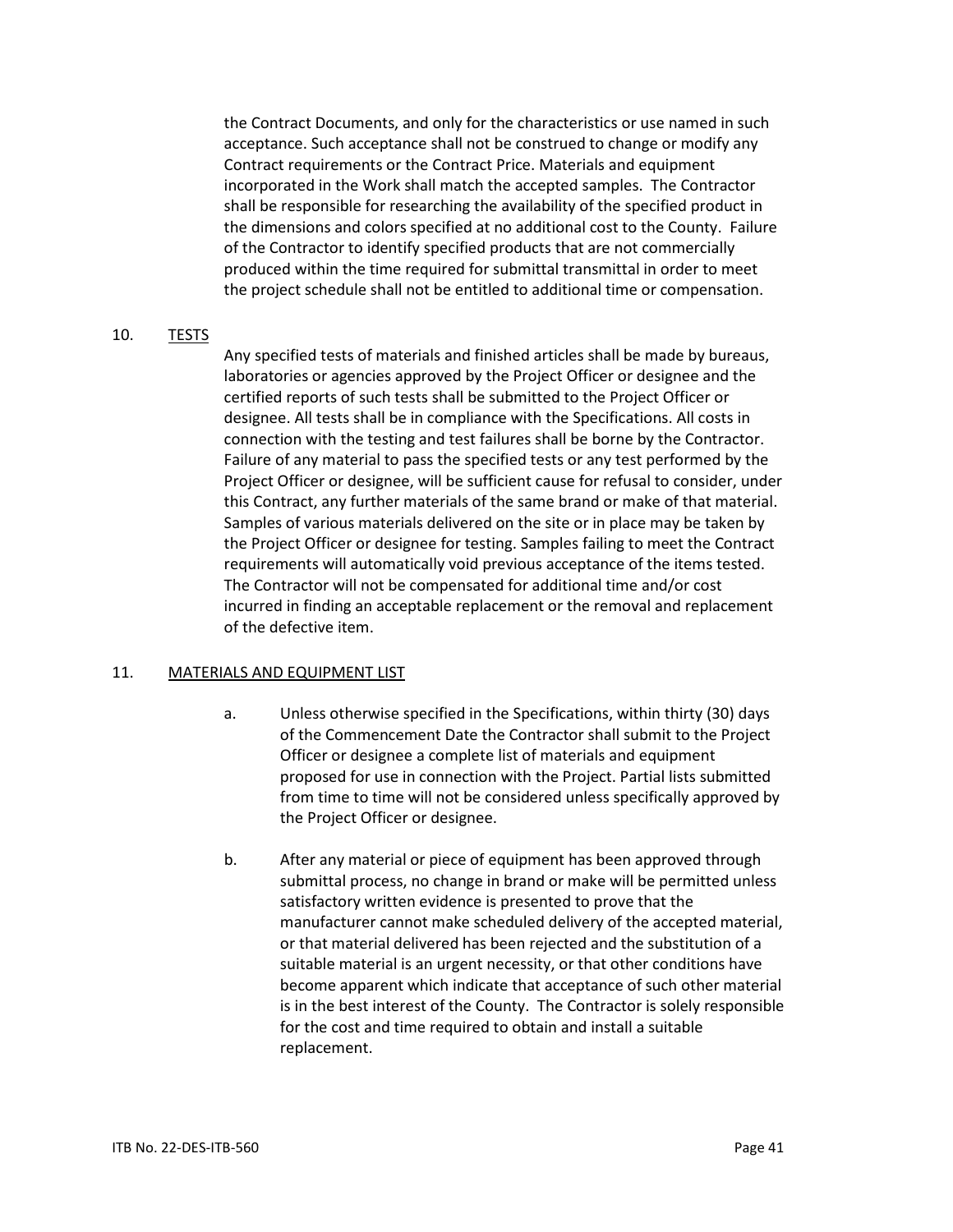#### 12. STANDARDS, SUBSTITUTIONS

- a. Any material specified by reference to the number, symbol or title of a specific standard, such as a Commercial Standard, a Federal Specification, a Trade Association Standard, or other similar standard, shall comply with the requirements in the latest revision of the standards or specification and any amendment or supplement, except as limited to type, class or grade, or as modified in such reference. The standard referred to, except as modified in the Specifications, shall have full force and effect as though printed in the Specifications.
- b. Reference in the Specifications or on the Drawings to any article, device, product, material, fixture, form or type of construction by name, make or catalog number shall be interpreted as establishing a standard of quality and shall not be construed as eliminating from competition other products of equal or better quality by other approved manufacturers. Otherwise, applications for acceptance of substitutions for the specified items will be considered only upon request of the Contractor, not of individuals, trades or suppliers, and only for a specific purpose; no blanket acceptance will be granted. No acceptance of a substitution shall be valid unless it is in written form and signed by the Project Officer or designee.
- c. If any proposed substitution will affect a correlated function, adjacent construction or the work of other contractors, then the necessary changes and modifications to the affected work shall be considered as an essential part of the proposed substitution, to be accomplished by the Contractor without additional expense to the County or an extension of the contract time, if and when accepted. Detail drawings and other information necessary to show and explain the proposed modifications shall be submitted with the request for acceptance of the substitution.

#### 13. SURVEYS AND CONTROLS

Unless otherwise specified, the Contractor shall establish all baselines for the location of the principal component parts of the Work, establish a suitable number of benchmarks adjacent to the Work, and develop all detail surveys necessary for construction by a professional land surveyor licensed in the Commonwealth of Virginia. The Contractor shall carefully preserve benchmarks, reference points and stakes, and in the case of destruction thereof by the Contractor or due to the Contractor's negligence or the negligence of any subcontractor or supplier, the Contractor shall be responsible for expense and damage resulting therefrom and shall be responsible for any mistakes that may be caused by the loss or disturbance of such benchmarks, reference points and stakes. The Contractor shall within 30 days of NTP perform a full site survey to verify all control points shown on the drawings against existing conditions within the site limits. Any discrepancies found during this effort shall be made known immediately to the Project Officer. Failure to perform this survey and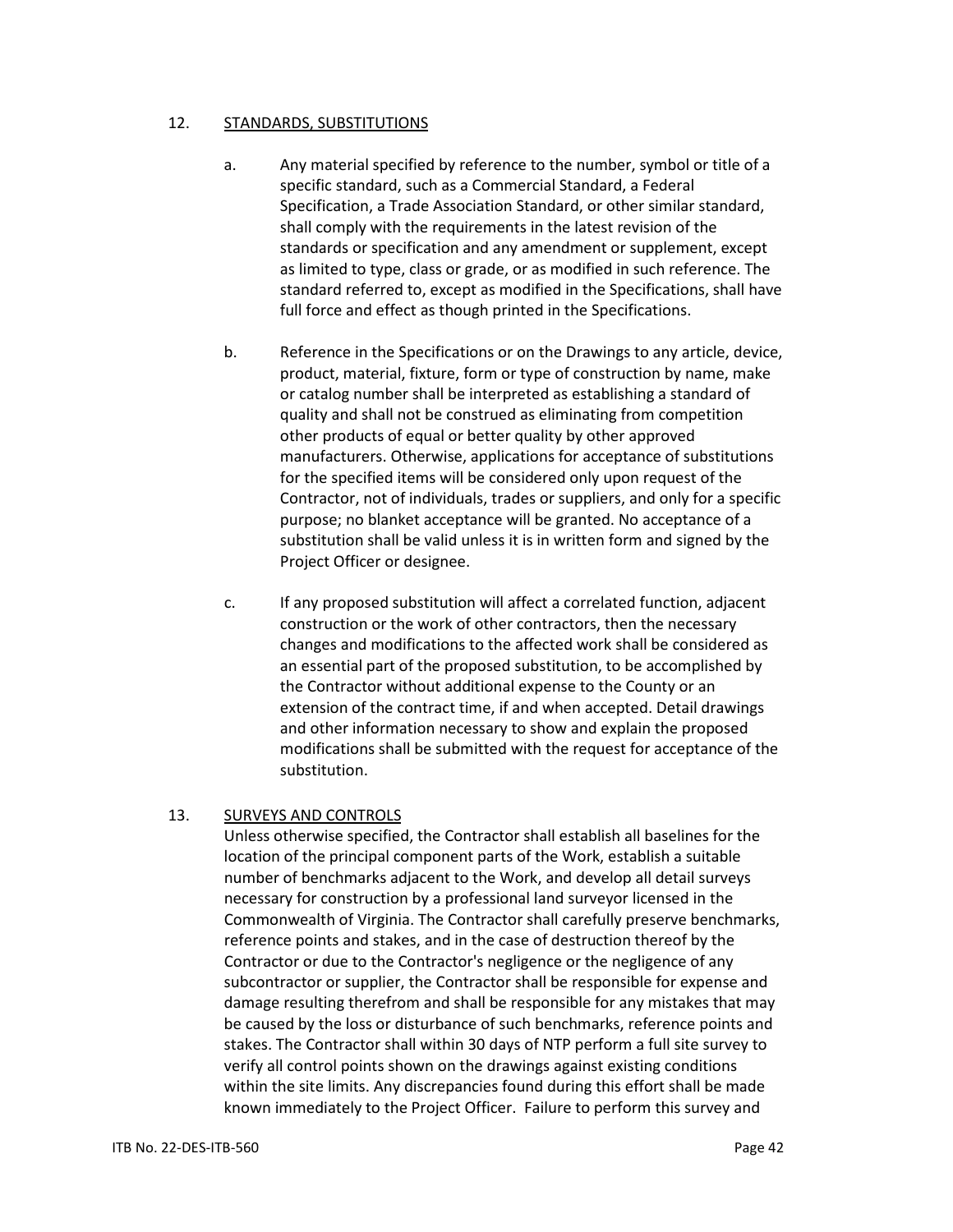provide proof and acceptance of Project datum, control points, and existing benchmarks will not give rise to any extensions to contract time or amount. The cost of all necessary surveying services shall be considered incidental to the work and, unless otherwise specified, shall be included in the cost of the Work.

#### 14. AS-BUILT DRAWINGS

As-Built Drawings shall be the responsibility of the Contractor. The Contractor shall maintain and mark up one set of prints of the applicable Contract Drawings to portray as-built construction. The prints shall be neatly and clearly marked in red to show all variations between the Work actually provided and that indicated on the Contract Drawings, and all utilities encountered in the Work. All drafting shall conform to good drafting practice and shall include such supplementary notes, legends and details as may be necessary for legibility and clear portrayal of the as-built construction. These drawings shall be marked promptly upon any approved change to the Work or discovery of any undocumented utility or obstruction and shall be submitted to the Project Officer or designee in sufficient time to be approved no later than thirty (30) calendar days after the Substantial Completion Date. The final As-Built Drawings approved by the Project Officer or designee shall be submitted in paper copy and .pdf format electronic files prior to Final Completion. Unless otherwise required under the Contract Documents, incorporation of red-lined changes into CADD format shall be the responsibility of the Architect and/or Engineer of Record, with the exception being any documents prepared by the Contractor in CADD, the record version of which shall also be provided to the County in CADD format by the Contractor. Final payments will be held until the complete set of red-line drawings are submitted to and approved by the Project Officer.

#### 15. WEB BASED RECORDS DOCUMENTATION

Unless instructed otherwise, the Contractor shall use the web based construction management tool, e-Builder for, but not limited to, submittals, record keeping and document storage of all construction files including, invoices, pay applications, RFIs, approved shop drawings, change orders, construction progress meeting minutes, warranties, equipment specifications and brochures, record drawings, automated alerts and reminders for all functions, and Operation and Maintenance (O&M) Manuals.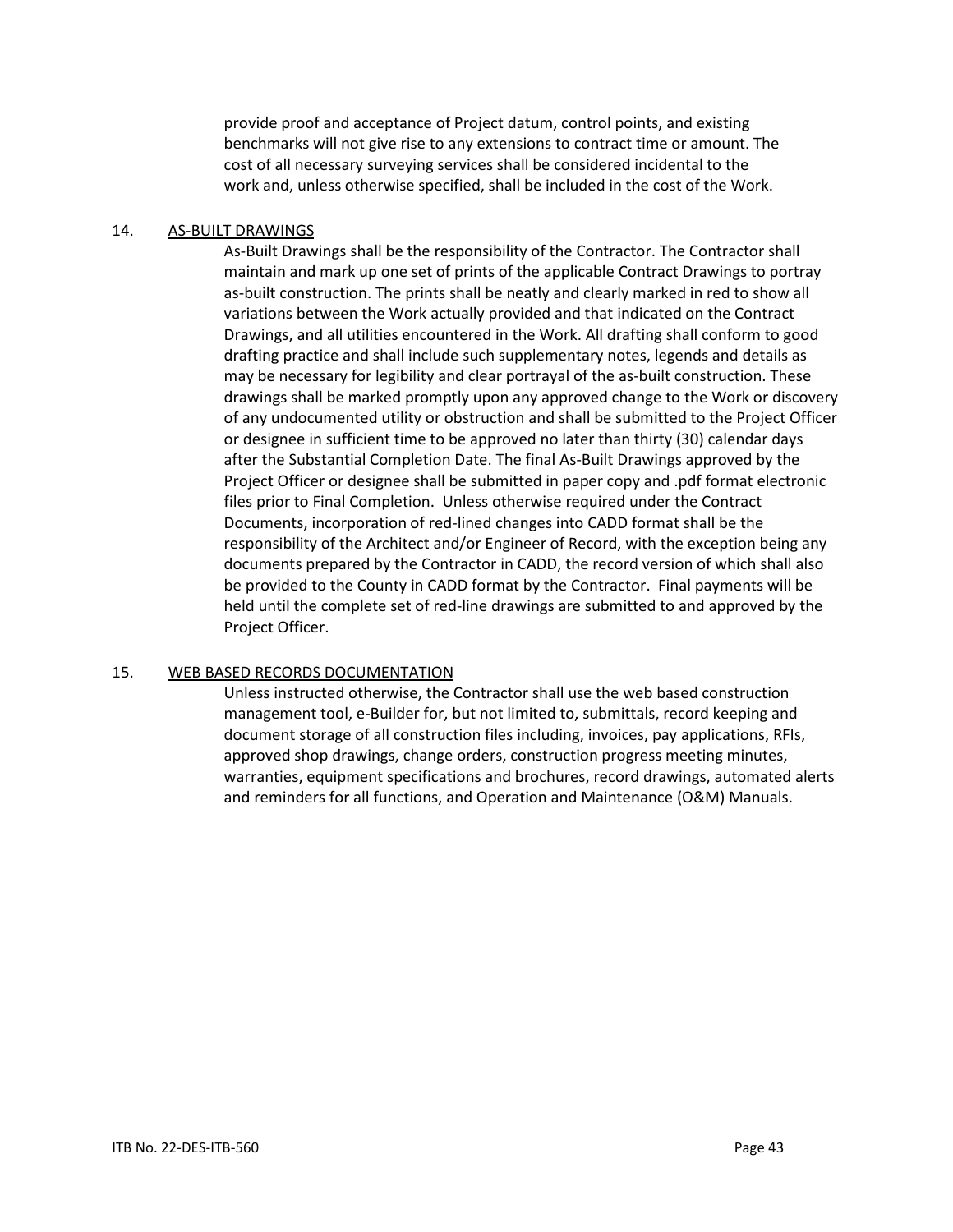## **C. COUNTY, COUNTY PROJECT OFFICER, AND CONTRACTOR RELATIONS**

## 1. STATUS OF COUNTY PROJECT OFFICER OR DESIGNEE

The Project Officer or designee shall be the County's representative during the construction period. All Contractor instructions or requests shall be issued from or submitted through the Project Officer or designee. The Project Officer or designee shall have authority to suspend the Work whenever such suspension may be necessary in the responsible opinion of the Project Officer or designee to ensure the proper execution of the Contract. The Project Officer or designee shall also have authority to reject all work and materials that do not conform to the Contract and to decide questions that arise in the execution of the Work. The County Project Officer or designee will, within a reasonable time, make decisions on all matters relating to the execution and progress of the Work.

# 2. LIMITATION ON COUNTY'S RESPONSIBILITIES

The County shall not supervise, direct, or have control or authority over, nor be responsible for: The Contractor's means, methods, techniques, sequences or procedures of construction; the safety precautions and programs related to safety, or the Contractor's failure to perform or furnish the Work in accordance with the Contract Documents.

- 3. DISPUTES
- a. All disputes or claims arising under this Contract or its interpretation, whether involving law or fact or both, or extra work, and all claims for alleged breach of Contract shall be submitted in writing to the Project Officer or designee as set forth in these General Conditions. Such claims must set forth in detail the amount of the claim, and shall state the facts surrounding it in sufficient detail to identify it together with its character and scope.
- b. Claims denied by the Project Officer shall be processed in accordance with the procedures outlined in Sections 7-107, Contractual Disputes and 7-108, Legal Actions of the Arlington County Purchasing Resolution and the Dispute Resolution paragraph in the Agreement.
- c. The Contractor shall not cause a delay in the work pending a decision of the Project Officer or designee, County Manager, County Board, or court, except by prior written approval of the Project Officer or designee.

# 4. INSPECTION OF WORK

The Project Officer or designee and representatives of any public authority having jurisdiction shall, at all times, have access to the Work while in progress. The Contractor shall provide suitable facilities for such access and for proper observation of the Work and shall conduct all special tests required by the Specifications, the Project Officer or designee's instructions, and any laws, ordinances or the regulations of any public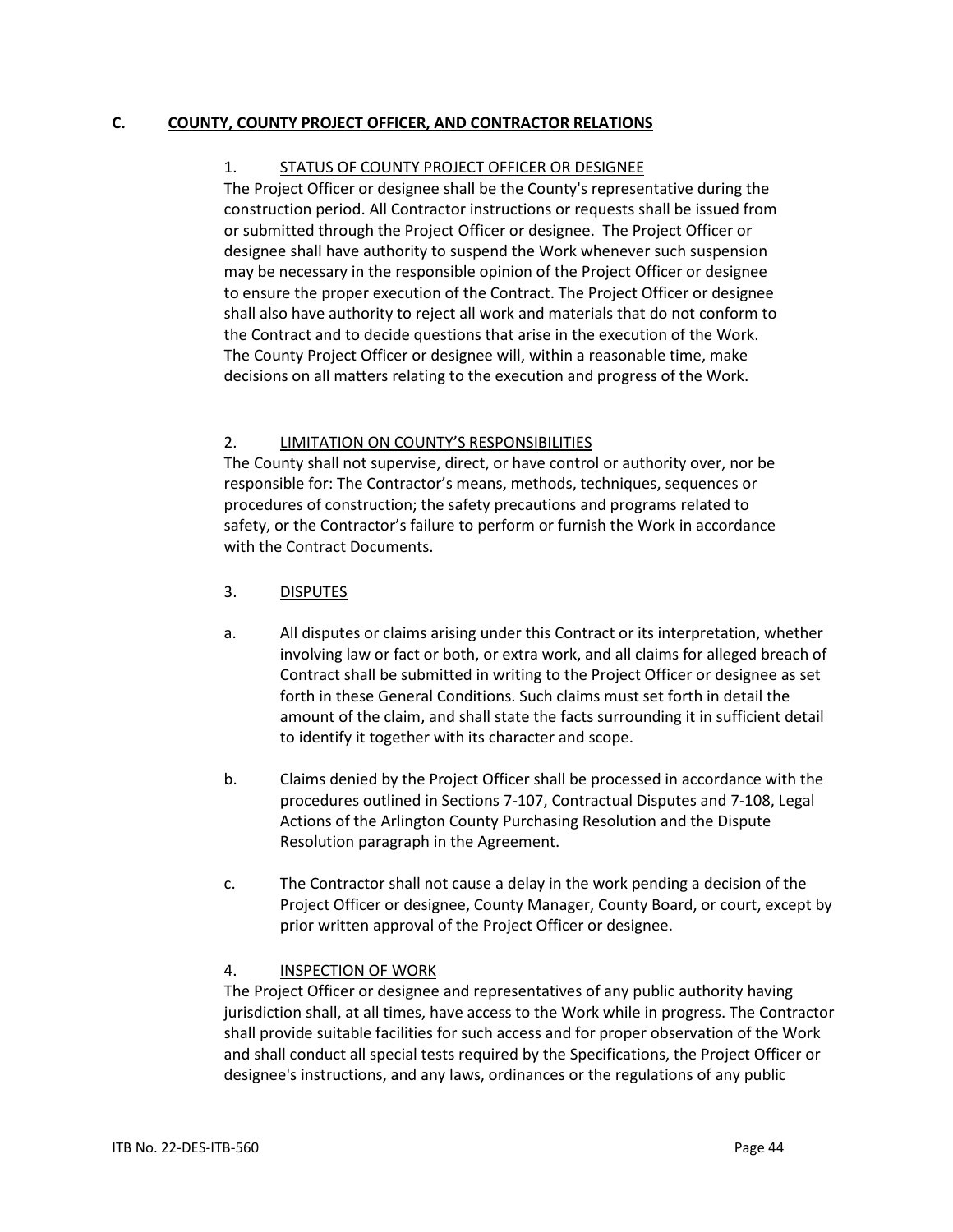authority applicable to the work. Nothing in this section shall abrogate or otherwise limits or relieves the Contractor's independent duty to inspect the Work.

## 5. INSPECTION OF MATERIALS

All articles, materials, and supplies purchased by the Contractor for the Work are subject to inspection upon delivery to the site and during manufacturing or fabrication The County reserves the right to return for full credit, at the risk and expense of the Contractor, all or part of the articles, materials, or supplies furnished contrary to Specifications and instructions. Nothing in this section shall abrogate or otherwise limit or relieve the Contractor's independent duty to inspect materials.

## 6. EXAMINATION OF COMPLETED WORK

If the Project Officer or designee requests it, the Contractor, at any time before acceptance of the Work, shall remove or uncover such portions of the finished work as may be directed. After examination, the Contractor shall restore said portions of the work to the standard required by the Specifications. Should the work thus exposed or examined prove acceptable, then the uncovering or removing, and the replacing of the covering or making good of the parts removed shall be paid for as extra work, but should the work so exposed or examined prove unacceptable, then the uncovering, removing and replacing shall be at the Contractor's expense.

#### 7. RIGHT TO SUSPEND WORK

The County shall have the authority to suspend the Work, in whole or in part, for such periods and such reasons as the County may deem necessary or desirable. Any such suspension shall be in writing to the Contractor and the Contractor shall obey such order immediately and not resume the Work until so ordered in writing by the County. No such suspension of the Work shall be the basis for a claim by the Contractor for any increase in the Contract Amount provided that the suspension is for a reasonable time under the circumstances then existing. If the suspension of Work is caused by the County's belief that non-conforming work is being installed, and subsequent investigation proves that the Work was non-conforming, the Contractor shall not be awarded additional time or costs.

## 8. RIGHT TO CARRY OUT THE WORK

If the Contractor defaults or neglects to carry out the Work in accordance with the Contract Documents and fails within a 10-day period after receipt of written notice from the County or such shorter time as may be reasonable under the circumstances, to commence and continue correction of such default or neglect with diligence and promptness, the County may, without prejudice to other remedies the County may have, correct such deficiencies. In such case an appropriate Change Order shall be issued deducting from payments then or thereafter due the Contractor the reasonable cost of correcting such deficiencies, including the County's expenses, and any additional architect or engineering costs necessary by Contractor's default, neglect or failure. If payments then or thereafter due the Contractor are not sufficient to cover such amounts, the Contractor shall pay the difference to the County upon demand.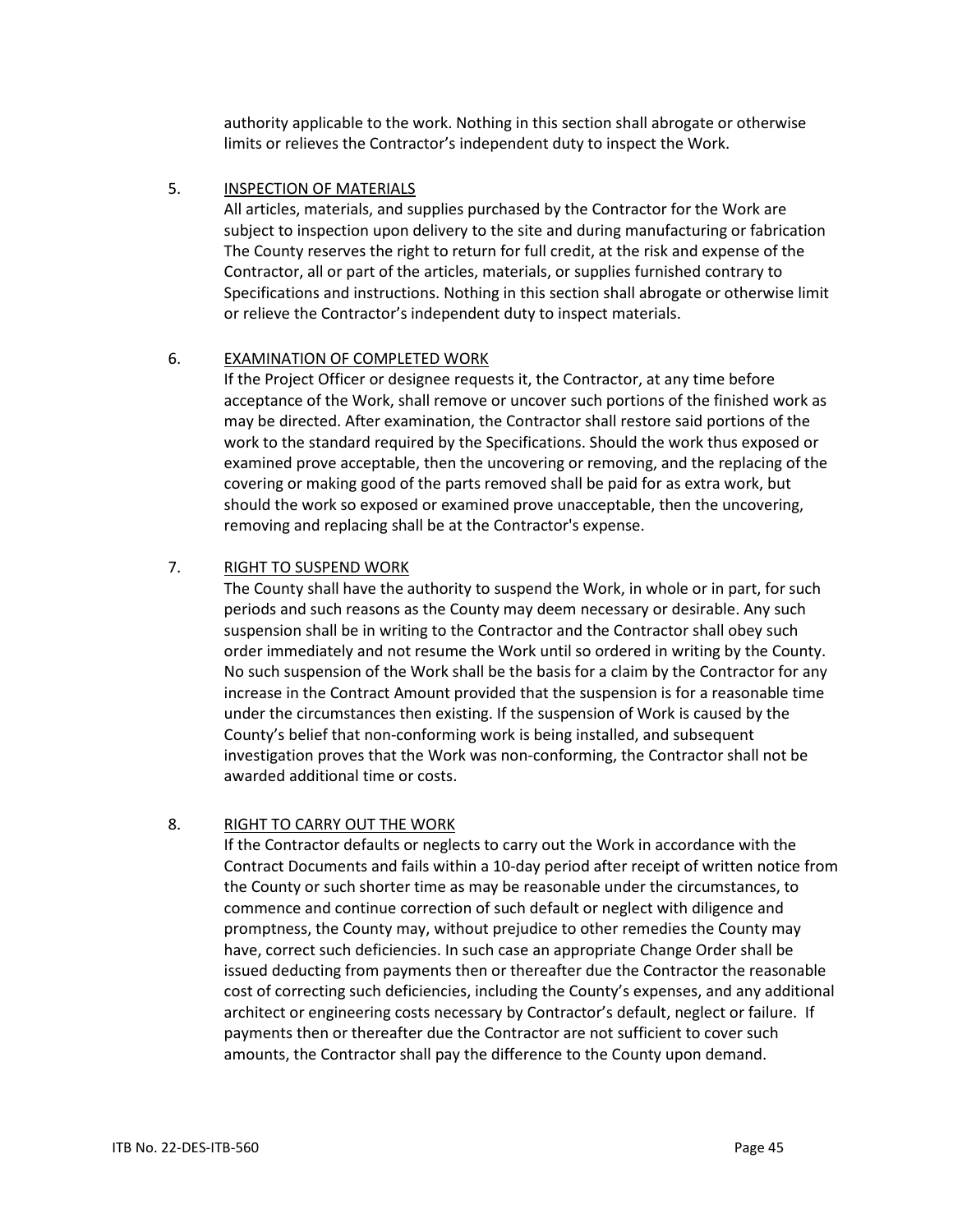## 9. CONTRACTOR MANAGEMENT PERSONNEL

The Contractor shall keep a competent superintendent and any necessary assistants on the Site at all times during progress of the Work and such persons shall be satisfactory to the Project Officer or designee. The superintendent or project manager shall not be changed except with the Project Officer or designee's consent. If the Project Officer determines that the superintendent or project manager is no longer satisfactory, then the superintendent or project manager must be replaced within 15 days of the Project Officer's written notice with a replacement superintendent or project manager with equal or superior qualifications and subject to Project Officer approval.

The superintendent and project manager shall represent the Contractor and all directions given to such persons shall be as binding as if given to the Contractor. The Contractor shall at all times enforce strict discipline and good order among the workers performing under this Contract, and shall not employ on the Work any person not reasonably proficient in the Work assigned. Persons permitted to perform Work under Contractor, or any subcontractor, or sub-subcontractor, shall meet all employment eligibility, safety training, security or drug/alcohol testing requirements required by law or by the County. Any person not complying with all such requirements shall be immediately removed from the Site.

The Contractor shall have a qualified and experienced person who can clearly communicate technical matters regarding the subject project. This person shall be available via phone to respond to emergency situations on the project 24 hours a day.

## 10. DRUG-FREE POLICY

The Contractor is responsible for ensuring that the Site remains a drug-free site. Contractor will require that employees undergo random drug/alcohol screening on a quarterly interval. Any employee who fails the test must be removed from the Site immediately. Random screening shall be performed by a third party licensed to do so in the Commonwealth of Virginia. The Contractor shall provide its random testing policy and schedule to the Project Officer within 30 days of Notice to Proceed. The Contractor will include this provision in every subcontract relating to this Contract. Any infraction by an employee of the Drug-Free policy shall be reported to the Project Officer within 24 hours.

# 11. LANDS BY COUNTY

The County shall provide access to the lands shown on the Drawings upon which the Work under the Contract is to be performed and to be used for rights of way and for access. In case all the lands, rights-of-way or easements have not been obtained as herein contemplated before construction begins, then the Contractor shall begin its work on such lands and rights-of-way that the County has acquired access to. No additional time or compensation shall be awarded to the Contractor for modifying work location and sequence provided other locations are available for work.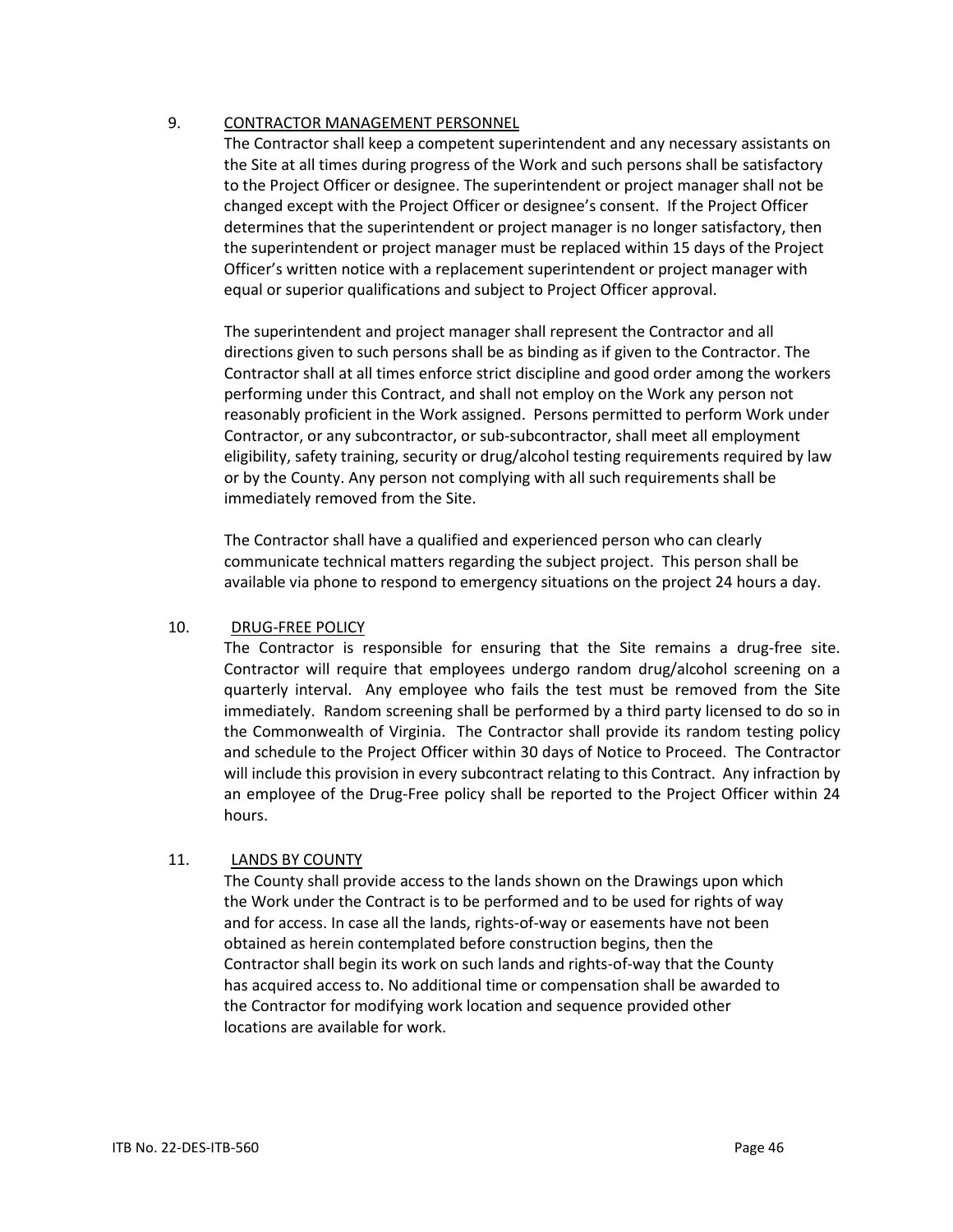Contractor shall verify the acquisition of all off-site easements and Rights-of-Way prior to the start of off-site construction. Restore all off-site easements to the conditions existing prior to the start of work.

The Contractor shall confine all activities at the site associated with construction activities, to include storage of equipment and or materials, access to the work, formwork, etc. to within the designated Limits of Disturbance (LOD).

#### 12. LANDS BY CONTRACTOR

If the Contractor requires additional land or lands for temporary construction facilities and for storage of materials and equipment other than the areas available on the site or right-of-way, or as otherwise furnished by the County, then the Contractor shall provide such other lands and access thereto entirely at the Contractor's own expense and without liability to the County. The Contractor shall not enter upon private property for any purpose without prior written permission of all of the persons and entities who own the property. The Contractor shall provide copies of all agreements to the County and shall include language in the agreement indemnifying and holding the County harmless for any damages, repairs, restoration or fees associated with the use of the property. Upon termination of the agreement, the Contractor shall provide to the County a fully executed release from the property owner.

#### 13. PROTECTION OF WORK AND PROPERTY

- a. The Contractor shall continuously maintain and protect all of its Work from damage and shall protect the County's property from damage or loss arising in connection with this Contract until Substantial Completion. After Substantial Completion, the maintenance or protection of any incomplete or remedial Work identified on the punch list that requires maintenance or protection in order to allow for the final completion and acceptance of such Work shall be the responsibility of the Contractor until Final Completion. The Contractor shall make good any such damage or loss, except such as may be caused by agents or employees of the County. Failure to adequately protect the Work shall not be grounds for additional compensation for any maintenance and/or repairs to such Work.
- b. The Contractor shall not place upon the Work, or any part thereof, any loads which are not consistent with the design strength of that portion of the Work.
- c. The Contractor shall be responsible for the preservation of all public and private property, trees, monuments, etc., along and adjacent to the street and/or right-of-way, and shall use every precaution to prevent damage to pipes, conduits and other underground structures, curbs, pavements, etc., except those to be removed or abandoned in place and shall protect carefully from disturbance or damage all monuments and property marks until an authorized agent has witnessed or otherwise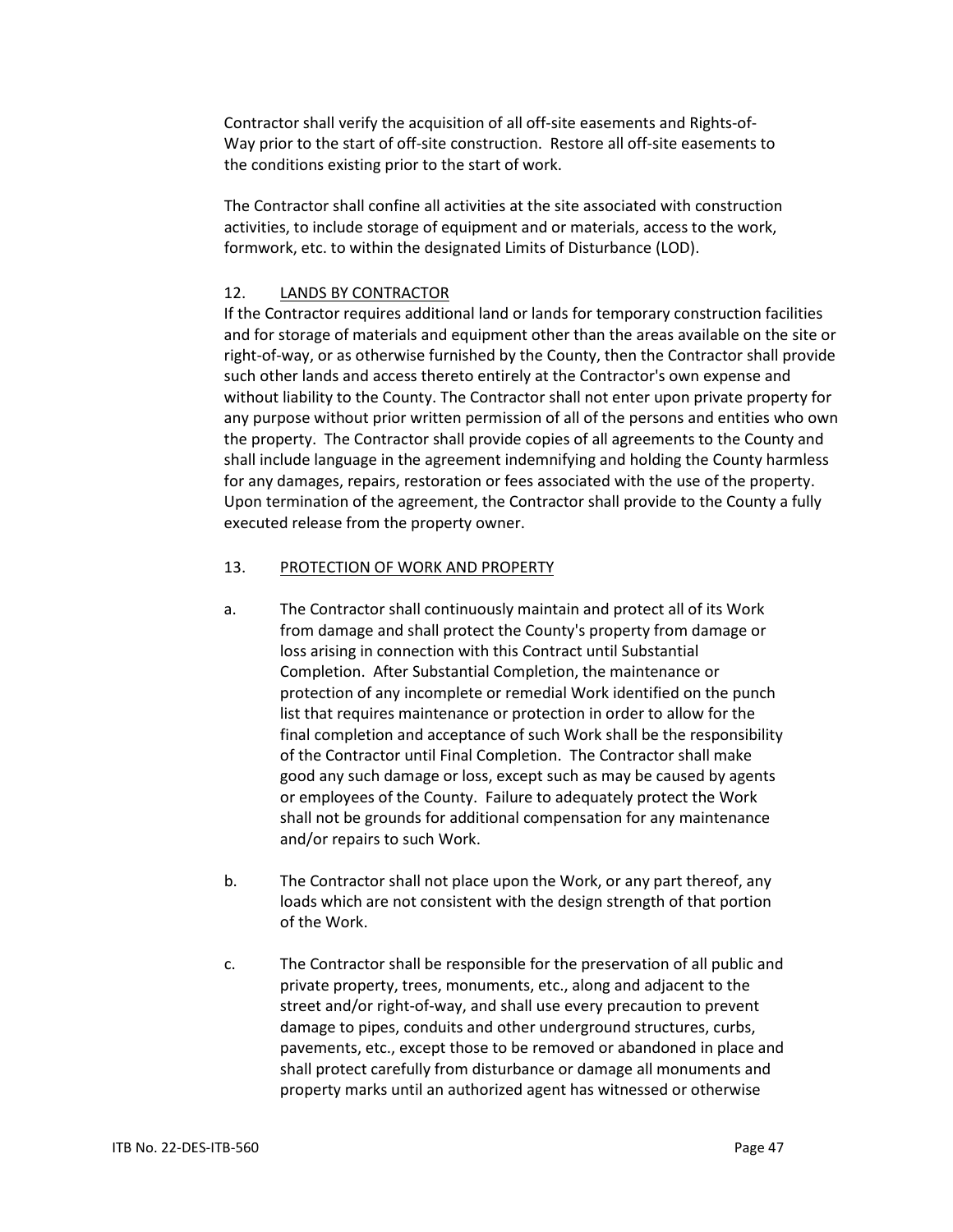referenced their location and shall not remove them until directed. Any damage which occurs by reason of the operations under this Contract, whether shown or not on the approved construction plans, shall be completely repaired or replaced to the County's satisfaction by the Contractor at the Contractor's expense. The Contractor shall be responsible for all damages caused by their construction activities.

- d. Prior to commencing construction activity at the Site, the Contractor shall videotape the Site and an additional fifty (50) feet outside the perimeter of the Site. Contractor shall submit a copy of high resolution digital recording on a DVD or flash drive to the County. The recording shall be stable, continuous, and contain all items within the limits of Work. Submission of the DVD to the County shall be a condition precedent to any obligation of the County to consider an Application for Payment. The DVD shall be the property of the County, and the County shall be permitted to reproduce such DVD's and use the same for any purpose without limitation or claim of ownership or compensation from any party. Contractor shall incorporate the cost of the preconstruction survey in the bid amount or the unit prices of the bid items, as applicable. No additional payment will be made by the County.
- e. The Contractor shall shore, brace, underpin, secure, and protect, as may be necessary, all foundations and other parts of existing structures adjacent to, adjoining, and in the vicinity of the site that may be affected in any way by excavations or other operations connected with the work required under this Contract. The Contractor shall be responsible for giving any and all required notices to owners or occupants of any adjoining or adjacent property or other relevant parties before commencement of any work. Contractor shall provide all engineering (signed and sealed) for items listed in this section per the Specifications. The Contractor shall indemnify and hold the County harmless from any damages on account of settlements or loss of all damages for which the County may become liable in consequence of such injury or damage to adjoining and adjacent structures and their premises.
- f. In an emergency affecting the safety of life or of the Work, or of adjoining property, the Contractor, without special instruction or authorization from the Project Officer or designee, or the County, is hereby permitted to act, at the Contractor's discretion, to prevent such threatened loss or injury, and the Contractor shall so act without appeal, if so instructed or authorized.
- g. The Contractor shall contact "Miss Utility" at 811 for marking the locations of existing underground utilities (i.e. Water, sewer, gas, telephone, electric, and cable tv) at least 72 hours prior to any excavation or construction. The Contractor is required to identify and protect all other utility lines found in the work site area belonging to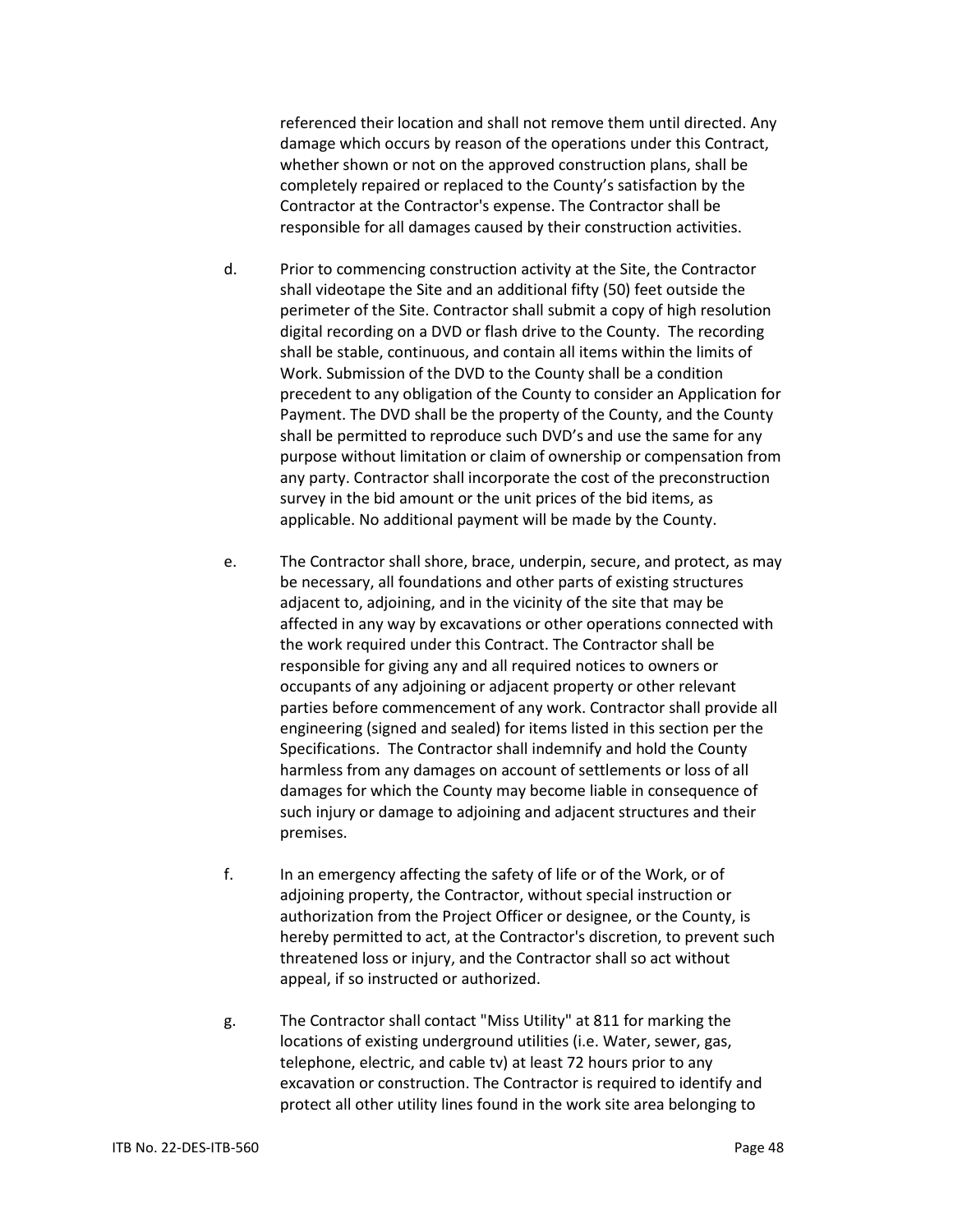other owners that are not members of "Miss Utility". Private water and/or sewer laterals will not be marked by "Miss Utility" or the County. The Contractor shall locate and protect these services during construction.

#### 14. SEPARATE CONTRACTS

- a. The County reserves the right to let other contracts in connection with this Project. The Contractor shall afford other contractors reasonable access to the Project including storage of their materials and the execution of their work, and shall properly connect and coordinate its work with the work of other such contractors.
- b. If any part of the Contractor's work depends, for proper execution or results, upon the work of any other contractor, the Contractor shall inspect and promptly report to the Project Officer or designee any defects in such work that renders it unsuitable for such proper execution and results. The Contractor's failure to so inspect and report shall constitute an acceptance of the other contractor's work as fit and proper for the reception of the Contractor's work, except as to defects which may develop in other contractor's work after its execution.
- c. If the Contractor or any of the Contractor's subcontractors or employees cause loss or damage to any separate contractor on the Work, the Contractor agrees to settle or make every effort to settle or compromise with such separate contractor. If such separate contractor sues the County on account of any loss so sustained, the County shall notify the Contractor, who shall indemnify and save the County harmless against any expense, claim or judgment arising therefrom, including reasonable attorney's fees.
- d. In case of a dispute arising between two or more separate contractors engaged on adjacent work as to the respective rights of each under their respective contracts, the Project Officer shall determine the rights of the parties.

## 15. SUBCONTRACTS

a. Unless otherwise specified, the Contractor shall, within fifteen (15) calendar days after the execution of the Contract by the County, provide to the Project Officer or designee, in writing, the names of all subcontractors proposed for the principal parts of the Work and for such others as requested by the Project Officer or designee, and shall not employ any subcontractors that the Project Officer or designee may object to as incompetent or unfit after an appropriate determination of the subcontractor's ability. No proposed subcontractor will be disapproved except for cause.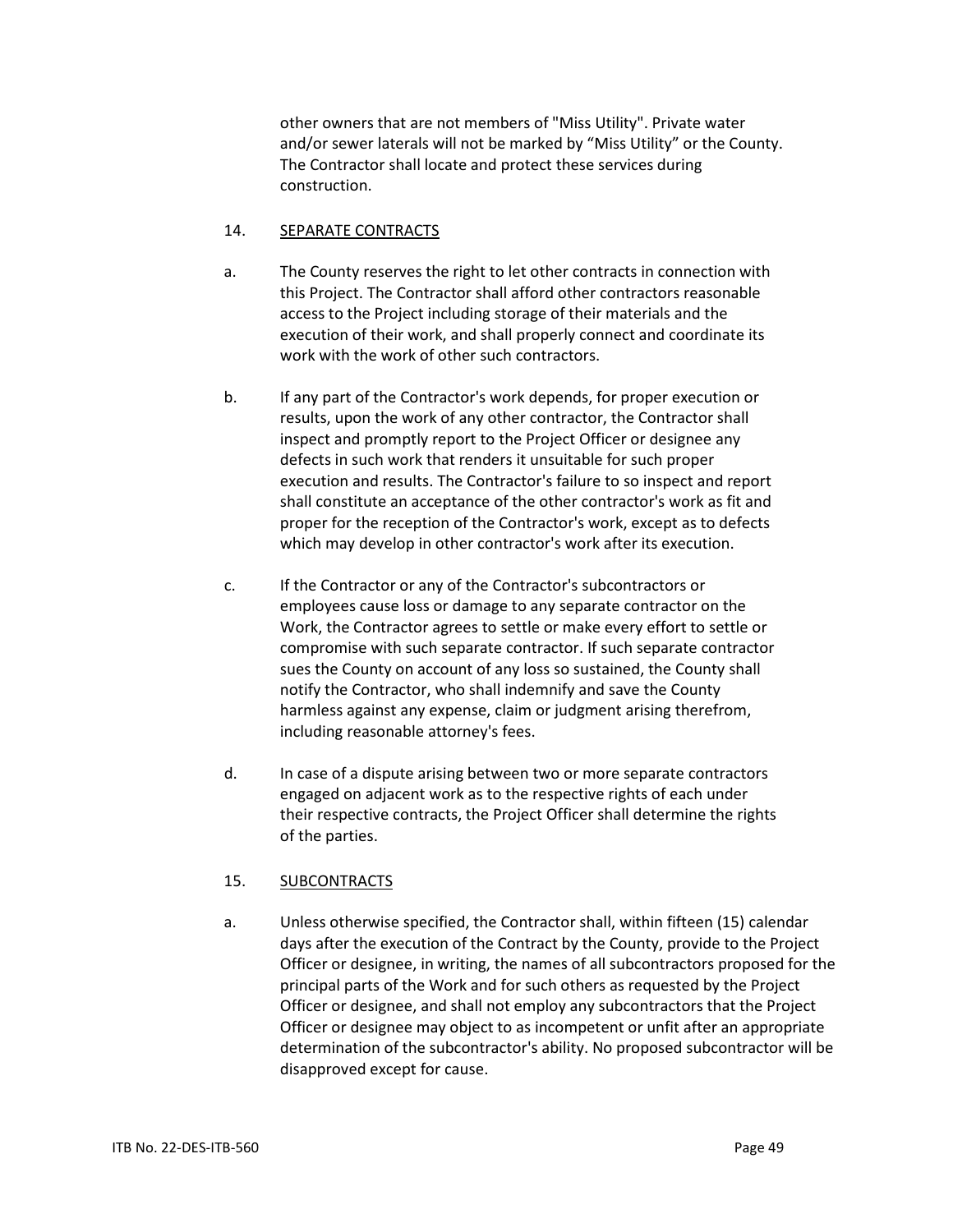- b. The Contractor shall make no substitutions for any subcontractor previously selected/approved unless first submitted to the County for approval.
- c. The Contractor shall be as fully responsible to the County for the acts and omissions of the Contractor's subcontractors as the Contractor is for the acts and omissions of persons directly employed by the Contractor.
- d. The Contractor shall cause appropriate provisions to be inserted in all subcontracts relative to the Work to bind subcontractors to the Contractor by the terms of the General Conditions of the Contract, Special Provisions and other Contract Documents comprising the Contract insofar as such documents are applicable to the work of subcontractors.
- e. Nothing contained in the Contract shall be construed to create any contractual relation between any subcontractor and the County, nor shall it establish any obligation on the part of the County to pay to, or see to the payment of any sums to any subcontractor. The County will not discuss, negotiate or otherwise engage in any contractual disputes with any subcontractor.
- f. If requested by the County, the Contractor shall replace any subcontractor at no cost to the County within 30 days of the Project Officers written notice or as otherwise specified. No additional time or compensation will be provided in the event a subcontractor is removed due to non-compliance of the requirements outlined within the Contract.

## 16. ELIMINATED ITEMS

If any item(s) in the Contract are determined to be unnecessary for the proper completion of the Work contracted, the Project Officer or designee may, upon written notice to the Contractor, eliminate such item(s) from the Contract. Payment will not be made for such item(s) so eliminated; except that the Contractor will be compensated for the actual cost of any work performed and the net cost of materials purchased before the item(s) was eliminated from the Contract, including freight and tax costs, as evidenced by invoice. No additional compensation will be made for overhead or anticipated profit. The County will receive the full unit price credit for work eliminated prior to production or installation.

# 17. COUNTY ORDINANCES

The Contractor shall comply with all applicable County ordinances, including but not limited to: the *Noise Control, Erosion & Sediment Control, Storm Water Management, and Chesapeake Bay Preservation ordinances (Chapters 15, 57, 60, and 61 of the County Code).*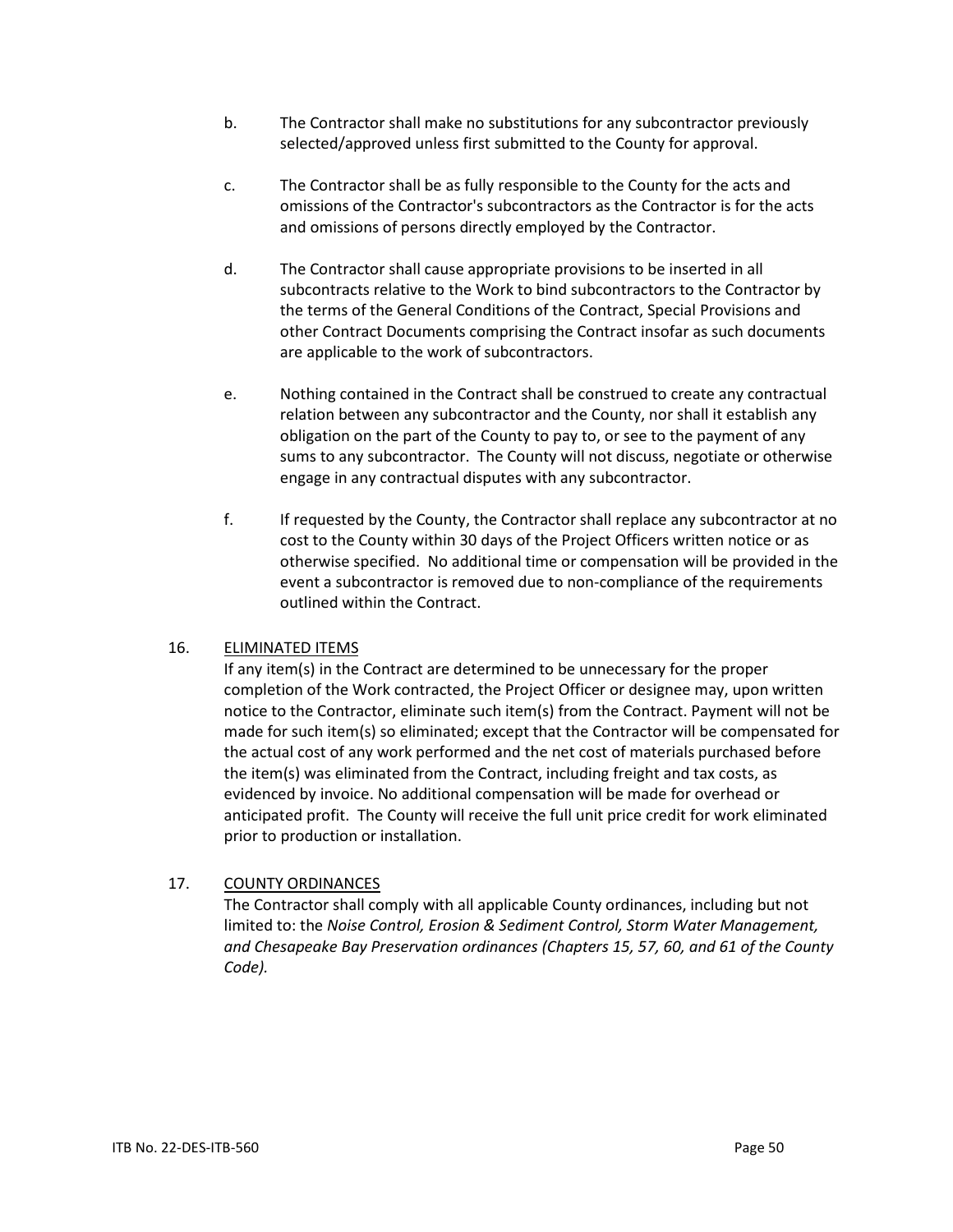#### **D. MATERIALS AND WORKMANSHIP**

#### 1. MATERIALS FURNISHED BY THE CONTRACTOR

Unless otherwise specified, all materials and equipment incorporated in the Work under the Contract shall be new. All work shall be accomplished by persons qualified in the respective trades.

#### 2. IBC AND VUSBC REQUIREMENTS

The Contractor certifies that all material supplied or used under this Contract meets all current International Building Code (IBC) requirements and the requirements of the Virginia Uniform Statewide Building Code (VUSBC); and further certifies that, if the material delivered or used in the performance of the work is found to be deficient in any of the applicable state or national code requirements, all costs necessary to bring the material into compliance with the requirements shall be borne by the Contractor. The County shall be entitled to offset such costs against any sums owed by the County to the Contractor under this Contract.

## 3. ADA COMPLIANCE

The Contractor shall ensure that all Work performed under this Agreement is completed in accordance with the Contract Documents, including Work intended to meet the accessibility requirements of the Americans with Disabilities Act (ADA).

The Contractor is not required to ascertain whether the Contract Documents meet ADA design standards and guidelines. However, should the Contractor discover any nonconformity with such requirements, the Contractor shall immediately inform the County and its design consultant, if applicable, to allow for corrective action.

The Contractor shall defend and hold the County harmless from any expense or liability arising from the Contractor's non-compliance in meeting its obligations herein. The Contractor shall be responsible for all costs related to permitting delays, redesign, corrective Work, and litigation relating to such non-compliance.

## 4. MANUFACTURER'S DIRECTIONS

Manufactured articles, material, and equipment shall be applied, installed, connected, erected, used, cleaned, and conditioned in accordance with the manufacturer's directions as accepted by the Project Officer or designee, unless herein specified to the contrary.

## 5. WARRANTY

All material provided to the County shall be fully guaranteed by the Contractor against manufacturing defects within the period of the manufacturer's standard warranty. Such defects shall be corrected by the Contractor at no expense to the County. The Contractor shall provide all manufacturers' warranties to the Project Officer by the date of Final Completion.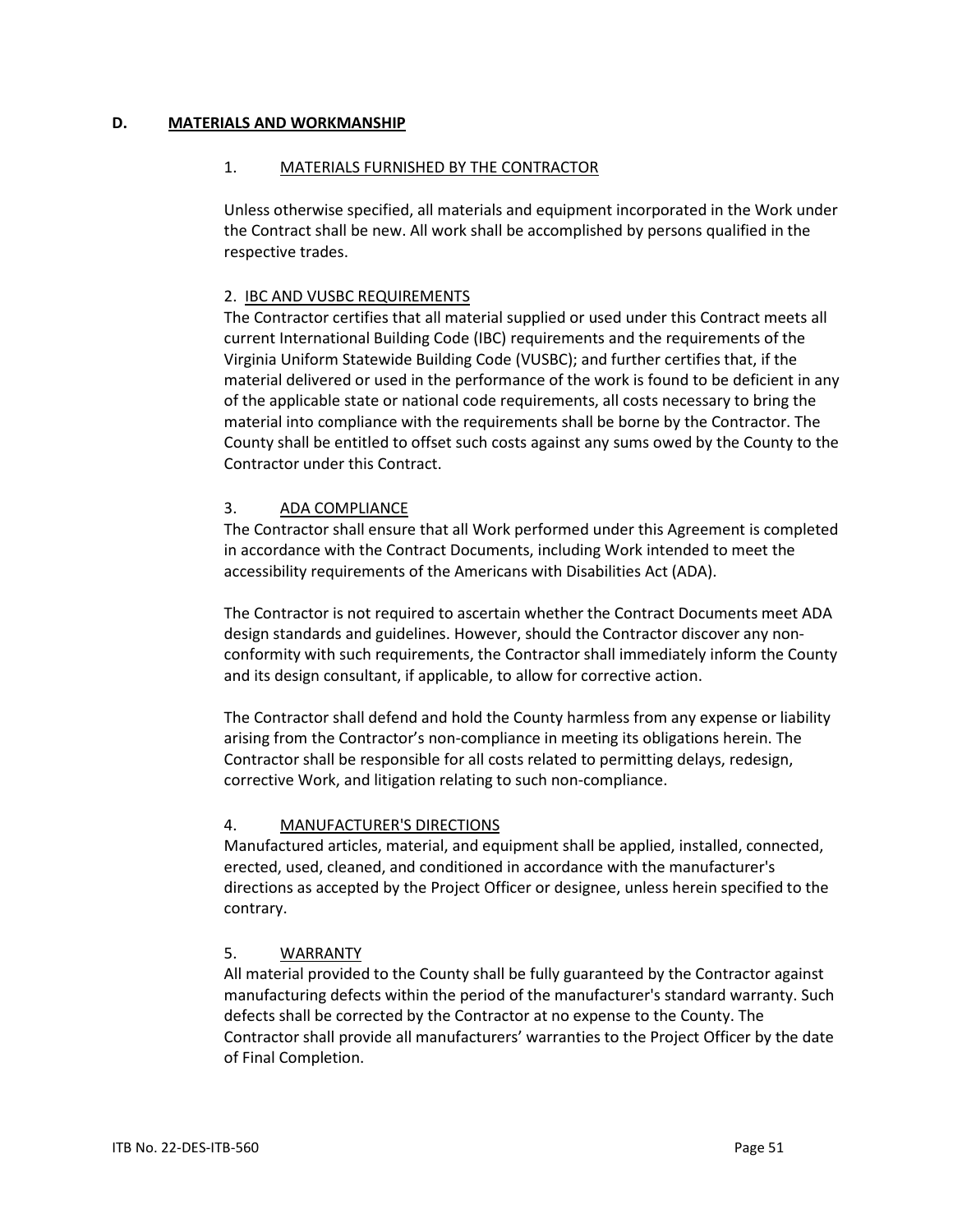All Work is guaranteed by the Contractor against defects resulting from the use of inferior or faulty materials. The Contractor warrants that the Work will conform to the requirements of the Contract Documents and will be free from defects or inferior or faulty workmanship, or work not in accordance with the Contract Documents for one (1) year from the date of Substantial Completion or as set forth in the Specifications of the work by the County in addition to and irrespective of any manufacturer's or supplier's warranty.

No date other than Substantial Completion or as set forth in the Specifications shall govern the effective date of the Warranty, unless that date is agreed upon by the County and the Contractor in advance and in a signed writing.

The Contractor shall promptly correct any defective work or materials after receipt of a written notice from the County to do so. If the Contractor fails to proceed promptly or use its best efforts and due diligence to complete such compliance as quickly as possible, the County may have the materials or work corrected and the Contractor and its Sureties shall be liable for all expenses and costs incurred by the County.

Nothing contained in this section shall be construed to establish a period of limitations with respect to other obligations the Contractor may have under this Contract.

## 6. INSPECTION AND ACCEPTANCE OF MATERIALS

Inspection and acceptance by the County will be at the work site in Arlington County, Virginia and within ten (10) calendar days of delivery unless otherwise provided for in the Contract Documents. The County will not inspect, accept, or pay for any materials stored or delivered off-site by the Contractor, except as provided by the Payment for Stored Materials clause of these General Conditions and other requirements of the Contract Documents. The County's right of inspection shall not be deemed to relieve the Contractor of its obligation to ensure that all articles, materials and supplies are consistent with Specifications and instructions and are fit for their intended use. The County reserves the right to conduct any tests or inspections it may deem appropriate before acceptance. The Contractor shall be responsible for maintaining all materials and supplies in the condition in which they were accepted until they are used in the work.

The Contractor is to coordinate its work and request inspections in such a manner as to minimize the cost to the County without impacting the overall schedule of the Project within reason. All costs associated with re-inspection shall be borne by the Contractor.

#### 7. CONTRACTOR'S TITLE TO MATERIALS

No materials or supplies for the work shall be purchased by the Contractor or any subcontractor subject to any chattel mortgage or under a conditional sale or other agreement by which an interest is retained by the seller. The Contractor warrants that it has good title to, and that it will require all subcontractors to warrant that they have good title to, all materials and supplies for which the Contractor invoices for payment. The County may request proof of title or payment prior to acceptance of the Contractors invoice.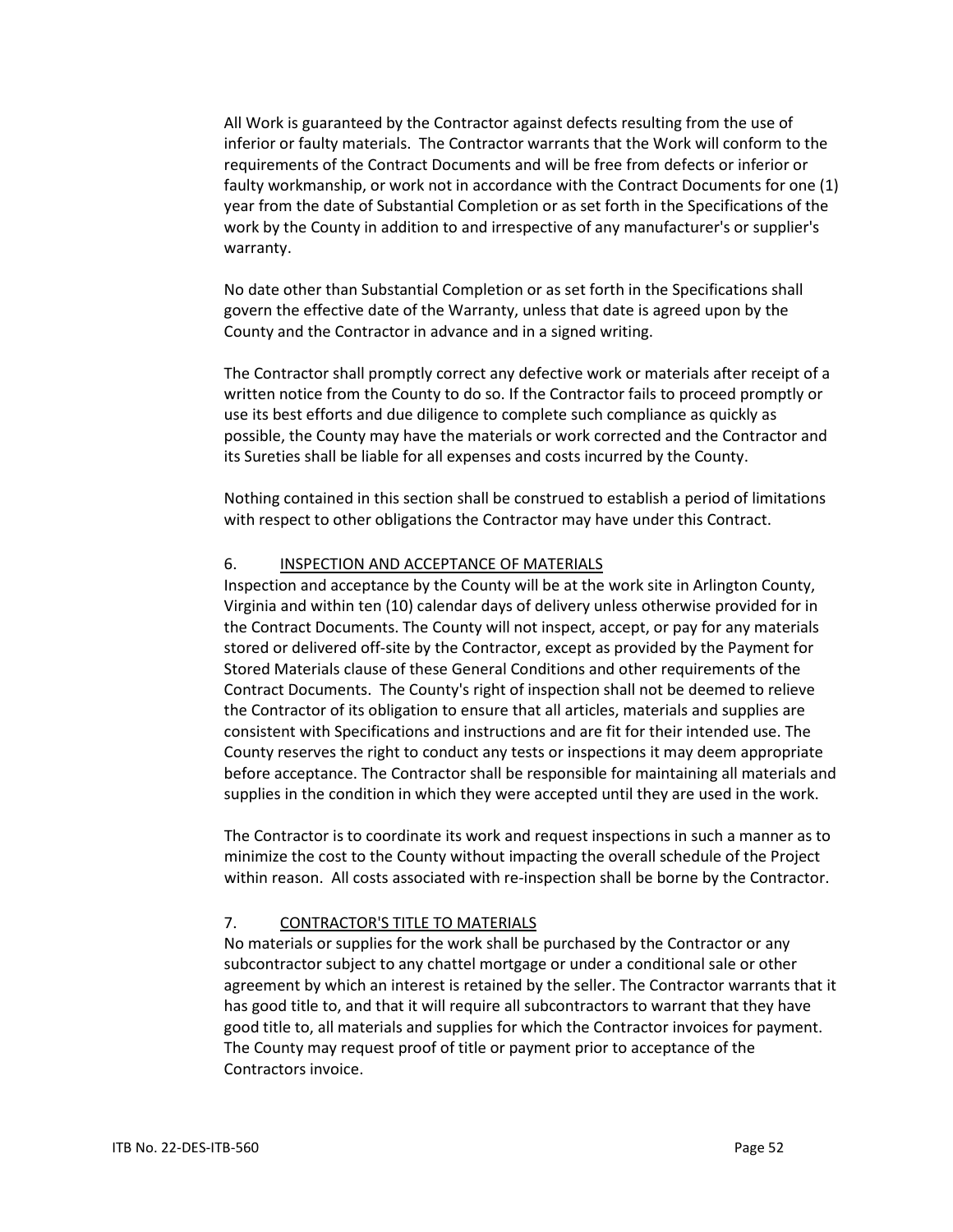# 8. TITLE TO MATERIALS AND WORK COVERED BY PARTIAL PAYMENTS

All material and work covered by partial payments made by the County will become the property solely of the County at the time the partial payment is made. However, risk of loss or damage to all items shall be the responsibility of the Contractor until Final Acceptance by the County. This provision will not be construed as relieving the Contractor from having sole responsibility for all materials and work upon which payments have been made and for the restoration of any damaged work or replacement or repair at the County's option of any damaged materials. This provision will not be construed as a waiver of the County's right to require fulfillment of all terms of the Agreement, including full rights under the terms of the Warranty provisions of the Agreement, nor shall payment indicate acceptance of the materials or work.

# 9. CONNECTING WORK

The Contractor shall do all cutting, patching, or digging of the Contractor's work that may be required to make its several parts come together properly and fit it to receive or be received by work of other contractors as shown upon or reasonably implied by the Drawings and Specifications for the completed Project and shall make good after them as the Project Officer or designee may direct. This work will be performed in a workmanlike manner utilizing proper care and equipment to achieve proper line and grade. The Contractor shall not endanger any work by cutting, patching, or digging, or otherwise, and shall not cut or alter the work of any other contract except with the prior written consent of the Project Officer or designee.

# 10. REJECTED WORK AND MATERIALS

- a. Any of the Work or materials, goods, or equipment which do not conform to the requirements of the Contract Documents, or are not equal to samples accepted by the Project Officer or designee, or are in any way unsatisfactory or unsuited to the purpose for which they are intended, shall be rejected and replaced immediately so as not to cause delay to the Project or work by others. Any defective work, whether the result of poor workmanship, use of defective materials, damage through carelessness or any other cause, shall be removed and the work shall be re-executed by the Contractor at the Contractor's expense. The fact that the Project Officer or designee may have previously overlooked such defective work shall not constitute acceptance of any part of it.
- b. If the Contractor fails to proceed at once with the replacement of rejected material and/or the correction of defective workmanship when notified to do so by the Project Officer or designee, the County may, by contract or otherwise, replace such material or correct such workmanship and charge the cost to the Contractor. This clause applies during the Contract and during any warranty or guarantee period.
- c. The Contractor shall be responsible for managing, addressing within a timely manner, and formally closing out all notices of non-compliance issued by the inspector of record, Arlington County Inspection Services, or the Design Team. The Contractor shall be solely liable for any costs or time associated with the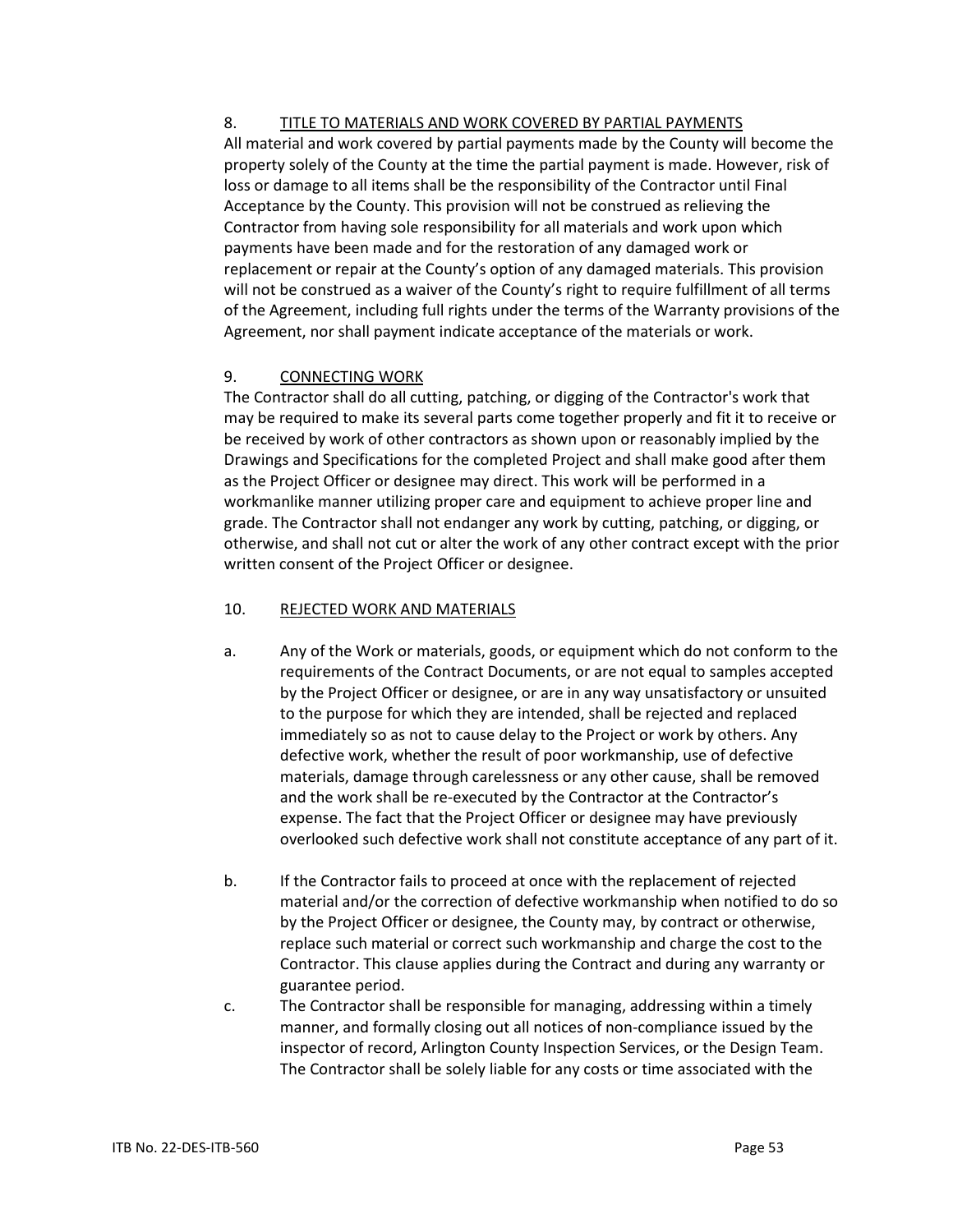corrective action to address any notices of non-compliance. The Contractor must work directly with the entity issuing the notice of non-compliance.

` d. If the Project Officer or designee deems it expedient not to require correction of work which has been damaged or not done in accordance with the Contract, an appropriate adjustment to the Contract Price may be made.

#### 11. PROHIBITION AGAINST ASBESTOS CONTAINING MATERIALS

No goods or equipment provided to the County or construction material installed shall contain asbestos. If a Contractor or supplier provides or installs any goods, equipment, supplies, or materials that contain asbestos in violation of this prohibition, the Contractor shall be responsible for all costs related to the immediate removal and legal disposal of the goods, equipment or materials containing asbestos and replacement with County-approved alternate. The Contractor shall be responsible for all goods, equipment, supplies or materials installed or provided by any of its employees, agents or subcontractors in connection with the work under this contract. The Contractor shall also reimburse to the County all costs of such goods, equipment, supplies or materials installed if not corrected by the Contractor.

## **E. LEGAL RESPONSIBILITY AND PUBLIC SAFETY**

#### 1. SITE INVESTIGATION AND CONDITIONS AFFECTING THE WORK

The Contractor acknowledges that it has taken steps reasonably necessary to ascertain the nature and locations of the work of the Contract, and that it has investigated and satisfied itself as to the general and local conditions and factors which can affect the Work or its cost, including but not limited to:

- a. conditions bearing upon transportation, disposal, handling, and storage of materials;
- b. the availability of labor, water, electric power, and roads;
- c. uncertainties of weather, river stages, tides, or similar physical conditions at the site;
- d. the information and conditions of the ground; and
- e. the character of equipment and facilities needed before and during work performance.

The Contractor, by executing the Contract, represents that it has reviewed and understands the Contract Documents and has notified the County of and obtained clarification of any discrepancies which have become apparent during the bidding period. During the Contract, the Contractor must promptly notify the County in writing of any apparent errors, inconsistencies, omissions, ambiguities, construction impracticalities or code violations discovered as a result of the Contractor's review of the Contract Documents including any differences between actual and indicated dimensions, locations and descriptions, and must give the County timely notice in writing of same and of any corrections, clarifications, additional Drawings or Specifications, or other information required to define the Work in greater detail or to permit the proper progress of the Work. The Contractor must provide similar notice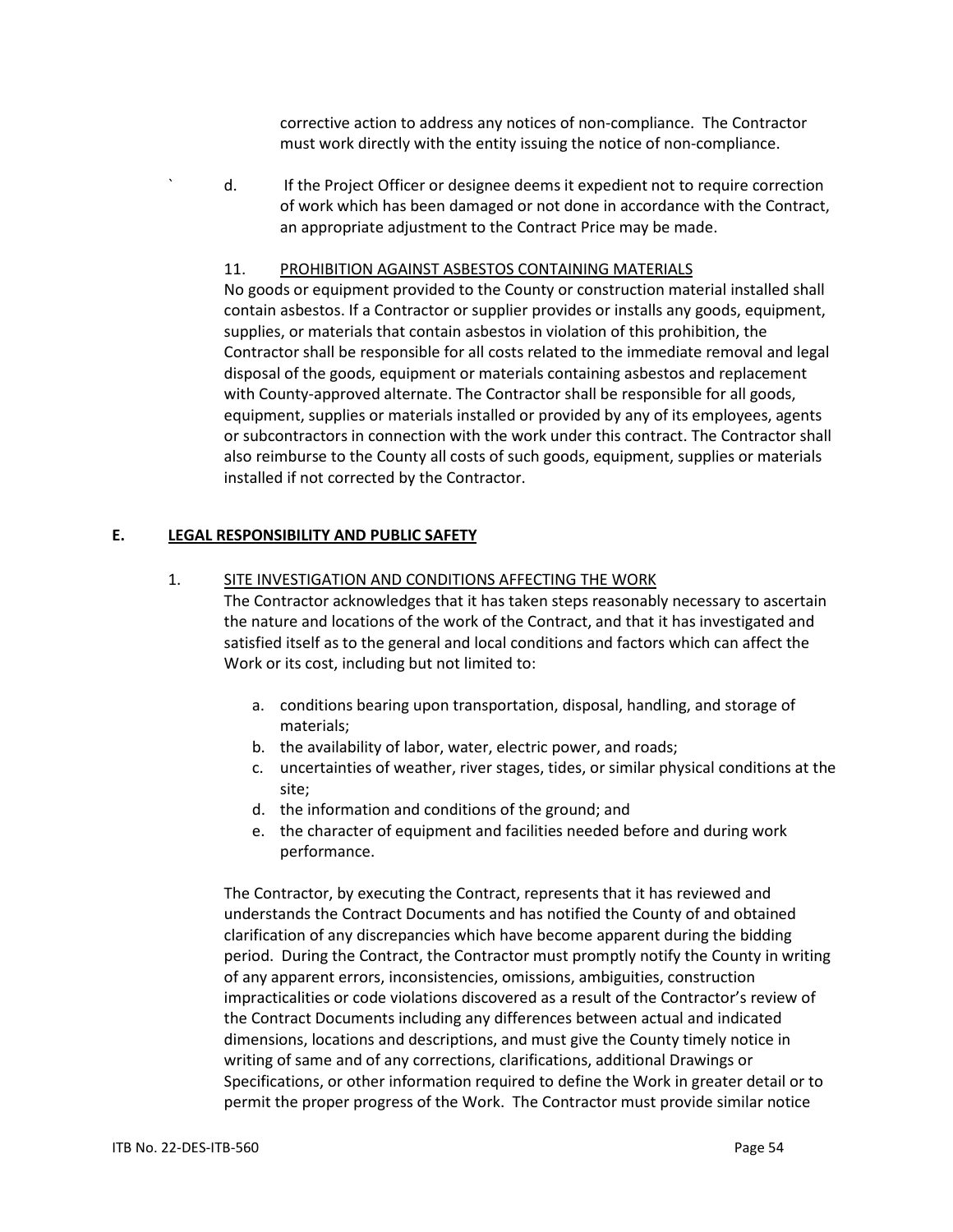with respect to any variance between its review of the Site and physical data and Site conditions observed. If the Contractor performs any Work involving an apparent error, inconsistency, ambiguity, construction impracticality, omission or code violation in the Contract Documents of which the Contractor is aware, or which could reasonably have been discovered, without prompt written notice to the County and request for correction, clarification or additional information, as appropriate, the Contractor does so at its own risk and expense and all related claims are specifically waived.

The Contractor also acknowledges that it has satisfied itself as to the character, quality, and quantity of surface and subsurface materials or obstacles to be encountered insofar as this information is reasonably ascertainable from an inspection of the site, including all exploratory work done by the County, as well as from the Drawings and Specifications made a part of this Contract. Unless otherwise specified, all existing structures, materials and obstructions that interfere with the new construction shall be removed and disposed of as part of this Contract. Any failure of the Contractor to take the actions described and acknowledged in this paragraph will not relieve the Contractor from responsibility for estimating properly the difficulty and cost of successfully performing the Work without additional expense to the County.

The locations of existing utilities, including underground utilities, which may affect the Work, are indicated on the Drawings or in the Specifications insofar as their existence and location were known at the time of preparation of the drawings. However, nothing in these Drawings or Specifications shall be construed as a guarantee that such utilities are in the location indicated or that they actually exist, or that other utilities are not within the area of the operations. The Contractor shall make all necessary investigations to determine the existence and locations of such utilities. Should uncharted or incorrectly charted utilities be encountered during performance of the Work, notify the Project Officer or designee immediately for instructions. The Contractor will be held responsible for any damage to and maintenance and protection of existing utilities and structures, of both public and private ownership. However, if it is determined that such existing utility lines or structures require relocation or reconstruction or any other work beyond normal protection, then such additional work will be ordered under the terms of the clause entitled "Changes in Work." At all times, cooperate with the County and utility companies to keep utility services and facilities in operation.

The County assumes no responsibility for any conclusions or interpretations made by the Contractor based on the information made available by the County. The County assumes no responsibility for any understanding reached or representation made concerning conditions which can affect the Work by any of its officers or agents before the execution of this Contract, unless that understanding or representation is expressly stated in this Contract.

#### 2. PUBLIC CONVENIENCE

The Contractor shall at all times so conduct its Work as to ensure the least possible obstruction to traffic (vehicular, bicycle and pedestrian) and inconvenience to the general public, County employees, and the residents in the vicinity of the Work. Traffic shall be maintained in accordance with the approved Maintenance of Traffic (MOT) plan. No road, street or sidewalk shall be closed to the public except with the permission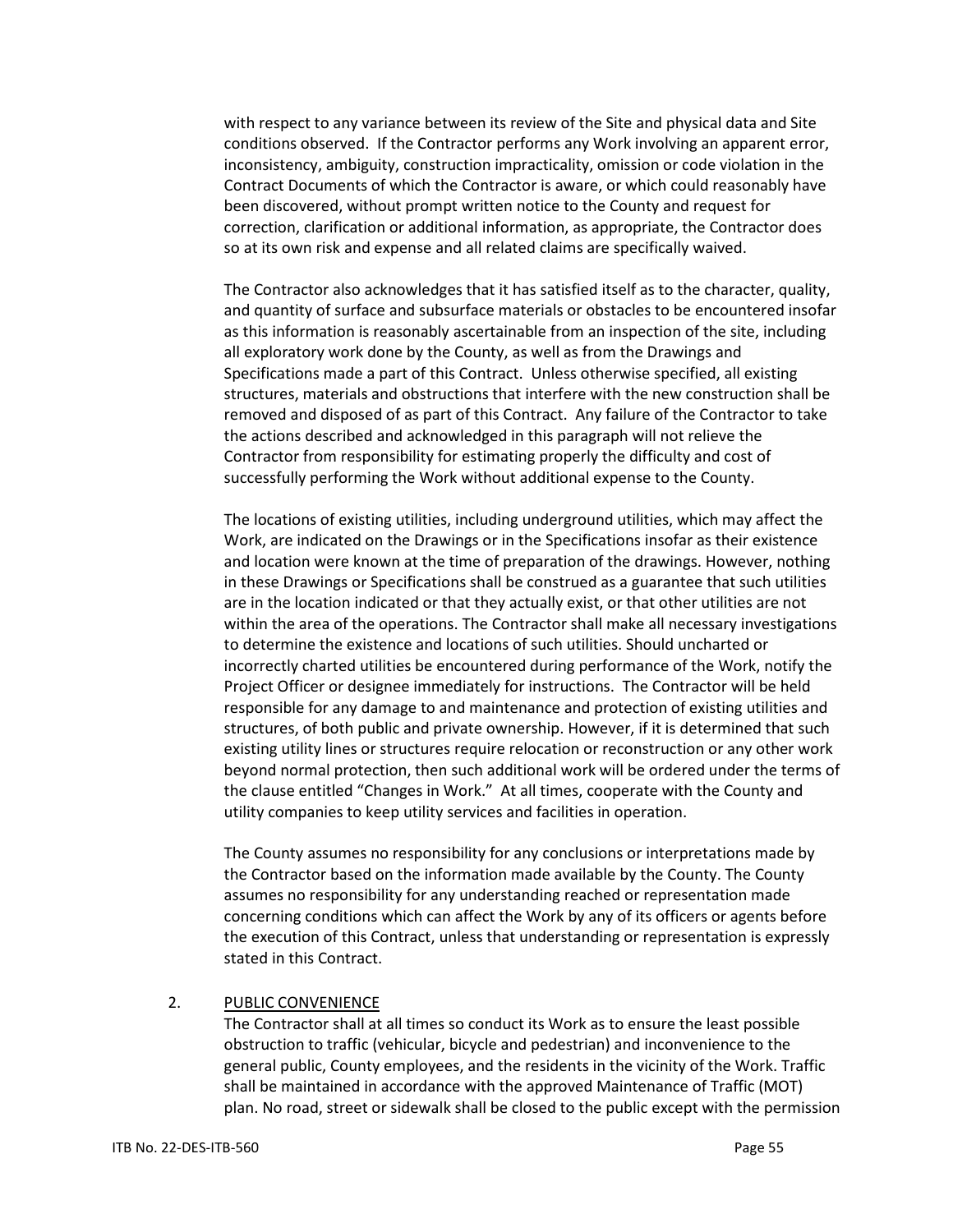of the Project Officer or designee and or proper governmental authority. Fire hydrants on or adjacent to the Work shall be kept accessible to firefighting equipment at all times. Temporary provisions shall be made by the Contractor and included in the cost of the Work to ensure the use of sidewalks, trails, and transit facilities compliant with all applicable ADA and other regulations, as well as the proper functioning of all gutters, drainage inlets, drainage ditches, and irrigation ditches, which shall not be obstructed except as approved by the Project Officer or designee.

The Contractor is responsible for securing its work area for safety and security. The Contractor shall confine its construction and presence to the Limits of Work, unless otherwise approved by the County Project Officer.

#### 3. SAFETY AND ACCIDENT PREVENTION

The Contractor shall comply with, and ensure that the Contractor's employees and subcontractors comply with, all current applicable local, state and federal policies, regulations and standards relating to safety and health, including, by way of illustration and not limitation, the U.S. Department of Labor's Occupational Safety and Hazard Administration (OSHA) Construction Industry Regulations, the standards of the Virginia Occupational Safety and Health program of the Department of Labor and Industry for General Industry and for the Construction Industry, the Federal Environmental Protection Agency Standards and the applicable standards of the Virginia Department of Environmental Quality.

The Contractor shall provide, or cause to be provided, all technical expertise, qualified personnel, equipment, tools and material to safely accomplish the Work specified to be performed by the Contractor and subcontractor(s).

The Contractor shall identify to the County Project Officer at least one on-site person who is the Contractor's competent, qualified, and authorized safety officer on the worksite and who is, by training or experience, familiar with and trained in policies, regulations and standards applicable to the work being performed. The competent, qualified and authorized person must be capable of identifying existing and predictable hazards in the surroundings or working conditions which are unsanitary, hazardous or dangerous to employees, shall be capable of ensuring that applicable safety regulations are complied with, and shall have the authority and responsibility to take prompt corrective measures, which may include removal of the Contractor's personnel from the work site.

The Contractor shall provide to the County, within 7 days of issuance of the Notice to Proceed, a copy of the Contractor's written safety policies and safety procedures applicable to the scope of work. Failure to provide this information within may result in cancellation of the Contract.

The Contractor shall exercise proper precaution at all times for the protection of persons and property and shall be responsible for all injury to persons and damage to property either on or off the site, which occur as a result of the Contractor's prosecution of the Work.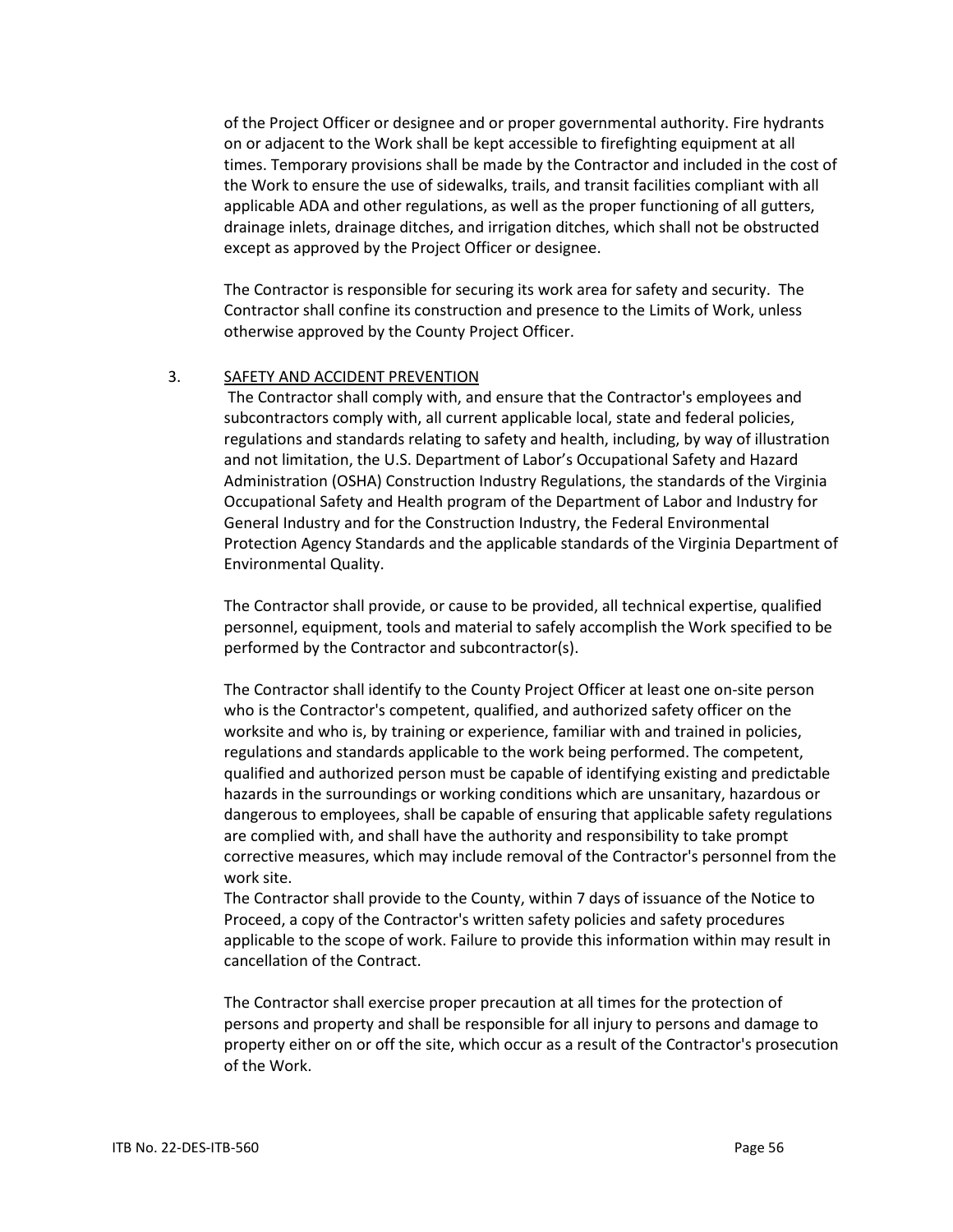The Contractor shall take or cause to be taken such additional safety and health measures as the County may determine to be reasonably necessary. Machinery, equipment, and all hazards shall be guarded in accordance with the safety provisions of the current version of "Manual of Accident Prevention" published by the Associated General Contractors of America, Inc., to the extent that such provisions are not in conflict with applicable local laws. The Contractor is directed to the "Rules and Regulations Governing Construction, Demolition and All Excavation" and adopted by the Safety Codes Commission of Virginia, 1966, or latest edition, covering requirements for shoring, bracing, and sheet piling of trench excavations.

#### 4. HAZARDOUS MATERIALS

Arlington County is subject to the Hazard Communication Standard, 29 CFR §1910.1200 (Standard). The Contractor agrees that it will provide or cause to be provided Safety Data Sheets (SDS) required under the Standard for all hazardous materials supplied to the County or used in the performance of the work. Such SDS shall be delivered to the County no later than the time of actual delivery of any hazardous materials to the County or use of such material in the performance of work under the Contract by the Contractor or its subcontractors, whichever occurs first. Container labeling meeting the requirements of the Standard shall be appropriately affixed to the shipping or internal containers. The County reserves the right to refuse shipments of hazardous materials not appropriately labeled, or when SDS have not been received prior to or at the time of receipt of the shipment for use by the County or for use by the Contractor in the performance of the Contract, or whenever the material is delivered in a manner inconsistent with any applicable law or regulation. Any expenses incurred due to the refusal or rejection of SDS are the responsibility of the Contractor. The Contractor shall comply with all federal, state, and local laws governing the storage, transportation, and use of toxic and hazardous materials. The Contractor shall maintain onsite an up to date SDS binder for all material used and delivered to the Project. The County Project Officer or his designee shall be allowed access to the SDS book at all times.

## 5. HAZARDOUS WASTE

Hazardous Waste Generator/Hazardous Waste Disposal: The County Board of Arlington County, Virginia and the Contractor shall be listed as Co-generators. The Contractor shall assume all the duties pertaining to the Waste Generator, including signing the Waste Shipment Record ("WSR") and manifest. The Contractor shall supply the County Project Officer with the executed original Owner's Copy of the WSR, as required by applicable regulatory agencies within 35 days from the time the waste was accepted by the initial waste transporter, and prior to request for final payment. A separate WSR shall be submitted for each shipment to the disposal site.

Delayed Waste Shipment Records: The Contractor shall report in writing to the EPA Region III office within 45 days if an executed copy of the WSR is not received from the operator of the disposal site. The report to the EPA regional office shall include a copy of the original WSR and a cover letter signed by the Contractor stating the efforts taken to locate the hazardous waste shipment and the results of those efforts.

Temporary Hazardous Waste Storage Prohibited: The Contractor shall not temporarily store hazardous waste unless pre-approved by the County in writing. If so approved,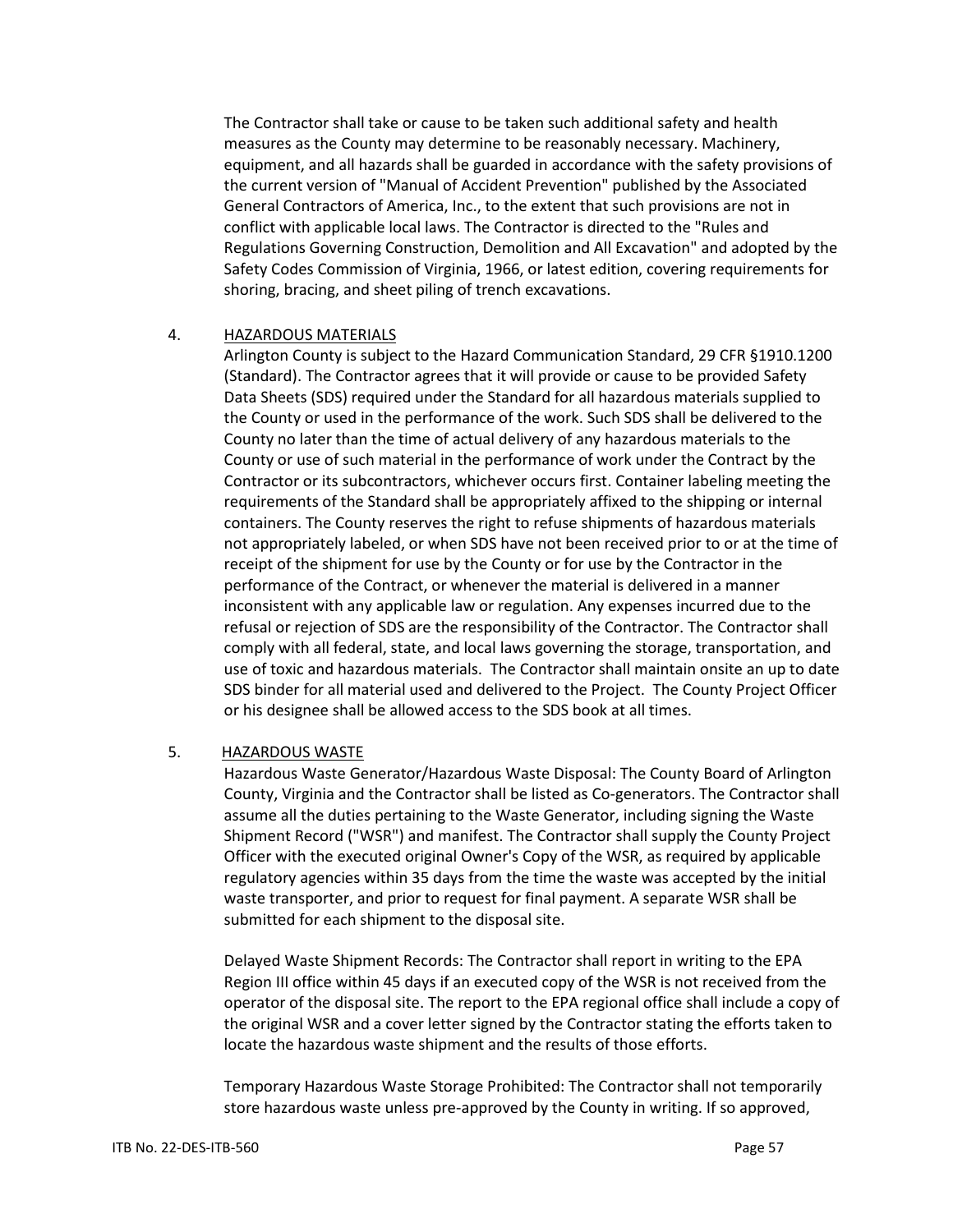hazardous waste stored off-site in a temporary facility shall be monitored and records shall be kept on the number of containers, size, and weight. The Contractor shall inform the County when the hazardous waste is to be transported to the final disposal site. The County has the right to inspect the temporary site at any time. The Contractor shall submit copies of all relevant manifests, Waste Shipment Record(s), and landfill receipts to the County Project Officer prior to the request for final payment. All paperwork shall be signed by the Contractor and disposal site operator as required.

6. ASBESTOS

Whenever and wherever during the course of performing any work under this Contract the Contractor discovers the presence of asbestos or suspects that asbestos is present, the Contractor shall stop work immediately, secure the area, notify the County Project Officer immediately and await positive identification of the suspect material. During the downtime in such a case, the Contractor shall not disturb any surrounding surfaces but shall protect the area with suitable dust covers. Work shall not proceed without an Asbestos-Related Work Authorization executed by the County Asbestos Program Manager.

# 7. CROSSING UTILITIES

When construction crosses highways, railroads, streets, waterways, or utilities under the jurisdiction of State, County, City, or other public agency, public utility, or private entity, the Contractor shall secure written permission where necessary from the proper authority before executing such new construction. A copy of such written permission must be filed with the County before any work is started. The Contractor shall be required to furnish a release from the proper authority before Final Acceptance of the Work.

## 8. OVERHEAD HIGH VOLTAGE LINES SAFETY ACT

If any work required herein will be performed within ten feet of an overhead high voltage line, the provisions of Virginia Statute 59.1-406, et. seq., "Overhead High Voltage Line Safety Act" (Act) shall apply. The "person or contractor responsible for the work to be done", as that term is used in the Act, will be interpreted to mean the Contractor. The Contractor shall notify the owner or operator of the high voltage line in the manner prescribed in Section 59.1-411 of the Act in sufficient time prior to the time work is to be commenced to avoid any delays in the work. The County will not pay for lost time, profits, or permit any extension of the work for any delays caused by the failure of the Contractor to make such arrangements in a timely manner. All costs for the work shall be paid by the Contractor. The County shall reimburse the Contractor for the actual reasonable cost paid to the owner or operator of the high voltage line by the Contractor on presentation to the County by the Contractor of original invoices from the owner or operator of the high voltage line in the same manner as for other Contractor invoices submitted for work performed. Retention, if applicable to the Contract, shall not be withheld from the payment to the Contractor by the County for this work. No processing, administrative, or other charges above the actual amount charged by the owner or operator of the high voltage line shall be paid to the Contractor by the County.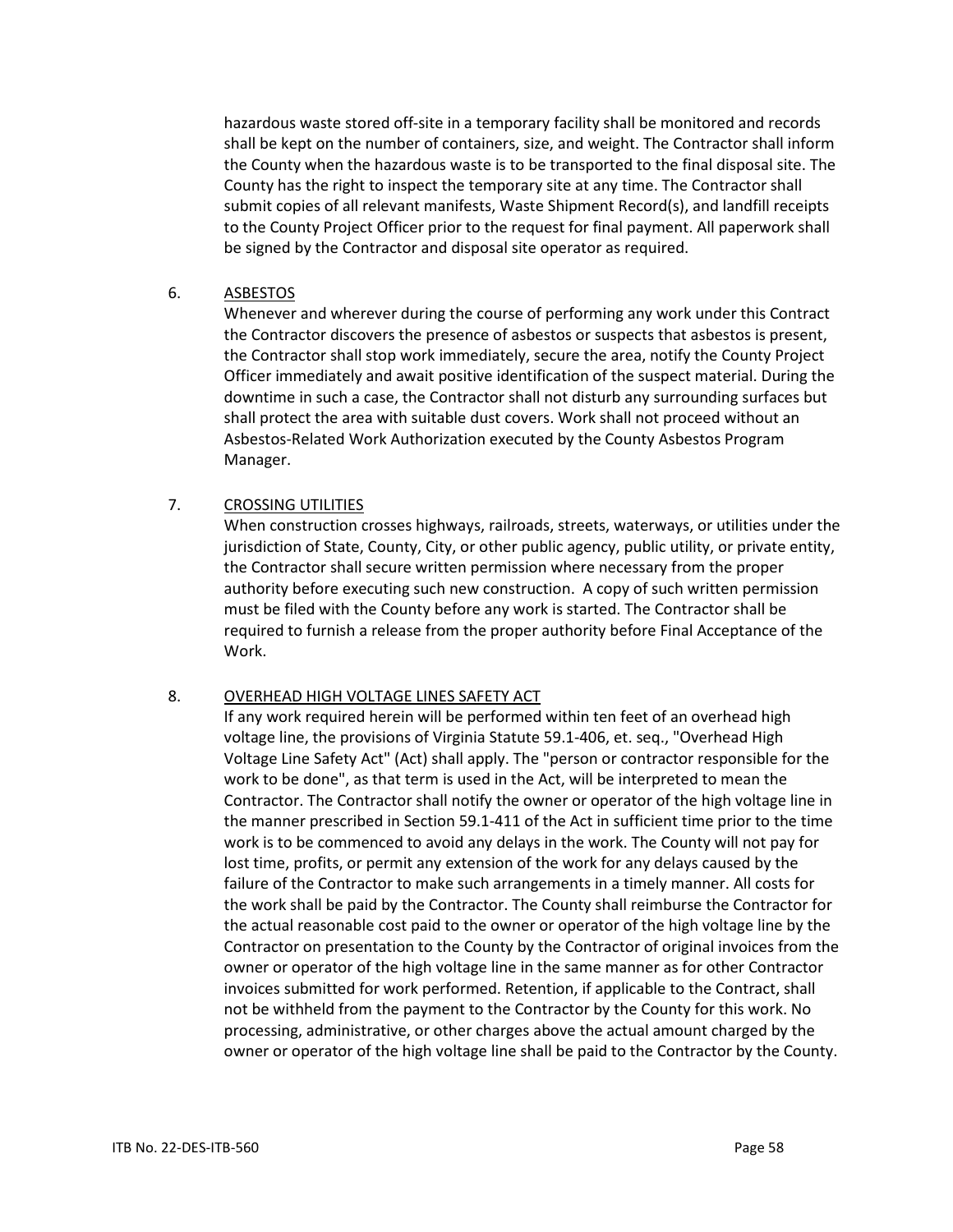## 9. SANITARY PROVISIONS

The Contractor shall provide and maintain such sanitary accommodations for the use of the Contractor's employees and those of its subcontractors as may be necessary to comply with the requirements and regulations of OSHA and of the local and State departments of health.

# 10. SITE CLEAN-UP AND WASTE DISPOSAL

The Contractor shall frequently remove and properly dispose of all refuse, rubbish, scrap materials, and debris from the site resulting from the Contractor's operations during the performance of this contract. The Contractor shall ensure the work site presents a neat and orderly appearance at all times. The Contractor shall isolate any and all dumpsters, trash cans and recycling bins provided for the Project from public use until Final Acceptance.

Unless otherwise stated, the Contract Amount and any unit prices shall include all costs and fees for removal and disposal of all waste and debris, whether disposed of at a County site or at any other location.

The Contractor shall remove all surplus material, false work, temporary structures including foundations thereof, and debris resulting from the Contractor's operations at work completion and before Final Acceptance. The County shall reserve the right to remove the surplus material, false work, temporary structures including foundations and debris. The County will restore the site to a neat, orderly condition if the Contractor fails to do so. The County shall be entitled to offset such cost against any sums owed by the County to the Contractor under this Contract.

## 11. STORMWATER POLLUTION PREVENTION PLAN (SWPPP)

When the Project includes an approved SWPPP, the Contractor shall strictly abide by this plan which includes: a Pollution Prevention (P2) Plan, an Erosion and Sediment Control (E&S) Plan, and a Stormwater Management Plan. If the Contractor proposes to deviate from this approved plan, it shall be the Contractor's responsibility to coordinate and obtain approval from the County Project Officer prior to implementing any changes.

No separate payment shall be made by the County for SWPPP implementation, with the exception of E&S items as specified on the E&S plans or listed as pay items. The Contractor shall not be entitled to any additional payment for changes to the SWPPP which are the result of the Contractor's work schedule or resource allocation, weather delays, or other factors not controlled by the County.

# **F. PROGRESS AND COMPLETION OF THE WORK**

## 1. NOTICE TO PROCEED

The Contractor shall be given written Notice to Proceed with the Work. Such Notice to Proceed shall state the date on which the Work is to be commenced, and every calendar day thereafter shall be counted in computing the actual Time for Completion.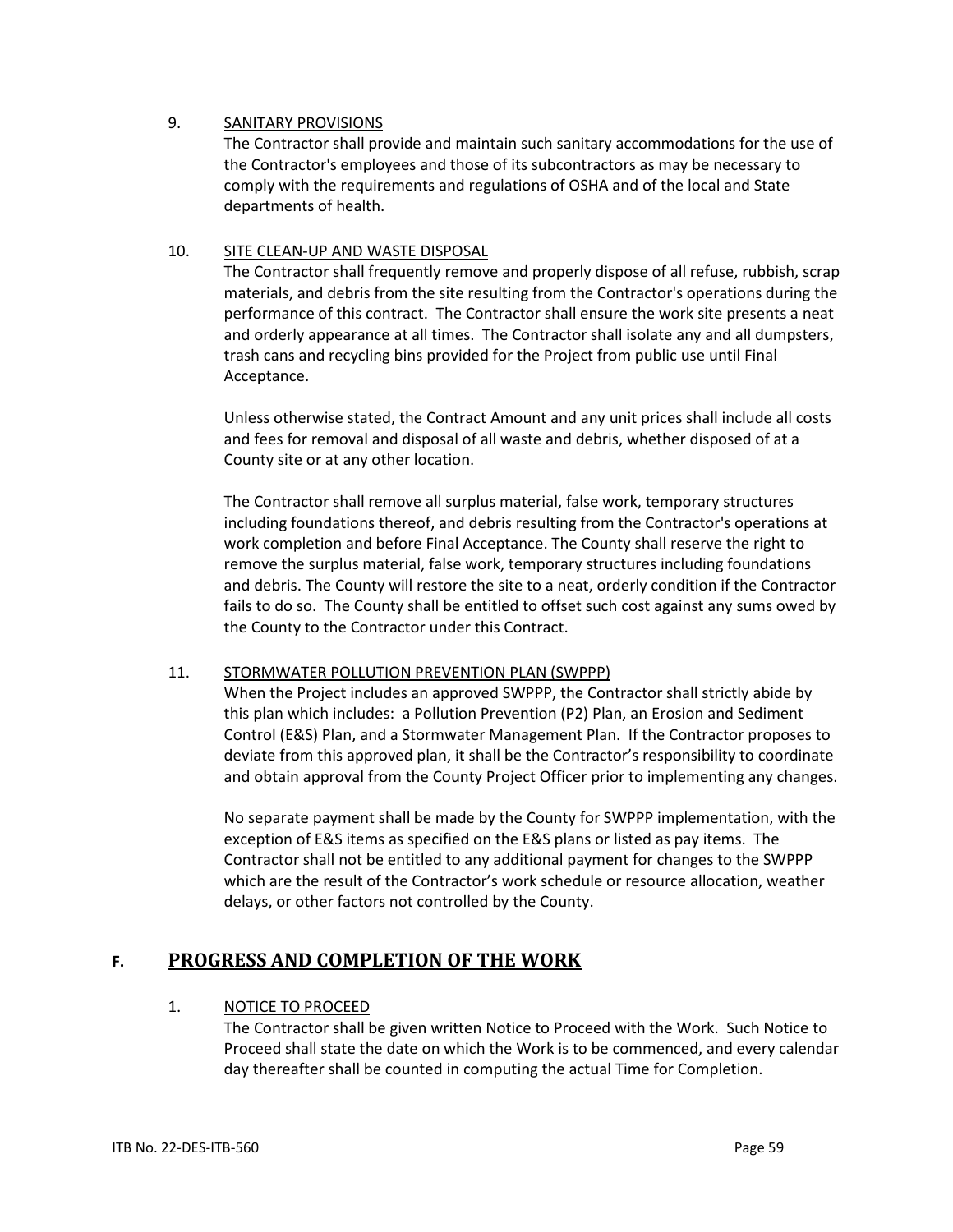# 2. TIME FOR COMPLETION

It is hereby understood and mutually agreed by and between the Contractor and the County that the Commencement Date, the rate of progress, and the Time for Completion of the Work to be done hereunder are essential conditions of the Contract. The Contractor agrees that the Work shall be started promptly upon receipt of a written Notice to Proceed in accordance with the accepted schedule. The Work shall be prosecuted regularly, diligently, and uninterruptedly at a rate of progress that will ensure full completion of the Project within the Time for Completion specified in the Contract Documents.

## 3. SCHEDULE OF COMPLETION

Unless otherwise specified, the Contractor shall within 10 business days after the Award Date, or prior to the pre-construction meeting, whichever occurs first, submit schedules which show the order in which the Contractor proposes to carry on the Work, with dates for starting and completing the various activities of the Work. The Contractor shall submit an updated schedule monthly with the request for partial payment. Review and acceptance by the County of the Contractor's schedule of completion shall in no way relieve the Contractor of its responsibility to complete the Work within the contract time. If the Work falls behind the schedule, the County may require the Contractor to prepare and submit, at no extra cost to the County, a recovery schedule indicating by what means the Contractor intends to regain compliance with the schedule. The recovery schedule must be submitted to the County for review by the date indicated in the County's written demand.

## 4. CONDITIONS FOR COMPLETION

- a. SUBSTANTIAL COMPLETION: The Work will be considered Substantially Complete when all of the following conditions have been met and accepted by the Project Officer, and a Certificate of Substantial Completion has been issued:
	- 1. The Contractor has provided formal notice that the Work is substantially complete, and the Project Officer has agreed that the condition of the Work warrants a Substantial Completion inspection;
	- 2. The Contractor has provided a Punch List and that list has been reviewed and approved by the Project Officer. Failure to include an item on the Punch List does not alter the responsibility of the Contractor to complete all Work in accordance with the Contract Documents;
	- 3. Final test reports as required by the Contract and certificates of inspection and approval required for use and occupancy;
	- 4. Fire Marshal's report, if applicable;
	- 5. Approval forms and transfer documents for all utilities;
	- 6. All life safety systems, including fire alarms, visual and audios alarms, fire detectors and fire alarm annunciator system, sprinkler systems, and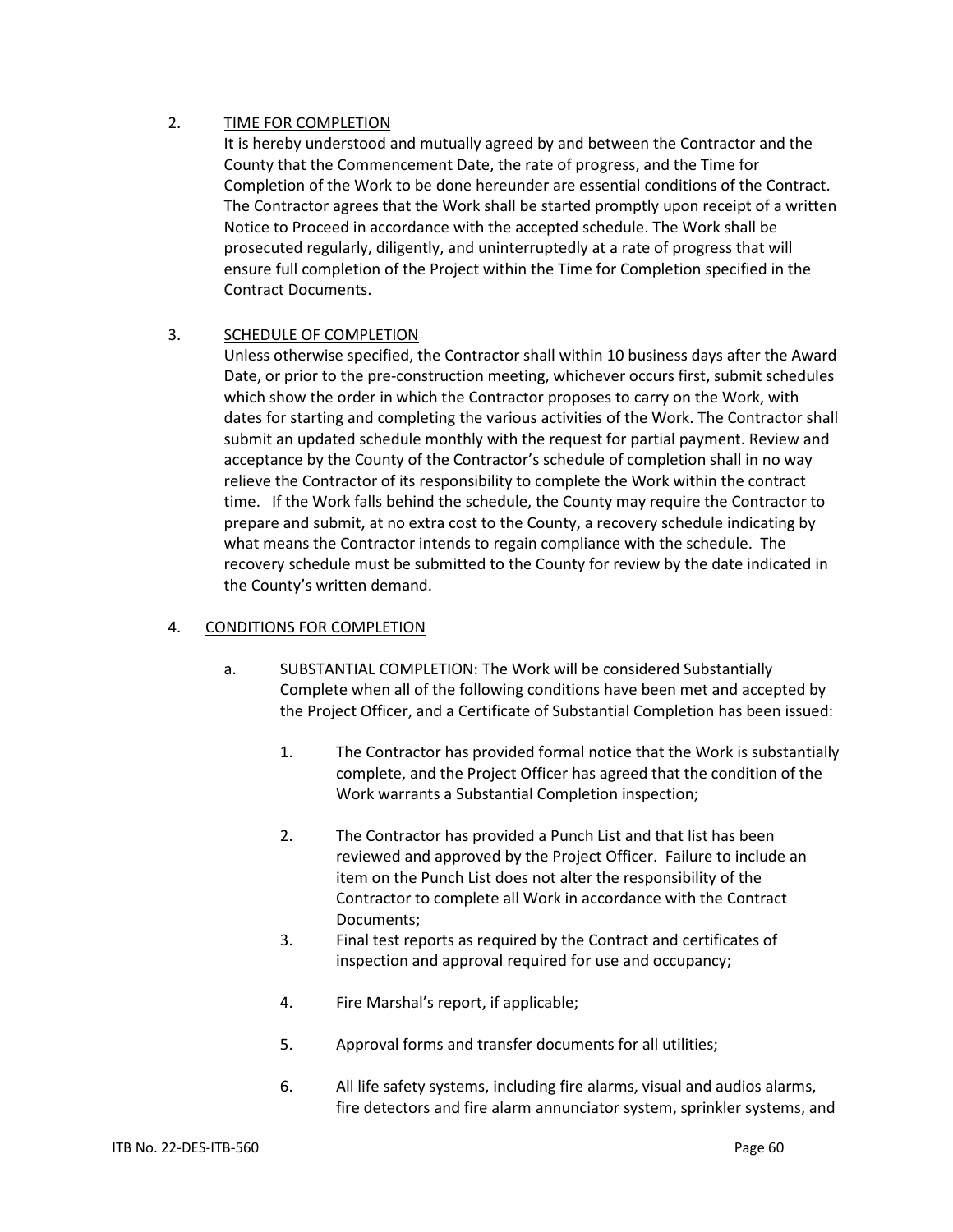all mechanical and electrical systems are complete and working in an automatic mode, and the County has been adequately trained in the operation of the systems;

- 7. The HVAC system Testing and Balancing Report and build air quality test results as required for LEED certification have been accepted by the Project Officer;
- 8. Operation and Maintenance Manuals have been submitted for review;
- 9. All documents and verification of training required in accordance with any Commissioning Plan;
- 10. Mark-ups of construction drawings showing the As-Built or "Record" condition have been submitted for review and approval by the Project Officer;
- 12. Entrances and egress pathways have been constructed and can remain clear of construction activities;
- 13. A Certificate of Occupancy has been issued for the space by the County's Inspection Services Division;
- 14. All Commissioning has performed and completed to the satisfaction of the Project Officer; and
- 15. Schedule to complete the Punch List and value of Work not yet complete.
- b. Upon the Contractor providing notice that the Work is substantially complete, the Project Officer or designee will invite all relevant parties to perform an inspection of the Work, and any noted deficiencies or incomplete items not indicated on the Contractor's punch list will be added. All punch list items, whether generated by the Contractor or any other party on behalf of the County, shall be completed within thirty (30) days of the date of Substantial Completion, unless otherwise agreed to by the County due to seasonal or other extenuating circumstances.
- c. FINAL COMPLETION: The Work will be considered Finally Complete when all of the following conditions have been met and accepted and a Final Completion Notice has been issued by the Project Officer:
	- 1. The Contractor has provided formal notice that the Work is complete, and the Project Officer has agreed that the condition of the Work warrants a Final Completion inspection;
	- 2. All construction deficiencies and punch list items have been closed and all construction deficiencies corrected and accepted by the Project Officer;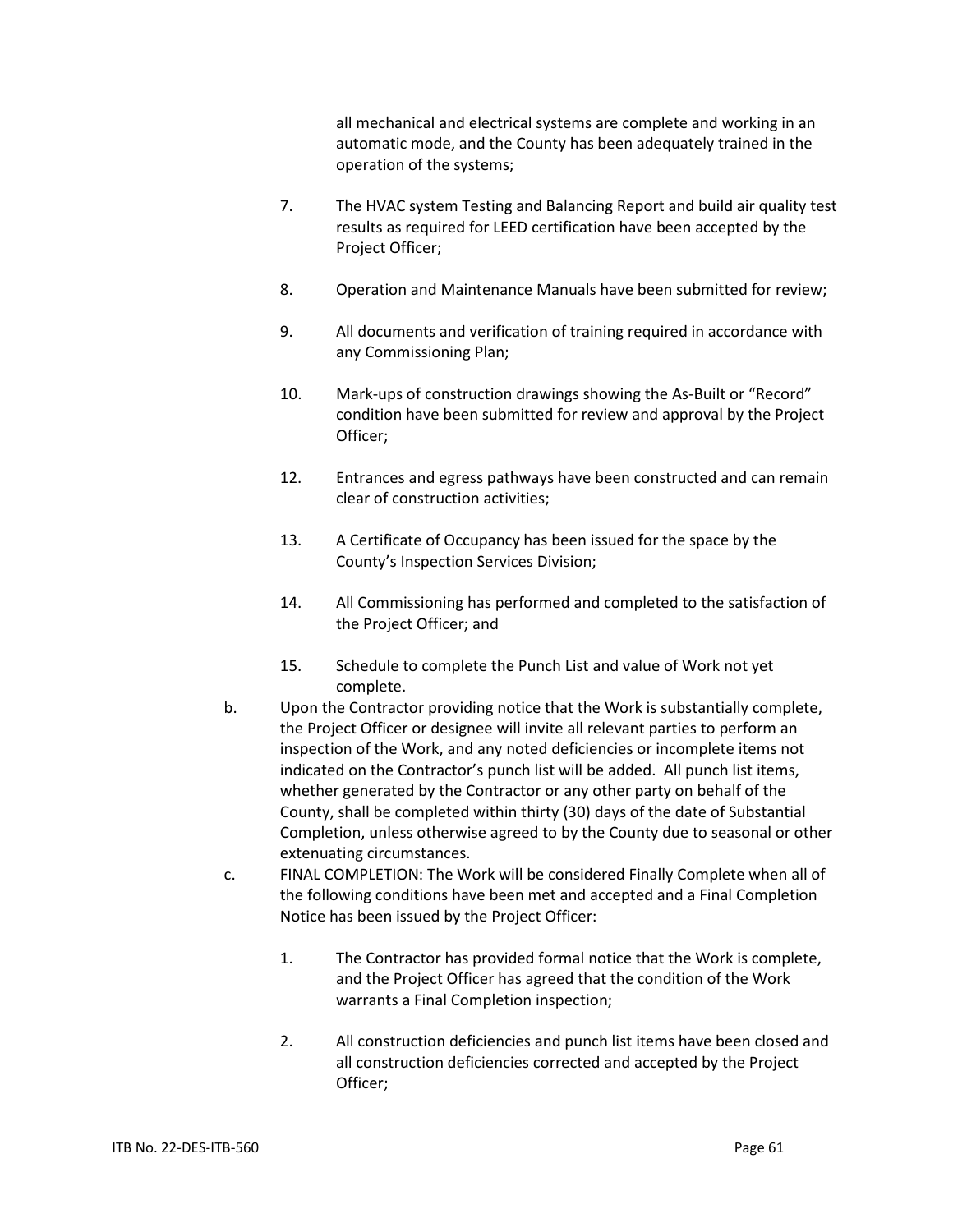- 3. All spare parts and attic stock have been delivered, stored in an orderly manner in a space designated by the Project Officer and a complete inventory list has been verified and accepted by the Project Officer;
- 4. All warranties and manufacturer certificates and contact information for parties providing warranties have been delivered and accepted by the Project Officer;
- 5. All final Operating and Maintenance manuals have been delivered and approved and accepted by the Project Officer;
- 6. All final As-Built Drawings in .pdf format on a CD delivered and accepted by the Project Officer;
- 7. All commissioning has been completed and any open construction items in the commissioning agent's report have be closed and accepted by the Project Officer; and
- 8. All LEED documents and submittals, if applicable, to be provided by the Contractor or sub-contractors have been submitted and accepted by the Project Officer.

# 5. USE OF COMPLETED PORTIONS

The County shall have the right to take possession of and use any completed or partially completed portions of the Work, notwithstanding that the time for completing the entire Work or such portions may not have expired; but taking such possession and use shall not be deemed an acceptance of any work not done in accordance with the Contract Documents. If the Contractor claims that such prior use increases the cost or delays, the completion of remaining work, or causes refinishing of completed work, the Contractor may submit a claim for compensation or extension of time, or both.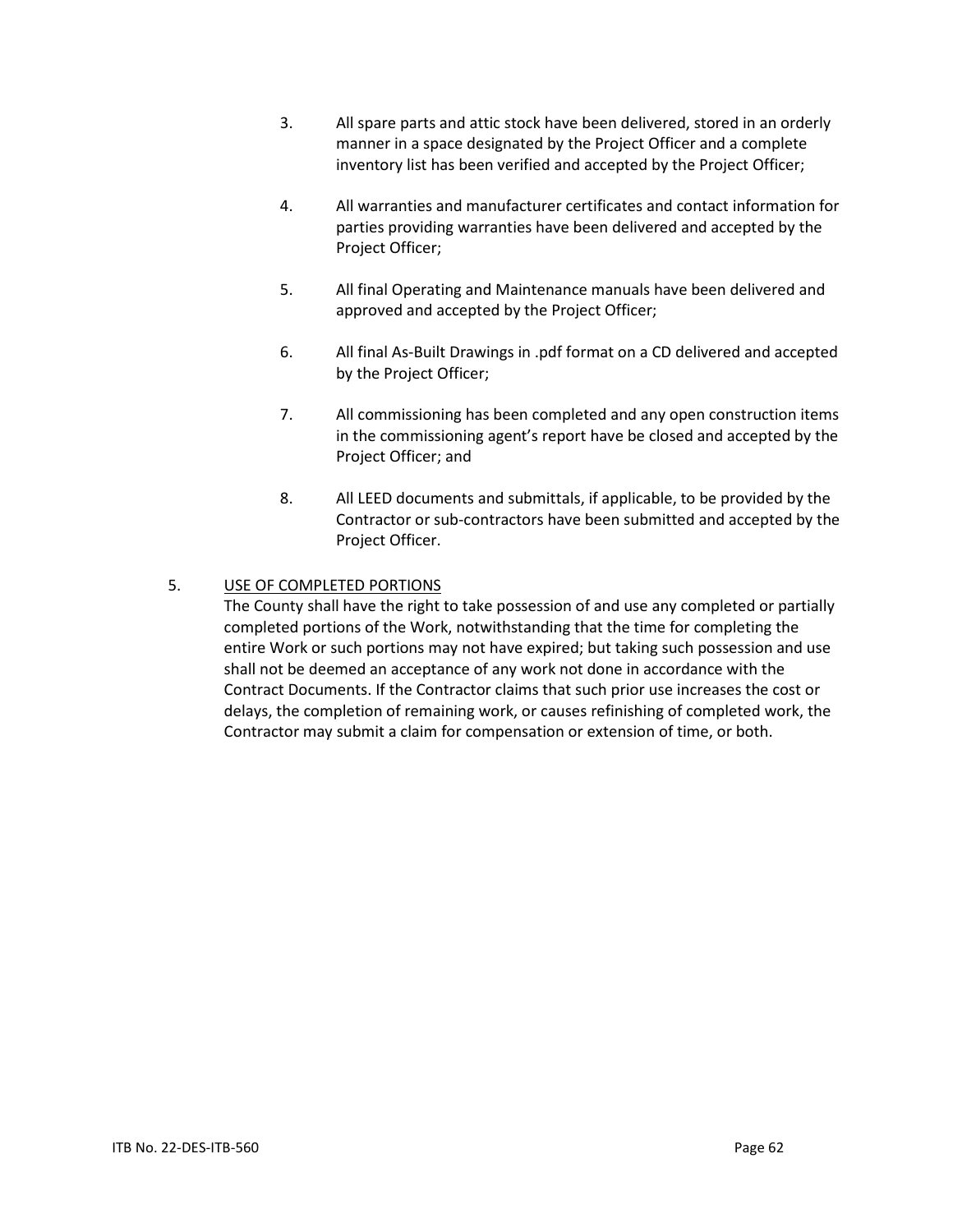# **G. MEASUREMENT AND PAYMENT**

## 1. PAYMENTS TO CONTRACTOR

The County will make partial payments, less retainage, to the Contractor monthly on the basis of the Contractor's written estimate of the work performed during the preceding calendar month as approved by the Project Officer or designee.

The Contractor's application for payment shall indicate the amount of work completed to date in a format consistent with the accepted bid and as indicated below:

a. Lump Sum: For lump sum contracts, the Contractor shall provide to the Project Officer a Schedule of Values, and the application for payment will reflect the Schedule of Values and the amount of work completed in those units.

For contracts that include multiple lump sum line items, the application for payment shall reflect the percentage of work completed for each lump sum item. If requested by the Project Officer, the Contractor shall provide a Schedule of Values for each lump sum line item in the contract.

b. Unit Price: The schedule of unit prices in the accepted bid shall be used as the basis for preparing the estimates, and each partial payment shall represent the total value of all units of work completed, computed at the unit prices stated in the Contract, less the aggregate of previous payments.

At the discretion of the Project Officer, payments may alternatively be based on actual quantities and site measurements taken in the field by County staff using the Contract Unit Prices.

If Stipulated Price Items are included in the contract, Work on such Stipulated Price Items shall be carried out only upon written order by the Project Officer. The payment for a Stipulated Price Item shall be made by the County to the Contractor at the related unit price specified in the 'Stipulated Price Items' section of the Bid Form on the same basis as the payment for any other regular Bid Item.

In addition to the amount of work completed to date, the application for payment shall indicate the aggregate of all previous payments for each line item, the retainage previously withheld, and the total payment requested this period.

The Contractor's application for payment will not be reviewed or processed unless an updated schedule is attached. The pay application shall also contain a certification by the Contractor that due and payable amounts have been paid by the Contractor, including payments to subcontractors, for work which previous payment was received by the Contractor from the County.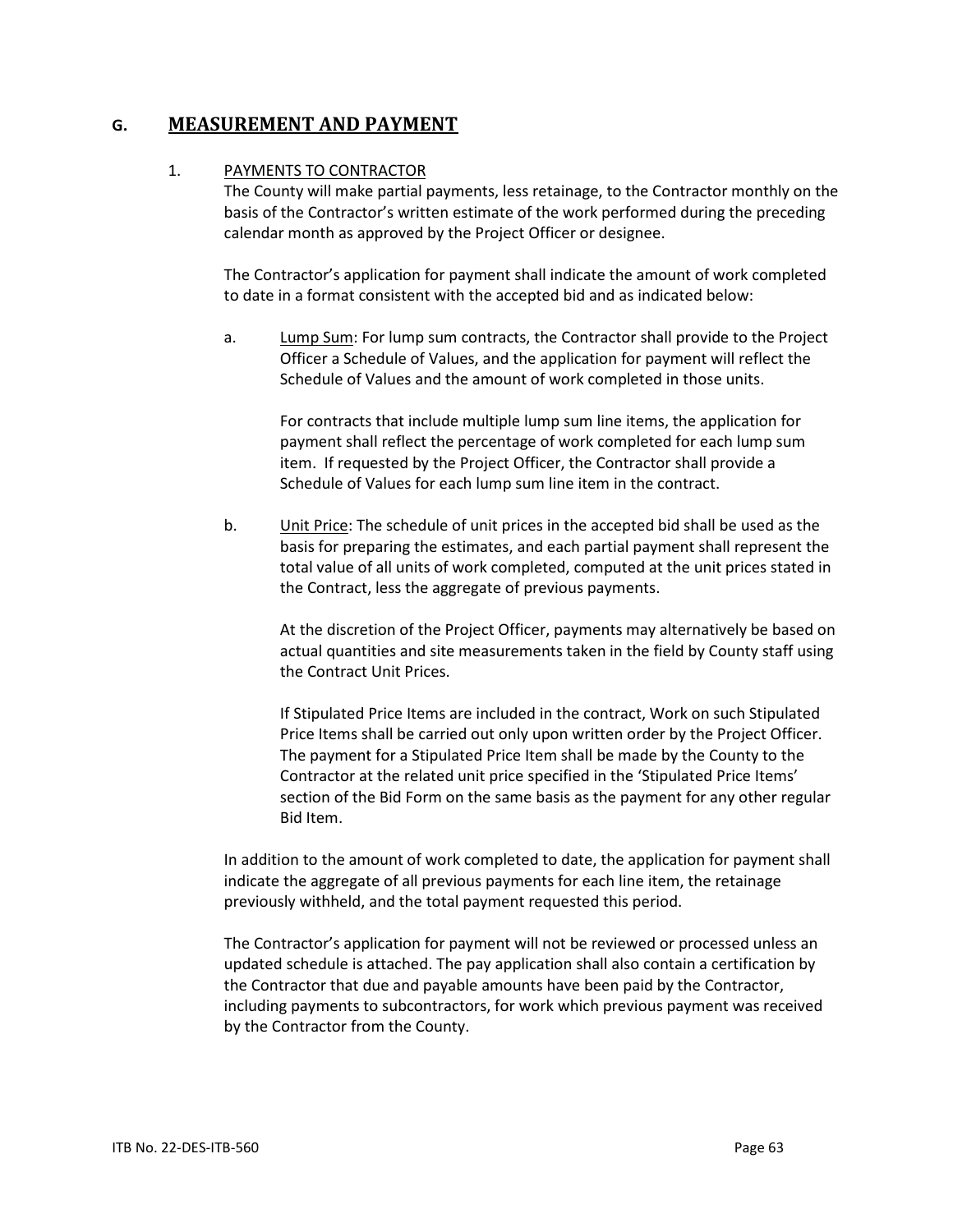## 5. PAYMENT FOR STORED MATERIALS

When requested in writing by the Contractor, payment allowances may be made for material secured for use on the Project and secured at the project site. Such payments will only be made for materials scheduled for incorporation into the work within sixty (60) days.

Payment for materials stored offsite may be considered at the discretion of the Project Officer. Any such request shall be made in writing, and the Contractor shall provide photographs of materials stored offsite, bills of sale, and proof of insurance on the premises at which off-site materials are stored with the application for payment. Payment for stored materials may also be subject to additional requirements contained elsewhere in the Contract Documents.

# 3. PAYMENTS WITHHELD

The Project Officer or designee may withhold or, on account of subsequently discovered evidence, nullify the whole or a part of any certificate for payment to the extent necessary to protect the County from loss on account of defective work not remedied or withhold payment for violation of any contract term or condition not remedied after sufficient notice given to the Contractor.

Any such withholding shall not result in any liability to the Contractor for damages.

## 4. COUNTY ORDERED CHANGES IN WORK

The County, without invalidating the Contract, may order extra Work or make changes by addition, deletion or revision in the Work, with the total Contract Amount being adjusted accordingly if applicable. All such work shall be executed under the conditions of the original Contract, except that modification of the Time for Completion caused thereby shall be made at the time of approving such change.

- a. Changes in the Work which do not involve extra cost and are not inconsistent with the purpose of the Project can be directed by means of a Field Order. Otherwise, except in an emergency endangering life or property, no extra Work or change shall be made unless in pursuance of a written Construction Change Directive or Change Order and no claim for an addition to the Contract Amount or Contract Time shall be valid unless so ordered.
- b. The Contractor shall review any County requested or directed change and shall respond in writing within 14 days after receipt of the proposed change stating the effect of the proposed change upon Contractor's work, including any increase or decrease in Contract time and price. The Contractor shall furnish the County an itemized breakdown of the quantities and prices used in computing the proposed change. The Contractor shall also furnish any sketches, drawings, and or pictures to properly explain the change or impact to the Project Officer. It is the sole responsibility of the Contractor to provide adequate change order backup to satisfy the Project Officer.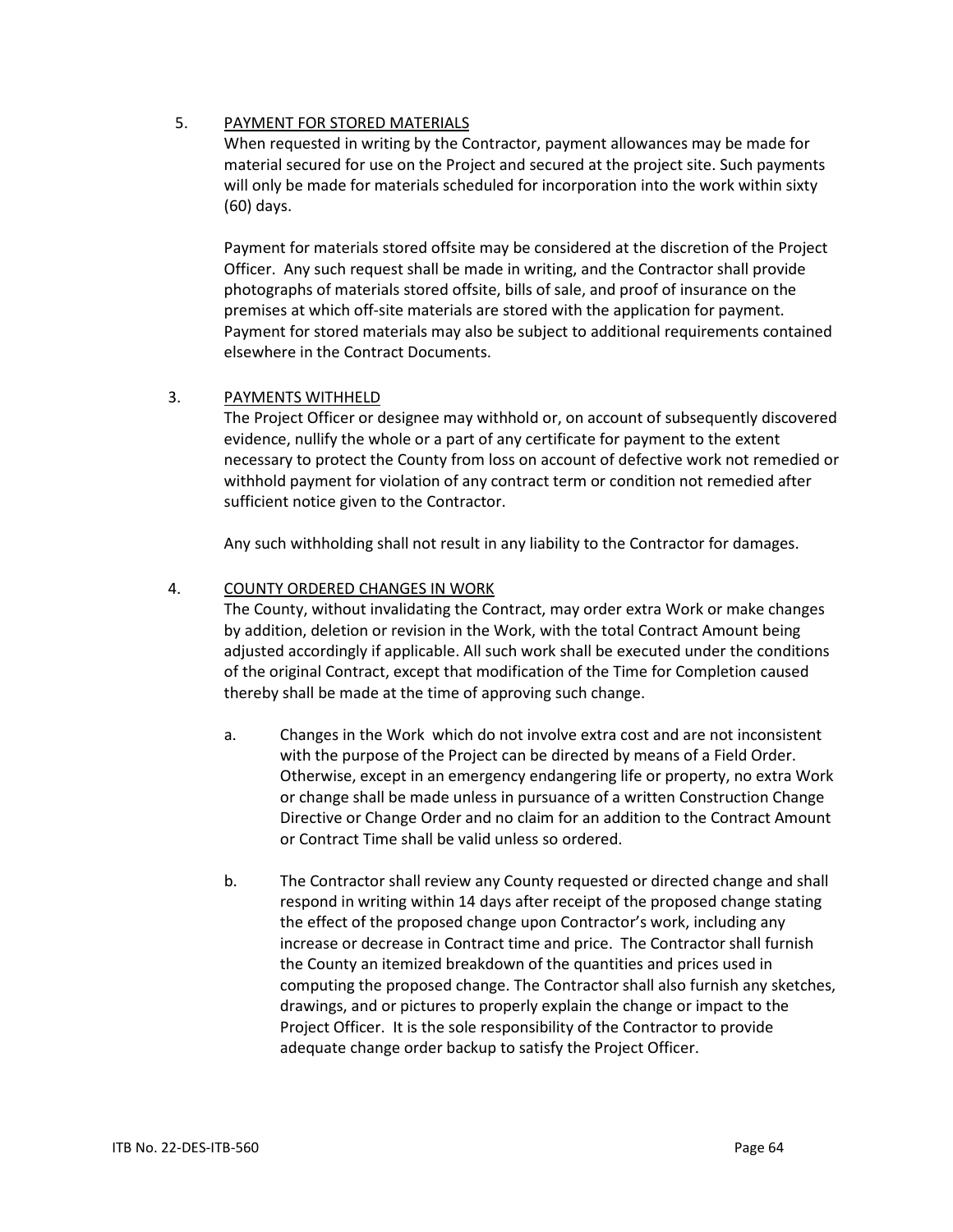- c. The value of any such extra work or change shall be proposed by the Contractor in one or more of the following ways: (a) by estimate in a lump sum; (b) by cost and fixed fee; (c) by unit price additions or deletions of quantities stated in the unit price contract; or (d) by any other method permitted under the Arlington County Purchasing Resolution. The Project Officer will determine the method appropriate based on the nature of the changes.
- d. If none of the aforementioned methods is agreed upon the Contractor shall proceed with the work without delay under force account, provided the Contractor receives a Construction Change Directive. In such case, the Contractor shall keep and present in such form as the Project Officer or designee may direct, a correct account of the cost, together with vouchers. The Project Officer or designee shall be permitted to verify such records on a daily basis and may require such additional records as are necessary to determine the cost of the change to the Work. The Project Officer or designee shall certify to the amount due to the Contractor, including a reasonable lump sum allowance for overhead and profit. A complete accounting of the extra cost shall be made within 14 days after completion of the work involved in the claim. Refer to Paragraph G.5, *Force Account Work*, below for a description of allowable costs when work is performed under force account.
- e. A cost proposal for a change in the Work shall provide a complete breakdown itemizing the estimated quantities and costs of labor, materials, and equipment (base cost) required in addition to any markup used. The allowable percentage markups for overhead and profit for a non-force account change to the Work performed by the Contractor's own forces or performed by the Subcontractor shall be negotiated based on the nature, size, and complexity of the Work involved but shall not exceed the percentages for each category listed below.
	- 1) Subcontractor's markup for overhead and profit for the work it performs in a change to the Work shall be a maximum of fifteen (15%).
	- 2) Contractor's markup for overhead and profit on the Subcontractor's base cost in a change to the Work shall be a maximum of ten percent (10%).
	- 3) Contractor's markup for overhead and profit (including bonds and insurance) for work it performs in a change to the Work shall be a maximum of fifteen percent 15%.
	- 4) The markup for overhead and profit of a sub-subcontractor at any tier on a change to the Work it performs shall be a maximum of fifteen percent (15%). The Contractor and all intervening tiers of subcontractors' markup on such sub-subcontractor's base cost in the change to the Work shall not exceed a total of ten percent (10%).
- f. Base Cost is defined as the total of labor, material, and equipment costs, it does not include markup for overhead and profit. The labor costs include only the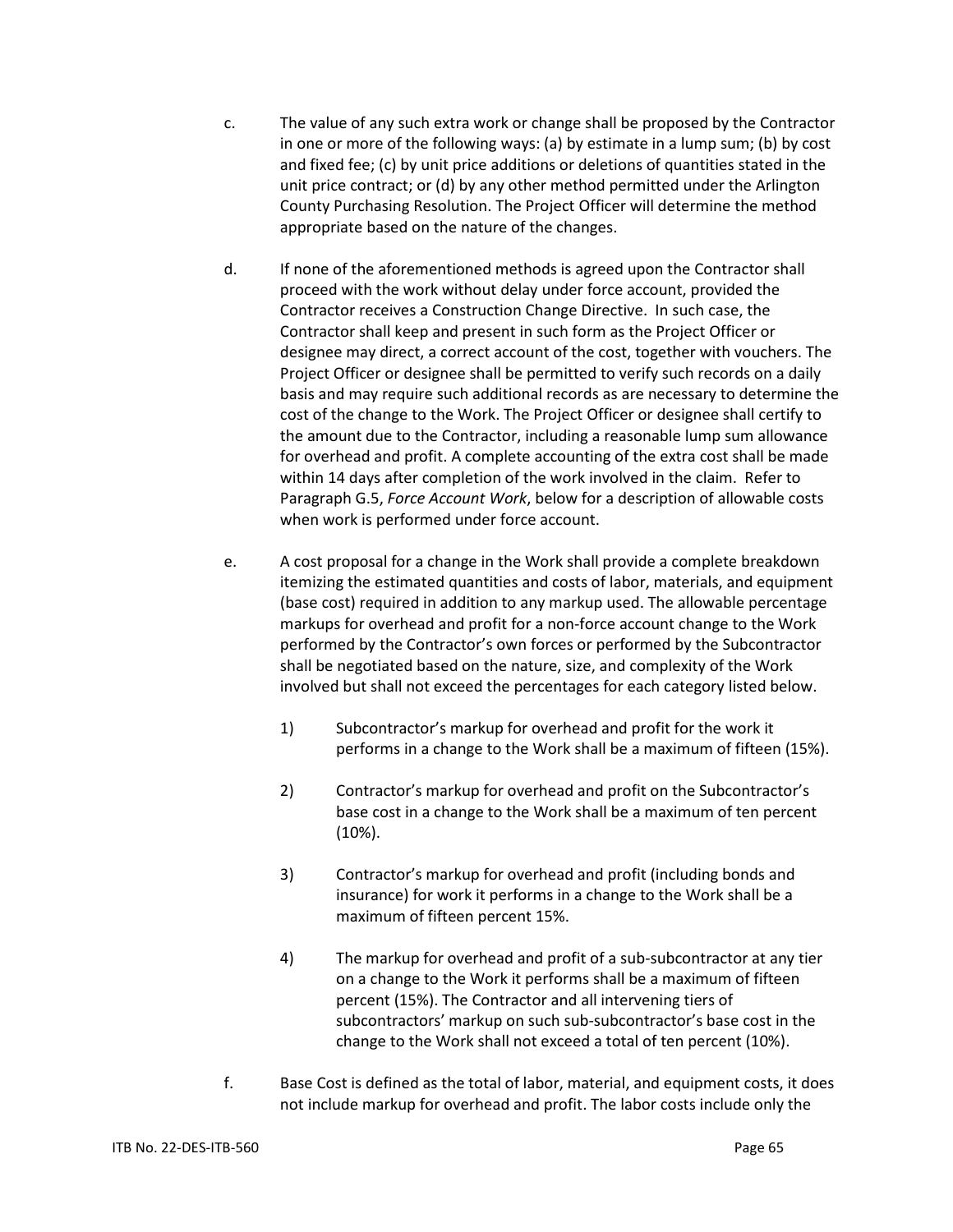costs of employees directly constructing or installing the change in the Work and exclude the costs of employees coordinating or managing the work.

- g. The allowable percentage markups for overhead and profit stated above shall compensate the Contractor, subcontractor, and sub-subcontractor for all other costs associated with or relating to the change to the Work including by way of illustration and not limitation, general conditions, supervision, field engineering, coordination, insurance, bond(s), use of small tools, incidental job costs, and all other general and administrative home and field office expenses.
- h. Allowable costs for changes in the Work shall not include home office expenses including payroll costs for the Contractor's officers, executives, administrators, project managers, estimators, clerks timekeepers, and other administrative personnel employed by the Contractor, whether at the Site or in the Contractor's principal or branch office for general administration of the Work. These costs are deemed overhead included in the percentage markups in Subsection (e) above.
- i. If the change to the Work also changes the Time for Completion by adding days to perform the Work, an itemized accounting of the following Site direct overhead expenses for the change to the time may be considered as allowable costs for compensation in addition to the base cost indicated above:
	- 1) site superintendent's pro-rata salary
	- 2) temporary site office trailer expense
	- 3) temporary site utilities including basic telephone service, electricity, heat, water, and sanitary/toilet facilities.

All other direct and indirect overhead expenses are considered covered by and included in Subsection (e) markups above. In no case shall subcontractor extended overhead be submitted or considered. The County does not have a direct contractual relationship with any subcontractor or supplier and therefore will not direct, discuss or negotiate with subcontractors employed by the Contractor.

j. If Contractor requests an extension to the Time for Completion due to changes in the Work it must provide to the Project Officer adequate documentation substantiating its entitlement for the time extension. The documentation must demonstrate an anticipated actual increase in the time required to complete the Work beyond that allowed by the Contract as adjusted by prior changes to the Work, not just an increase or decrease in the time needed to complete a portion of the total Work. In the event a Critical Path Method (CPM) schedule is required by the Contract, no extension to the Time for Completion shall be granted unless the additional or change to the Work increases the length of the critical path beyond the Time for Completion as demonstrated on the approved CPM schedule or bar chart schedule. Any Float belongs to Arlington County. A written statement in addition to a CPM analysis shall be prepared explaining how no other sequence of work activities could have been performed to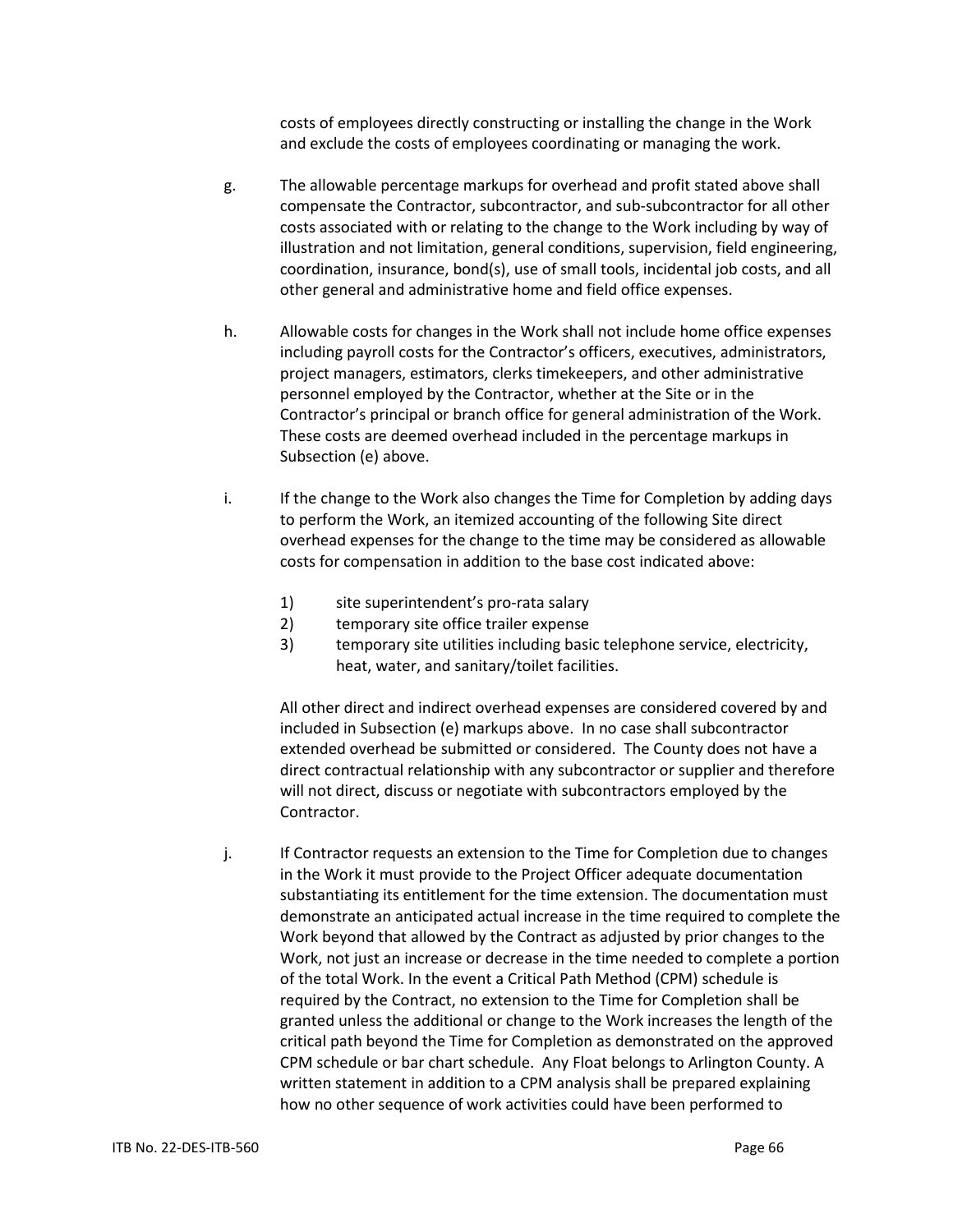decrease the impact or eliminate the impact altogether. If requested by the Project Officer the Contractor must provide alternate documentation detailing the claim to the County's satisfaction.

k. Any change that will increase the Contract Amount more than 10% will require notice to sureties and require that Performance and Payment Bonds be increased by the Contractor. The increased Performance and Payment Bonds must be sent to the County's Office of the Purchasing Agent within 15 calendar days of the County's approval of such change.

## 5. FORCE ACCOUNT WORK

A Force Account may be used at the County's discretion and only when either 1) agreement on the valuation of a change cannot be made using the methods described in the preceding paragraph, *County Ordered Changes in the Work*, or 2) the County cannot firmly establish an applicable and acceptable estimate for the cost of the work because the level of effort necessary to perform and complete the work cannot be reasonably estimated or anticipated but can only be determined by performing the work. Because of the significant burden on the County to monitor and control the work, Force Account work is not a preferred method, and it shall be the responsibility of the Contractor to provide all necessary documentation and justification of costs. The rates for labor, equipment and materials to be used in cases of work performed on a force account basis will be compensated as documented below. No costs other than those explicitly listed below shall be allowed:

- a. Labor: Before any Force Account work begins, the Contractor shall submit for approval to the Project Officer the proposed hourly rates and associated labor costs (benefits and payroll burden) for all laborers and forepersons to be engaged in the work. The number of laborers and forepersons engaged in the work will be subject to regulation by the Project Officer and shall not exceed the number that the Project officer deems most practical and economical for the work. For all labor and forepersons in direct charge of the force account work, excluding general superintendence, compensation will be as follows:
	- 1) Certified Pay Rate: The Contractor will receive the actual rate of wage or scale as set forth in his most recent payroll for each classification of laborers, and forepersons who are in direct charge of the specific operation. The time allowed for payment will be the number of hours such workers are actually engaged in the work. If overtime work is authorized by the County, payment will be at the normal overtime rate set forth in the Contractor's most recent payroll.
	- 2) Benefits: The Contractor will be entitled to receive the actual cost for any fringe benefits that are regularly provided to the classes of laborers and forepersons engaged in the work and that are not included in the certified pay rate.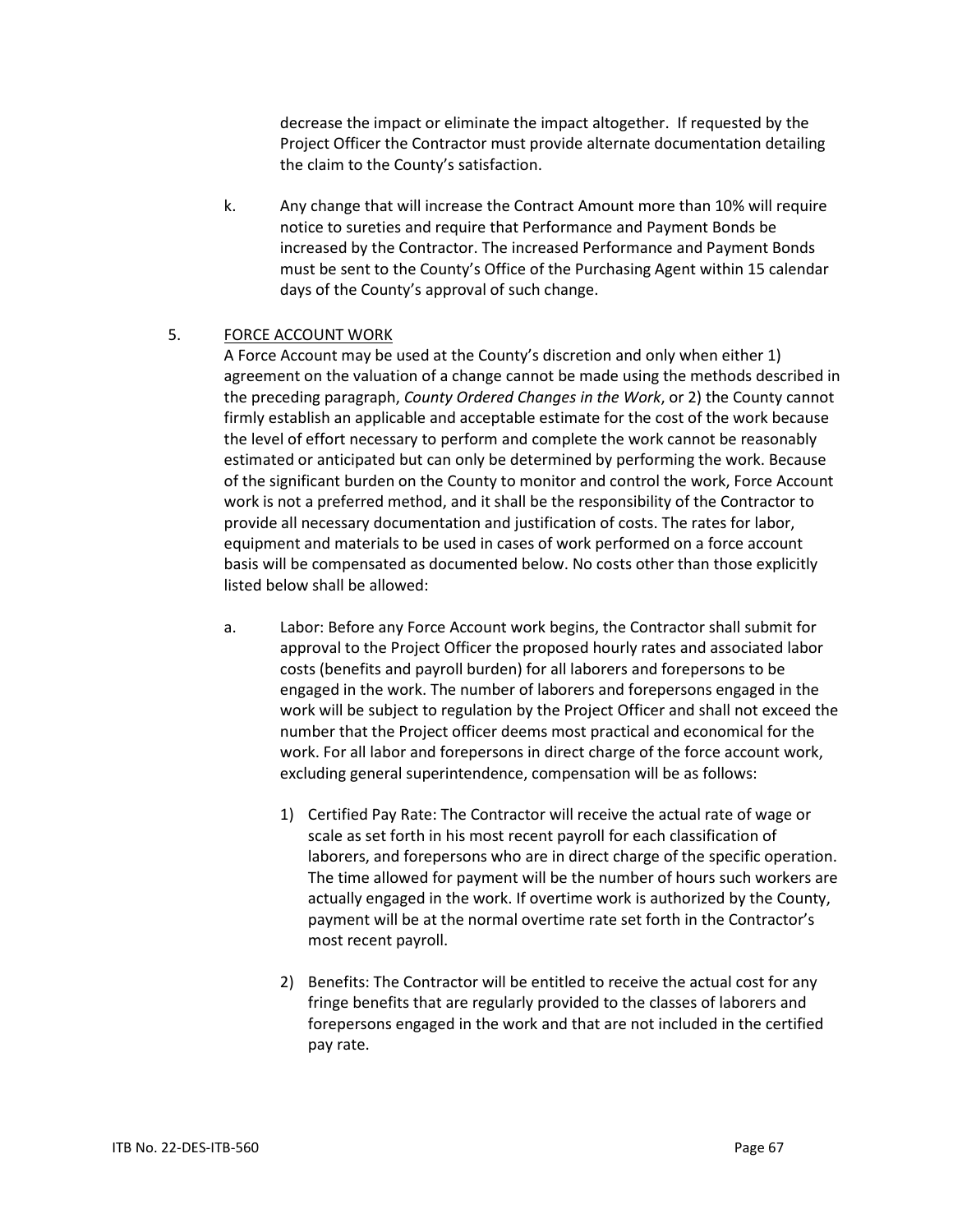- 3) Payroll Burden: The Contractor will be entitled to receive the actual cost for all costs associated with required payroll taxes and payroll benefits not covered in 2) above, including:
	- Social Security Tax
	- Medicare Tax
	- Unemployment Tax
	- Worker's Compensation Insurance
	- Contractor's Public Liability Insurance
	- Contractor's Property Damage Liability Insurance
- 4) If the Contractor is unable to provide the necessary documentation for Benefits and Payroll Burden as identified above, the Contractor will be entitled to an additive of 20% of the Certified Hourly Pay Rate as full and final compensation for Benefits and Payroll Burdens
- 5) Overhead and Profit: The Contractor will be entitled to an additive of 10% on all properly documented and approved costs established in paragraphs 1), 2), 3), and 4) above for all administrative, overhead, and profit associated with labor costs.
- 6) Subsistence and lodging allowances may be allowed by the Project Officer at the actual and documented costs for lodging and meals if the following conditions are met and the applicable rates and authorization for such costs are established prior to beginning the work. No additives for overhead, administrative, profit, or any other costs will be permitted for subsistence and lodging.
	- i. The specific Force Account work is outside the scope of the original contract, requires mobilization of a separate crew not intended to be used on the original contract, and the Contractor's base location is more than 50 miles from the work site, or
	- ii. Forces which have been working on the Contract will be used for the Force Account work and have been routinely staying overnight during the life of the Project, and the Force Account Work will warrant an extension of the contract time, and the distance from the Contractor's base location to the work site is more than 50 miles
- b. Materials: The Contractor will receive the actual cost of materials accepted by the Project Officer that are delivered and used for the work including taxes, transportation, and handling charges paid by the Contractor, not including labor and equipment rentals as herein set forth, to which 15 percent (15%) of the cost will be added for administration and profit. The Contractor shall make every reasonable effort to take advantage of trade discounts offered by material suppliers. Any discount received shall pass through to the County. Salvageable temporary construction materials will be retained by the County, or their appropriate salvage value shall be credited to the County, at the County's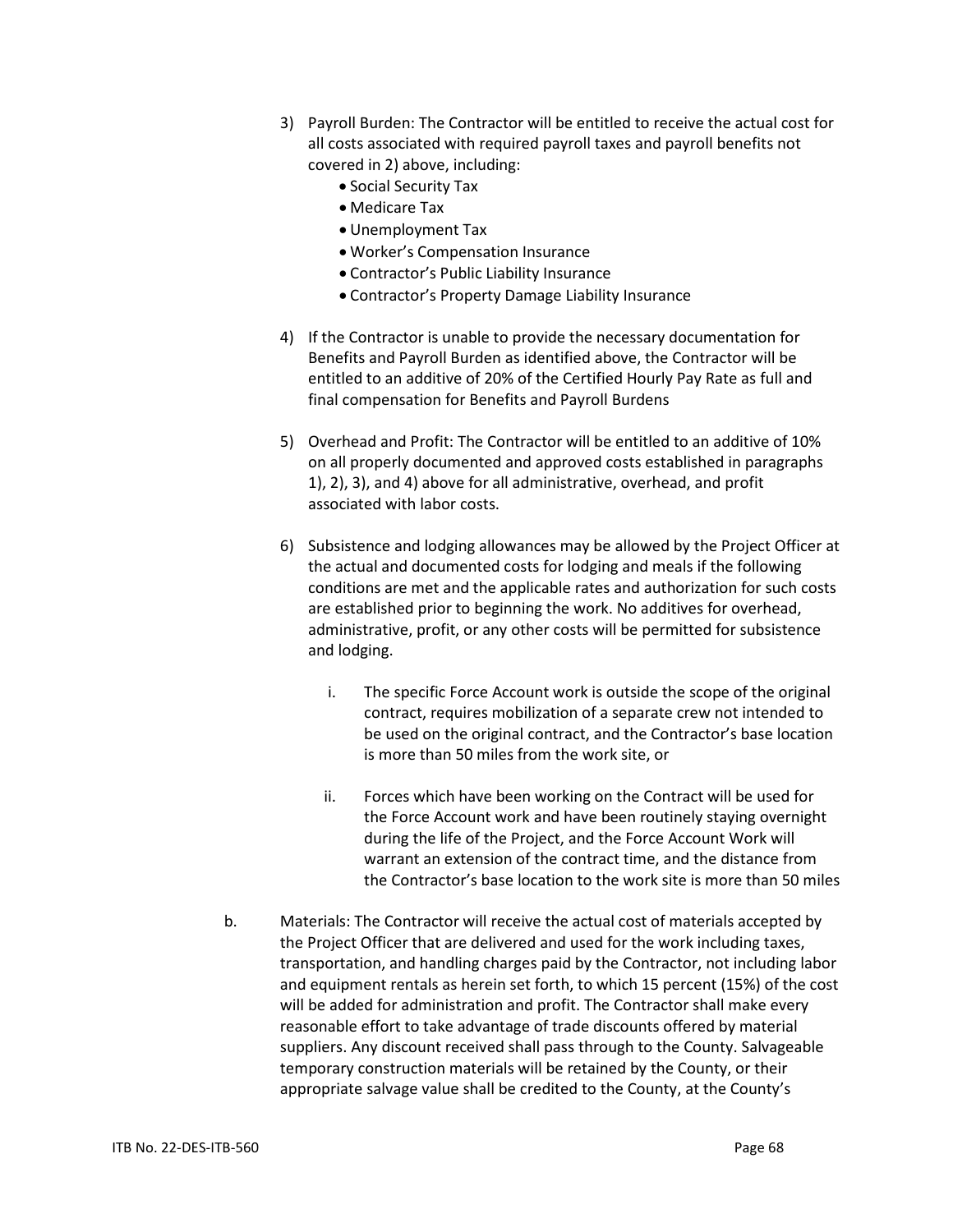discretion.

- c. Equipment: For all equipment other than small tools, the Contractor will be entitled to rental rates as established herein, and agreed to in writing before the work is begun. Transportation costs directly attributable to Force Account work will be as stated below. Small tools will be considered any equipment which has a new cost of \$1000 or less, and will not be eligible for any compensation. The Contractor shall provide the Project Officer a list of all equipment to be used in the work. For each piece of equipment, the list shall include the serial number; date of manufacture; location from which equipment will be transported; and, for rental equipment, the rental rate and name of the company from which it is rented. The number and types of equipment engaged in the work will be subject to regulation by the Project Officer as deemed to be the most practical and economical for the work. No compensation will be allowed for equipment which is inoperable due to mechanical failure. Compensation for equipment shall be as follows:
	- 1) Hourly Base Equipment Rental Rates (Owned Equipment) For equipment authorized for use in the Force Account work that is owned by the Contractor, the Contractor shall be entitled to an Hourly Base Rental Rate as detailed in the following paragraphs. The Hourly Base Rental Rate for Contractor owned equipment will not exceed 1/176 of the monthly rates of the schedule shown in the *Rental Rate Blue Book*  modified in accordance with the *Rental Rate Blue Book* rate adjustment tables that are current at the time the force account is authorized. The rates for equipment not listed in the *Rental Rate Blue Book* schedule shall not exceed the hourly rate being paid for such equipment by the Contractor at the time of the force account authorization. In the absence of such rates, prevailing rates being paid in the area where the authorized work is to be performed shall be used.
	- 2) Hourly Base Equipment Rental Rates (Rented Equipment) If the Contractor does not possess or have readily available equipment necessary for performing the force account work and such equipment is rented from a source other than a company that is an affiliate of the Contractor, payment will be based on actual invoice rates when the rates are reasonably in line with established rental rates for the equipment in question and are approved by the Project Officer.
	- 3) Hourly Operating Rates Hourly Operating Rates shall be as established in the Blue Book estimated operating cost per hour. This operating cost will be full compensation for fuel, lubricants, repairs, servicing (greasing, fueling, and oiling), small tools, and any and all incidentals. If rental rates for the equipment being used in the work are not listed in the Blue Book or otherwise readily available, the Hourly Operating Cost will be 15% of the established Hourly Base Rental Rate. If invoices for Rental Equipment include the furnishing of fuel, lubricants, repair, and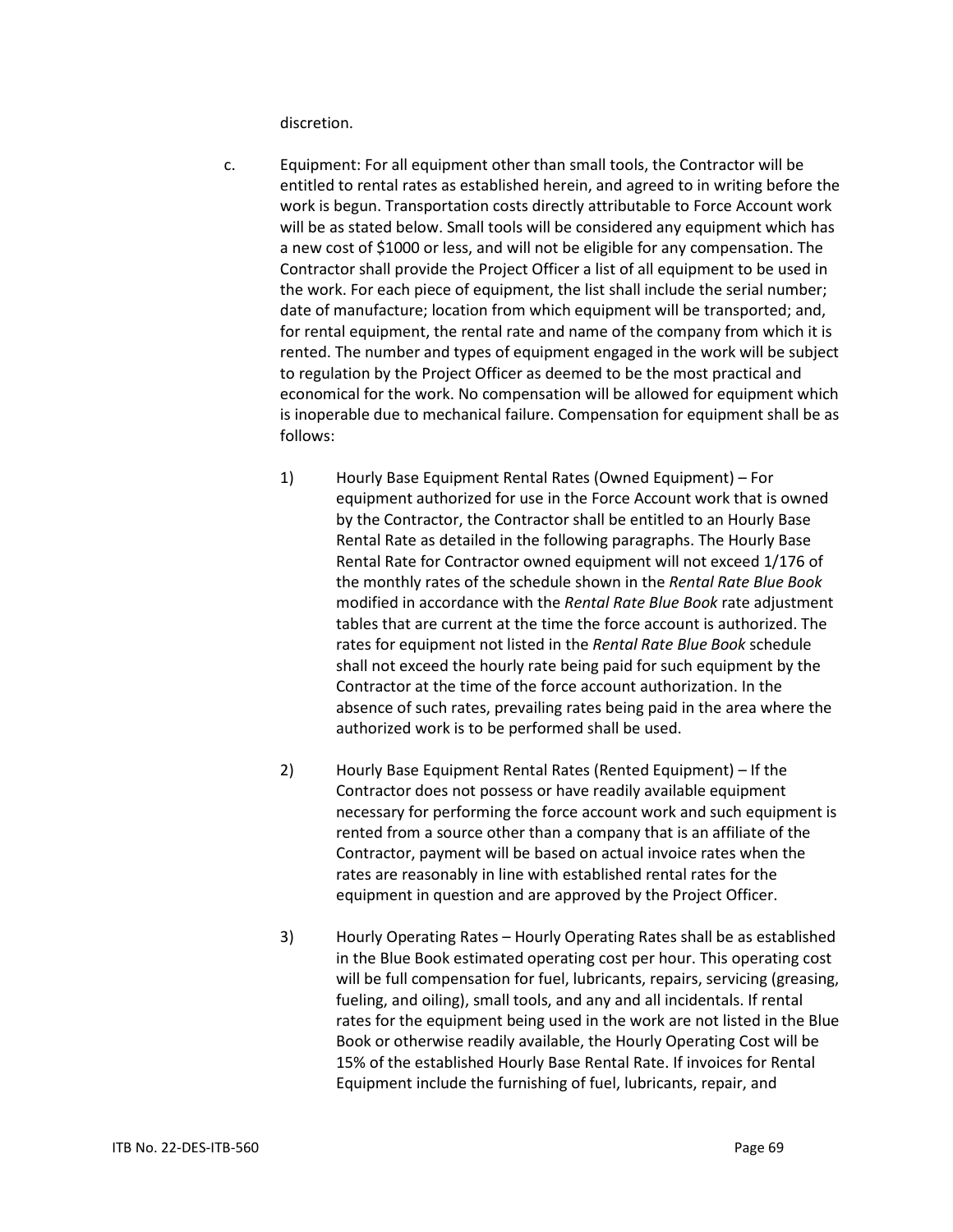servicing, then the Contractor will not be entitled to any Hourly Operating costs for that equipment.

- 4) Equipment Usage Equipment usage will be measured by time in hours of actual time engaged in the performance of the work. The Contractor shall be entitled to the applicable Hourly Base Equipment Rental Rate and Hourly Operating Rate for all approved Equipment Usage.
- 5) Equipment Standby Standby time is defined as the period of time equipment authorized for Force Account work by the Project Officer is available on-site for the work but is idle for reasons not the fault of the Contractor or normally associated with the efficient and necessary use of that equipment in the overall operation of the work at hand. Hourly rates for Contractor owned equipment on standby, will be at 50 percent (50%) of the rate paid for equipment performing work. Operating costs will not be allowed for equipment on Standby. When equipment is performing work less than 40 hours for any given week and is on standby, payment for standby time will be allowed for up to 40 hours, minus hours performing work. Payment for Standby will be allowed only for working days. Payment for Standby will not be made for the time that equipment is on the Project in excess of 24 hours prior to its actual performance in the force account work.
- 6) Transporting Costs When it is necessary to obtain equipment exclusively for Force Account work from sources beyond the Project limits and the Project Officer authorizes the transporting of such equipment to the Project site, the cost of transporting the equipment will be allowed as an expense. Where the transport requires the use for a hauling unit, the allowable expense will consist only of the actual cost incurred for the use of the hauling equipment, or the applicable Blue Book cost, whichever is less. When equipment is transferred under its own power, the allowable Transporting cost shall be 50% of the Hourly Base Equipment Rental Rate.
- 7) Overhead and Profit The Contractor shall be entitled to an additive of 10% on all appropriate and approved Equipment Rental, Operating, and Transporting costs as defined above.
- d. Subcontracting: The Contractor shall receive the cost of work performed by a subcontractor as determined in (a), (b), and (c) above. In addition, the Contractor will be allowed an allowance per the schedule below for administrative costs and profit.

Total Cost of Subcontract Work: Rate Schedule \$0 - \$10,000 10% > \$10,000 \$1,000 + 5 % above \$10,000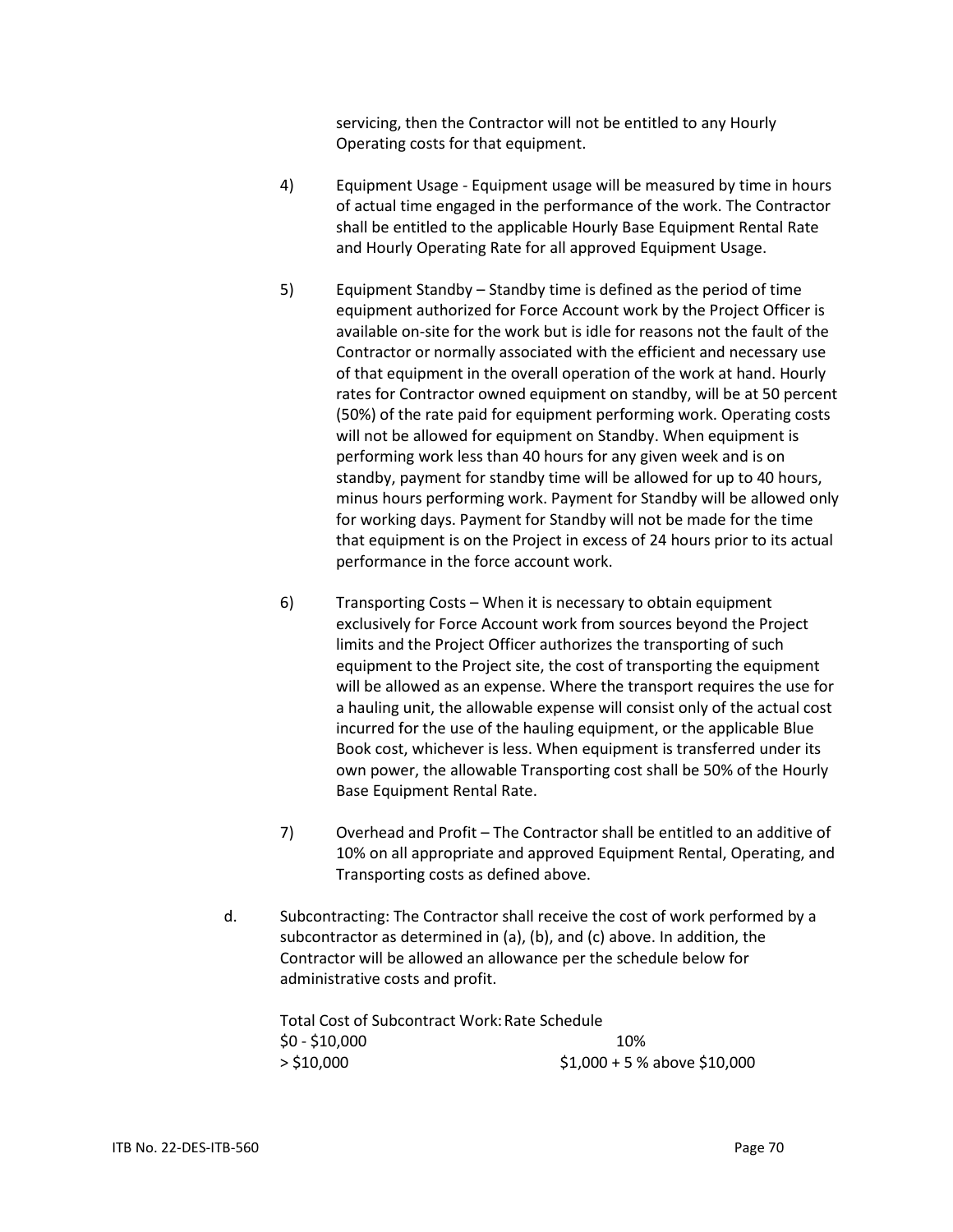- e. Other Costs: The Contractor shall not be entitled to any costs associated with Force Account Work other than those specifically identified in this section.
- f. Statements: Payments will not be made for work performed on a force account basis until the Contractor has furnished the Project Officer duplicate itemized statements of all costs of such work detailed as follows:
	- 1. Payroll indicating name, classification, date, daily hours, total hours, rate, and extension of each laborer, foreperson
	- 2. Designation, dates, daily hours, total hours, rental rate, and extension for each unit of equipment
	- 3. Quantities of materials, prices, and extensions
	- 4. Transportation of materials
	- 5. Statements shall be accompanied and supported by invoices for all materials used and transportation charges. However, if materials used on the Force Account work are not specifically purchased for such work but are taken from the Contractor's stock, then in lieu of the invoices, the Contractor shall furnish an affidavit certifying that such materials were taken from his stock; that the quantity claimed was actually used; and that the price, transportation, and handling claimed represented his actual cost.

# 6. CLAIMS FOR EXTRA COST

If the Contractor claims that any event will give rise to a claim for an increase in the Contract Amount or that any instructions from the Project Officer, by drawings or otherwise, will incur him extra cost under the Contract, then, except in emergencies endangering life or property, it shall give the Project Officer written notice thereof no later than three (3) days of the event or instruction. The Contractor thereafter must provide to the Project Officer a full cost proposal within 14 days detailing the amount of additional compensation claimed, together with the basis therefore and documentation supporting the claimed amount. No such claims shall be valid unless so made. If the Project Officer agrees that such event or instructions involve extra cost to the Contractor, any additional compensation will be determined by one of the methods provided in the Changes in Work paragraph of these General Conditions as selected by the Project Officer. All pricing and supporting documentation requirements of the Changes in the Work clause shall apply to claims for extra cost deemed valid under this paragraph.

# 7. DAMAGES FOR DELAY; EXTENSION OF TIME OTHER THAN FOR WEATHER

a. Excusable Non-Compensable Delays: If and to the extent that the Contractor is delayed at any time in the progress of the Work by a Force Majeure event or other causes outside of the County's control or the Contractor's control and which the Contractor could not have reasonably foreseen, the Contractor may request an extension of the Time for Completion. To be considered for an extension of the Time for Completion, the Contractor shall give the Project Officer timely written notice at the inception of the delay. The Contractor thereafter must provide to the Project Officer a full claim within 14 calendar days of the cessation of the delay and demonstrate that the delay affected the critical path of the accepted schedule and any Float has been consumed. If the Project Officer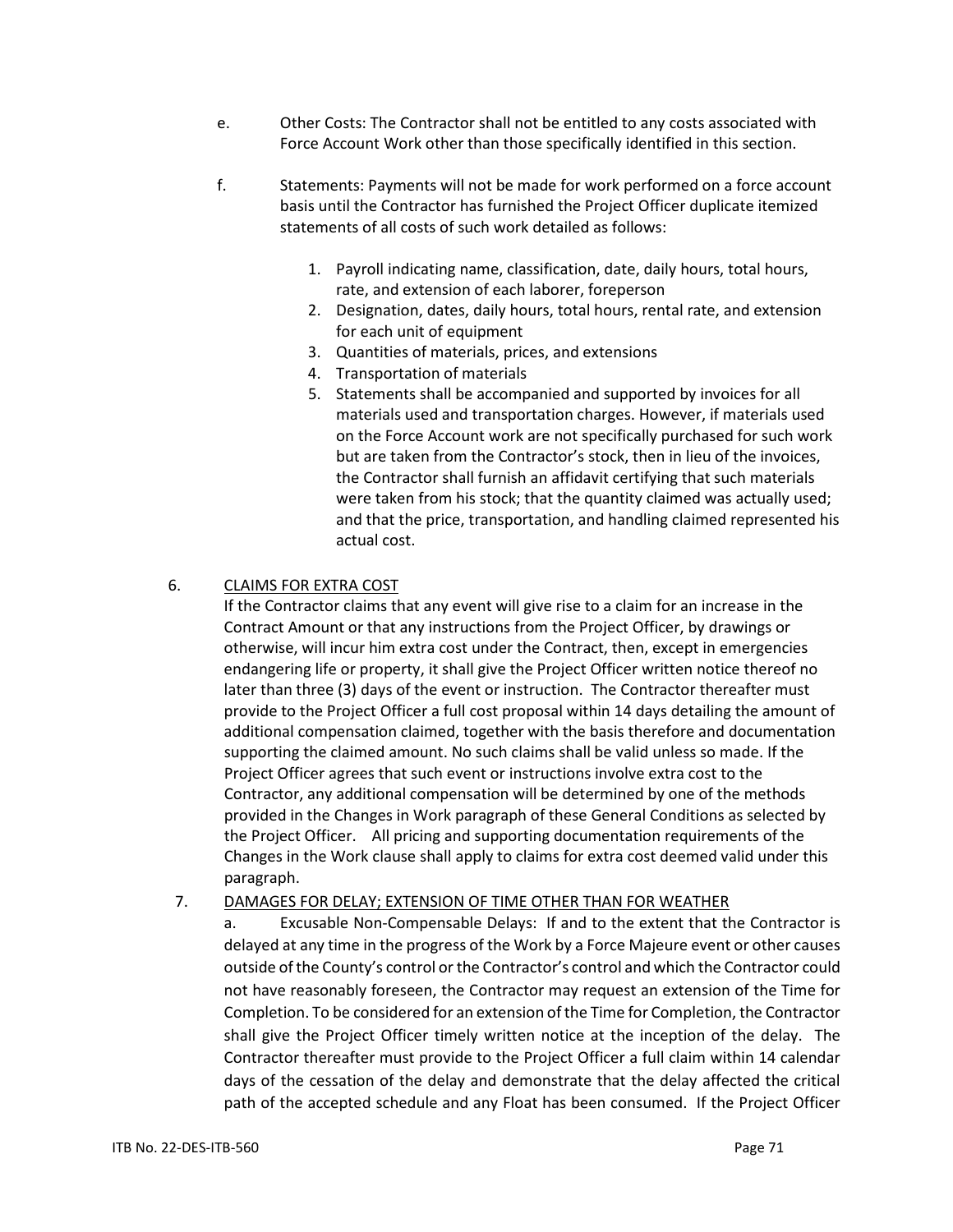agrees with the existence and impact of the delays, the Project Officer shall extend the Time for Completion for the length of time that the Time for Completion was actually delayed thereby. The Contractor shall not be due compensation or damages of any kind as a result of such delay. Delays caused by weather are addressed in Section G.8.

b. Excusable Compensable Delays: If and to the extent that the Contractor is unreasonably delayed at any time in the progress of the Work by any act or omission of the County, its agents or employees, due to causes within the County's control, the Contractor may request an extension of the Time for Completion and/or additional compensation. The Contractor shall give notice to the Project Officer immediately at the time of the occurrence giving rise to the delay and shall give written notice no later than five (5) calendar days after the inception of the delay. The Contractor's written notice shall specify the nature of the delay claimed, the cause of the delay, and the impact of the delay on the Contractor's schedule. Thereafter the Contactor shall provide to the Project Officer a full claim within 14 calendar days of the cessation of the delay. The claim must detail the amount of additional contract time or compensation claimed, together with the basis therefor along with itemized documentation supporting the claim. The itemized documentation must demonstrate that the claimed delay directly affected the critical path of the accepted schedule and any Float has been consumed and the time and/or costs incurred by the Contractor are directly attributable to the delay in the work claimed. The Contractor shall be entitled to additional compensation only if the delay was caused solely by acts or omission of the County, its agents or employees, or due to causes within their control.

If the Contractor is entitled to compensation, an itemized accounting of the following direct site overhead expenses will be considered as allowable costs to be used in determining the compensation due the Contractor: the site superintendent(s) (as identified at the inception of the work) pro rata salary, temporary site facilities, temporary site office expense, and temporary site utilities including basic telephone service, electricity, heat, water, and sanitary/toilets. A fifteen percent (15%) markup of these expenses will be allowed to compensate the Contractor for home office and other direct or indirect overhead.

Furthermore, compensation for the delay shall be calculated from the contractual Time for Completion, as adjusted by Change Order, and shall not be calculated based on any early completion planned or scheduled by the Contractor

c. Non-Excusable Non-Compensable Delays: The Contractor shall not be entitled to an extension of the Time for Completion or to any additional compensation for delays if and to the extent they are caused by acts, omissions, fault, or negligence of the Contractor or its subcontractors, agents, or employees or due to foreseeable causes within their control, including, but not limited to, delays resulting from defective work, including workmanship and/or materials, from rejected work which must be corrected before dependent work can proceed, from defective work or rejected work for which corrective action must be determined before like work can proceed, from incomplete,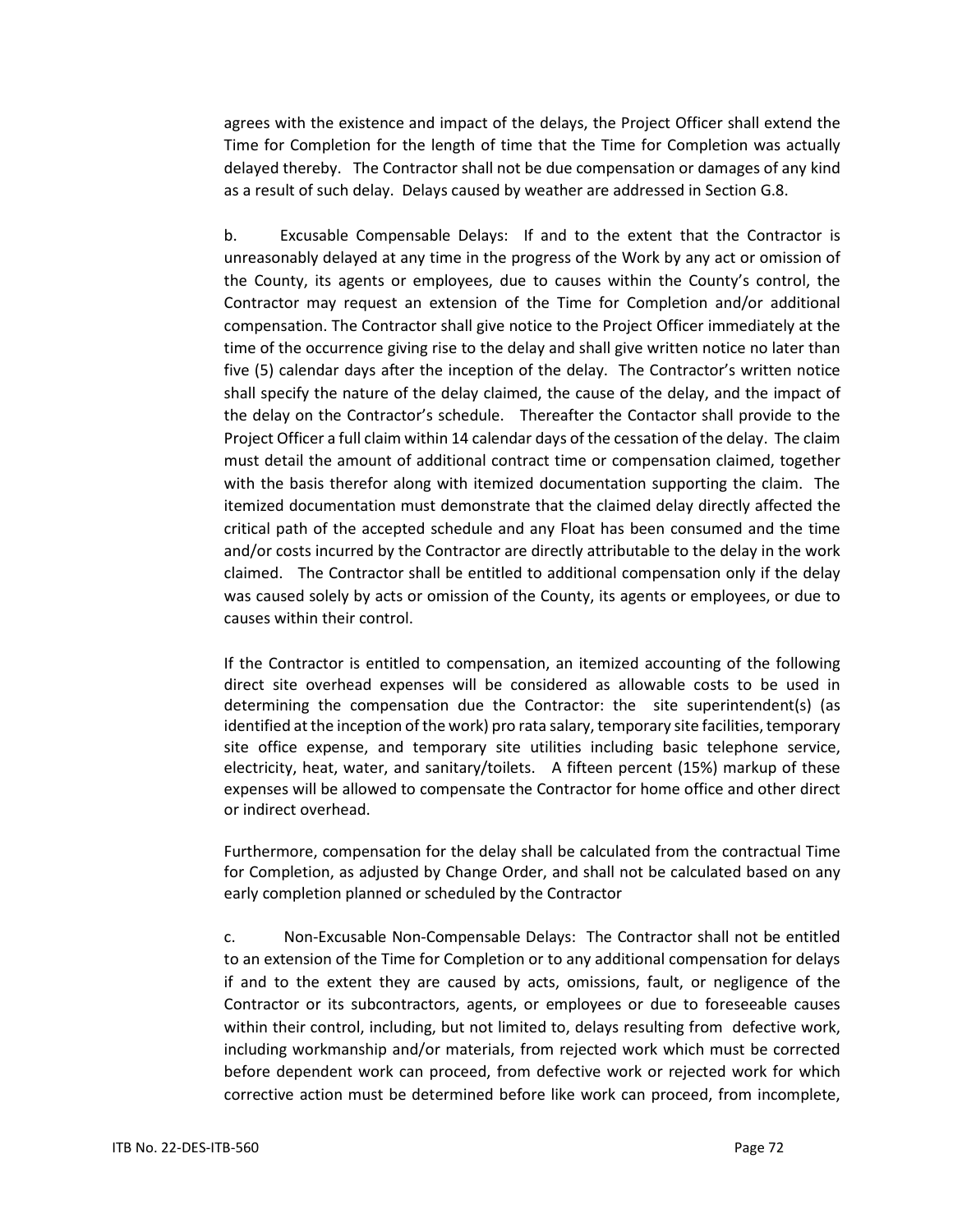incorrect, or unacceptable Submittals or samples, or from the failure to furnish enough properly skilled workers, proper materials or necessary equipment to diligently perform the work in a timely manner in accordance with the Project schedule.

d. No extension of time or additional compensation shall be given for a delay if the Contractor failed to give notice in the manner and within the time prescribed herein. Furthermore, no extension of time or additional compensation shall be given for any delay unless a full claim is made to the Project Offer within 14 days of the end of the delay. Failure to give written notice or failure to present a timely claim shall constitute a waiver of any claim for extension or additional compensation based upon that cause.

e. If the Contractor submits a claim for damages pursuant to this Section, the Contractor shall be liable to the County for a percentage of all costs incurred by the County in investigating, analyzing, negotiating and litigating the claim, which percentage shall be equal to the percentage of the Contractor's total delay claim that is determined through litigation to be false or to have no basis in law or fact (Virginia Code §2.2-4335).

f. Any change in the Time for Completion or additional compensation shall be accomplished only by the issuance of a Change Order.

# 8. TIME EXTENSIONS FOR WEATHER

The Contractor's sole relief on any claims for delay which is caused by abnormal weather shall be an extension of the Time for Completion provided the Contractor gave the Project Officer written notice no later than five (5) calendar days after the onset of such delay and provided the weather affected the Critical Path. A fully-documented claim for a time extension under this Section must be submitted no later than thirty (30) calendar days after the cessation of the delay. It shall be the Contractor's responsibility to provide the necessary documentation to satisfy the Project Officer that the weather conditions claimed were encountered, which may include daily reports by the Contractor, copies of notification of weather days to the Project Officer, NOAA backup, and pictures from each day claimed.

The Time for Completion will not be extended due to inclement weather conditions which are normal, as defined below, for Arlington County. The Time for Completion includes an allowance for workdays (based on five (5) day workweek) which according to historical data may not be suitable for construction work. The Contractor may request extension to the Time for Completion if it can demonstrate unusual and disruptive weather conditions per the requirements below:

- a. That one or more of the Weather Conditions listed below was encountered; and,
- b. The occurrence of the Weather Condition(s) resulted in an inability to prosecute work which would have otherwise been performed on the day(s) the Weather Condition(s) occurred; and,
- c. The work which was not able to be completed was on the Critical Path and could not be completed *only* due to the Weather Condition(s) claimed.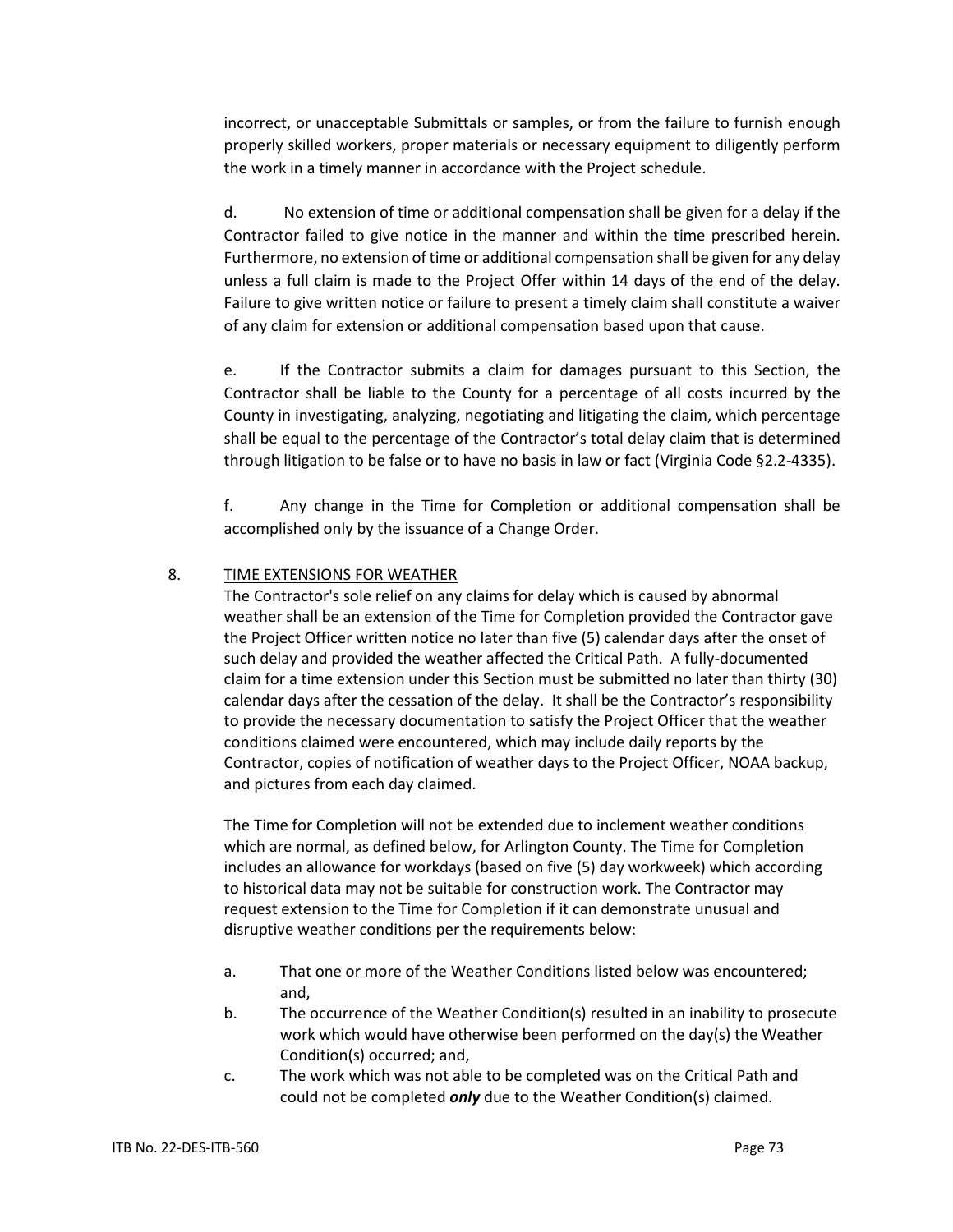The Project Officer will determine the Contractor's entitlement to an extension of the Time for Completion. A time extension of no more than one (1) day will be granted for one (1) day of lost work which satisfies the requirements above, regardless of the number of Weather Conditions encountered. The Contractor's sole relief shall be an extension of the Time for Completion and no claim for an increase in Contract Amount will be allowed.

The Weather Conditions listed below will be the only basis for consideration by the County, based upon the requirements listed above, as an extension of the Time for Completion due to inclement weather or weather-related site conditions.

**Weather Condition #1: Unusually Heavy Precipitation** - Figure 1 illustrates the anticipated monthly inclement weather due to precipitation (Rain Days). If the number of days with precipitation in excess of 0.10", as recorded at Washington Reagan National Airport, exceeds the anticipated Rain Days, the Contractor will be entitled to an extension of one (1) day on the Time for Completion for every day in excess of the Rain Days illustrated in Figure 1. The anticipated value of Rain Days for partial months at the beginning and end of the Contract shall be evaluated on a pro-rated basis.

**FIGURE 1** Average days with precipitation of 0.1" or more

|     |     |     |     |           |       | $\frac{1}{100}$ and $\frac{1}{100}$ is the production of $\frac{1}{100}$ . There |     |     |       |     |
|-----|-----|-----|-----|-----------|-------|----------------------------------------------------------------------------------|-----|-----|-------|-----|
| Jan | Feb | Mar | Apr | May   Jun | l Jul | Aug                                                                              | Sep | Oct | l Nov | Dec |
|     |     |     |     |           |       |                                                                                  |     |     |       |     |

Weather days are not exclusive to the individual months that they represent in Figure 1. If weather days are not used in a previous month(s) they can be used to offset weather delays in subsequent months. This will be reviewed on a case by case basis and is subject to reconciliation at the end of the Project.

**Condition #2: Temperature** – The Contractor may be entitled to an additional day for every day that the recorded high temperature at Washington Reagan National Airport is 32 degrees Fahrenheit or less, that has not already been incurred under Weather Condition #1 above. This condition does not apply to vertical construction as defined by the Arlington County Vertical Construction Standards.

# 9. RELEASE OF LIENS

The County, before making final payment, shall require the Contractor to furnish a complete release of all liens arising out of this Contract. The Contractor may, if any subcontractor refuses to furnish a release or receipt in full, furnish a bond satisfactory to the County, to indemnify him against any lien. If any lien remains unsatisfied after all payments have been made, the Contractor shall refund to the County all money that the latter may be compelled to pay in discharging such lien. However, the County may make payments in part or in full to the Contractor without requiring the releases or receipts, and the payments so made shall not impair the obligations of any Surety or Sureties on any bond or bonds furnished under this Contract.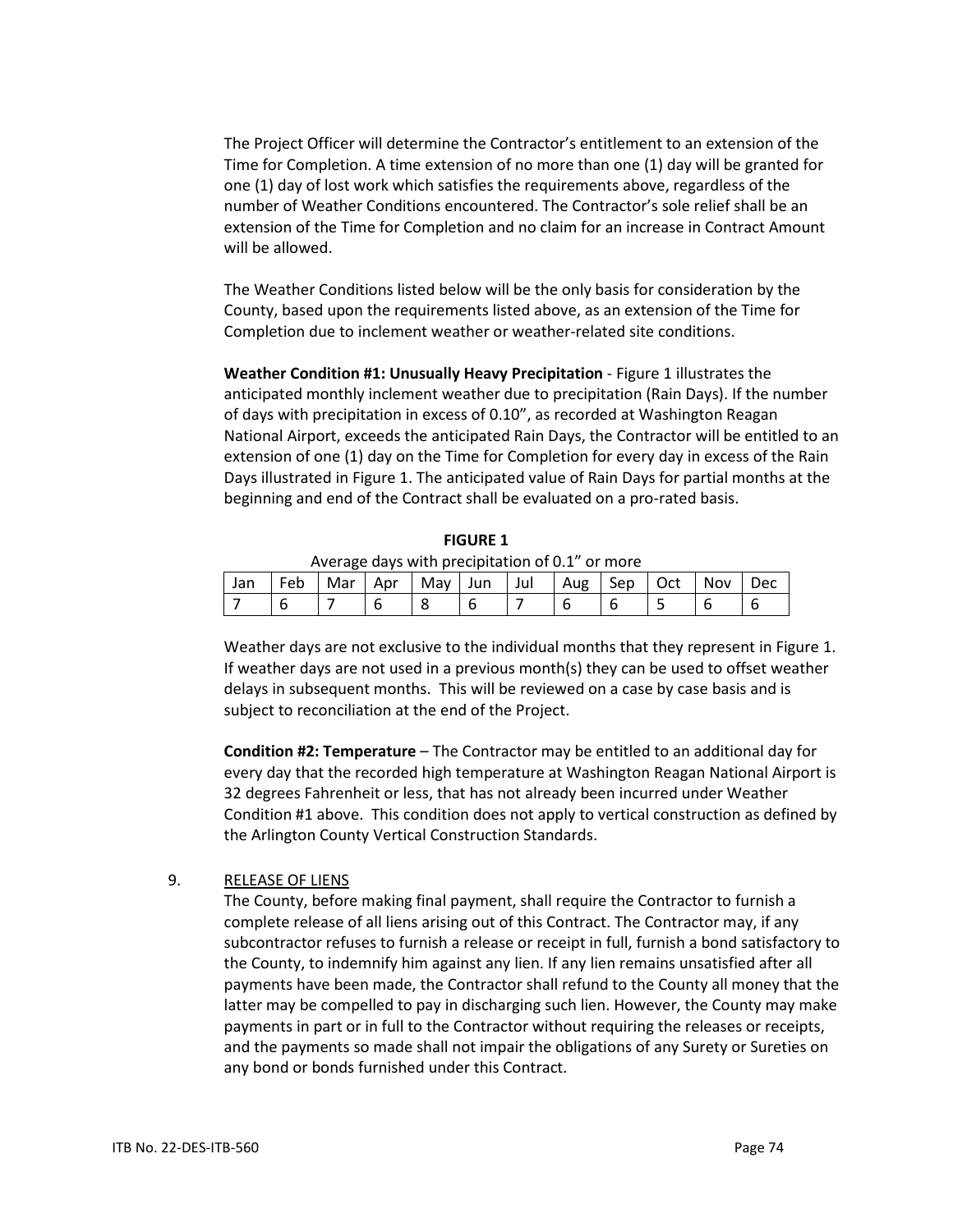# 10. FINAL PAYMENT

After the Contractor has completed all work and corrections to the satisfaction of the Project Officer or designee and delivered all maintenance and operating instructions, schedules, quantities, bonds, certificates of inspection, maintenance records, As-Built Drawings, and other items required as final payment submittal documents, the Contractor may make application for final payment following the procedure for progress payments. The Final Application for Payment shall be accompanied by all documents required in the Contract, including a complete and signed and notarized copy of the Final Payment Release Form as follows: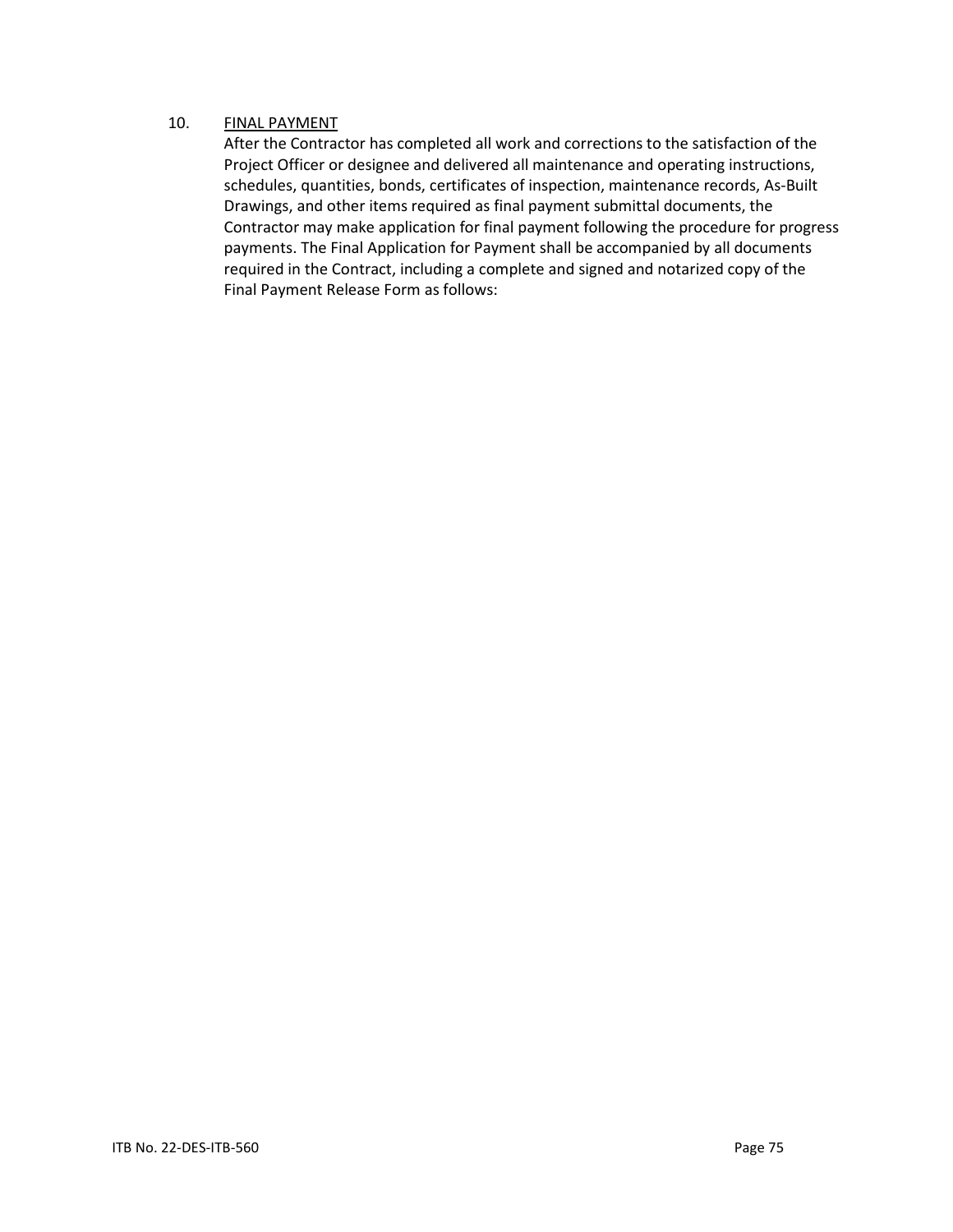### **RELEASE AND REQUEST FOR FINAL PAYMENT**

| <b>CONTRACT NUMBER:</b> | <b>CONTRACTOR NAME:</b> |  |
|-------------------------|-------------------------|--|
|                         |                         |  |

FINAL PAYMENT AMOUNT: **WAS ARRIVED AND THE PAYMENT** 

The Contractor hereby requests final payment in the amount indicated on the above referenced Contract. The Contractor agrees that its acceptance of final payment releases and forever discharges Arlington County and its officers, employees, servants and agents from any and all actions, claims, demands and liability of whatever nature now existing or which may hereafter arise as a result of or in connection with the above referenced Contract.

The Contractor certifies that all of the debts for labor, materials, and equipment incurred in connection with the above referenced Contract have been fully paid.

AUTHORIZED SIGNATURE DATE: \_\_\_\_\_\_\_\_\_\_\_\_\_\_\_\_\_\_\_\_\_\_\_\_\_\_\_\_\_\_\_\_\_\_\_\_\_\_\_\_\_\_

The date of Final Acceptance is the date on which the County issues the final payment for the work performed.

COMMONWEALTH OF VIRGINIA

COUNTY OF ARLINGTON

On this the \_\_\_\_\_ day of \_\_\_\_\_\_\_\_\_\_\_\_\_\_\_, 20\_\_\_, before me, personally appeared \_\_\_\_\_\_\_\_\_\_\_\_\_\_\_\_\_\_\_\_\_\_\_\_\_\_\_\_\_\_\_\_, who acknowledged himself/herself to be \_\_\_\_\_\_\_\_\_\_\_\_\_\_\_\_\_\_\_\_\_\_\_\_\_\_\_\_\_\_\_\_ in the above instrument, and that he/she, as such \_\_\_\_\_\_\_\_\_\_\_\_\_\_\_\_\_\_\_\_\_\_\_\_\_\_\_\_\_\_\_\_, being authorized so to do, executed the foregoing instrument for the purposes therein contained, by signing his/her name by himself/herself as

IN WITNESS WHEREOF, I hereunto set my hand and official seal.

 $\overline{\phantom{a}}$  ,  $\overline{\phantom{a}}$  ,  $\overline{\phantom{a}}$  ,  $\overline{\phantom{a}}$  ,  $\overline{\phantom{a}}$  ,  $\overline{\phantom{a}}$  ,  $\overline{\phantom{a}}$  ,  $\overline{\phantom{a}}$  ,  $\overline{\phantom{a}}$  ,  $\overline{\phantom{a}}$  ,  $\overline{\phantom{a}}$  ,  $\overline{\phantom{a}}$  ,  $\overline{\phantom{a}}$  ,  $\overline{\phantom{a}}$  ,  $\overline{\phantom{a}}$  ,  $\overline{\phantom{a}}$ 

Notary Public

My Commission Expires: 2008

\_\_\_\_\_\_\_\_\_\_\_\_\_\_\_\_\_\_\_\_\_\_\_\_\_\_\_\_\_\_\_\_\_\_.

### **VI. INSURANCE REQUIREMENTS**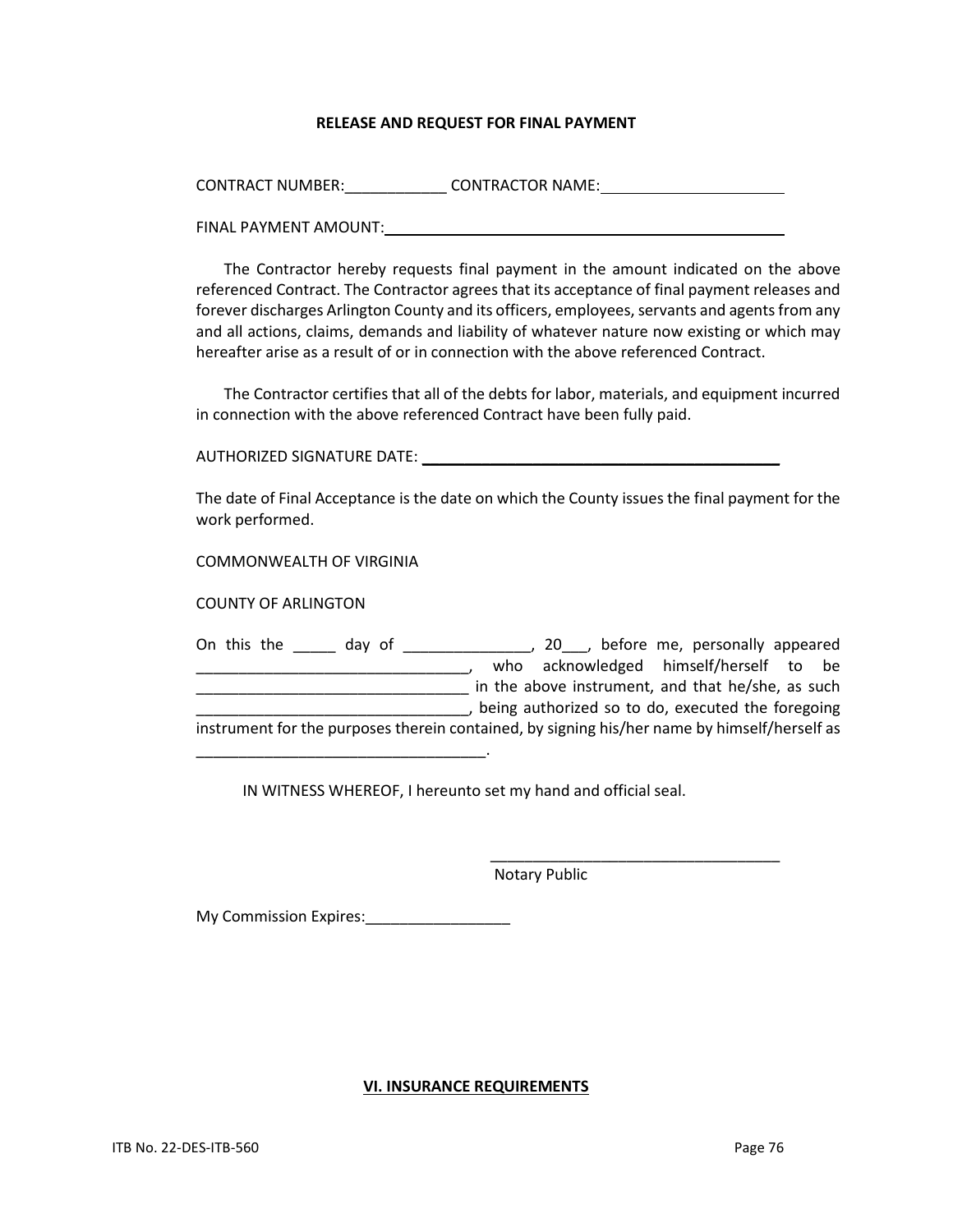Review this section carefully with your insurance agent or broker prior to submitting a bid or proposal. See the Insurance Checklist (part of the Bid or Proposal Forms) for specific coverages applicable to this Contract. The term "Contract," as used in this section, shall mean the fully executed Agreement covering the work entered into between the County and the Contractor.

# 1. General

- 1.1 The Contractor shall provide insurance as specified in the Insurance Checklist found on the last page of the bid or proposal form.
- 1.2 The Contract with the Contractor will not be executed by the County until the Contractor has obtained, at its own expense, all of the insurance called for hereunder and such insurance has been approved by the County; additionally, the Contractor shall not allow any subcontractor to start work on any subcontract until all insurance required of the subcontractor has been so obtained and approved by the Contractor. The Contractor shall submit to the County Purchasing Agent copies of all required endorsements and documentation of coverage consistent with the requirements herein or, alternately, at the County's request, certified copies of the required insurance policies in compliance with the insurance requirements. All endorsements and documentation shall state this Contract's number and title.
- 1.3 The Contractor shall require all subcontractors to maintain during the term of this Agreement, Commercial General Liability insurance, Business Automobile Liability insurance, and Workers' Compensation, Employers' Liability insurance, or any other insurance required by the Contract in the same manner and form as specified for the Contractor. The Contractor shall furnish subcontractors' evidence of insurance and copies of endorsements to the County Purchasing Agent immediately upon request by the County and/or prior to the subcontractor's performance of work related to this Contract.
- 1.4 If there is a material change or reduction in coverage, nonrenewal of any insurance coverage or cancellation of any insurance coverage required by this contract, the Contractor shall notify the Purchasing Agent immediately. It is the Contractor's responsibility to notify the County upon receipt of a notice indicating that the policy will not be renewed or will be materially changed. Any policy on which the Contractor has received notification from an insurer that the policy has or will be cancelled or materially changed or reduced must be immediately replaced with another policy consistent with the terms of this Contract and in such a manner that there is no lapse in coverage, and the County immediately notified of the replacement. Not having the required insurance throughout the Contract is considered a material breach of this Contract and grounds for termination. The Contractor shall also obtain an endorsement providing to the County thirty (30) days advance notice of cancellation or nonrenewal (ten days for nonpayment of premium. A copy of that endorsement shall be provided to the County Purchasing Agent prior to the execution of this Contract or any Contract extension thereafter.
- 1.5 No acceptance and/or approval of any insurance by the County shall be construed as relieving or excusing the Contractor, any surety, or any bond, from any liability or obligation imposed under this Agreement.
- 1.6 Arlington County, and its officers, elected and appointed officials, employees, and agents are to be listed as additional insureds under all coverages except Workers' Compensation, Professional Liability, and Automobile Liability, and the endorsement must clearly identify the County as an additional insured permitted to enjoy all the benefits under the applicable policy of insurance. The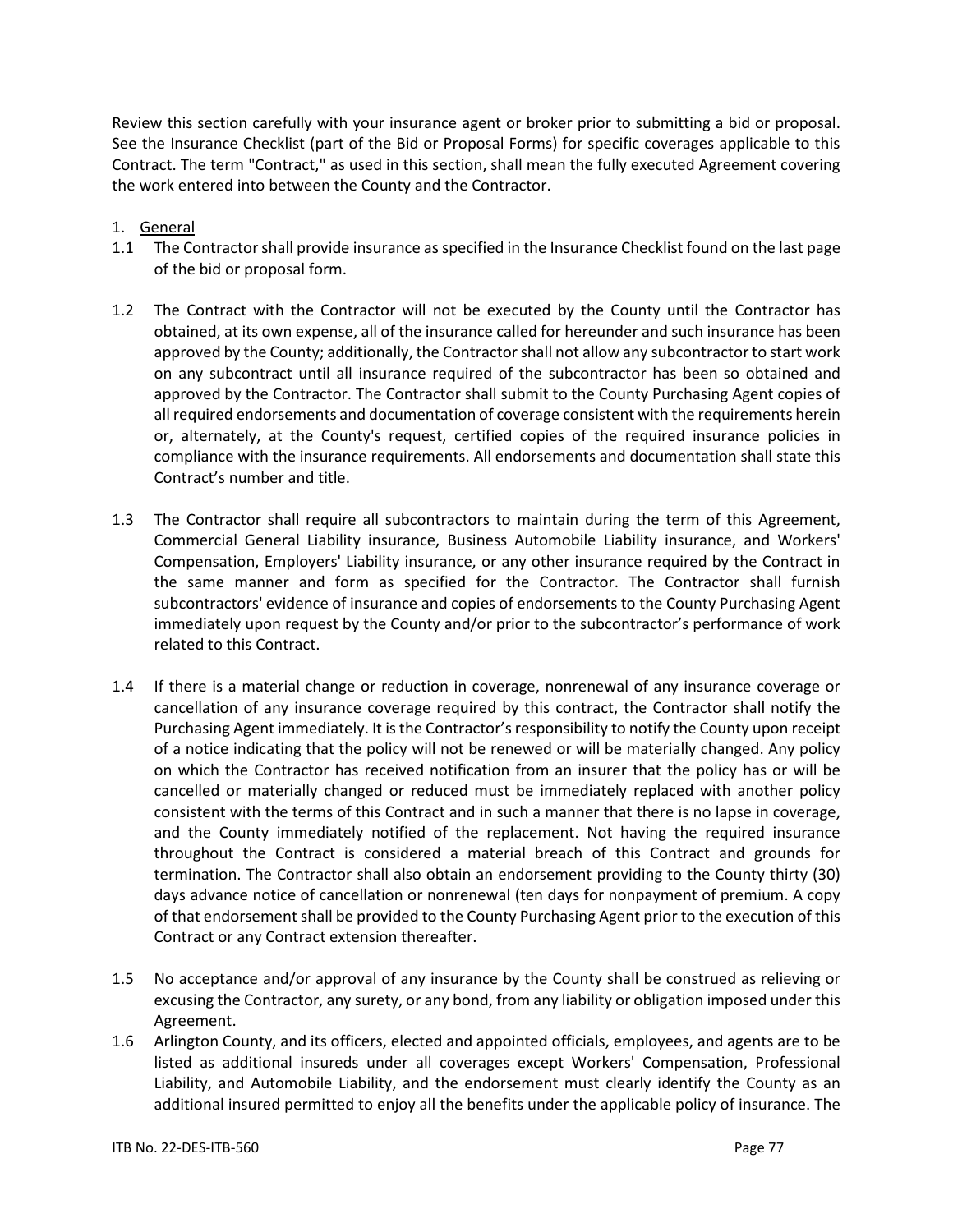certified policy, if requested, must so state coverage afforded under this paragraph shall be primary as respects the County, its officers, elected and appointed officials, agents and employees. The following definition of the term "County" applies to all policies issued under the Contract and to all applicable endorsements:

> "The County Board of Arlington County and any affiliated or subsidiary Board, Authority, Committee, or Independent Agency (including those newly constituted), provided that such affiliated or subsidiary Board, Authority, Committee, or Independent Agency is either a Body Politic created by the County Board of Arlington County, Virginia, or one in which controlling interest is vested in Arlington County; and Arlington County Constitutional Officers."

- 1.7 The Contractor shall be responsible for the work performed under the Contract Documents and every part thereof, and for all materials, tools, equipment, appliances, and property of any description used in connection with the work. The Contractor assumes all risks for direct and indirect damage or injury to the property or persons used or employed on or in connection with the Work contracted for, and of all damage or injury to any person or property wherever located, resulting from any action, omission, commission or operation under the Contract, or in connection in any way whatsoever with the contracted work.
- 1.8 The insurance coverage required shall remain in force throughout the Contract or as otherwise stated in the Contract Documents or these Insurance Requirements. If the Contractor fails to provide acceptable evidence of current insurance within seven (7) days of written notice at any time during the Contract, the County shall have the absolute right to terminate the Contract without any further obligation to the Contractor.
- 1.9 Contractual and other liability insurance provided under this Contract shall not contain a supervision, inspection or engineering services exclusion that would preclude the County from supervising or inspecting the work as to the end result. The Contractor shall assume all on-the-job responsibilities as to the control of persons directly employed by it and of the subcontractors and any persons employed by the subcontractor and/or carriers delivering and receiving materials from the Project.
- 1.10 If any policy contains a warranty stating that coverage is null and void (or words to that effect) if the Contractor does not comply with the most stringent regulations governing the work, such policy shall be modified so that coverage shall be afforded in all cases except for the Contractor's willful or intentional noncompliance with applicable government regulations.
- 1.11 All policies shall include the following language: "The insolvency or bankruptcy of the insured or of the insured's estate will not relieve the insurance company of its obligations under this policy."
- 1.12 All policy forms must "Pay on behalf of" rather than "Indemnify" the insured.
- 1.13 Nothing contained in these Insurance Requirements or the Contract Documents shall be construed as creating any contractual relationship between any subcontractor and the County. The Contractor shall be as fully responsible to the County for the acts and omissions of its subcontractors and of persons employed by them as it is for acts and omissions of persons directly employed by it.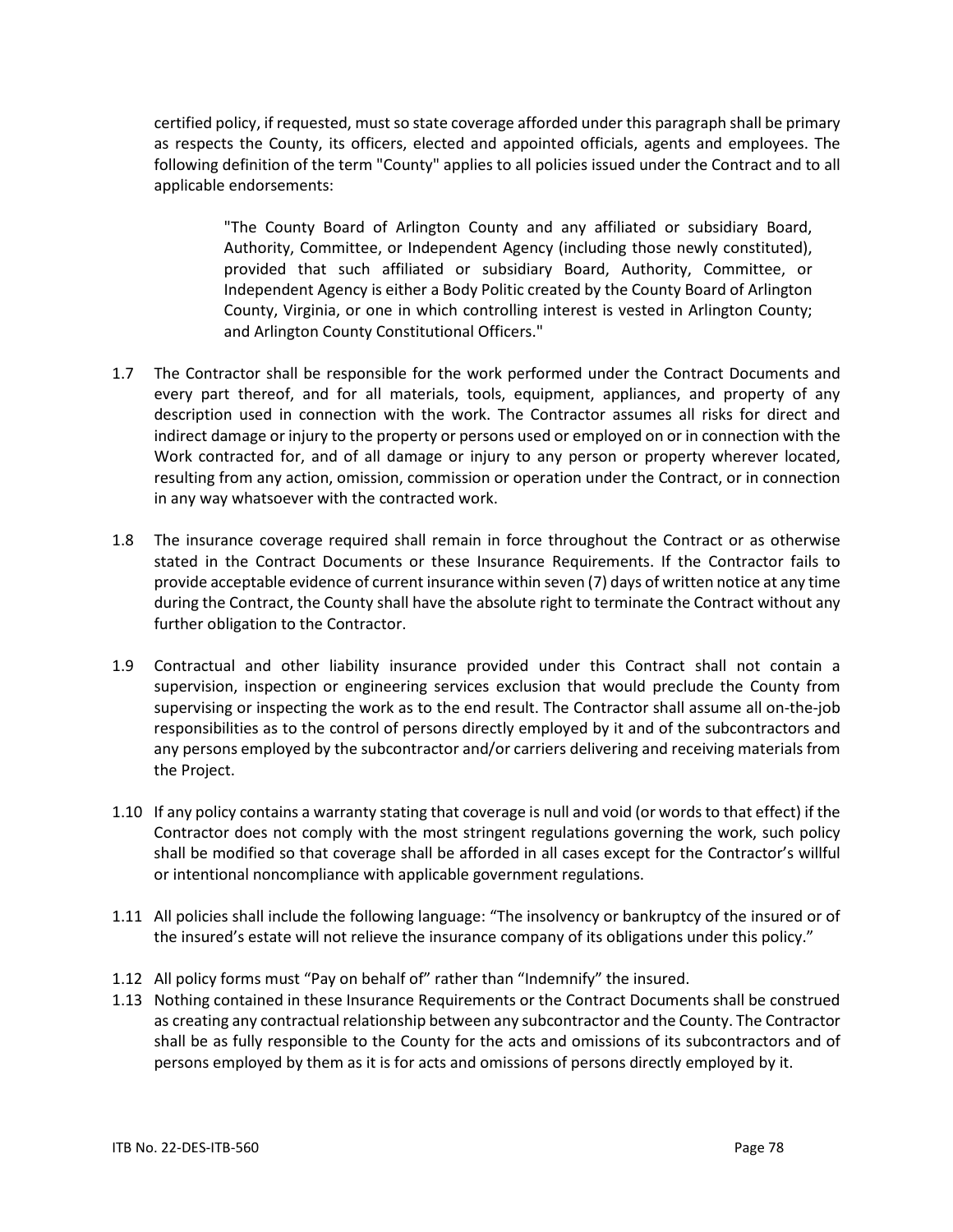- 1.14 Precaution shall be exercised by the Contractor at all times for the protection of persons, (including employees) and property. All existing structures, utilities, roads, services, trees and shrubbery shall be protected against damage or interruption of service at all times by the Contractor and its subcontractors during the term of the Contract, and the Contractor shall be held responsible for any damage to property occurring by reason of its work under the Contract whether identified on the Contract Documents or not.
- 1.15 For any claims related to this work, The Contractor's insurance shall be deemed primary and noncontributory to all other applicable coverage and in particular with respect to Arlington County, its representatives, officials, employees, and agents. Any insurance or self-insurance maintained by Arlington County shall be excess and noncontributory of the Contractor's insurance. The Contractor shall waive its right of subrogation for all insurance claims.
- 1.16 If the Contractor does not meet the insurance requirements set forth by the Contract Documents, alternate insurance coverage or self-insurance, satisfactory to the Purchasing Agent, may be considered. Written requests for consideration of alternate coverages including the Contractor's most recent actuarial report and a copy of its self-insurance resolution to determine the adequacy of the insurance funding must be received by the County Purchasing Agent at least ten (10) working days prior to the date set for receipt of bids or proposals. If the County denies the request for alternate coverages, the specified coverages will be required to be submitted. If the County permits alternate coverage, an Addendum to the Insurance Requirements will be prepared and distributed prior to the time and date set for receipt of bids or proposals.
- 1.17 All required insurance coverages must be acquired from insurers authorized to do business in the Commonwealth of Virginia and acceptable to the County. The insurers must also have a policyholders' with a rating of "A-VII" in the latest edition of the A.M. Best Co.'s Insurance Reports, unless the County grants specific approval for an exception, in the same manner as described in 1.16 above.
- 1.18 The Contractor shall be responsible for payment of any deductibles applicable to the coverages.
- 1.19 The Contractor must disclose the amount of any deductible or self-insurance component applicable to the General Liability, Automobile Liability, Professional Liability, Intellectual Property or any other policies, if any. The County reserves the right to request additional information to determine if the Contractor has the financial capacity to meet its obligations under a deductible. Thereafter, at its option, the County may require a lower deductible, funds equal to the deductible be placed in escrow, a certificate of self-insurance, collateral, or other mechanism in the amount of the deductible to ensure additional protection for the County.
- 2. Contractor's Insurance:
- 2.1 The Contractor shall purchase the following insurance coverages, including the terms, provisions and limits shown in the Insurance Checklist.
	- 2.1.1 Commercial General Liability Such Commercial General Liability policy shall include any or all of the following as indicated on the Checklist:
		- i. General aggregate limit is to apply per project;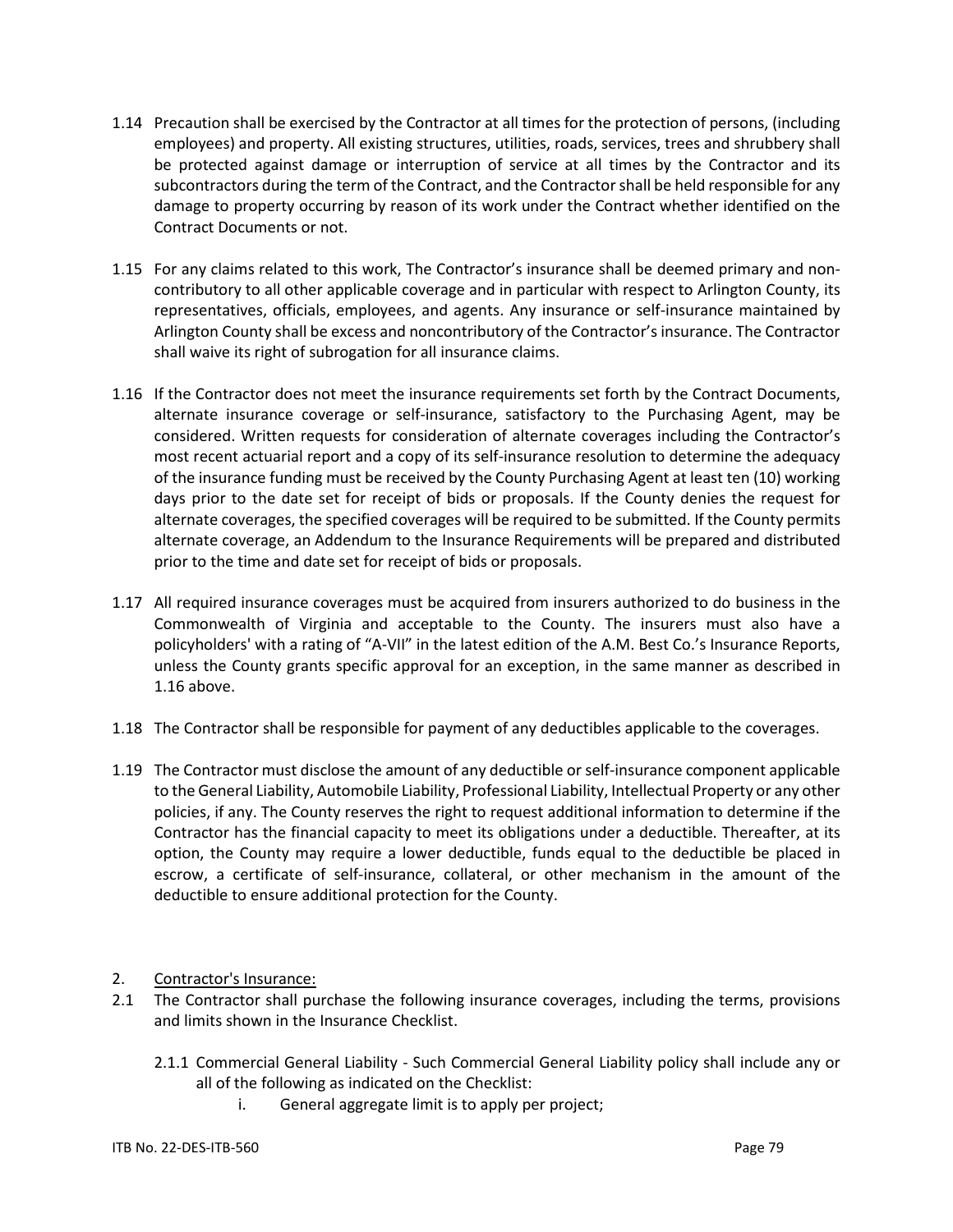- ii Premises/Operations;
- iii. Actions of Independent Contractors;
- iv. Products/Completed Operations to be maintained for five (5) years after completion of the Work;
- v. Contractual Liability, including protection for the Contractor from claims arising out of liability assumed under this Contract;
- vi. Personal Injury Liability including, including but not limited to, coverage for offenses related to employment and copyright infringement;
- vii. Explosion, Collapse, or Underground (XCU) hazards.
- 2.1.2 Business Automobile Liability, including coverage for any owned, hired, or non-owned motor vehicles, Uninsured Motorists coverage, and automobile contractual liability.
- 2.1.3 Workers' Compensation statutory benefits as required by Virginia law or the U.S. Longshoremen's and Harbor Workers' Compensation Act, or other laws as required by labor union agreements, including standard Other States coverage; Employers' Liability coverage. The policy shall not contain any provision or definition which would serve to eliminate third party action over claims, including exclusion for bodily injury to an employee of the insured, employees of the premises owner, or employees of the general contractor to which the insured is subcontracted; or employees of the insured's subcontractor.
- 2.2 The Contractor shall take reasonable precautions for the safety of, and shall provide all reasonable protection to prevent damage, injury or loss to, its employees on the job, and others. The Contractor shall comply with all applicable provisions of federal, state and municipal safety laws, insurance requirement's, standard industry practices, the requirements of the operations and this contract, the Contractor, directly through its subcontractors, shall effect and properly maintain at all times, as required by the conditions and progress of the work, necessary safeguards for safety and protection of the public, including securing areas, posting danger signs, placarding, labeling or posting other forms of warning against hazards.
- 3. Commercial General or other Liability Insurance Claims-made Basis:
- 3.1 If Commercial General or other liability insurance purchased by the Contractor has been issued on a claims-made basis, the Contractor must comply with the following additional conditions. The limits of liability and the extensions to be included as described in the Insurance Checklist remain the same. The Contractor must either:
	- i. Agree to provide insurance, copies of the endorsement and certified documentation evidencing the above coverages and naming the County as an additional insured for a period of five (5) years after final payment under the Contract. Such documentation shall evidence a retroactive date, no later than the beginning of the Contractors or subcontractors' work under this Contract, or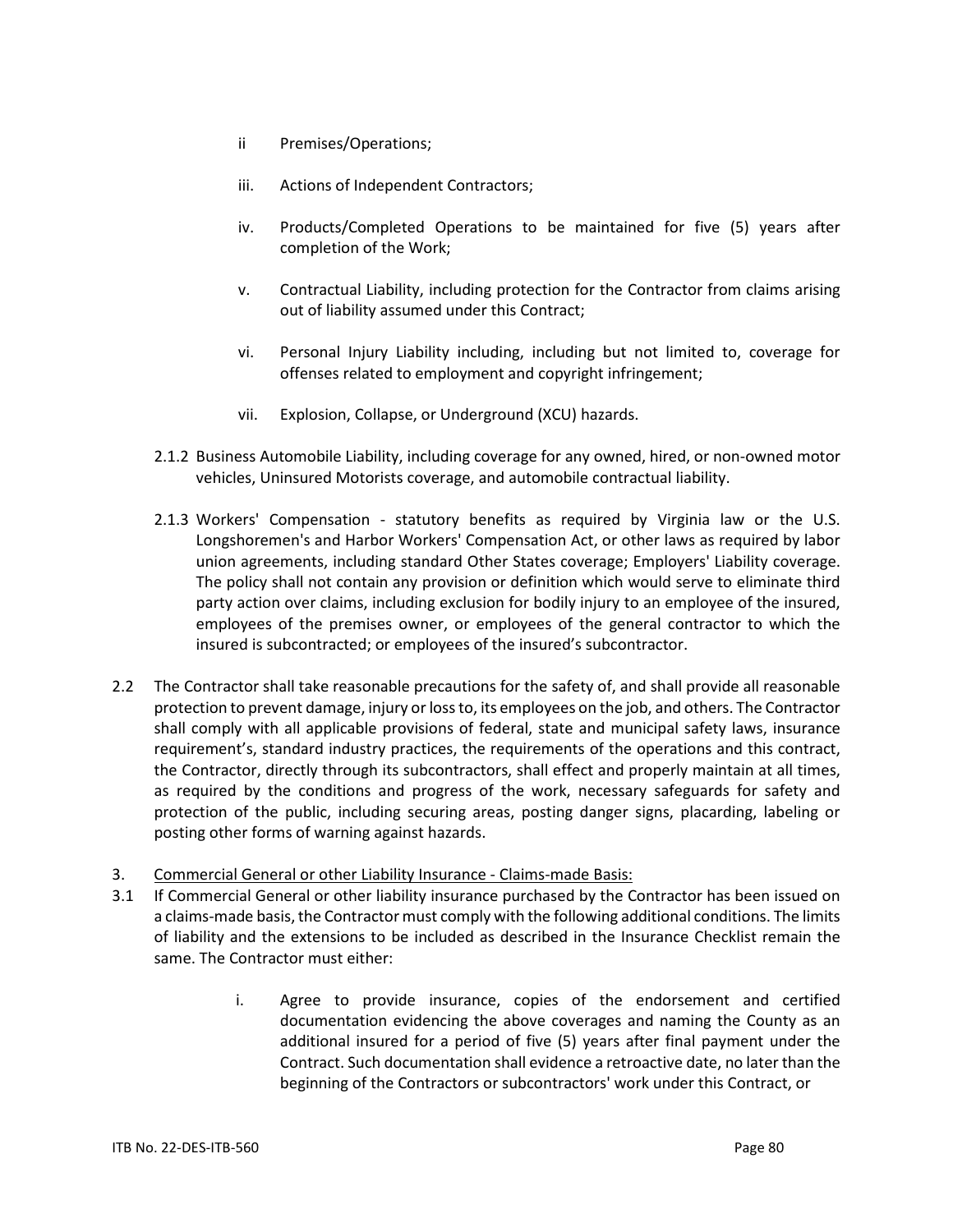ii. Purchase an extended (minimum five [5] years) reporting period endorsement for the policy or policies in force during the term of this Contract and evidence the purchase of this extended reporting period endorsement by means of a copy of the endorsement itself. The extended reporting period will begin upon final payment under the Contract.

# 4. Builder's Risk Insurance

- 4.1 The Contractor shall purchase and maintain builders risk insurance with a limit equal to the initial Contract Amount and any amendments to the Contract which affect the project cost on a replacement cost basis. Builder's risk insurance shall be maintained until Final Payment under the Contract has been made or until no person or entity other than the County has an insurable interest in the covered property, whichever is earlier. The builders risk insurance shall include the County as defined in Section 1.6, Contractor, subcontractors and sub-subcontractors as named insureds.
- 4.2 Insurance shall be on an all-risks policy form including the perils of fire, theft, vandalism, malicious mischief, lightning, wind, force majeure, collapse, and earthquake. Coverage is to apply for demolition occasioned by enforcement of any applicable legal requirements, and Architect's fees. Coverage for the peril of flood shall not be required unless otherwise required in the Contract Documents.
- 4.3 Unless otherwise provided in the Contract Documents, the builders risk insurance shall also cover materials to be incorporated into the project which are stored off the site.
- 4.4 The Contractor shall purchase and maintain Boiler and Machinery insurance, if required by the contract documents or by law, with a limit satisfactory to the County. The Boiler and Machinery insurance shall cover objects during installation and until Final Acceptance by the County. The County shall be included as a named insured.
- 4.5 Any loss under builder's risk insurance shall be payable to the County as fiduciary for the insureds, as their interests may appear, subject to any mortgagee clause. The Contractor shall pay subcontractors their just shares of insurance proceeds received by the Contractor, and by appropriate agreements, written where legally required for validity, shall require subcontractors to make payments to their sub-subcontractors in similar manner. The County, as fiduciary, shall have the right to adjust and settle a loss with insurers.
- 4.6 The insurance company providing the builders risk coverage shall grant permission for the County to partially occupy or use the premises under construction prior to final acceptance without removing or affecting the coverage.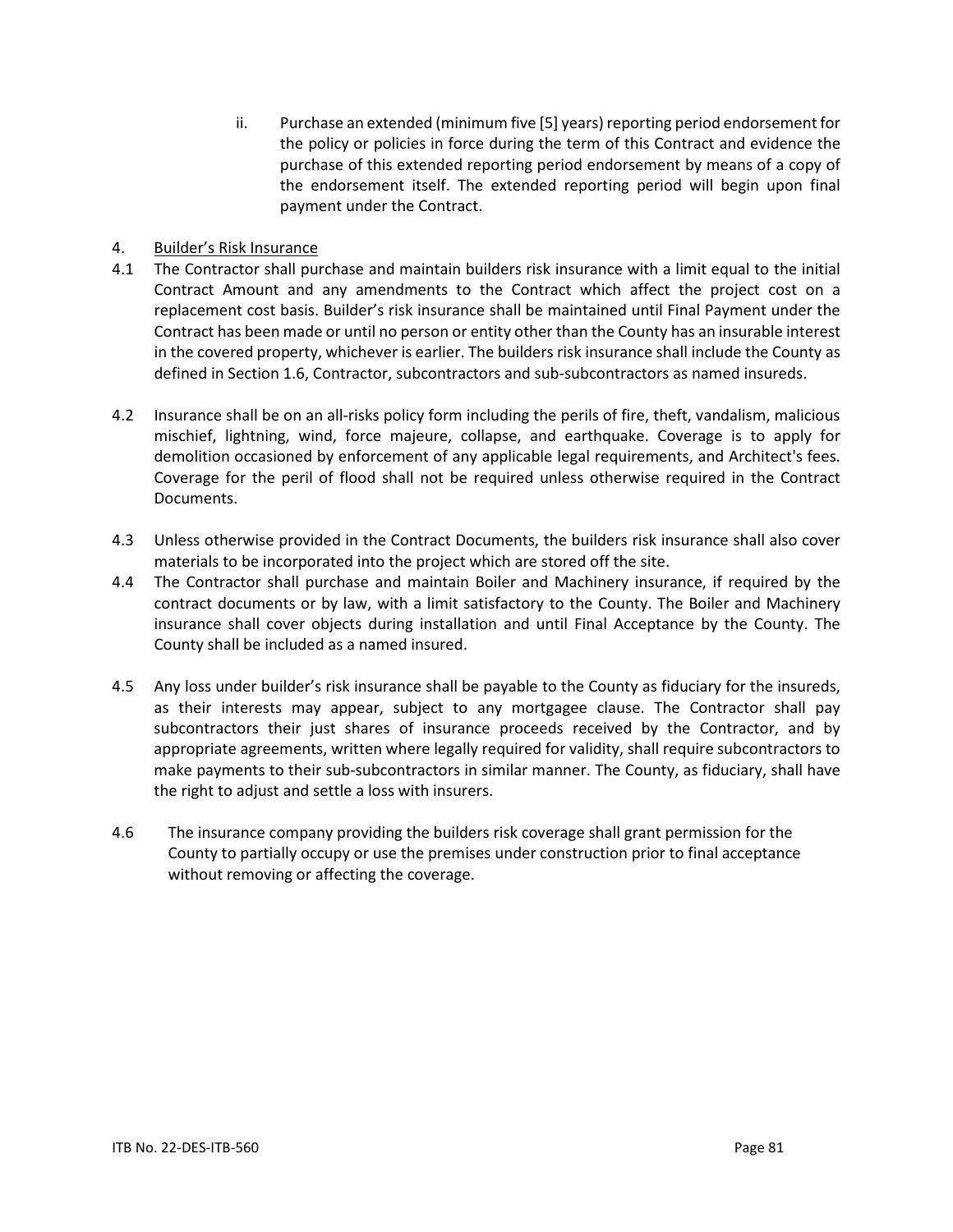# **VII. ATTACHMENTS AND FORMS**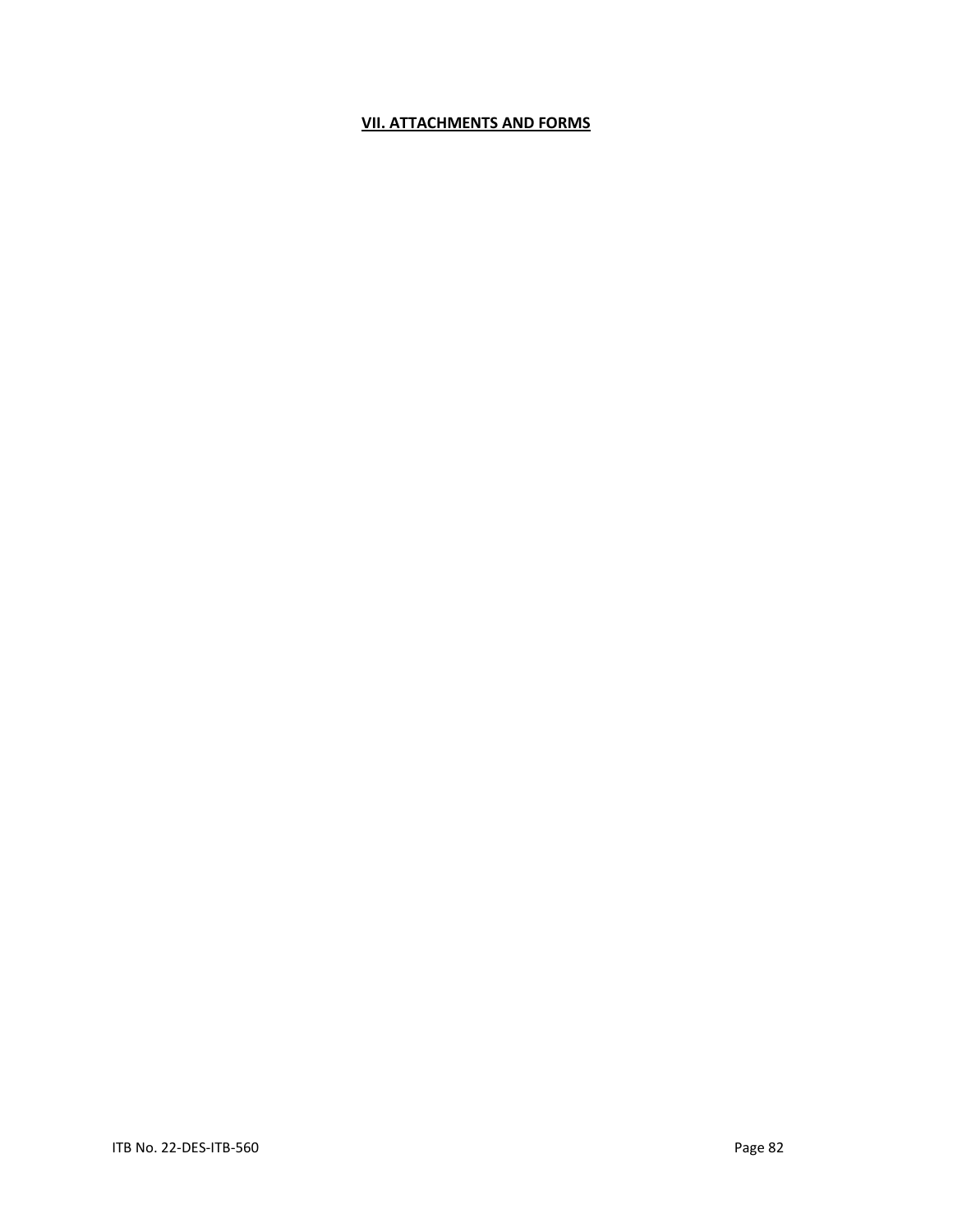### **ARLINGTON COUNTY, VIRGINIA OFFICE OF THE PURCHASING AGENT**

#### **INVITATION TO BID NO. 22-DES-ITB-560**

#### **B I D F O R M**

# **ELECTRONIC BIDS WILL BE RECEIVED BY THE COUNTY VIA VENDOR REGISTRY NOT LATER THAN 2:00 P.M., JANUARY 14, 2021.**

# FOR PROVIDING CONSTRUCTION SERVICES IDENTIFIED HEREIN IN ACCORDANCE WITH THE DRAWINGS, SPECIFICATIONS, TERMS AND CONDITIONS OF THIS SOLICITATION

# **THE FULL LEGAL NAME OF THE ENTITY SUBMITTING THIS BID MUST BE WRITTEN IN THE SPACE BELOW. THIS BID FORM AND ALL OTHER DOCUMENTS THAT REQUIRE A SIGNATURE MUST BE FULLY AND ACCURATELY COMPLETED AND SIGNED BY A PERSON WHO IS AUTHORIZED TO BIND THE BIDDER, OR THE BID MAY BE REJECTED.**

**SUBMITTED BY:** 

*(legal name of entity)*

| $\mu$ cyan namic oj chartyj        |                                                                      |        |                                             |   |
|------------------------------------|----------------------------------------------------------------------|--------|---------------------------------------------|---|
| <b>AUTHORIZED SIGNATURE:</b>       |                                                                      |        |                                             |   |
| <b>PRINT NAME AND TITLE:</b>       |                                                                      |        |                                             |   |
| <b>ADDRESS:</b>                    |                                                                      |        |                                             |   |
| CITY/STATE/ZIP:                    |                                                                      |        |                                             |   |
| <b>TELEPHONE NO.:</b>              |                                                                      |        | <b>E-MAIL ADDRESS:</b>                      |   |
| THIS ENTITY IS INCORPORATED<br>IN: |                                                                      |        |                                             |   |
| THIS ENTITY IS A:                  | CORPORATION                                                          | $\Box$ | <b>LIMITED PARTNERSHIP</b>                  | □ |
| (check the applicable<br>option)   | <b>GENERAL PARTNERSHIP</b>                                           | $\Box$ | <b>UNINCORPORATED</b><br><b>ASSOCIATION</b> | ◻ |
|                                    | LIMITED LIABILITY COMPANY                                            | $\Box$ | <b>SOLE PROPRIETORSHIP</b>                  | ◻ |
| <b>OF VIRGINIA?</b>                | <b>IS BIDDER AUTHORIZED TO TRANSACT BUSINESS IN THE COMMONWEALTH</b> |        | <b>YES</b><br><b>□</b><br><b>NO</b>         | □ |
| SCC:                               | <b>IDENTIFICATION NO. ISSUED TO THE ENTITY BY THE</b>                |        |                                             |   |

*Any Bidder exempt from Virginia State Corporation Commission (SCC) authorization requirement must include a statement with its bid explaining why it is not required to be so authorized.*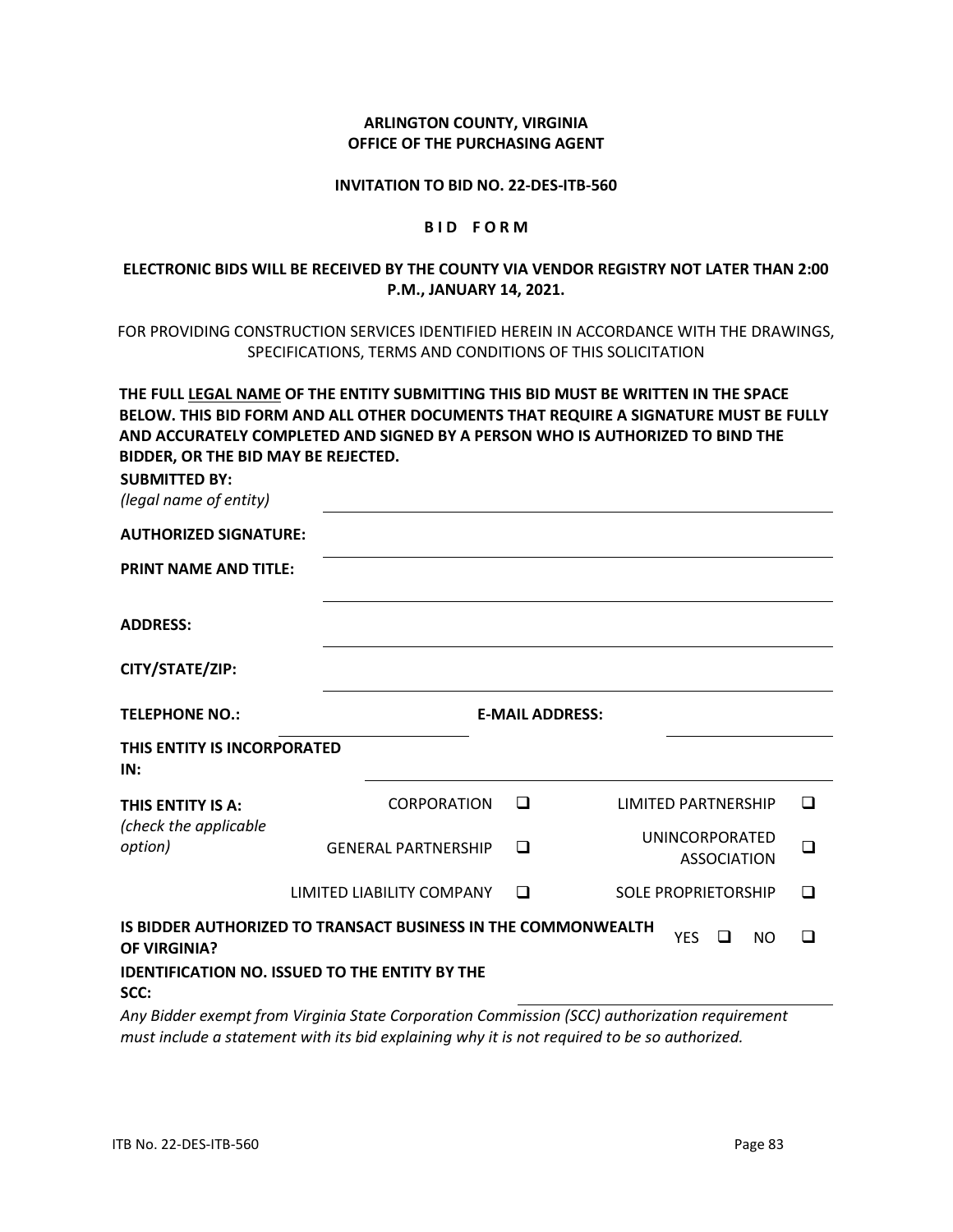BID FORM, PAGE 2 OF 7

**VIRGINIA CONTRACTOR'S LICENSE NUMBER:**

|                                    | ENTITY'S DUN & BRADSTREET D-U-N-S NUMBER: (if available):                                                                 |   |                                             |   |            |        |                 |        |
|------------------------------------|---------------------------------------------------------------------------------------------------------------------------|---|---------------------------------------------|---|------------|--------|-----------------|--------|
|                                    |                                                                                                                           |   |                                             |   | <b>YES</b> | $\Box$ | NO.             | $\Box$ |
|                                    | HAS YOUR FIRM OR ANY OF ITS PRINCIPALS BEEN DEBARRED FROM<br>SUBMITTING BIDS TO ARLINGTON COUNTY, VIRGINIA, OR ANY OTHER  |   |                                             |   |            |        |                 |        |
|                                    | STATE OR POLITICAL SUBDIVISION WITHIN THE PAST THREE YEARS?                                                               |   |                                             |   |            |        |                 |        |
|                                    |                                                                                                                           |   |                                             |   |            |        |                 |        |
|                                    | HAS YOUR FIRM DEFAULTED ON ANY PROJECT IN THE LAST                                                                        |   |                                             |   | YES        | $\Box$ | NO.             | $\Box$ |
| <b>THREE YEARS?</b>                |                                                                                                                           |   |                                             |   |            |        |                 |        |
|                                    | HAS YOUR FIRM HAD ANY TYPE OF BUSINESS, CONTRACTING OR TRADE                                                              |   |                                             |   | YES $\Box$ |        | NO.             | ❏      |
|                                    | LICENSE, REGISTRATION OR CERTIFICATION REVOKED OR SUSPENDED IN                                                            |   |                                             |   |            |        |                 |        |
| THE PAST THREE YEARS?              |                                                                                                                           |   |                                             |   |            |        |                 |        |
|                                    | HAS YOUR FIRM AND ITS PRINCIPALS/OWNERS BEEN CONVICTED OF ANY                                                             |   |                                             |   |            |        |                 |        |
|                                    | CRIME RELATING TO ITS CONTRACTING BUSINESS IN THE PAST TEN YEARS?                                                         |   |                                             |   | <b>YES</b> | □      | NO.             | □      |
|                                    |                                                                                                                           |   |                                             |   |            |        |                 |        |
|                                    |                                                                                                                           |   |                                             |   |            |        |                 |        |
|                                    | HAS YOUR FIRM BEEN FOUND IN VIOLATION OF ANY LAW APPLICABLE TO                                                            |   |                                             |   |            |        |                 |        |
|                                    | ITS CONTRACTING BUSINESS (LICENSING LAWS, TAX LAWS, WAGE AND<br>HOUR LAWS, PREVAILING WAGE LAWS, ENVIRONMENTAL) WHERE THE |   |                                             |   | <b>YES</b> | □      | N <sub>O</sub>  | ◻      |
|                                    | RESULT OF SUCH VIOLATION WAS THE PAYMENT OF A FINE, BACK PAY                                                              |   |                                             |   |            |        |                 |        |
|                                    | DAMAGES, OR ANY OTHER PENALTY IN THE AMOUNT OF \$5000 OR MORE?                                                            |   |                                             |   |            |        |                 |        |
|                                    |                                                                                                                           |   |                                             |   |            |        |                 |        |
|                                    | IS YOUR FIRM PREQUALIFIED BY THE VIRGINIA DEPT. OF                                                                        |   |                                             |   | <b>YES</b> | $\Box$ | NO              | $\Box$ |
| <b>TRANSPORTATION?</b>             |                                                                                                                           |   |                                             |   |            |        |                 |        |
| <b>BIDDER STATUS:</b>              | <b>MINORITY OWNED:</b>                                                                                                    | □ | WOMAN OWNED:                                | □ |            |        | <b>NEITHER:</b> | □      |
|                                    |                                                                                                                           |   |                                             |   |            |        |                 |        |
|                                    | The undersigned certifies that (Bidder Name)                                                                              |   |                                             |   |            |        |                 |        |
|                                    | is currently registered with the Virginia State Board of Contractors as required by the Code of Virginia.                 |   |                                             |   |            |        |                 |        |
|                                    | Certificate Number_________________________ for a Class_______ License was issued on the___________day of                 |   |                                             |   |            |        |                 |        |
| required under law have been paid. |                                                                                                                           |   |                                             |   |            |        |                 |        |
|                                    |                                                                                                                           |   |                                             |   |            |        |                 |        |
| TIME LIMIT FOR PROJECT:            |                                                                                                                           |   | SUBSTANTIAL COMPLETION - 243 CALENDAR DAYS  |   |            |        |                 |        |
|                                    |                                                                                                                           |   | FINAL COMPLETION - 30 CALENDAR DAYS FROM    |   |            |        |                 |        |
|                                    |                                                                                                                           |   | SUBSTANTIAL COMPLETION                      |   |            |        |                 |        |
| <b>LIQUIDATED DAMAGES:</b>         |                                                                                                                           |   | SUBSTANTIAL COMPLETION - \$1,758.00 PER DAY |   |            |        |                 |        |
|                                    |                                                                                                                           |   |                                             |   |            |        |                 |        |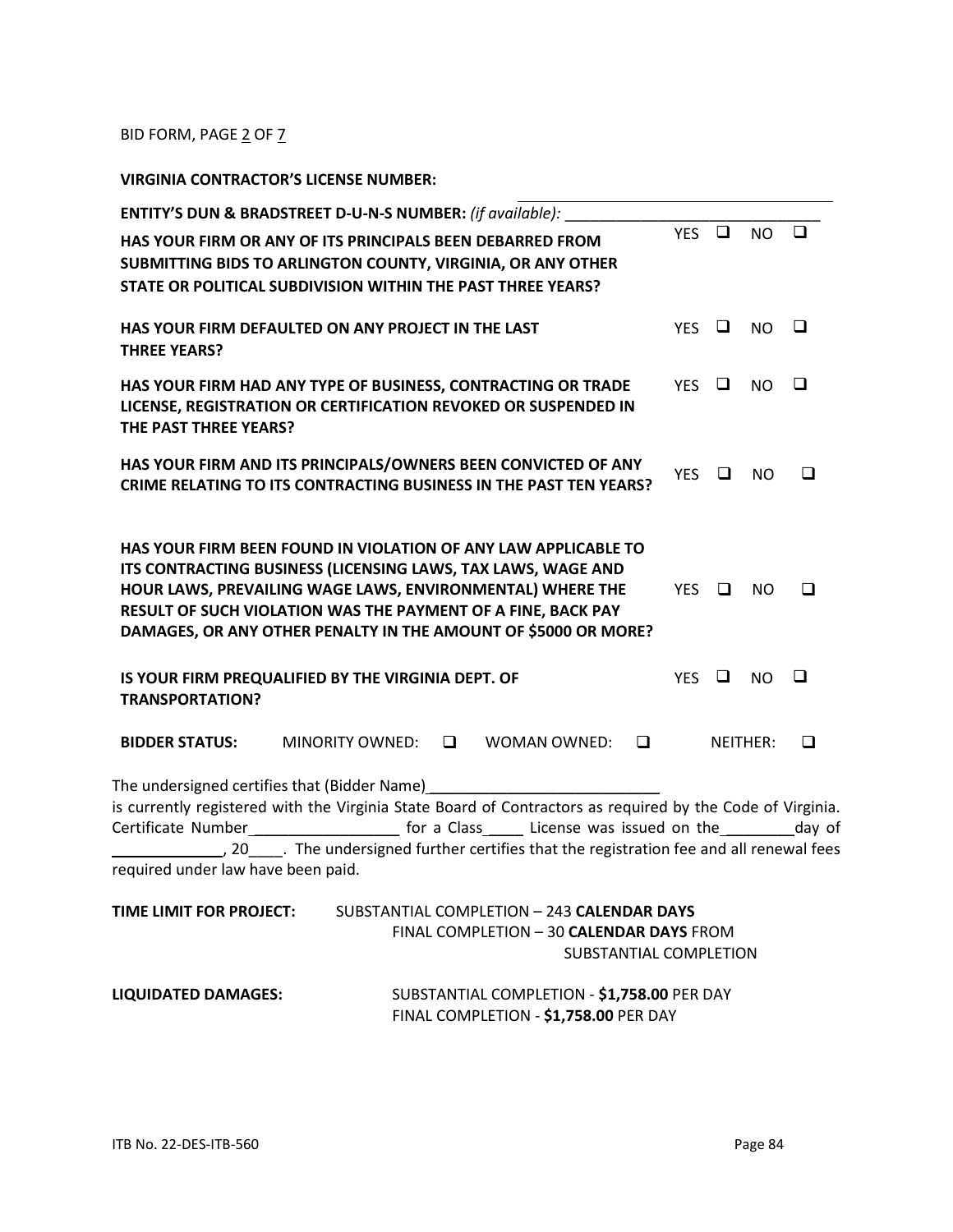# BID FORM, PAGE 3 OF 7 **MINIMUM BIDDER QUALIFICATIONS: In a separate attachment, Bidders shall provide the following documentation:**

• Proof of five years of experience conducting public works infrastructure and street improvement projects. The experience shall be work of similar size and scope.

Bidders shall have completed projects that included the following requirements:

- o State and County streets
- o Curbs and gutters
- o State and County Bridges
- o Sidewalks and walkways
- o Storm sewer pipes and inlets
- o Wet Utilities
- o Pavement markings and signage
- o Electrical conduits
- o Streetscapes and related site work
- List of similar projects completed within the last five years involving the same material, equal size, and comparable length. For each project, Bidders shall list the following information:
	- o Project Name
	- o Project description and Bidder's scope of work within the project
	- o Project manager's name, telephone number and email address
	- o Work start date, scheduled completion, and actual completion date
	- o Initial contract cost and final contract cost

Failure to qualify according to the foregoing requirements will result in bid rejection by the Arlington County Purchasing Office. The County will randomly contact at least five (5) of the references provided.

# STAFF QUALIFICATION:

Resumes of the proposed Site Supervisor, Safety Project Officer and Environmental Project Officer assigned to this work with their Bid. The Site Supervisor shall have at least 5 years of experience in overseeing projects of similar type and size.

Bidder must also submit certification of VDOT Advanced Work Zone Traffic Control, VDOT Flagger Certification Program, the American Traffic Safety Service Association Flagger Certification Program or any other VDOT approved flagger program of the Safety Project Officer(s) with its bid submission. Bidder must also submit certification of VDOT Erosion & Sediment Control Contractor Certification training and the OSHA 10 Certification with its bid submission.

# **COMPLETE THE PRICING SHEET PROVIDED WITH THE BID DOCUMENTS AS ATTACHMENT A TO ITB NO. 22-DES-ITB-560 AND SUBMIT IT WITH YOUR BID.**

**FAILURE TO SUBMIT THE PRICING SHEET WITH THE BID WILL DEEM THE BIDDER NONRESPONSIVE.**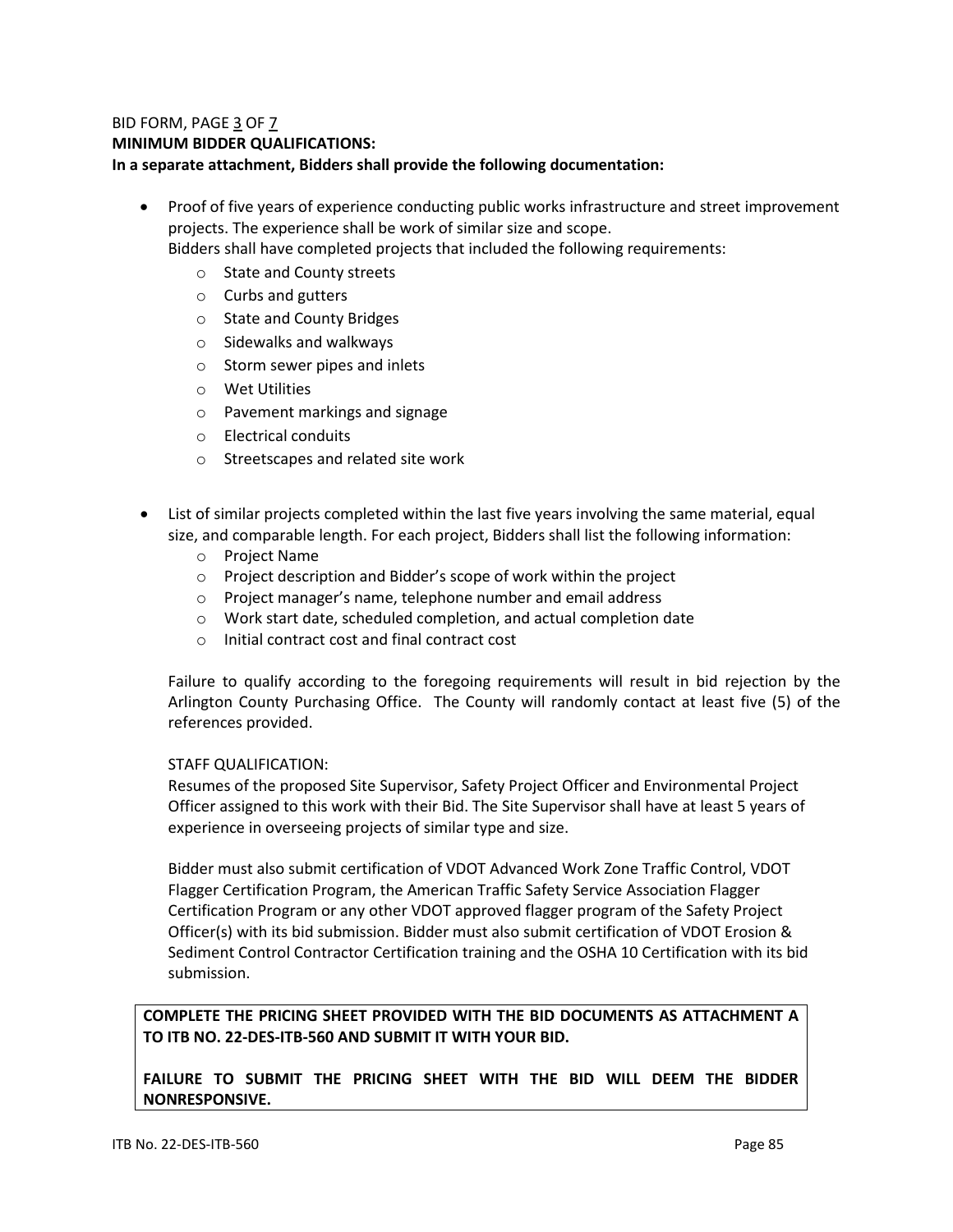BID FORM, PAGE 4 OF 7

### **STIPULATED PRICE ITEMS**

The Contractor agrees to perform related work for the following items at the stipulated prices shown:

| #              | <b>ITEM DESCRIPTION</b>                                | <b>UNIT</b> | <b>PRICE</b> |
|----------------|--------------------------------------------------------|-------------|--------------|
|                | <b>ROCK EXCAVATION</b>                                 | <b>CY</b>   | \$100.00     |
| 2              | CRUSHER RUN VDOT #25 OR APPROVED EQUAL                 | <b>CY</b>   | \$75.00      |
| 3              | <b>OVER EXCAVATION</b>                                 | <b>CY</b>   | \$50.00      |
| 4              | <b>TEST PITS</b>                                       | EA          | \$500.00     |
| 5              | <b>SELECT BORROW</b>                                   | <b>CY</b>   | \$50.00      |
| 6              | SHEETING AND BRACING WHEN LEFT IN PLACE                | <b>MFBM</b> | \$650        |
| $\overline{7}$ | SANITARY SEWER SERVICE CONNECTIONS (HOUSE LATERALS) IN | LF          | \$110        |
|                | ACCORDANCE WITH ARLINGTON COUNTY CONSTRUCTION          |             |              |
|                | STANDARDS AND SPECIFICATIONS 02510 (ALL SIZES)         |             |              |

THE UNDERSIGNED UNDERSTANDS AND ACKNOWLEDGES THE FOLLOWING:

THE OFFICIAL COPY OF THE SOLICITATION DOCUMENTS, WHICH INCLUDES ANY ADDENDA, IS THE ELECTRONIC COPY THAT IS AVAILABLE FROM THE VENDOR REGISTRY WEBSITE AT: [HTTPS://VRAPP.VENDORREGISTRY.COM/BIDS/VIEW/BIDSLIST?BUYERID=A596C7C4-0123-4202-BF15-](https://vrapp.vendorregistry.com/Bids/View/BidsList?BuyerId=a596c7c4-0123-4202-bf15-3583300ee088) [3583300EE088.](https://vrapp.vendorregistry.com/Bids/View/BidsList?BuyerId=a596c7c4-0123-4202-bf15-3583300ee088)

VENDORS ARE REQUIRED TO REGISTER ON [VENDOR REGISTRY](https://vrapp.vendorregistry.com/Vendor/Register/Index/arlington-county-government-va-vendor-registration) IN ORDER TO SUBMIT A RESPONSE TO THIS INVITATION TO BID. **NO RESPONSES WILL BE ACCEPTED AFTER THE BID DUE DATE AND TIME**.

POTENTIAL BIDDERS ARE RESPONSIBLE FOR DETERMINING THE ACCURACY AND COMPLETENESS OF ALL SOLICITATION DOCUMENTS THEY RECEIVE FROM ANY SOURCE, INCLUDING THE COUNTY.

The undersigned acknowledges receipt of the following Addenda:

| ADDENDUM NO. 1 | DATE: | INITIAL: |
|----------------|-------|----------|
| ADDENDUM NO. 2 | DATE: | INITIAL: |
| ADDENDUM NO. 3 | DATE: | INITIAL: |

### TRADE SECRETS OR PROPRIETARY INFORMATION:

Trade secrets or proprietary information submitted by a Bidder in connection with a procurement transaction will not be subject to public disclosure under the Virginia Freedom of Information Act. Pursuant to Section 4-111 of the Arlington County Purchasing Resolution, however, a Bidder seeking to protect submitted data or materials from disclosure must, before or upon submission of the data or materials, identify the data or materials to be protected and state the reasons why protection is necessary.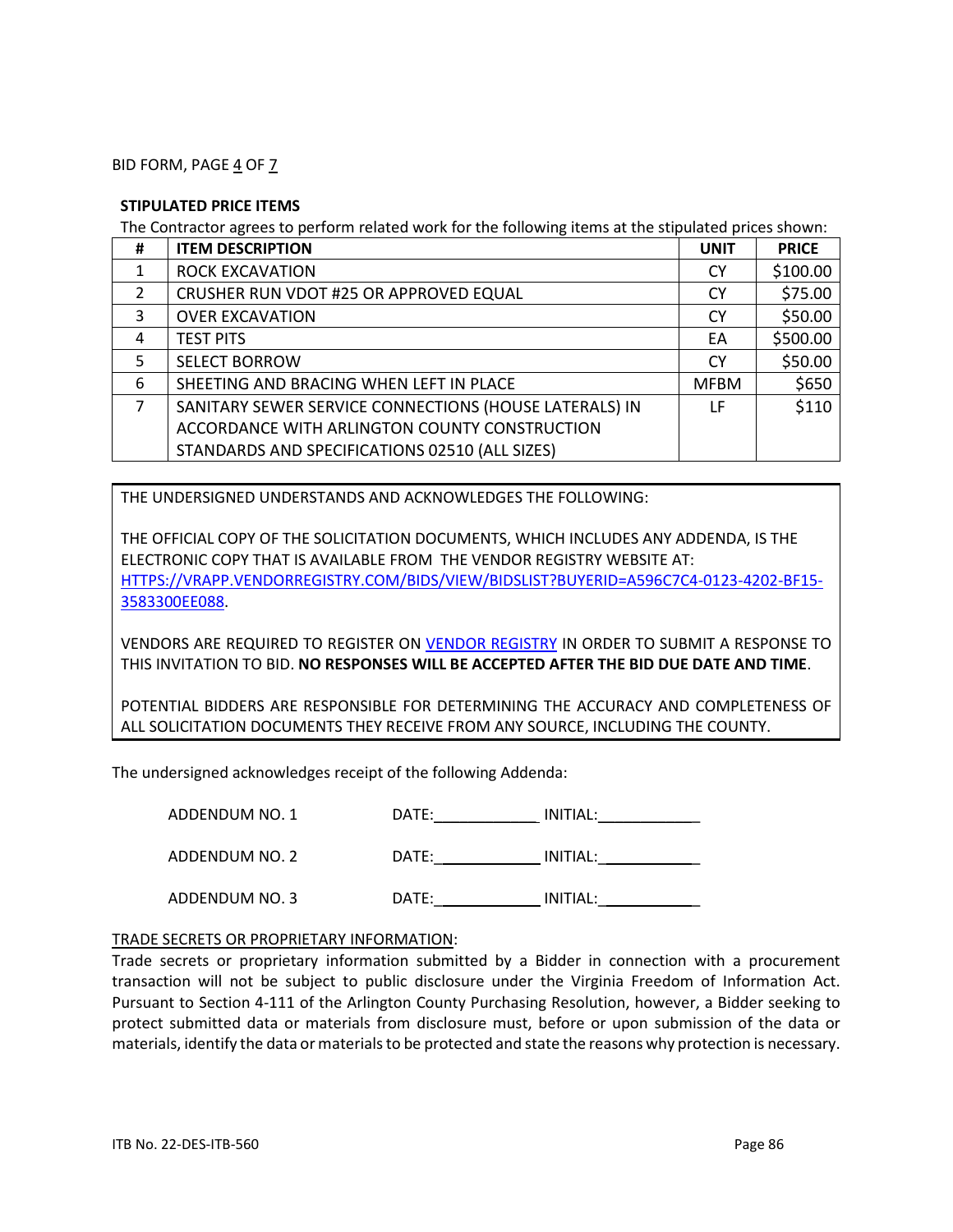BID FORM, PAGE 5 OF 7 Please mark one:

> $\Box$  No, the bid that I have submitted does not contain any trade secrets and/or proprietary information.

> $\Box$  Yes, the bid that I have submitted does contain trade secrets and/or proprietary information.

If Yes, you must clearly identify below the exact data or materials to be protected and list all applicable page numbers, sections, and paragraphs of the bid that contain such data or materials:

State the specific reason(s) why protection is necessary and why the identified information constitutes a trade secret or is proprietary:

\_\_\_\_\_\_\_\_\_\_\_\_\_\_\_\_\_\_\_\_\_\_\_\_\_\_\_\_\_\_\_\_\_\_\_\_\_\_\_\_\_\_\_\_\_\_\_\_\_\_\_\_\_\_\_\_\_\_\_

\_\_\_\_\_\_\_\_\_\_\_\_\_\_\_\_\_\_\_\_\_\_\_\_\_\_\_\_\_\_\_\_\_\_\_\_\_\_\_\_\_\_\_\_\_\_\_\_\_\_\_\_\_\_\_\_\_\_\_

\_\_\_\_\_\_\_\_\_\_\_\_\_\_\_\_\_\_\_\_\_\_\_\_\_\_\_\_\_\_\_\_\_\_\_\_\_\_\_\_\_\_\_\_\_\_\_\_\_\_\_\_\_\_\_\_\_\_\_

\_\_\_\_\_\_\_\_\_\_\_\_\_\_\_\_\_\_\_\_\_\_\_\_\_\_\_\_\_\_\_\_\_\_\_\_\_\_\_\_\_\_\_\_\_\_\_\_\_\_\_\_\_\_\_\_\_\_\_

\_\_\_\_\_\_\_\_\_\_\_\_\_\_\_\_\_\_\_\_\_\_\_\_\_\_\_\_\_\_\_\_\_\_\_\_\_\_\_\_\_\_\_\_\_\_\_\_\_\_\_\_\_\_\_\_\_\_\_

If you fail above to identify the data or materials to be protected or to state the reason(s) why protection is necessary, you will not have invoked the protection of Section 4-111 of the Purchasing Resolution. Accordingly, upon the award of a contract, the bid will be open for public inspection consistent with applicable law.

CERTIFICATION OF NON-COLLUSION: The undersigned certifies that this bid is not the result of or affected by (1) any act of collusion with another person engaged in the same line of business or commerce (as defined in Virginia Code §§ 59.1-68.6 *et seq*.) or (2) any act of fraud punishable under the Virginia Governmental Frauds Act (Virginia Code §§ 18.2-498.1 *et seq*.).

# CONTACT PERSON AND MAILING ADDRESS FOR DELIVERY OF NOTICES

Provide the name and address of the person who is designated to receive notices and other communications regarding this solicitation. Refer to the "Notices" section in the draft Contract Terms and Conditions for information regarding delivery of notices.

| NAME:    |  |  |
|----------|--|--|
|          |  |  |
| ADDRESS: |  |  |
|          |  |  |
|          |  |  |
|          |  |  |
| E-MAIL:  |  |  |

ITB No. 22-DES-ITB-560 Page 87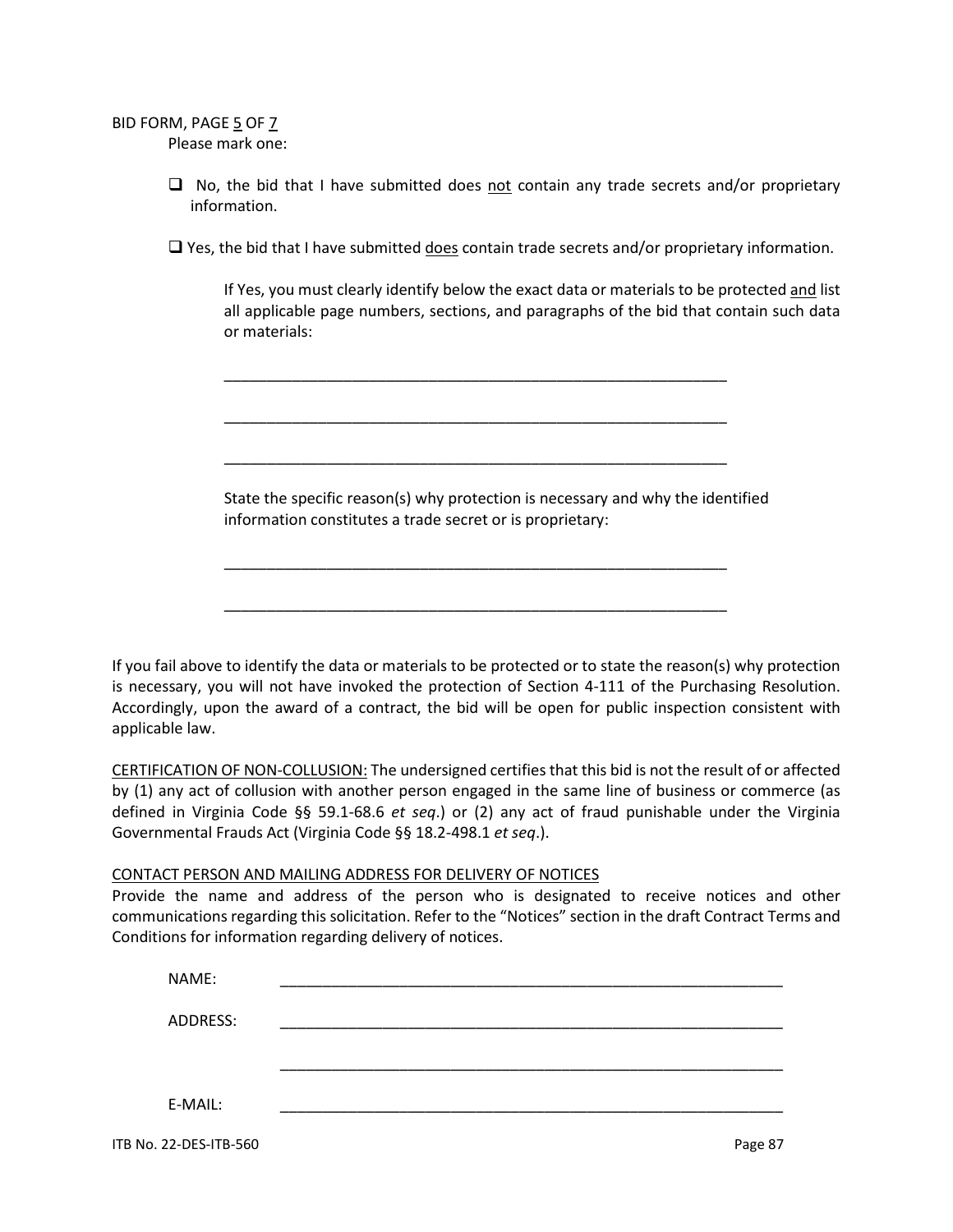### BID FORM, PAGE 6 OF 7

#### ACKNOWLEDGEMENT OF COUNTY COVID-19 VACCINATION POLICY

I, \_\_\_\_\_\_\_\_\_\_\_\_\_\_\_\_\_\_\_\_\_\_\_\_\_\_\_\_\_\_\_\_\_\_\_(hereinafter referred to as "Bidder"), certify that I will comply with the COVID-19 Vaccination Policy as a condition of contract award which may require that all contractor employees or subcontractors who will be working on the contract are fully vaccinated against COVID-19, or being tested on a weekly basis, or are exempt pursuant to a valid reasonable accommodation under state or federal law.

| Signed: | Date: |
|---------|-------|
|         |       |

**Name of Bidder:**